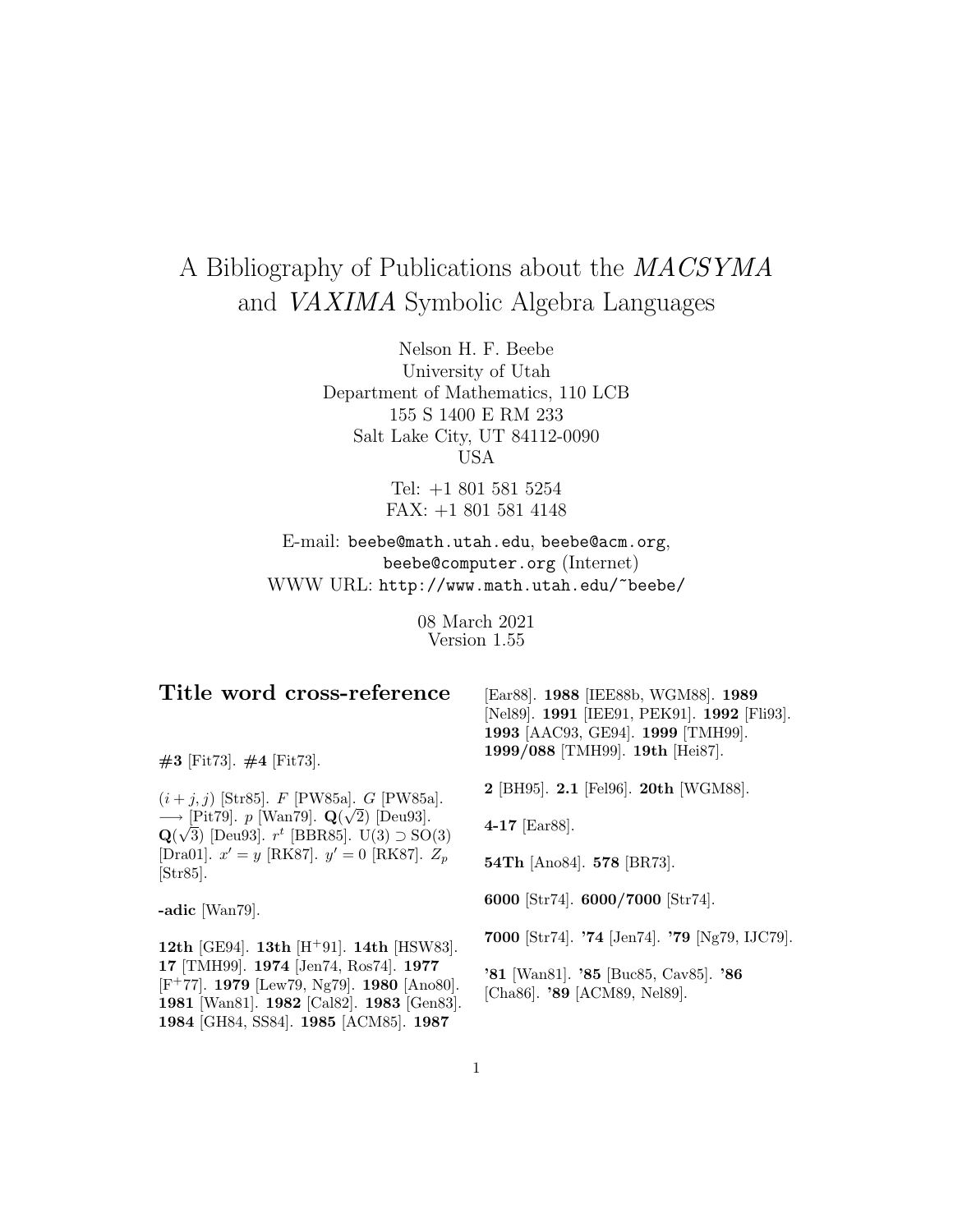**'90** [Mio90, WN90]. **'91** [Wat91]. **'92** [Wan92]. **'94** [ACM94].

**Accelerator** [IEE92a, BFBZ92]. **ACM** [ACM85, ACM89, Pet71, Wan81]. **ACM-SIGSAM** [ACM89]. **Adaptive** [RH86]. **Addendum** [FG80, Fat82a, Mat80]. **adic** [Wan79]. **Advanced** [Ear88, JS87]. **Aerodynamics** [Meh86]. **aid** [Cre89, Cre90a, Fra84]. **Aided** [Ban84, Rei81, Wan84, DJ89, ET88a, ET88b, GJK88, MS91, WS91a, WS91b, WS92]. **Algebra** [Cav85, DST88, Fat81, GCL92, Gol86, GKW03, HWH91, HN85, Jen84, Koe92, KLW90, KWW92, NMM90, Pav85c, Pav86, Rei81, Sua84, YP91, van82, AP90, Ben98, BFBZ92, Cal82, Che88, CP92, Fat15, FP95, HT90b, Kut88, Lan89, LR08, Mat89b, MT94, PF95, Ran84, Ran87, RA87, Ran94, Roe95, SH10, TTDD91, TM89, TH94, Way90, Wes99, Sch84]. **Algebra-System** [KWW92]. **Algebraic** [ACM89, ACM94, Bre84, Cha86, DST88, Eng76, FFF<sup>+</sup>84, Mos71a, Mos71c, Pet71, TM89, Wan81, Wan92, WN90, Wat91, BF72, DST87, DS81, Fat15, GJK88, Mar71b, Ng79, Sas86, Str74, TH90, Tra84, Una88]. **alg´ebriques** [DST87]. **ALGOL** [PI64]. **Algorithm** [Baj86, RH86, Wan79, Wan82, CG90, GHR10, Mos69, MY73, TM85]. **algorithmes** [DST87]. **Algorithmic** [Koe93]. **Algorithms** [DST88, GCL92, BMM90, DST87, SB89, Zip79]. **ALPAL** [Pai92]. **Alternative** [Coo84, Fat15]. **alternor** [MSI90]. **American** [AAC93, PEK91, SS84]. **analog** [SDF88]. **Analysis** [AM90, Ban84, BMS88, Cha92, Cre89, DS81, JM87, Mag89, RW86, SC87, SK86, Wan84, WKB86, AM89, Cre90a, Cre90b, ET88a, ET88b, ET89, GD93, HFO94, HT90b, Hol86, Ols92, Ran88, SDF88, WS92, MS91]. **analytic** [Dra01, Fra84]. **Analytical** [HJL91, WH84a, WS88]. **Angeles** [Pet71].

**anisotropic** [CHH91]. **Annual** [Gra94, PEK91, SS84]. **annuli** [TTDD91]. **Anwendung** [Ben98]. **Anwendungsbeispielen** [BH95]. **Application** [Ari89, Baj86, CTZY90, CD82, CD87, EM87, Hol88, JM87, Kwo91, MR85a, MR85b, SH84, VGT90, YP91, BF72, Fat15, HFO94, KoTRLoE77, yS88, Wan91]. **Applications** [AM89, ET89, GKW03, Har84, MAC84, HT90b, HN83, IEE93, IEE88b, Mej84, Par86, Pav85a, Pav86, Wan94, BH95, HLTH94, NC79, Par84, Pav85b, PH86, Ran87, TD90, Ham89]. **Applied** [SCG88, Sua84, AP90, Akm88, HN83, PL87, Ran84]. **Approach** [FKM95, GBC92, RS85, HJL91]. **approaches** [GJK88]. **Approximate** [TT88, GHR10]. **Approximation** [CCF84]. **approximations** [Gil95]. **April** [Cal82, Cav85, IEE86, IEE88a, Mio90, WGM88]. **Arbeiten** [KLW90, KWW92]. **Arbitrary** [Fat76]. **Arising** [SH84, Deu93]. **Arithmetic** [Fat76]. **Arrow** [GD93]. **Articles** [SS73]. **Artificial** [IEE88b, IJC79, PH86, Nor91, WS91a, WS91b, WS92]. **ASAP** [BFBZ92]. **ask** [Mac97b, Mac98]. **ASME** [H<sup>+</sup>91, KRB<sup>+</sup>90, G. 86]. **Associated** [BH87, Rei81]. **astro** [DJ89]. **astro-geophysics** [DJ89]. **Asymptotic** [CCF84, Lo85, BT88, Ski93]. **Atlanta** [PEK91]. **Aufstellung** [RAKK88]. **August** [Ano80, IEE88c, IJC79, Jen74, KRB<sup>+</sup>90, Ros74, Wan81, WN90]. **Australia** [GE94]. **Austria** [Cav85]. **Automated** [Gen77, HJL89, LH84, LH86, MD88, Gen79, SS84]. **Automatic** [GE94, JL94, LG86, Mår86, Mac83, Pow84, SR88, Wan71a, Gat84, Sla61, GE94]. **automating** [Cre90b]. **Automation** [IEE86, IEE88a, Dic20, SDF88]. **Autonomous** [LMR90]. **available** [Way90]. **averaging** [CR91]. **axes** [BFMS87]. **AXIOM** [Ben98, Ben98, Grä96].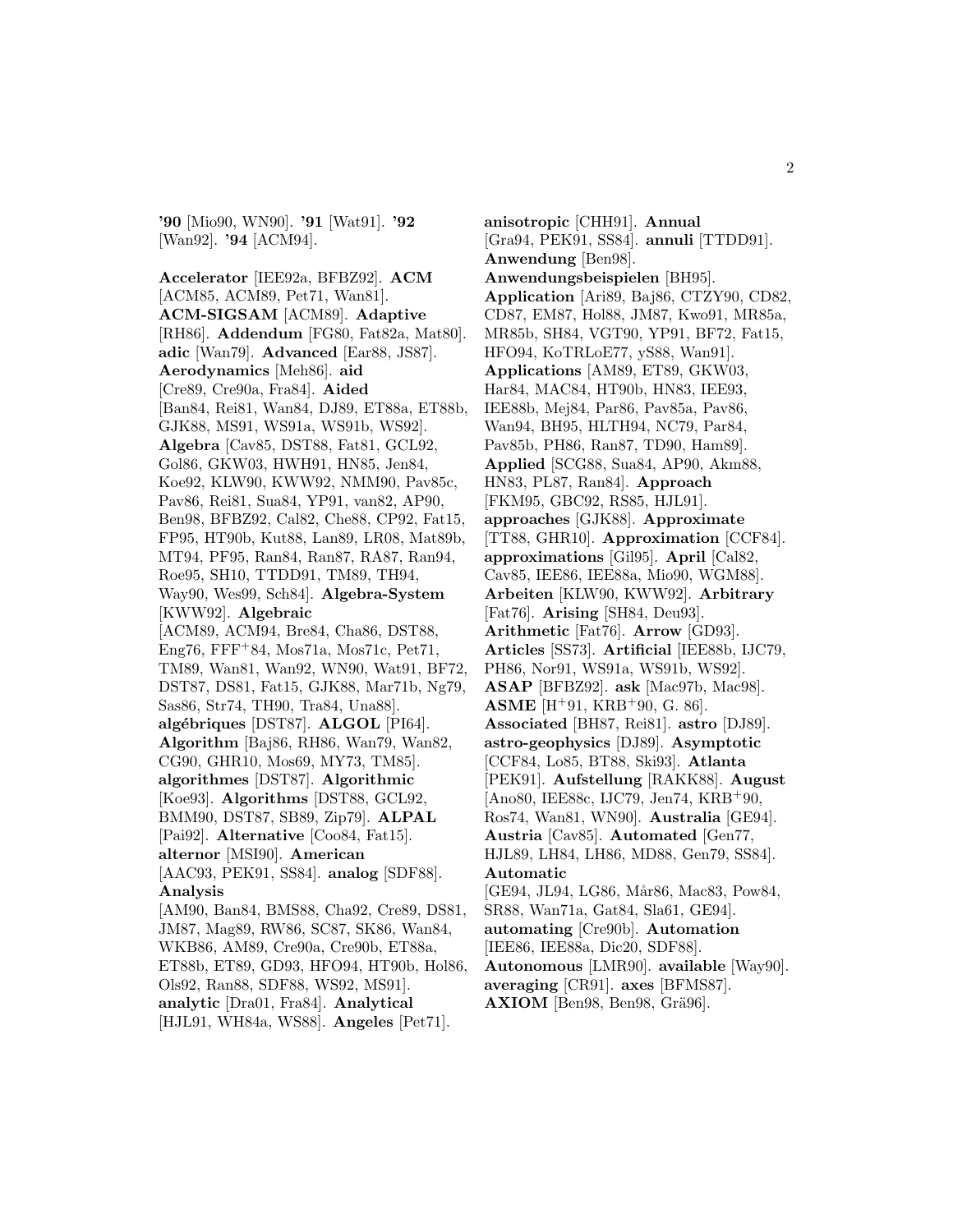**b** [GM82]. **Band** [IL88]. **Based** [Meh86, BSZ93, Fav79, GW84, GJK88, Kow86, SR90]. **beam** [Cre90a, LHC92, TYL89]. **bearing** [HT90b]. **Beijing** [IEE88c]. **Bending** [Ban84, SC87]. **Bergmann** [TM85]. **Berkeley** [F<sup>+</sup>77, FFF<sup>+</sup>84]. **Bernoulli** [TYL89]. **Bessel** [SC90]. **Best** [Sto84]. **between** [fHR93]. **Bibliography** [SS73, Sym87b]. **Biennial** [H<sup>+</sup>91]. **Bifurcation** [HT84, Mag89, RA87]. **Biomathematics** [Mej84]. **Bodies** [Mac83]. **Body** [JM85, MR85a, MR85b]. **Bonn** [Wat91]. **book** [RCF98]. **Books** [SS73]. **Bordeaux** [Fli93]. **Boson** [ANGK<sup>+</sup>87]. **Boston** [KRB<sup>+</sup>90]. **Boundary** [SH84, TG90, CS90, Mae87]. **boundary-value** [Mae87]. **Brighton** [IEE93].

**c** [GM82, M˚ar86, SH10]. **CA** [Nel89]. **CAD** [Ear88]. **Calcul** [DST87, Sir70]. **calculating** [WS88]. **Calculation** [Koe93, CHW91, JL94]. **Calculations** [Wol79, HN83]. **calculus** [DST87, Fel98, BIG01, Sir70, Sla61, TM89]. **California** [AAC93, Ano80,  $F^+77$ ,  $FFF^+84$ , IEE88b, Pet71, IEE86, IEE92a]. **can** [Mac97b, Mac98]. **cantilever** [Cre89]. **Capabilities** [Fel96, Pav85a, Pav86, Fat71, Pav85b]. **Capri** [IEE92b, Mio90]. **Case** [JM85, Nor91]. **CDC** [Str74]. **celestial** [CD02]. **Centre** [IEE93]. **centroids** [Mat89a]. **changes** [LHC92]. **Channel** [EM87]. **chaos** [Una88]. **Characterization** [FF81]. **Chebyshev** [EF89]. **chemically** [HCR91]. **chemistry** [PH86]. **Chicago** [G. 86]. **China** [IEE88c, IEE88c]. **Ciocco** [Ear88]. **circuit** [SDF88]. **Circular** [BFHS92, BFMS87, Fra84]. **Civil** [Top89, Top89]. **Civil-Comp** [Top89]. **class** [Mos69]. **Classical** [CD02]. **Clebsch** [Dra01]. **Clifford** [TM89]. **Closed** [BBR85,

Man93, SC90, Fab93, TRC92, WH84b]. **Closed-Form** [BBR85, SC90, WH84b]. **closed-loop** [Fab93]. **Closure** [Rei81]. **CMS** [HNS87]. **Coalescing** [CCF84]. **coaxial** [fHR93]. **Code** [GW84, LG86, SR84, Ari89, BGV94, CS87, CS89, Gat84, Mår86, SR88]. **Coded** [Dic20]. **codes** [Cah90, RAKK88, RAKK88]. **coding** [Mar71b]. **coefficients** [Dra01]. **collection** [GM82, Tha89a, Tha89b]. **college** [Tha89a, Tha89b]. **Colloquium** [TMH99]. **column** [CVG94]. **Combination** [IL88]. **Combining** [Wan85]. **Comfortable** [Ano95a]. **Common** [BFHS92, BFMS87, Nor91]. **Comp** [Top89]. **Comparative** [JM85, CVG94]. **Comparison** [KSB92, NW83, SP93, TS00, GJK88]. **Competition** [Gra94]. **Complex** [BS84, HN85, KoTRLoE77, Ray88]. **composite** [KSB92, NNM91]. **Compressable** [CS79]. **comprise** [CVG94]. **Computation** [ACM89, ACM94, BHY88, Cha86, CDW90, Cre90b, DST88, SCG88, HCR91, Ous91a, Ous91b, PK88, Ros85, TMH99, VGT90, Wan81, WN90, Wat91, Wol85, Bau88, BKK76, CS90, Cre90a, HLTH94, KoTRLoE77, Lan88, LS96, Mio90, NC79, Ng79, OA89, OA91, Ran88, Sre92, Tob71, TM85, TS00, VT92, Wan71a, War90, YW87, Wan92]. **Computational** [Ber84, Gol84, Meh86, Wan85, PEK91]. **computations** [BMM90, Her88]. **compute** [Mat89a]. **Computer** [AP90, Bre84, Cal82, Cav85, DST88, DJ89, Fat81, GCL92, BIG01, GKW03, HWH91, HSW94, HSW98, HN85, ILT87, Jen84, Koe92, KLW90, KWW92, Lan89, Mac83, Mar71a, NMM90, Pav85c, Pav86, Ran84, Ran87, Rei81, Sua84, TH94, WS91a, WS91b, WS92, Wes99, YP91, van82, Ari89, Ben98, CHW91, CTZY90, Che88, DS81, Ear88, ET88a, ET88b, Fat15, FP95, GJK88, HT90b, LR08, Mat89b, MT94, Nel89, PF95, RM76, RA87,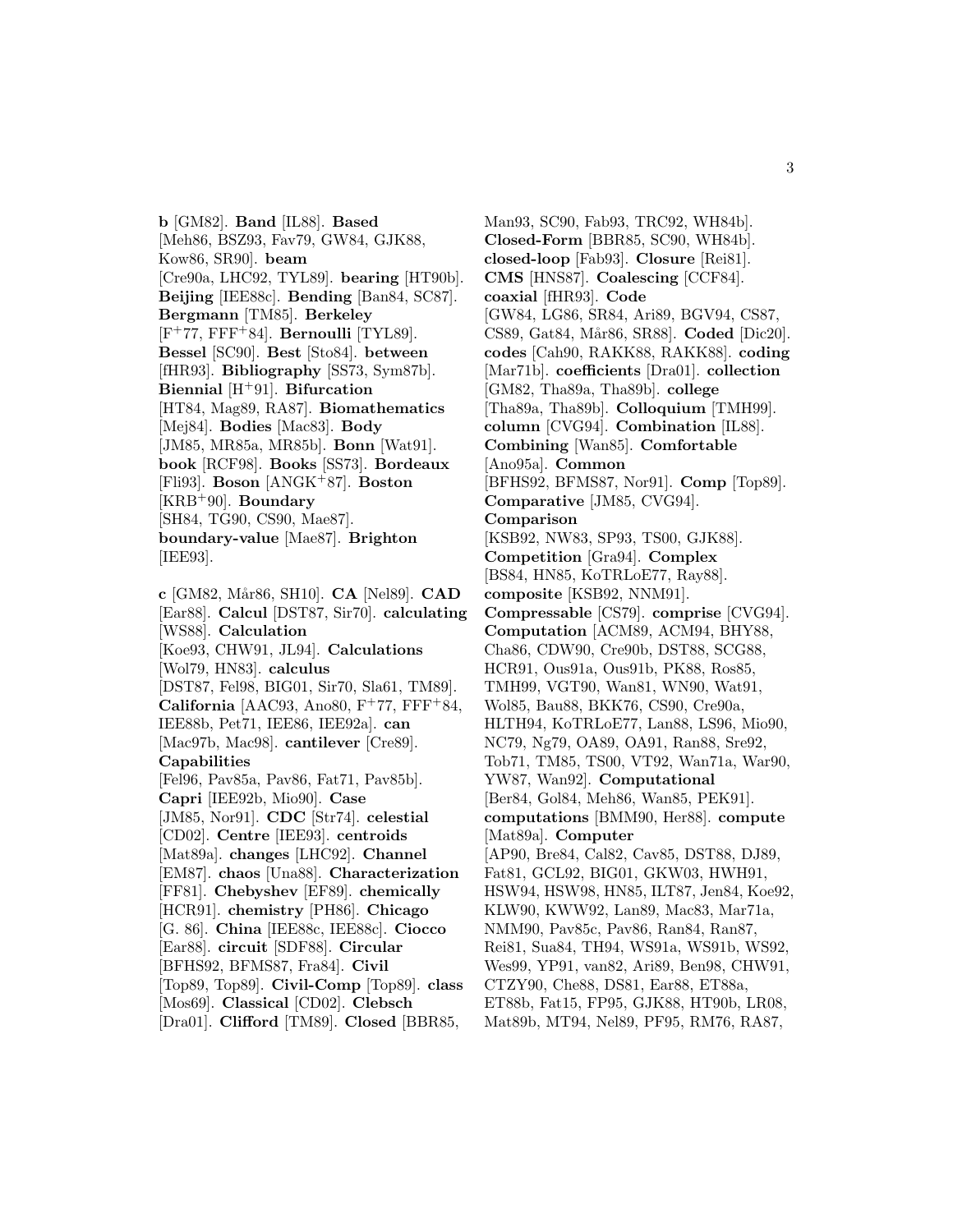Ran94, Roe95, Sir70, SH10, Way90, Cal82, Gen83, Hei87, HSW83, MS91, Nel89, Sch84]. **Computer-Aided** [Rei81, DJ89, ET88a, ET88b, GJK88]. **Computer-Algebra-Systemen** [KLW90]. **Computer-supported** [BIG01]. **Computeralgebra** [Ben98]. **Computeralgebra-Systemen** [Ben98]. **Computerized** [NA79, Cre89]. **Computers** [Bar90, Dev94a, Dev94b, Dev94c, G. 86, KRB<sup>+</sup>90, Sym86b, KRB<sup>+</sup>90]. **Computing** [CS79, CF80, CG90, Dek83, JS87, Man93, Top89, AM89, DM93, Dra01, ET88a, ET88b, WGM88]. **concentrated** [Fra84]. **concept** [WS83]. **conduct** [Dic20]. **cones** [BFMS87]. **Conference** [AAC93, Ano80, Cal82, Cav85, F<sup>+</sup>77, GH84, Gra94, G. 86, H<sup>+</sup>91, IEE93, IEE86, IEE88b, IEE88c, IEE88a, IEE91, IEE92a, IEE92b, IJC79, KRB<sup>+</sup>90, Lew79, Top89, Ano80, IEE92a]. **conferences** [H<sup>+</sup>91]. **Congress** [GE94, Nel89, Ros74]. **Congruent** [BFHS92, BFMS87]. **Connected** [Mac83]. **Considerations** [Lue77]. **constitutive** [TDA88]. **constraints** [TM85]. **Constructing** [Gil95]. **Construction** [CDA90, Her83, Wan79]. **Consultant** [Gen77]. **consultation** [Gen79]. **Contribution** [Sir70, Sir70]. **Contributions** [Cav85]. **Control** [AAC93, BMS88, GE94, ILT87, ML87, RH86, TMH99, ABC<sup>+</sup>88, ET88a, ET88b, ET89, Fli $93, GFB+93, HLTH94$ . **Controlled** [WKB86, Fab92, Fab93]. **controller** [LS96]. **controls** [SS84]. **Convection** [Mag89, TTDD91]. **converter** [GFB<sup>+</sup>93]. **converter-machine** [GFB<sup>+</sup>93]. **Corrections** [Cel84]. **Coulomb** [BBR85]. **coupled** [Her91]. **courses** [TH94]. **crack** [KSB92, LHC92]. **crack-induced** [LHC92]. **Criteria** [Yag84]. **criterion** [Una88]. **Critical** [NMM90]. **Crow** [CVG94]. **CTRL** [Mår86]. **CTRL-C** [Mår86]. **Current** [Pad85, Raj87]. **Cybernetics** [IEE88c]. **cyclically** [MSI90]. **Cylinders**

[BFHS92, fHR93]. **Cylindrical** [Ban84, SP93].

**dame** [Way90]. **Data** [CS79, Whi77a, Whi77b]. **Databases** [LMR90]. **DC** [Lew79]. **Decade** [Mos71d, Mos71b]. **December** [PEK91, SS84]. **Decoupling** [CD82]. **Definite** [Wan74, Wan71b, Wan71c]. **definition** [MSI90]. **Deformation** [Ban84]. **Degenerate** [RK87]. **Degree** [HT84]. **Demonstrations** [DS81]. **Derivation** [LH84, LH86, MD88, DJ89, TDA88, WS92]. **DERIVE** [Ben98, Ben98, KLW90, KWW92]. **Describe** [GBC92]. **Design** [Cha88, CFG<sup>+</sup>84, GE94, ILT87, SK86, ABC<sup>+</sup>88, AM90, BSZ93, BFBZ92, ET88a, ET88b, ET89, Fli93, Gat84, HJL89, HLTH94, H<sup>+</sup>91, LS96, SDF88, Mio90]. **Determinacy** [RK87]. **Determining** [Mar71b]. **Development** [Pad85, Raj87]. **Diagram** [Wol79]. **Diego** [IEE88b]. **Difference** [Yag84, SR88]. **Differential** [Har84, HV87, Her83, Mil93, Ous91a, RW86, Rei81, WH84a, Woo84, Bey79, CHW91, CG90, Gol77a, GHR10, Kwo91, Mat89b, RB91]. **Differentiation** [Gol85, Wan94, WS84, JL94, WS83]. **Difficulties** [Wan82]. **Diffusive** [Mag89]. **Dimensional** [Eng84, Wel72]. **Dirac** [BBR85, TM85]. **direct** [HT90a]. **directed** [RB91]. **Directions** [JS87]. **DISCO** [Mio90]. **discontinuities** [AP90]. **Discrete** [NTT90, CDA90]. **Discrete-time** [NTT90]. **dispersion** [RAKK88]. **Dispersionsgleichung** [RAKK88]. **Disturbances** [LF87]. **DMS** [BR73]. **documentation** [GM82]. **DOE** [HC85]. **DOE-MACSYMA** [HC85]. **Double** [JM88, Mag89, TRC92]. **Double-Diffusive** [Mag89]. **double-spiral** [TRC92]. **Driven** [WKB86]. **drives** [GFB<sup>+</sup>93]. **drudgery** [Str90]. **Dynaman** [SK86]. **Dynamic** [LH84, LH86, MD88, NTT86, GJK88, LS96].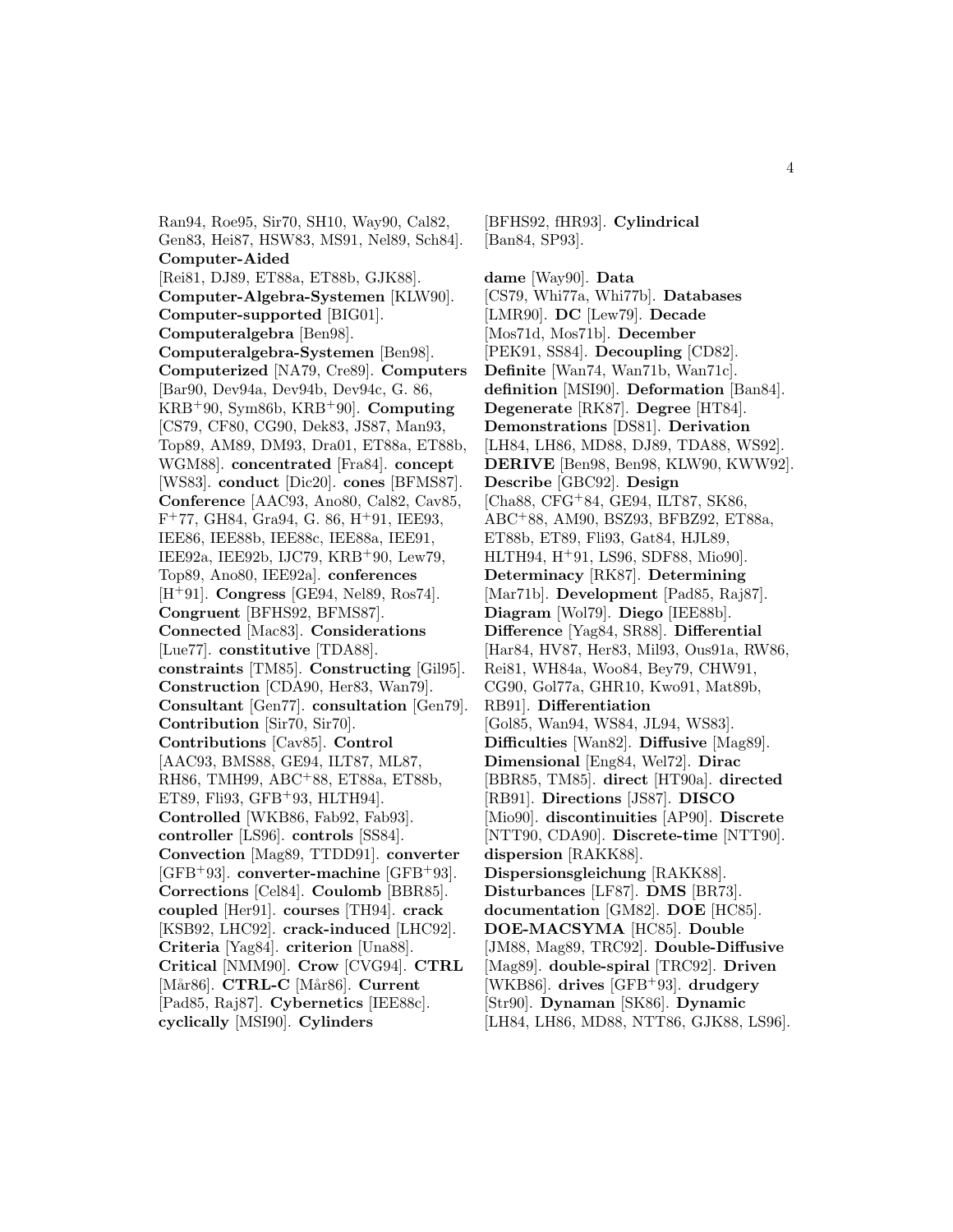**Dynamical** [HN85, Ous91b, Una88]. **Dynamics** [JM85, Meh86, Cre90a, Cre90b, H<sup>+</sup>91, Ran94].

**easy** [GM82]. **economy** [War90]. **Editor** [Pai92]. **Educating** [Gra94]. **Education** [Gra94, VT92]. **Efficient** [SC87]. **eigenfrequency** [LHC92]. **eight** [SP93]. Einführung [BH95]. **elastic** [TT88]. **electromagnetics** [Ari89, TS00]. **Electromechanical** [GBC92]. **Electronics** [IEE93]. **Element** [SC87, Wan84, H<sup>+</sup>91]. **elementary** [FP95, PF95, Ric68, Rit48]. **elements** [CTZY90, CS90]. **Elimination** [Bey84, Mos66a]. **Elliptic** [TG90, CR91]. **Encyclopedia** [RM76]. **Engine** [WKB86]. **Engineering** [IEE92b, Pav85a, Pav86, Top89, ABC<sup>+</sup>88, G. 86, HSW94, KRB<sup>+</sup>90, Lan88, Lan89, Nel89, OA89, OA91, Pav85b, TD90, TH94, War90, Ben98]. **Engineers** [Gra94, PEK91, SS84]. **engines** [RAKK88]. **England** [ACM94, Top89]. **enhance** [TH94]. **Enhancement** [Ray88]. **Enumeration** [Del91]. **Environment** [BS84, Ber84, Pur85, Ray88, Sre92]. **Environments** [ACM85, Car84]. **Equation** [Mil93, Rei81, WH84a, CP92, Gol77a, TD90, TYL89]. **Equations** [Bey84, Har84, HV87, Her83, HN85, LH84, LH86, Mac83, MD88, RW86, Woo84, Yag84, Bey79, CDA90, CHW91, DJ89, Fod78, Fra84, GHR10, HT90a, Her91, Kwo91, Mat89b, Mos66a, RB91, RAKK88, TDA88, TV89, WH84b]. **Equilibria** [RK87]. **equivalence** [Mar71b]. **Equivalent** [HN85]. **Error** [VGT90, BMM90]. **error-free** [BMM90]. **Errors** [Cel84]. **estimators** [BT88]. **Euler** [TYL89]. **EUROCAL** [Cav85, Buc85]. **EUROCAM'82** [Cal82]. **Europa** [IEE92b]. **European** [Cal82, Cav85, IEE93]. **EUROSAM** [Ng79, Jen74]. **evaluate** [Lun86]. **Evaluating** [Cut84]. **Evaluation** [Wan71b, Wan71c, Wan74, Str74]. **evolution** [HT90a, Her91]. **Exact**

[Her91, CDA90, Roe95]. **Examples** [Koe93]. **exchanger** [TRC92]. **Excitation** [IL88]. **excited** [Cha92]. **executing** [Lan80]. **Executive** [Spi86]. **executor** [Fav79]. **Exhibition** [G. 86]. **expansion** [Nei80]. **expansions** [Ski93]. **experiences** [CVG94]. **Experimental** [Cha88]. **Experiments** [LG86]. **'expert** [Lan87, BT88, Cla90, Ham89, ILT87, KWW92, Raj87]. **Expertensysteme** [KWW92]. **explained** [GM82]. **Exposition** [KRB<sup>+</sup>90]. **expression** [Sas86]. **Expressions** [BBR85, Bre84, Mar71a, Mar71b, Str74, SC90]. **extension** [PI64, WS83]. **EZ** [MY73].

**F** [PW85b, PW85c]. **facilities** [Kut88]. **Facility** [Pow84, Grä96]. **Factoring** [Baj86, WR75, Wan79]. **Factorization** [NW83]. **factors** [Mig87]. **Fairfax** [WGM88]. **Families** [Her83]. **Fast** [BMM90, JL94]. **Federation** [GE94]. **Feedback** [Fab93, Fab92]. **Fermion** [ANGK<sup>+</sup>87]. **Feynman** [Wol79]. **fiber** [KSB92]. **field** [RS89, WS88]. **Fifteenth** [Gen83]. **Fifth** [Mos74, IEE93]. **Filtering** [LG86, Sua84]. **finally** [Way90]. **Finite** [DM88, Ous91b, Rit48, RS89, Wan84, Yag84, CTZY90, Ris69, Ris70, SR88, SR90]. **finite-volume** [SR90]. **Finitely** [DM93]. **First** [Man93, Bey79]. **Five** [Wol84]. **Flexible** [NTT86, TYL88, Fab92, NTT90, TYL89]. **flexible-link** [TYL89]. **Floating** [Fat76]. **Florida** [H<sup>+</sup>91]. **Flow** [EM87, YP91, Che88, fHR93]. **flowfields** [HCR91, OM92]. **flows** [HCR91]. **Fluid** [BHY88, EM87, Meh86, NMM90, YP91, fHR93, Ros85, yS88]. **Forcing** [AG87]. **Form** [BBR85, Man93, Str85, PK88, RB91, SC90, TRC92, WH84b]. **Formal** [Koe93, CG90, Sir70, DST87]. **formel** [DST87, Sir70]. **Formelmanipulation** [KLW90]. **Formelmanipulationssystemes** [Lue77]. **Forms** [CD87, CDW90, Deu93].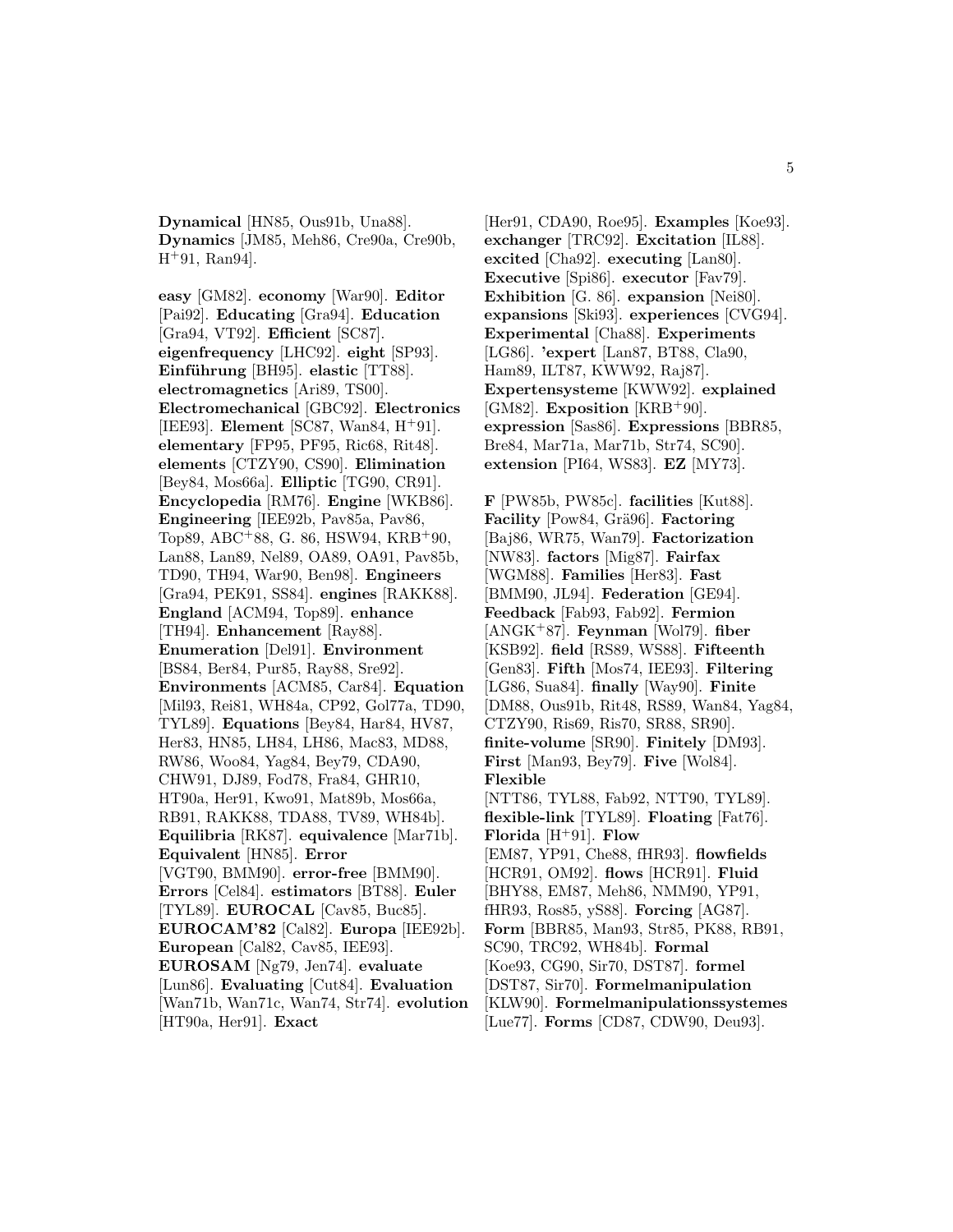**Formula** [Lue77, KLW90]. **formulae** [PI64]. **formulas** [HSW94, HSW98, WS88]. **Formulating** [JM85]. **Formulation** [Cre90a, HN85, RS85]. **FORTRAN** [Cah90, Pit79, RAKK88, SR86, BGV94, Lan80, LG86, SR84]. **FORTRANHybrid** [RAKK88]. **Forum** [Ano95b]. **Foundations** [GKW03, Ear88]. **Four** [CCF84]. **Fourier** [SC90]. **Fourth** [Gra94, IEE88b, IEE92b, Top89]. **fraction** [Nei80]. **France** [Cal82, Fli93, Ng79]. **Francis** [AAC93]. **Francisco** [AAC93, IEE86, IEE92a, Nel89]. **Franklin** [IEE88a]. **free** [BMM90]. **Freedom** [HT84, GD93]. **Frencg** [Sir70]. **French** [CS89, DST87]. **freshman** [Sla61]. **Friend** [Slo86]. **Friendly** [Spi86]. **Frontiers** [Gra94]. **Functional** [JM87, Sta84, WS83]. **Functions** [Mos72, CR91, Gol85, Har05, Hol86, Lun86, Mos69, Ric68, SC90, Tra84]. **Future** [Raj87].

**G** [PW85b, PW85c]. **gain** [Fab93]. **Gait** [JM87, JM88, LF87]. **Galerkin** [Gil95]. **gases** [CDA90]. **gauge** [Cah90]. **GCD** [MY73]. **geared** [DM88, DM93]. **General** [Mos72]. **generalized** [MSI90]. **Generate** [GBC92, GFB<sup>+</sup>93]. **generated** [WH84b]. **g´en´erateur** [CS89]. **Generating** [Ous91b, Lan80]. **Generation** [LG86, Mac83, RS85, BGV94, EF89, Mår86, SR88]. **Generator** [GW84, CS87, CS89, Gat84]. **generators** [Cha92]. **GENTRAN** [BGV94]. **GENTRANs** [Kea91]. **Geography** [Gol84]. **Geometric** [Baj86, Her83]. **geometrical** [TM89]. **Geometry** [Akm88, Tha89a, Tha89b]. **geophysics** [DJ89]. **Georgia** [PEK91]. **German** [Ano95a, Ben98, BH95, KLW90, KWW92, Lue77, RAKK88]. **Germany** [Wat91]. **GI** [YW87]. **GI/S** [YW87]. **Global** [GBC92, HJL91]. **globally** [HJL89]. **Gordan** [Dra01]. **Gradient** [NC79]. **grande** [Way90]. **graphical** [YW87]. **graphics**

[Akm88, Ear88, Mac95a]. **graphs** [RB91]. **Grid** [RS85]. **Gripenberg** [CVG94]. **Ground** [ANGK<sup>+</sup>87]. **Ground-State** [ANGK<sup>+</sup>87]. **group** [Bey79]. **Guide** [HWH91, Mos71c, Sym87a, Sym88a, Ano88, Ano92, Mac95c, Mos71a, Wes99]. **Gustaf** [CVG94].

**Habitats** [Gol84]. **Hacijan** [Wan82]. **Hamiltonian** [TM85]. **Handbook** [GKW03]. **Hands** [BH95]. **Hands-on** [BH95]. **Harbor** [IEE88b]. **harmonic** [DJ89]. **hash** [Mar71b]. **having** [TT88]. **Heat** [BHY88, Che88, PEK91, TRC92]. **Hecke** [CD87, Deu93]. **held** [Ear88, F<sup>+</sup>77, Lew79]. **Help** [Gon83, Mac97b, Mac98, Mar87, RAKK88]. **Heuristic** [Mon92, Sla61]. **high** [OM92]. **high-speed** [OM92]. **Higher** [Far89, Ros85, SP93]. **higher-order** [Ros85, SP93]. **Hilfe** [RAKK88]. **Hilton** [IEE86, Nel89]. **Hinge** [Mac83]. **Hinge-Connected** [Mac83]. **Historical** [Whi77b]. **history** [Mos12]. **Homogeneous** [Mil93]. **Hopf** [HT84]. **Hotel** [AAC93, IEE88b, IEE88a, IEE92b]. **Houston** [Gen83]. **Human** [JM88]. **Hybrid** [Sre92, CTZY90, RAKK88]. **hybrid/mixed** [CTZY90]. **hypergeometric** [Gos77]. **hypersonic** [HCR91].

**IASTED** [Ham89]. **iconic** [Ols92]. **Identities** [Deu93]. **IEEE** [IEE86, IEE88c, IEE88a, IEE91, IEE92a, ML87]. **IFAC** [Fli93]. **IFIP** [Ros74]. **II** [CD87, The83b, Mos66c]. **IJCAI** [IJC79]. **IJCAI-79** [IJC79]. **Illinois** [G. 86]. **Illustration** [Cha88]. **Imaging** [SH84]. **implement** [CR91]. **Implementation** [Car84, CG90, Fat76, Lue77, ZZ86, CTZY90, Gat84, Mio90]. **Implementations** [WS84]. **implémenté** [CS89]. **implemented** [CS89]. **Implementierung** [Lue77]. **Implications** [JS87]. **Improved** [Fel96, YW85, Cla89b].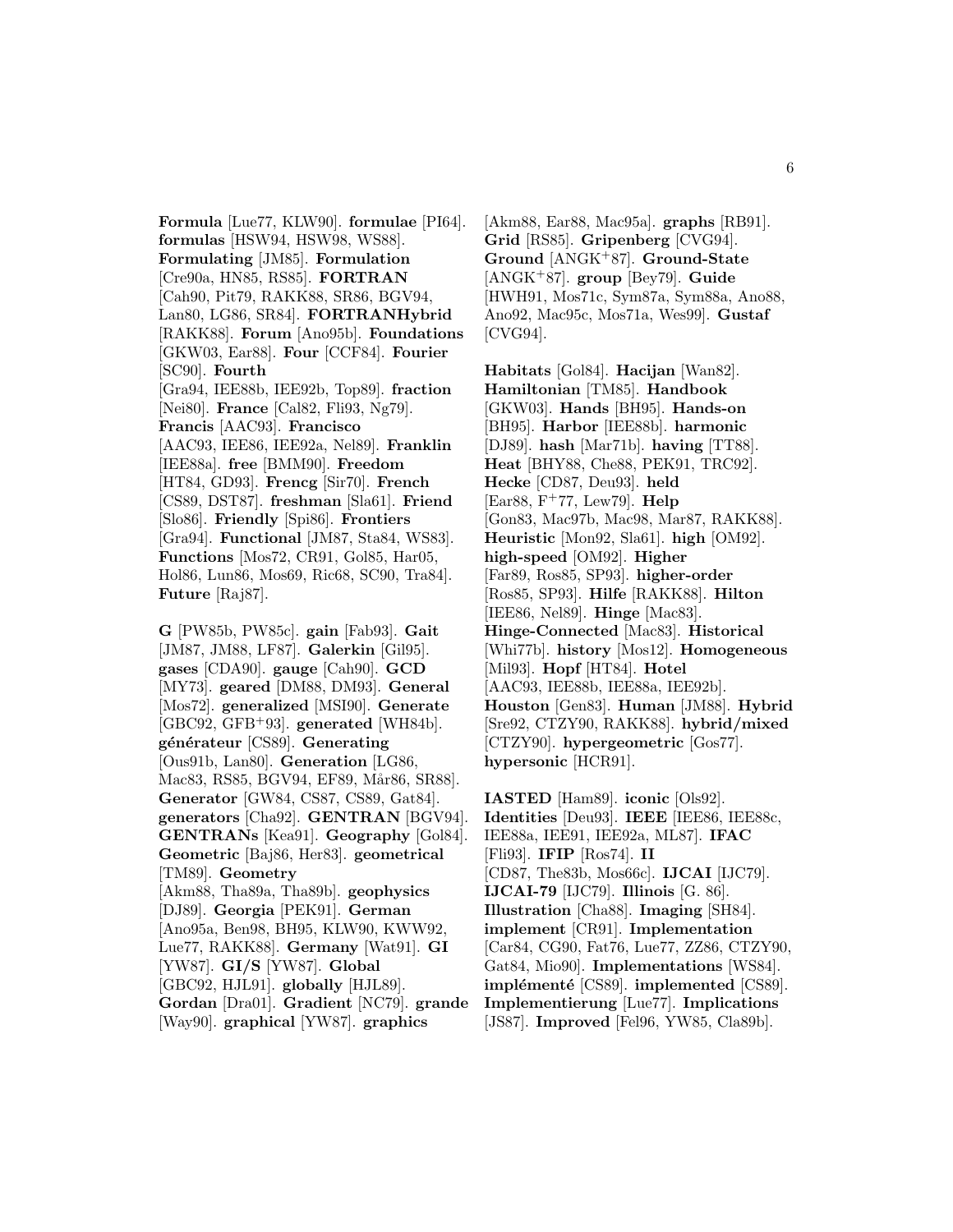**Improvements** [Wan82]. **including** [SH10]. **Indefinite** [Gos77, Wan94, Wan91]. **Indexed** [Wan94]. **induced** [LHC92]. **induction** [Cha92]. **Inequalities** [Mig87]. **inexpensive** [Ano95a]. **Infinite** [Cut84]. **Information** [Ros74]. **Ingenieurmathematik** [Ben98]. **input** [Mar71a]. **input/output** [Mar71a]. **Instabilit¨aten** [RAKK88]. **instabilities** [RAKK88]. **installment** [CVG94]. **Institute** [Ear88, Jen74]. **instruction** [Lan88]. **instructional** [Bra89]. **integer** [Mig87]. **Integers** [WR75]. **Integrals** [BBR85, CCF84, Cut84, Wan74, Ski93, Wan71b, Wan71c]. **integrated** [Fre81]. **Integration** [ABC<sup>+</sup>88, Fat81, Mos67a, Mos67b, Mos71d, Rit48, Tra84, Wan94, Bey79, Fat15, Har05, Mos66c, Mos66b, Mos69, Mos71b, RB91, Ris69, Ris70, Sla61]. **integrator** [Sla61]. **Intelligence** [IEE88b, IJC79, Nor91, PH86]. **Intelligent** [ML87]. **Interaction** [IL88]. **interactions** [BKK76]. **Interactive** [Spi86, Fav79, Lit76]. **Interface** [Gen83, WGM88, Mac95a, Ols92, YW87, Hei87, HSW83]. **Interfaces** [Pur85]. **Internal** [IL88]. **International** [ACM89, ACM94, GE94, G. 86, Ham89, IEE86, IEE88c, IEE88a, IEE91, IEE92b, IJC79, KRB<sup>+</sup>90, ML87, Mio90, Ng79, Top89, Wan92, WN90, Wat91]. **Interoperability** [LMR90]. **interphase** [KSB92]. **intersect** [BFMS87]. **Introduction** [BH95, SCG88, Gol82, Lew76a, Mac97a, Sym85a, Sym86b, Bau88, Gol77b, Gol79, GM82, Lew75, Lew76b, Lew78, GF80, Ran84, Sym85b, Tob71]. **Introductory** [GM82, Mat74]. **Introduksjon** [MH83]. **invariant** [Gil95]. **inverse** [Cla89a]. **investigation** [RAKK88]. **investigations** [WS91a, WS91b]. **involving** [Ric68]. **Irreducibility** [Mon92]. **Island** [IEE88b]. **isotropic** [Far89]. **ISSAC** [ACM89, Wan92, Wat91, ACM94, WN90]. **Issues** [ACM85]. **Italy**

[Ear88, Mio90, IEE92b]. **Ivie** [Cel84]. **IZIC** [FKM95].

**Jacobian** [JL94, NC79]. **Jacobians** [Pai92]. **January** [ML87]. **Japan** [WN90]. **John** [Cel84, CVG94]. **Joint** [IEE91, IJC79]. **Jordan** [Str85]. **journal** [HT90b]. **July** [ACM89, ACM94, Cha86, Ear88, F<sup>+</sup>77, GH84, GE94, G. 86, Wat91]. **June** [AAC93, ACM85, Fli93, IEE92b, Lew79, Ng79, TMH99].

**Kalman** [Sua84]. **Karman** [Fra84]. **Kinematic** [LF87, DM88, TV89]. **Kinematics** [ZZ86]. **kinetic** [CDA90]. **Kingdom** [ACM94]. **Knowledge** [IEE92b, Kow86, Meh86]. **komfortabel** [Ano95a]. **Kriging** [Mar87].

**lab** [RCF98]. **Laboratory** [Mar67a, Mar67b]. **Laminar** [EM87]. **laminated** [NNM91]. **Langley** [DCC85, DeL87]. **Language** [ACM85, Jen84, Mur85, Sta84, GFB<sup>+</sup>93, Mac97b, Mac98]. **Languages** [Eng76, Sam73, SS73, Sam74, Sam78, Wel72]. **Laplace** [Cla89b, Cla89a, CP92]. **Large** [Ban84, Bre84, CHW91]. **Laurent** [Koe93]. **layers** [Far89]. **lectures** [CD02]. **Letting** [Gon83]. **Level** [Coo84, Fat71]. **Library** [HC85]. **Lie** [Bey79, CHW91, Rei81]. **Life** [Mos07]. **Light** [WKB86]. **Light-Driven** [WKB86]. **like** [Fat87]. **likelihood** [Lun86]. **Limb** [JM88]. **limitations** [MT94]. **limits** [Wan71a]. **Lineaar** [Har84]. **Linear** [AG87, RK87, RH86, WH84a, GJK88, HSW98, Hol86]. **link** [DM88, DM93, TYL89]. **links** [TT88]. **Linz** [Cav85]. **Liouville** [Rit48]. **liquids** [Roe95]. **LISP** [Ano80, CF80, GW84, Nor91, Pad85, Pav85c, Pit79, Whi77a, Whi77b]. **LISP-based** [GW84]. **LISP-Machine** [Pav85c]. **List** [RAKK88]. **Lists** [PT60]. **load** [Fra84]. **loading** [Far89]. **Local**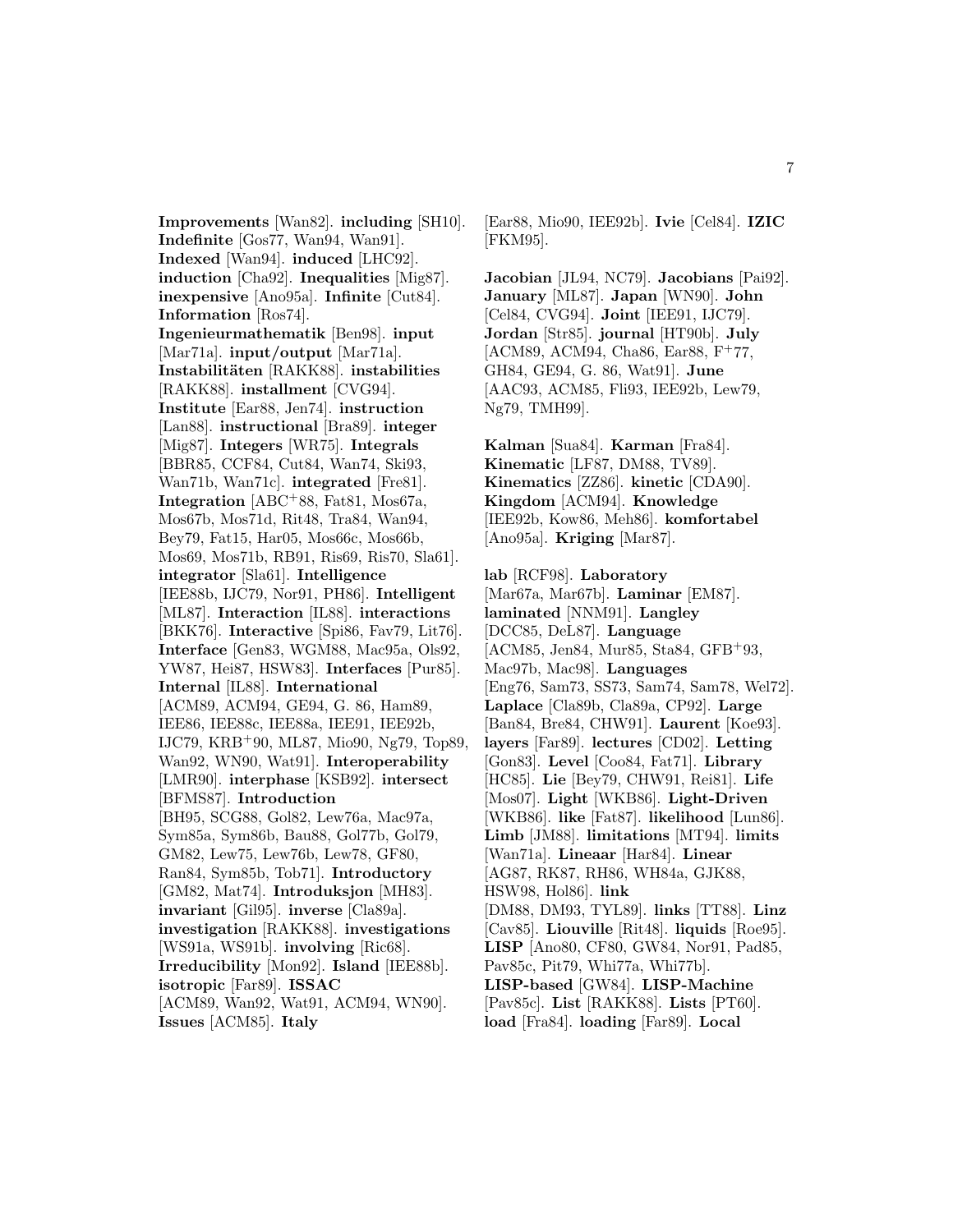[Ous91b]. **Locate** [NMM90]. **Loci** [NMM90]. **London** [Top89]. **long** [Cah90]. **look** [CVG94]. **loop** [Fab93]. **Lösung** [RAKK88]. **Louisiana** [SS84].

# **Machine** [Sta84, GFB<sup>+</sup>93, Pav85c]. **Machinery** [H<sup>+</sup>91]. **MACLISP** [Whi77b]. **MacroTEX** [CS87, CS89, CS89]. **MACSYMA**

[Ben98, F<sup>+</sup>77, GH84, KLW90, KWW92, Lew79, MM70, Ano95a, Ano97, Ano75, Ano78, Ano88, Ano92, Ari89, BS84, Ban84, Ben98, BKK76, Bey84, BR73, BGGD77, BG83, Bog83, Bog86, Bra89, Cah90, Car84, Cel84, Cha88, CS89, Che88, Cla89b, Coo84, CR91, Cut84, DCC85, DeL87, Dic20, DS81, Dri84, EF89, Fat71, FG80, Fat82a, Fat82b, Fat87, Fav79, Fit73, Fod78, Fra84, Gen77, GFB<sup>+</sup>93, SCG88, Gil95, Gol77b, Gol77a, Gol79, GM82, Gol82, Gol85, Gos77, Mat75, Mat77, Mat83b, Har84, MAC84, HC85, Hel91, HNS87, HV87, HT90a, Her91, HT84, Hol86, HN83, Ivi77, Kea91, KoTRLoE77, KLW90, KWW92, Kwo91, Lew75, Lew76a, Lew76b, Lew78, Lit76, Lo85, Lun86, Mag89, Mar87, MF71, MAT83a, The83a, The83b, Mat71, Mat74, GBoT74, MB75].

#### **MACSYMA**

[Gro78, Mat80, GF80, GoTLfCS83, MH83, Mos74, Mos75, Par84, Par86, PW85a, Pav85b, PW85b, PW85c, Pav85c, Pro74, PL87, Ran84, Ran87, Ray88, RAKK88, Ros85, SH84, SB89, Slo86, SR90, Sym84, SM84, Sym85a, Sym85b, SM85, Sym86b, Sym86a, Sym87b, Sym88b, yS88, Tha89a, Tha89b, TG90, TM85, TV89, Wan84, WS83, WH84b, Wol79, Ano95a, BH95, CDA90, CS87, CG90, Cla90, CD82, CVG94, Del91, Dra01, EM87, Fat76, Fat89, Fel96, Fel98, FF81, Fre81, GBC92, Gol84, Gol86, Gon83, Grä96, Gui89, Ivi78, JM85, Lan80, Mår86, Mil93, MR85a, MR85b, Mos12, Ols92, Ous91a, Ous91b, Pav85a, PK88, RW86, RK87, RCF98, RDBE87, RS89, Spi86, SR86, Sym87a, Sym88a, Wan74, Way90].

**MACSYMA-Aided** [Ban84, Wan84]. **MACSYMA-FORTRAN** [RAKK88]. **MACSYMA-FORTRANHybrid-Codes** [RAKK88]. **MACSYMA-generated** [WH84b]. **MACSYMA-like** [Fat87]. **MACSYMS** [Cla89a]. **Magnetic** [SH84, WS88]. **Mainframe** [Way90]. **making** [Dic20]. **Man** [IEE88c]. **Management** [Pur85]. **manipulating** [PI64, Wan91]. **Manipulation** [CD87, Eng76, FFF<sup>+</sup>84, Lue77, Mej84, Ng79, NA79, PT60, Pet71, TYL88, Cre89, DST87, DS81, EF89, ET89, GJK88, HFO94, Hol88, KLW90, Mat89a, Wan71b, Wan71c]. **manipulations** [DST87, RS89]. **manipulative** [BF72]. **Manipulator** [SK86, Lo85, TH90, TV89]. **Manipulators** [LH84, LH86, NTT86, TYL88]. **Manual** [Bog83, Fat82a, Mat77, Mat83b, MAT83a, The83a, The83b, Str74, BGGD77, BG83, Bog86, FG80, Mac88, Mac93a, Mac93b, Mac95a, Mac95b, GBoT74, MB75, Mat80, GoTLfCS83, Pro74, SM84, SM85, Sym88b]. **Manuals** [SS73]. **manufacturing** [SS84]. **MAPLE** [Ben98, Ben98, CFG<sup>+</sup>84, CVG94, Grä96, PF95, SH10]. **Mapping** [Eng84]. **March** [Gen83, IEE88b, Pet71]. **Mario** [CVG94]. **Marseille** [Cal82, Ng79]. **Massachusetts** [KRB<sup>+</sup>90]. **Matched** [Ski93]. **matching** [Fat71, Fat15, Lo85]. **material** [Far89]. **Math** [Bet90, Way90, Fos91, Mac97b, Mac98]. **MATHCAD** [Ben98, Ben98]. **MATHEMATICA** [Ben98, KWW92, Ben98, Grä96, SH10]. **Mathematical** [CHH91, FKM95, KWW92, Mar67a, Mar67b, Wol85, Mar71a, Pet88, Str90, Tob71, War90]. **Mathematics** [CVG94, Dev94a, Dev94b, Dev94c, Bar90, Ben98, Dic20, HN83, Mac88, Mac93a, Mac95b, Pet88, PL87, Ran84, Ano95a]. **Mathematik** [Ano95a]. **Mathematische** [KWW92]. **Mathlab** [BR73, FG80, MM70].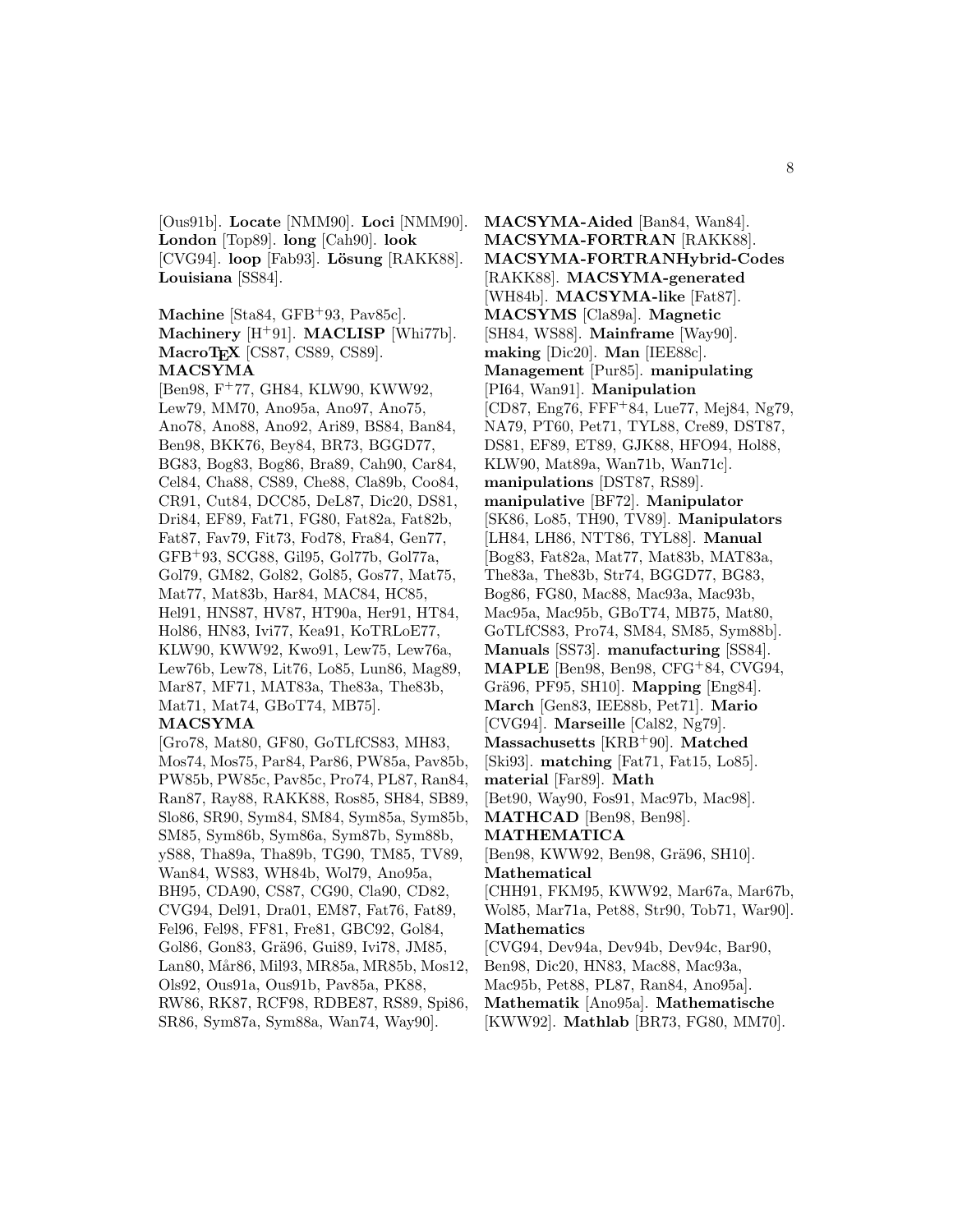**Mathlab/MIT** [FG80, Mat80]. **MATHLAP** [Ben98, Ben98]. **matrices** [JL94]. **Matrix** [Mil93, Pai92, BMM90, WH84b]. **Matter** [ANGK<sup>+</sup>87]. **MAX** [CVG94]. **Maxima** [GHR10, LR08, SH10]. **May** [IEE92a, Nel89]. **Meandering** [EM87]. **Measuring** [Ber84]. **Mechanical** [H<sup>+</sup>91, PEK91, SS84, AM89, AM90]. **Mechanics** [BHY88, NA79, CD02, CS90, SH10, yS88]. **mechanisms** [DM88, DM93]. **Mechanization** [TV89]. **media** [CHH91]. **Medienkombination** [Mac98]. **Meeting** [PEK91, SS84]. **Method** [TYL89, CTZY90, HT90a, JL94, OM92]. **Methods** [CCF84, BSZ93, Her88, RA87, Rit48]. **Miami** [H<sup>+</sup>91]. **microcomputers** [Kut88]. **Micropolar** [EM87]. **microstrip** [AP90]. **middle** [Far89]. **Migratory** [Gol84]. **Minimal** [Ous91a, Ous91b]. **MIT-DMS** [BR73]. **MIT-Mathlab** [BR73]. **mixed** [CTZY90]. **Mixtures** [NMM90]. **Modal** [IL88, Fab93]. **mode** [GD93, LS96]. **model** [Ols92]. **Modeling** [TYL88, VGT90, CHH91, NTT90, Pet88, TT88]. **Modelling** [NTT86, TH90]. **Models** [LF87, GJK88, KSB92]. **Modern** [Wan85]. **Modular** [CD87, GBC92, Deu93]. **moments** [Mat89a]. **month** [CVG94]. **Motion** [HN85, LH84, LH86, Mac83]. **MPD** [RAKK88, RAKK88]. **MPD-engines** [RAKK88]. **MPD-Triebwerken** [RAKK88]. **Muddle** [BR73]. **MUFIE** [Spi86]. **Multi** [HT84]. **Multi-Degree-of-Freedom** [HT84]. **multibody** [Sre92]. **Multiple** [AG87, LMR90, Mag89]. **Multiply** [Bet90, DM88, DM93]. **multiterm** [Sas86]. **multivariable** [Hol86]. **Multivariate** [WR75]. **muMATH** [Kut88]. **muMATH-algebra** [Kut88]. **MuPAD** [Ben98, Ben98, Grä96]. **My** [Mos07, Slo86].

**NATO** [Ear88]. **Natural** [TTDD91, Mac97b, Mac98]. **Needs** [Raj87]. **neighborhood** [CG90]. **Networks** [IEE91, Wan91]. **Neural** [IEE91, WS91a, WS91b, Wan91, WS92]. **Neuromuscular** [JM87]. **newsletter** [Par84, Sym84, MAC84, Par86, Sym86a]. **Newton** [OM92]. **Newtonian** [Roe95]. **nine** [BGGD77]. **No** [TMH99]. **Noise** [H<sup>+</sup>91]. **Non** [AG87, Baj86, Cre89, Roe95]. **Non-Linear** [AG87]. **non-Newtonian** [Roe95]. **non-planar** [Cre89]. **Non-Solvability** [Baj86]. **Noncommutative** [Ous91a]. **noncompact** [Cah90]. **Nonlinear** [BMS88, CD82, HV87, Her83, LG86, NNM91, Rei81, BKK76, BSZ93, Cre90a, HT90a, Her91, Ran94, Una88]. **Nonliner** [Fli93]. **normal** [CDW90, PK88]. **Notorious** [van82]. **November** [IEE91]. **NT** [Mac98]. **Nuclear** [SH84]. **Number** [BS84]. **Numeric** [Fra84]. **Numeric-analytic** [Fra84]. **Numerical** [Fat81, LG86, Wan85, ABC<sup>+</sup>88, AM89, KoTRLoE77, NC79, PEK91].

**Object** [Ols92]. **Object-oriented** [Ols92]. **observer** [BSZ93, PK88]. **ODE** [RCF98]. **Odepainleve** [RW86]. **ODEs** [Man93]. **once** [GM82]. **onset** [Una88]. **Ontario** [Cha86]. **open** [LR08]. **Operator** [Gol86]. **Optimal** [Cha88, RH86, AM90, HJL89]. **Optimally** [WKB86]. **Optimization** [TD90, HJL91]. **Order** [Man93, Mil93, Bey79, Far89, Mat89b, Ros85, SP93]. **Ordinary** [HV87, Mil93, RW86, Bey79, Kwo91]. **ordinateur** [Sir70]. **oriented** [Ols92].

**Orleans** [SS84]. **Oscillating** [CCF84, MR85a, MR85b]. **Oscillations** [AG87]. **Output** [Fat87, Fab92, Mar71a]. **Overdetermined** [Woo84]. **Overview** [Fat76, Tob71]. **own** [Mac97b, Mac98]. **Oxford** [ACM94].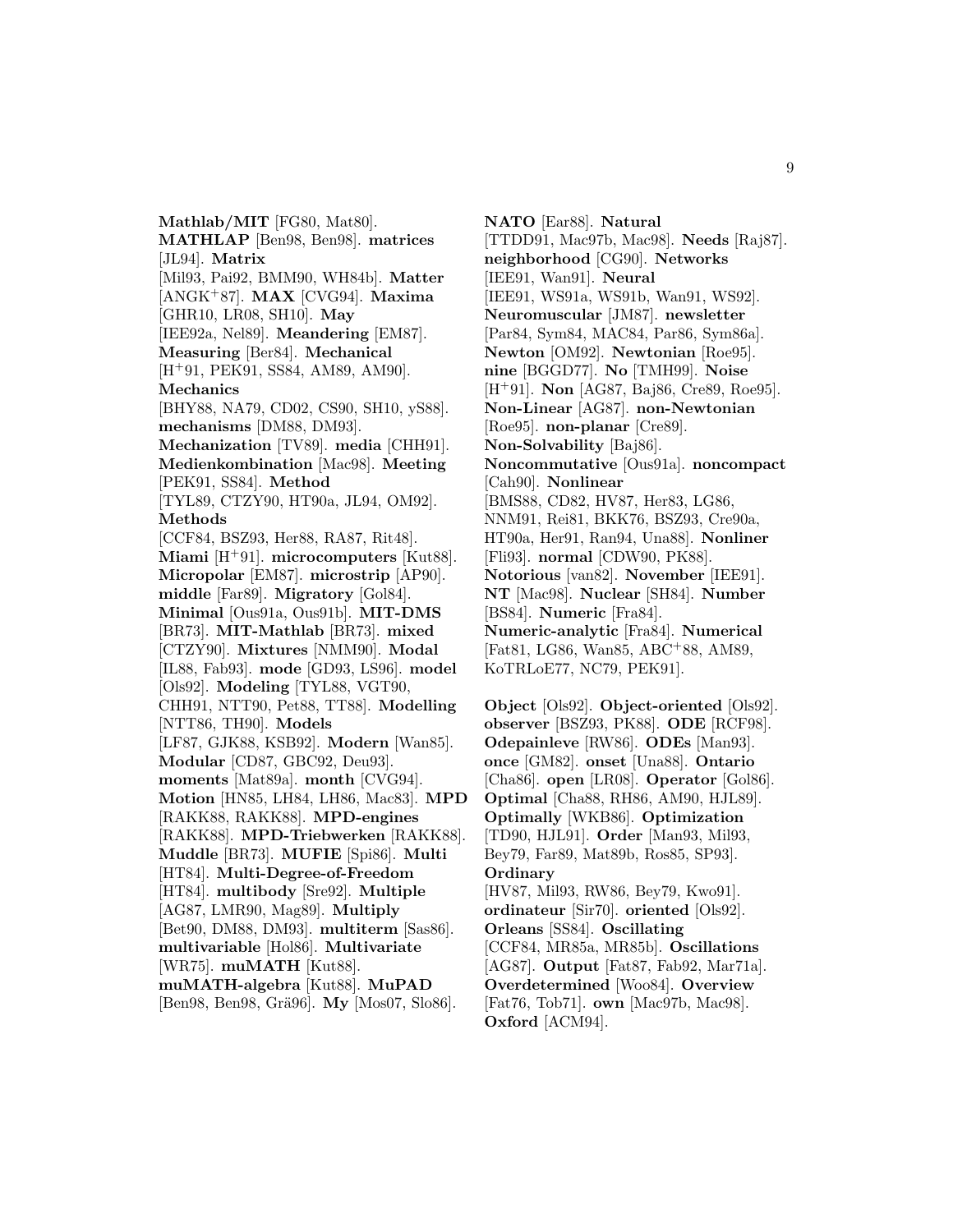### **Package**

[Cla89b, Fat76, RW86, TYL88, YW85, BGV94, BFBZ92, EF89, Fre81, Lan80]. Packages<sup> [Bet90, NW83, Str90]. **Painlevé**</sup> [HV87, RW86]. **Palace** [IEE92b]. **papers** [ACM85, Ano80, Fli93, GM82, Mat71]. **Paradigms** [Nor91]. **Parallel** [CS90, Wan79]. **parameters** [Fab92, Fab93, Roe95]. **Part** [RK87, Tha89a, Tha89b, CVG94]. **Partial** [HV87, Her83, Nei80, Rei81, Woo84]. **Particle** [IEE92a, MR85a, MR85b]. **Particular** [Dri84]. **Partitioning** [Fat15]. **PC** [Way90]. **PCs** [PEK91, Way90]. **PDE** [SR90]. **penetration** [HFO94]. **Pennsylvania** [IEE88a, ML87]. **Performance** [Ber84, CFG<sup>+</sup>84]. **Perplexed** [Mos71c, Mos71a]. **personal** [Mos12]. **Perspective** [Whi77b]. **Perturbation** [ANGK<sup>+</sup>87, Che88, RA87, Ran88]. **perturbations** [Mae87]. **petroleum** [OA89, OA91]. **Phase** [JM88]. **Philadelphia** [IEE88a, ML87]. **Philosophy** [Fat76]. **Physics** [Ber84]. **Pitfalls** [MT94]. **PL** [SS73]. **PL/I** [SS73]. **planar** [Cre89]. **plane** [Far89]. **PLANKALKUL** [SS73]. **plans** [Gen79]. **Plate** [SC87, Fra84, HFO94]. **plates** [NNM91]. **Plaza** [IEE88a, IEE91]. **Plotting** [YW85, Fre81]. **Point** [Fat76, CHW91, CG90]. **Points** [CCF84]. **Polylith** [Pur85]. **polymer** [fHR93]. **Polynomial** [Bey84, Sto84, Wan79, BMM90, Gr¨a96, Mos66a]. **Polynomials** [Baj86, Mon92, Ous91a, WR75, Mig87, Zip79]. **Polyominoes** [Del91]. **Portland** [ACM89]. **Pose** [VGT90]. **Potential** [NA79]. **Power** [IEE93, Koe92, Koe93, Ous91b, Pav85c, JL94]. **Practical** [CCF84, KWW92, BH95, KLW90, Wes99]. **Praktisches** [KWW92, KLW90]. **Praxis** [Cla90]. **praxisnahe** [BH95]. **Precise** [Mil93]. **Precision** [Fat76]. **preiswert** [Ano95a]. **Prelle** [Man93]. **Prepackaged** [Fos91]. **Present** [Pav85c]. **presented**

[ACM85, Ano80, H<sup>+</sup>91, PEK91, SS84]. **presents** [CVG94]. **Primer** [Mat75, Ano75, Ano78, Fat82b, GM82, Lit76, Mat74, Gro78, Mos75]. **Probabilistic** [Zip79]. **Problem** [RH86, SH84, YP91, Kow86, Ris69, Ris70, Str90]. **Problems** [Fit73, Pav85a, Pav86, Raj87, TG90, Cre90b, Mae87, Pav85b, PL87, Ric68, Sla61, TS00]. **Procedure** [Man93, HJL89]. **Proceedings** [ACM94, Ear88, GE94, Hei87, IJC79, Ros74, WGM88, Gen83, G. 86, HSW83, KRB<sup>+</sup>90, Nel89, Top89, Wan81, WN90, AAC93, ACM85, ACM89, Buc85, Cav85, Cha86, F<sup>+</sup>77, GH84, Ham89, IEE86, IEE88b, IEE88c, IEE88a, IEE92b, Jen74, Lew79, ML87, Pet71, Wan92, Wat91, Mio90]. **Proceedings.** [Gra94]. **Process** [ILT87]. **processing** [ABC<sup>+</sup>88, Ros74]. **Program** [HV87, Mac83, Mag89, Whi77a, Whi77b, CR91, Dra01, DS81, Mat89a, Sla61, Str74, TH90]. **Programming** [ACM85, Sam73, Sta84, SS73, Bra89, Cha92, Nor91, Sam74, Sam78, TM89, Wel72]. **Programs** [Cel84, Ivi78, BF72, Ivi77, Lan80, SH10, Tha89a, Tha89b]. **Progress** [NA79]. **project** [Ivi77, Spi86]. **projectiles** [HCR91]. **Prolog** [ZZ86]. **proofs** [MS91]. **Propagation** [LF87, CHH91]. **Properties** [Her83, Mur85]. **Providing** [BS84]. **Proving** [Baj86]. **publications** [Sym87b]. **Puisieux** [Koe93]. **pulse** [HFO94]. **Pure** [Ban84].

**Quadratic** [RH86]. **Quadrilateral** [SC87]. **Quantum** [SH10]. **Quarks** [BH87]. **query** [Mac97b, Mac98]. **queueing** [FP95, PF95].

**Radial** [BBR85]. **radiation** [AP90]. **Ramanujan** [And84]. **Random** [IL88, RDBE87]. **RATFOR** [Gat84, GW84]. **Ray** [KoTRLoE77, HFO94]. **reacting** [HCR91]. **real** [Ric68]. **Realization** [Ous91b]. **reboost** [GD93]. **Rebounds** [Fel96]. **Recife** [CD02]. **record** [Ano80, IEE92a]. **Recurrence**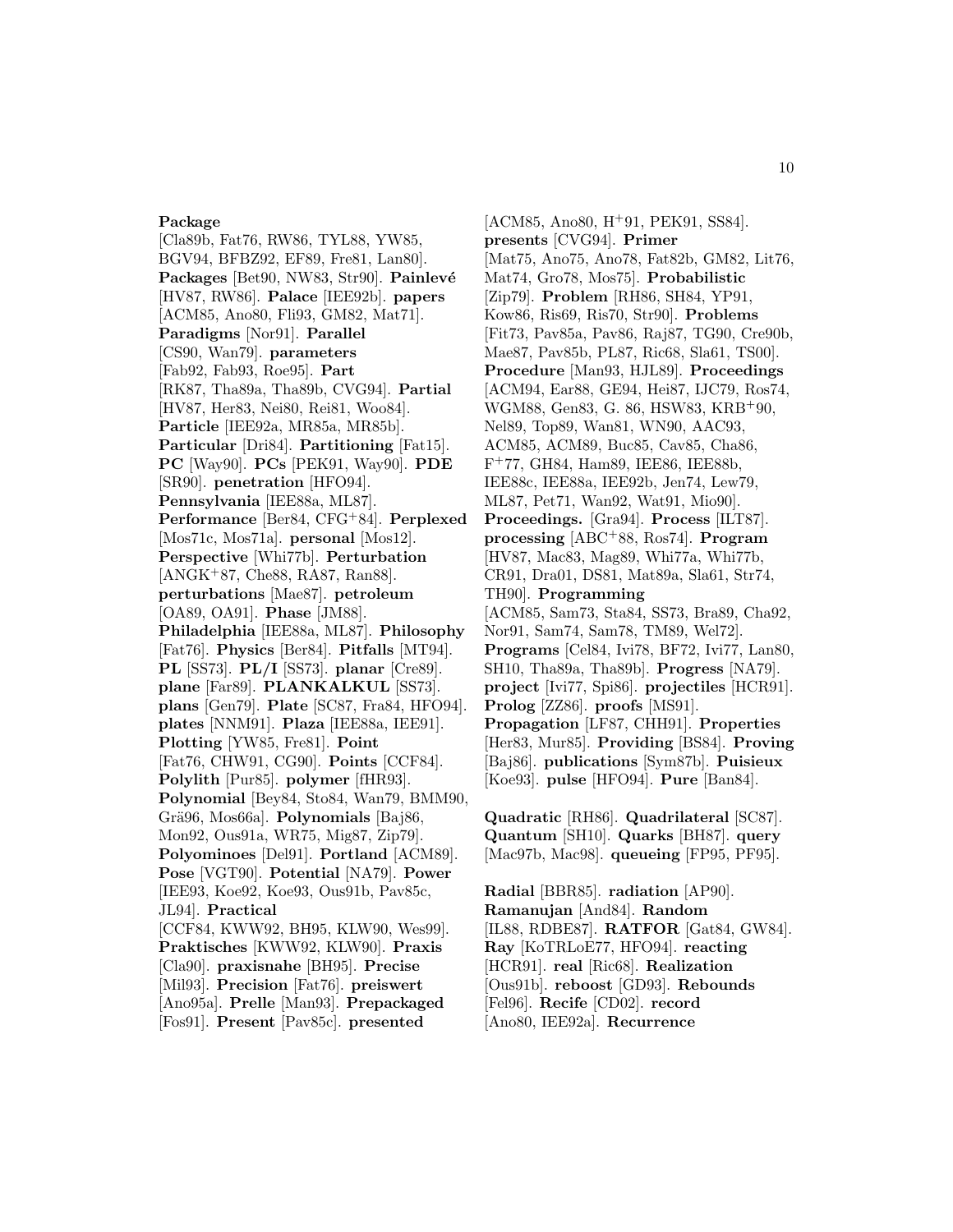[Cel84, Ivi78, Ivi77]. **REDUCE** [KLW90, BGV94, Fit73, HvH<sup>+</sup>83, Kea91, KLW90, NW83, Tha89a, Tha89b, Grä96]. **Reduction** [RB91]. **Ref** [TMH99]. **REFAL** [Mur85]. **Reference** [Bog83, Fat82a, Mat77, Mat83b, MAT83a, The83a, The83b, BGGD77, BG83, Bog86, FG80, Mac88, Mac93a, Mac93b, Mac95a, Mac95b, GBoT74, MB75, Mat80, GoTLfCS83, Pro74, SM84, SM85, Sym88b]. **referencing** [Sym87b]. **regular** [CG90]. **reinforced** [KSB92]. **related** [Nel89]. **Relations** [Cel84, Ivi78, Ivi77]. **Remark** [Cel84]. **reports** [CVG94]. **Representation** [Ous91a, Sto84]. **Research** [Cav85, FFF<sup>+</sup>84, Ivi77, Spi86]. **Residue** [Wan74]. **Resonance** [IL88, SH84]. **Respect** [Wan94]. **response** [Cre89, NNM91]. **responsible** [Lan87]. **Results** [Car84]. **Review** [Fat89, Gui89, BF72, CVG94, Wel72]. **reviews** [CVG94]. **rewriting** [Sas86]. **RFC** [BR73]. **Riccati** [WH84b]. **Rigid** [JM85, Mac83, MR85a, MR85b, TYL88]. **Rigid-Body** [JM85]. **Risch** [Mos69, SB89]. **Robot** [NTT86, VGT90, ZZ86]. **Robotic** [LH84, LH86, TH90, TYL89]. **Robotics** [IEE86, IEE88a, Akm88, SS84, VT92]. **robots** [NTT90, TT88]. **Robust** [GE94]. **Role** [Pet88, Gen79]. **Roster** [Sam73, Sam74, Sam78]. **routines** [Nei80]. **Royal** [Jen74]. **Rule** [BSZ93, GJK88]. **Rule-based** [BSZ93, GJK88]. **Rules** [Wan94, Sas86].

**S** [YW87]. **Saddle** [CCF84]. **SAINT** [Sla61]. **sample** [BH95, SH10]. **San** [AAC93, IEE86, IEE88b, IEE92a, Nel89]. **Schenectady** [GH84]. **SCHOONSCHIP** [Str74]. **Schr¨odinger** [CP92]. **Science** [Hei87, HSW83, WGM88, Gen83, IEE92a, RM76]. **Sciences** [Pav85a, Pav86, Pav85b]. **SCRATCHPAD** [And84, Jen84]. **Seattle** [ACM85]. **Second**

[Mil93, Pet71, CVG94, Mat89b]. **section** [Mat74]. **SEKE** [IEE92b]. **selected** [Fli93]. **selection** [BSZ93]. **self** [Cha92]. **self-excited** [Cha92]. **semantic** [Fat71]. **SENAC** [SB89]. **sensitivities** [Fab93]. **Sensitivity** [JM87]. **Sensors** [SS84]. **Sep** [Top89]. **separated** [DM88, DM93, OM92]. **September** [H<sup>+</sup>91, IEE93]. **Series** [Koe92, Koe93, Ous91b, EF89]. **Server** [FKM95]. **sessions** [Nel89]. **seven** [Pro74]. **Share** [HC85]. **Shell** [Ban84]. **shells** [SP93]. **Shenyang** [IEE88c]. **Sheraton** [IEE88b]. **Shock** [Ano84]. **SIGPLAN** [ACM85]. **SIGSAM** [ACM89]. **Simplification** [Mos71c, Sas86, HSW94, HSW98, Mos71a]. **Simplifying** [Bre84]. **Simulation** [GBC92, JM87, JM88, MSI90, GFB<sup>+</sup>93, JL94, Sre92]. **simulations** [Cah90]. **Simultaneous** [Bey84]. **Singapore** [IEE91]. **Singer** [Man93]. **single** [Har05]. **singular** [CG90]. **Sixth** [IJC79]. **Slater** [SC90]. **Slater-type** [SC90]. **sliding** [LS96]. **SMP** [Wol84]. **Snowbird** [Wan81]. **Society** [PEK91, SS84]. **soft** [Hol88]. **Software** [Ano95b, GBC92, GE94, IEE92b, Bra89, CVG94, Pet88, Str90, KLW90]. **softwares** [GFB<sup>+</sup>93]. **Softwaresysteme** [KLW90]. **solid** [CS90]. **Solitary** [HT90a, Her91]. **Solution** [Bey84, RH86, Che88, CP92, RAKK88, Ris70, Roe95, TYL89]. **Solutions** [Her83, Man93, Mil93, Mos66a, PL87, TRC92, WH84a, CDA90, CG90, Fra84, HT90a, Her91, Kwo91, Roe95, WH84b]. **Solvability** [Baj86]. **solve** [Grä96]. **solver** [Gol77a, OM92, TD90]. **solvers** [SR90]. **solves** [Sla61]. **Solving** [Cel84, EM87, Har84, Ivi78, Mae87, TG90, GHR10, Ivi77, Kow86, Str90]. **Some** [Cel84, Her83, Hol86, Ivi77, Ivi78, Mej84, Ric68, Wan94, WH84a, CDA90, PL87, WH84b]. **source** [LR08]. **space** [GD93]. **sparse** [Zip79]. **spatial** [AM90]. **Special** [Mos72, Mos69]. **spectral** [DJ89, Her88]. **speed** [OM92]. **spherical** [DJ89, TTDD91].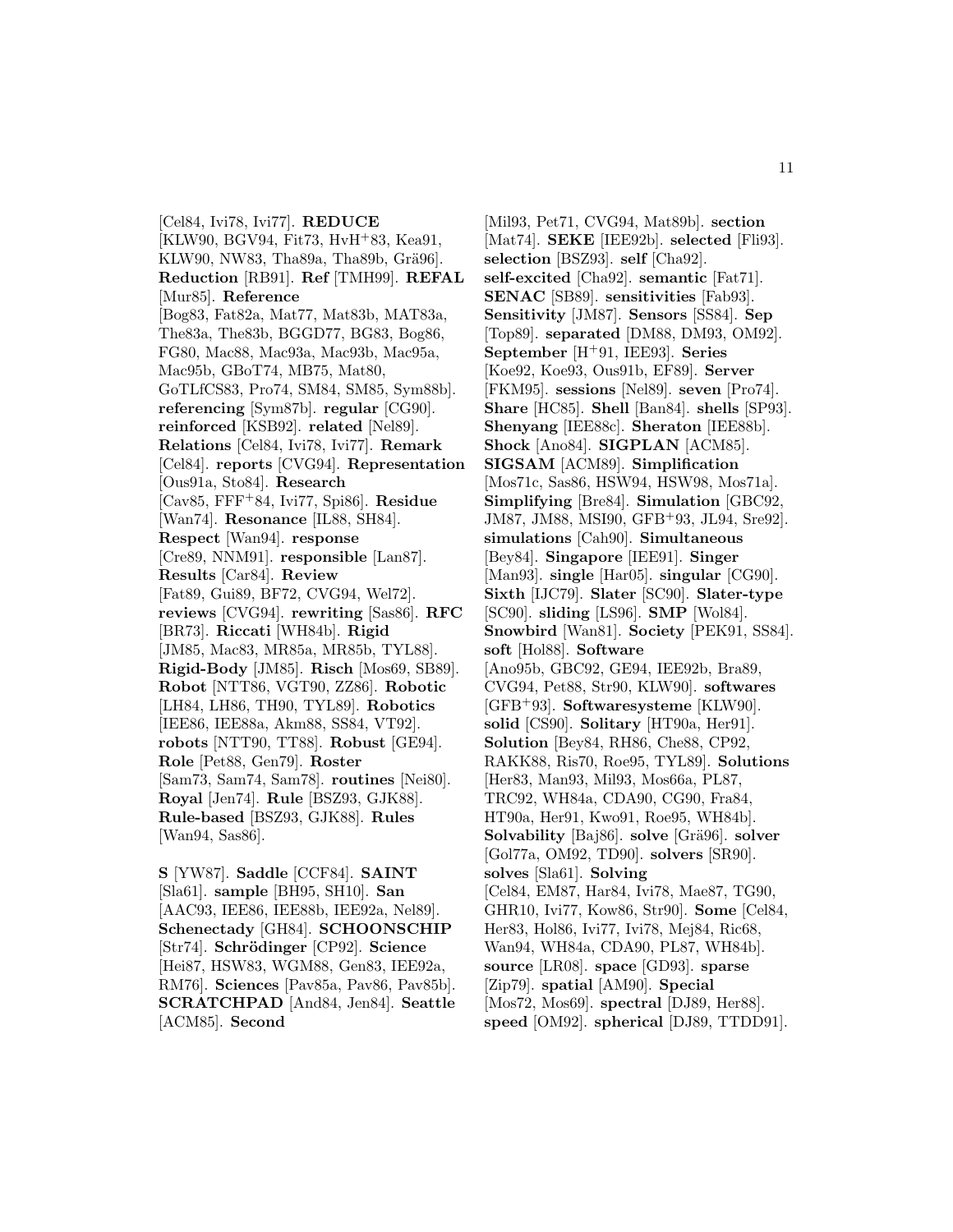**spiral** [TRC92]. **Spreadsheets** [CVG94]. **St** [AAC93]. **Stability** [MR85a, MR85b, WKB86, Yag84]. **Stamford** [IEE91]. **standard** [RB91]. **Stanford** [Ano80]. **State** [ANGK<sup>+</sup>87, MD88]. **statics** [Mat89a]. **station** [GD93]. **statisticians** [Hel91]. **Statistics** [Dek83, Hei87, HSW83, WGM88, Gen83]. **Steiner** [BH87]. **Stimulation** [JM87]. **Stochastic** [RH86]. **Stockholm** [Jen74, Ros74]. **Stormy** [Mos71d, Mos71b]. **Stratified** [YP91]. **stress** [HFO94]. **Structural** [IL88, NA79, Top89, Nel89]. **Structures** [CS79, Nel89, Fab92, Fab93, LHC92]. **Studies** [JM85, Nor91]. **Study** [Ear88, JM85, Hol88, LHC92]. **subexpressions** [Fat15]. **subjected** [HFO94]. **Subroutines** [SR86]. **Summations** [Wan94, Wan91]. **sums** [Gos77]. **Support** [JM88, Pur85]. **supported** [BIG01]. **Surfaces** [FKM95]. **Survey** [WS84]. **Swallowtail** [CCF84]. **Sweden** [Jen74, Ros74]. **switching** [MSI90]. **Sydney** [GE94]. **Symbod** [Mac83]. **Symbol** [PT60, Mat89a]. **Symbolic** [ACM89, ACM94, BHY88, Bau88, BKK76, CS79, CF80, Cha86, CD87, Cre90b, Dek83, ET88a, ET88b, SCG88, Her88, Lan88, LH84, LH86, LS96, Mac83, MD88, Mar67a, Mar67b, Mej84, Mos66c, Mos66b, Mos67a, Mos67b, Mos71b, Mos71d, Ng79, NA79, Pet71, TDA88, Tob71, TMH99, TYL88, VGT90, Wan74, Wan81, Wan85, Wan92, War90, WN90, Wat91, WS84, Wol85, ABC<sup>+</sup>88, AM89, Bey79, BFBZ92, Cha92, CTZY90, CP92, Cre89, Cre90a, DM93, ET89, Fat15, Fav79, GFB<sup>+</sup>93, HFO94, HLTH94, Hol88, Lo85, Mar87, Mio90, OA89, OA91, Pai92, Pet88, Ran88, SDF88, Sla61, Str74, TD90, TTDD91, TS00, VT92, Wan71b, Wan71c, YW87, Ng79]. **Symbolically** [Mil93]. **SymbolicC** [SH10]. **symmetric** [Far89]. **symmetrically**

[BFMS87]. **symmetries** [CHW91, Ros85]. **Symposium** [ACM85, ACM89, ACM94, Ano84, Cha86, Gen83, Ham89, Hei87, HSW83, ML87, Mio90, Ng79, Pet71, Wan81, Wan92, WN90, Wat91, WGM88, Fli93]. **Symsac** [Cha86, Wan81]. **SYMSAM** [Pet71]. **SYMTOM** [TH90]. **Syntactic** [Mur85]. **synthesis** [DM88, DM93]. **System** [CFG<sup>+</sup>84, Cla90, Fab92, ILT87, Jen84, KWW92, MF71, Woo84, BT88, Che88, ET88a, ET88b, ET89, FP95, Grä96, GJK88, HFO94, HLTH94, JL94, LR08, Mac93b, Mac95b, Mat89b, PF95]. **Systematic** [LG86]. **Systemen** [Ben98, KLW90]. **syst`emes** [DST87]. **systemnahe** [BH95]. **Systems** [BMS88, CD82, DST88, GBC92, GKW03, Ham89, HWH91, Har84, HT84, HN85, IEE88c, JM85, KWW92, Lue77, Mac83, MD88, Meh86, Ous91b, Pav85c, Raj87, WH84a, van82, AM89, AM90, Ben98, CHW91, CG90, DST87, Fat87, Fat15, Fli93, HSW94, HSW98, Hol86, KLW90, Lan87, MSI90, Mio90, Mos66a, RB91, TM85, TH94, TYL89, Una88, WS91a, WS91b, WS92, Wes99, YW87].

**takes** [CVG94]. **Taking** [Str90]. **teach** [Mat89b, PF95]. **Teaching** [FP95, Lan89, TH94]. **technical** [H<sup>+</sup>91]. **Techniques** [Wan85, PEK91, TD90, TS00]. **Technology** [Jen74, IEE92a, TH94]. **Ten** [Mat83b]. **Terms** [AG87, Rit48, Ris69, Ris70]. **Test** [HV87, Mon92]. **Testing** [Pow84]. **Texas** [Gen83]. **their** [BF72, Ben98, RB91]. **Theoretical** [LHC92, Ear88]. **theories** [Cah90, Far89]. **Theory** [ANGK<sup>+</sup>87, Ham89, Mos72, Wan74, Bey79, CDA90, FP95, HFO94, HSW98, PF95, RA87, Rit48, SP93]. **thick** [Far89, NNM91]. **Threaded** [PT60]. **Three** [CVG94, Eng84]. **til** [MH83]. **time** [NTT90]. **Tips** [Mac97b, Mac98]. **tissues** [Hol88]. **Tokyo** [IJC79, WN90]. **Tool** [Pur85, SK86, SDF88]. **toolkit** [Wan91].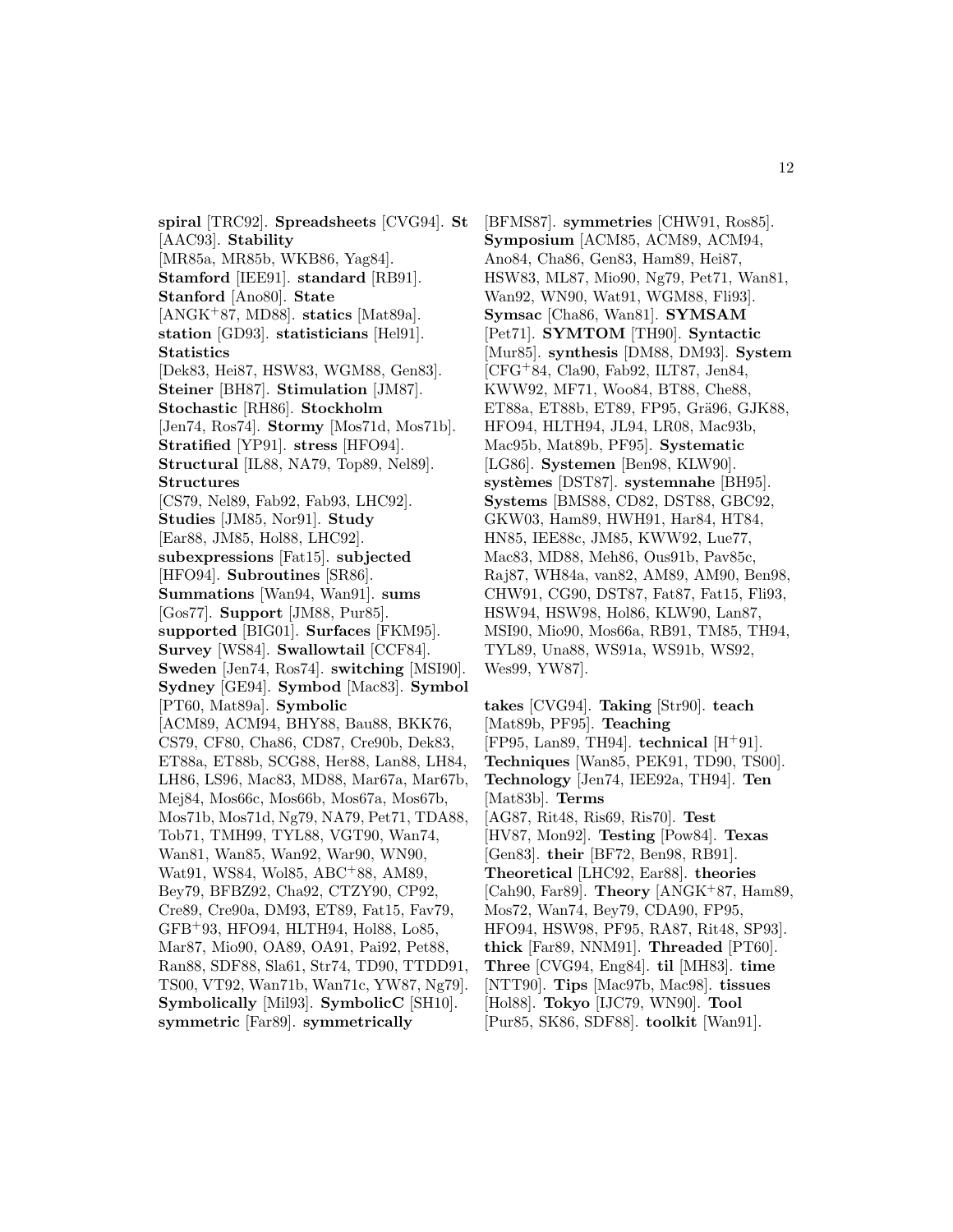**Tools** [Wol79]. **Top** [Coo84]. **Top-Level** [Coo84]. **Topics** [Ran94]. **tori** [Gil95]. **torus** [KoTRLoE77]. **Tower** [IEE86]. **trajectories** [KoTRLoE77]. **Transfer** [BHY88, Che88, PEK91]. **Transform** [Cla89b, Cla89a, CP92, SC90]. **Transformations** [CD87, Deu93]. **Transient** [HFO94]. **Translator** [Pit79]. **transversely** [Far89]. **Tree** [BH87]. **Triebwerken** [RAKK88]. **Triennial** [GE94]. **Tutorial** [Dri84, Whi77a, Fel98]. **Twenty** [Gra94]. **Twenty-Fourth** [Gra94]. **Two** [BFHS92, CD87, Eng84, BFMS87, CVG94, Wel72]. **two-dimensional** [Wel72]. **two-part** [CVG94]. **type** [Che88, SC90]. **Typesetting** [Fod78].

**Uberlegungen ¨** [Lue77]. **UK** [IEE93]. **undecidable** [Ric68]. **undergraduate** [Lan89]. **undergraduates** [Lan88]. **Unexpected** [Car84]. **Uniform** [CCF84]. **uninitiated** [Bau88]. **United** [ACM94]. **Univariate** [Mon92, Wan79]. **University** [Ano80, FFF<sup>+</sup>84]. **UNIX** [SM85, FG80, Fat82b, Mat80, GF80, Sym85b, Fre81]. **unknown** [Gol85]. **Unsteady** [fHR93]. **Untersuchung** [RAKK88]. **USA** [Lew79, ACM89]. **usage** [DCC85, DeL87]. **Use** [NMM90, OA89, OA91, Ran88, TG90, VT92, Ben98, BH95, Cah90, Cre90b, GFB<sup>+</sup>93, Lan87]. **User** [F<sup>+</sup>77, GH84, Lew76a, Spi86, SS73, Sym87a, Sym88a, van82, Ano88, Ano92, Fat71, Gol77b, Gol79, GM82, Gol82, Lew75, Lew76b, Lew78, Mac95a, Mac95c, YW87]. **User-Friendly** [Spi86]. **user-level** [Fat71]. **Users** [Lew79, Dic20]. **Uses** [Dri84]. **Using** [BR73, Cha88, Cut84, Del91, GBC92, SCG88, HT84, HN85, JM85, Lun86, Man93, Mat89b, Mat89a, PF95, RK87, RS85, SR84, SR86, SR90, CDA90, Cha92, Che88, CS90, CP92, CR91, DM93, Gil95, HT90a, Her91, MSI90, PK88, PL87, Ran87, RB91, Roe95, Ros85, SH10]. **Utah** [Wan81]. **Utilization**

[Bra89, Nel89].

**Value** [SH84, TG90, Mae87]. **variable** [Har05, Ric68]. **Variables** [CD87, Wan94]. **Variational** [RS85]. **variations** [SP93]. **Vassallo** [CVG94]. **VAX** [FG80, Fat82a, Fat82b, FF81, Fre81, Mat80, GF80, SM85]. **VAX/** [Fre81]. **VAX/UNIX** [FG80, Fat82b, Mat80, GF80]. **VAX/VMS** [Mat80]. **VAXIMA** [BS84, FG80, Gat84, SR84, Nei80, NW83, Pow84, Wan82, YW85]. **venue** [IEE93]. **Verified** [Roe95]. **Version** [Bog83, BH95, Mat77, Mat83b, Mac97b, The83a, The83b, BGGD77, Mac98, Mat80, Pro74, HNS87]. **via** [TV89]. **Vibration** [Ano84, H<sup>+</sup>91]. **Vibrations** [RDBE87, H<sup>+</sup>91]. **Viewed** [van82]. **Virginia** [WGM88]. **viscous** [OM92]. **Visualization** [FKM95]. **VMS** [Mat80]. **Vol** [Buc85]. **Vol.2** [GE94]. **Volume** [BFHS92, Cav85, The83a, The83b, BFMS87, SR90].

**Waals** [ANGK<sup>+</sup>87]. **Washington** [ACM85, Lew79]. **Waterloo** [Cha86]. **wave** [BKK76, CHH91, HFO94, HT90a, Her91]. **wedge** [Che88]. **wedge-type** [Che88]. **Westin** [AAC93, IEE91]. **Which** [Sto84, Ous91b]. **whose** [BFMS87]. **Wide** [IL88]. **Wide-Band** [IL88]. **Windows** [Ano95a, Mac98]. **Winter** [PEK91, SS84]. **within** [TTDD91]. **without** [CF80]. **word** [Mac98]. **words** [Mac97b]. **Work** [KWW92, KLW90]. **Workstations** [Wan85, PEK91, TTDD91]. **World** [GE94, Gra94]. **Write** [SR84, SR86, Cah90, SR90].

**Year** [Mos74]. **Years** [Wol84]. **York** [GH84].

**zur** [KLW90, Lue77, RAKK88].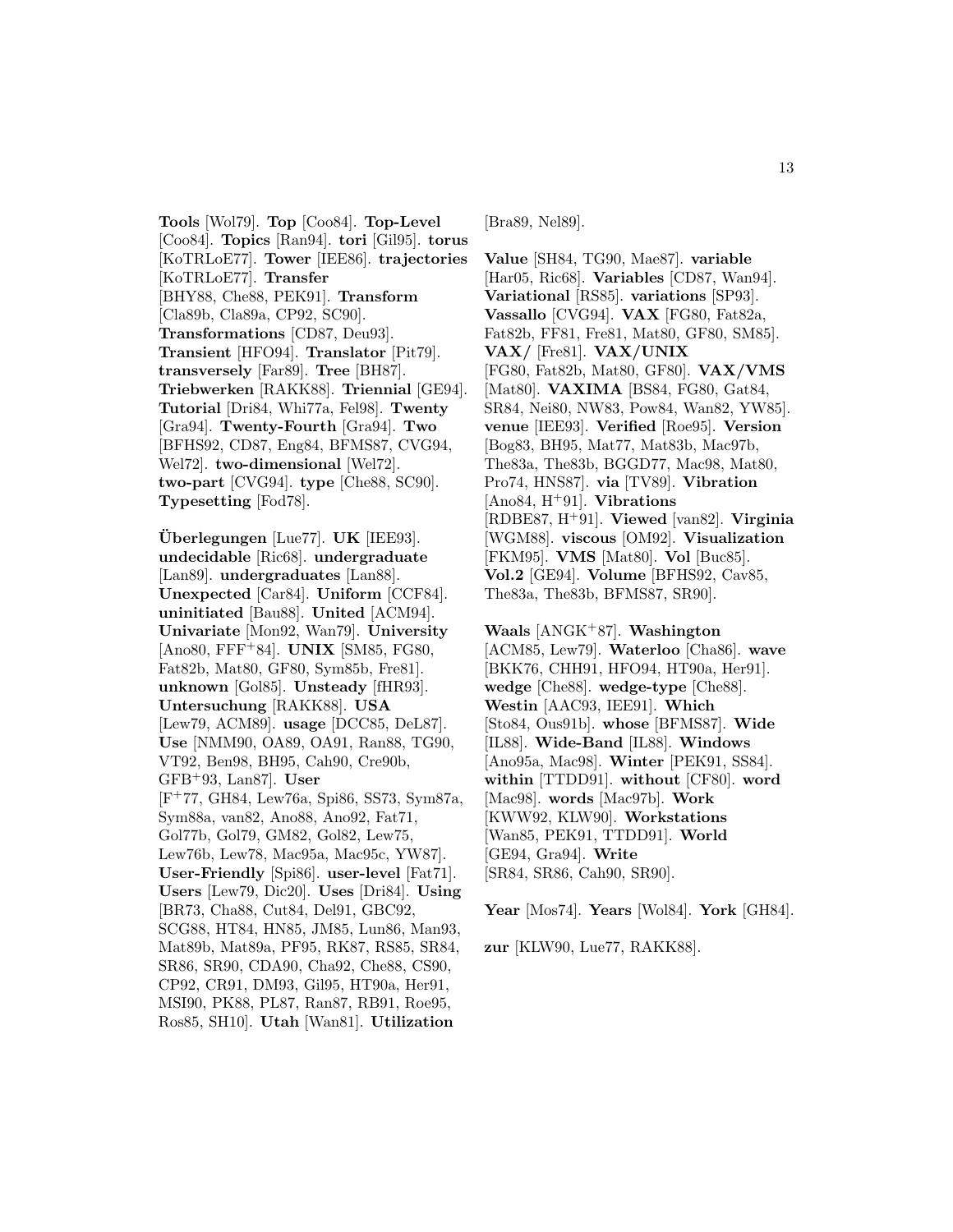# **References**

# **AACC:1993:PAC**

- 
- [AAC93] AACC, editor. Proceedings of the 1993 American Control Conference: The Westin St. Francis Hotel, San Francisco, California, June 2–4, 1993. IEEE Computer Society Press, 1109 Spring Street, Suite 300, Silver Spring, MD 20910, USA, 1993. ISBN 0- 7803-0861-1. LCCN TJ 212.2 A44 1993. Three volumes.

# **Akhrif:1988:ISN**

[ABC<sup>+</sup>88] O. Akhrif, G. L. Blankenship, P. Chancelier, C. Gomez, J. P. Quadrat, and A. Sulem. Integration of symbolic and numerical processing in control engineering design. In IEEE, editor, Digest of Papers: Compcon Spring '88. Thirty-Third IEEE Computer Society International Conference, 29 February – 3 March 1988, Cathedral Hill Hotel, San Francisco, California, pages 482–485. IEEE Computer Society Press, 1109 Spring Street, Suite 300, Silver Spring, MD 20910, USA, 1988. ISBN 0-8186-0828-5. LCCN QA75.5 .C58 1988.

# **ACM:1985:PAS**

[ACM85] Proceedings of the ACM SIG-PLAN 85 Symposium on Language Issues in Programming Environments: papers presented at the symposium in Seattle, Washington, 25–28 June, 1985. ACM Press, New

York, NY, USA, 1985. ISBN 0-89791-165-2. LCCN QA76.7 .S54 v.20:7. US\$21.00. Published in ACM SIGPLAN notices, volume 20, number 7.

# **ACM:1989:PAI**

[ACM89] ACM, editor. Proceedings of the ACM-SIGSAM 1989 International Symposium on Symbolic and Algebraic Computation, ISSAC '89, 17–19 July 1989, Portland, OR, USA. ACM Press, New York, NY, USA, 1989. ISBN 0-89791-325- 6. LCCN Math QA155.7.E4 I68 1989.

# **ACM:1994:IPI**

 $[ACM94]$  ACM, editor.  $ISSAC$  '94: Proceedings of the 1994 International Symposium on Symbolic and Algebraic Computation: July 20–22, 1994, Oxford, England, United Kingdom. ACM Press, New York, NY, USA, 1994. ISBN 0-89791- 638-7. LCCN QA76.95.I59 1994.

# **Atallah:1987:NOM**

[AG87] George C. Atallah and James Geer. Non-linear oscillations with multiple forcing terms. International Journal of Non-Linear Mechanics, 22(6):439– 449, 1987. CODEN IJNMAG. ISSN 0091-4037.

# **Akman:1988:GGA**

[Akm88] Varol Akman. Geometry and graphics applied to robotics. In Earnshaw [Ear88], pages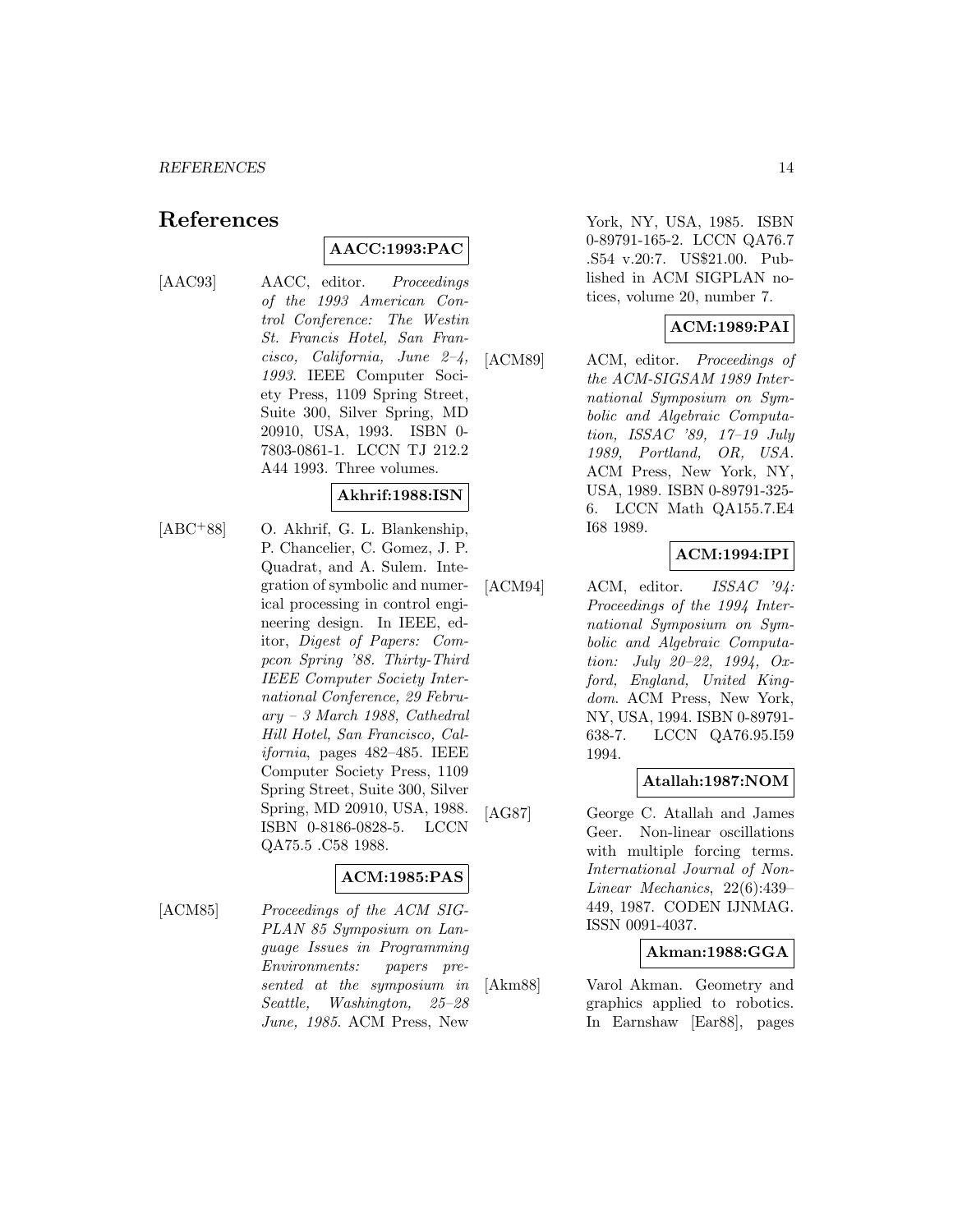619–638. ISBN 0-387-19506-8. LCCN T385 .N3741 1987.

# **Ashrafiuon:1989:ASC**

[AM89] H. Ashrafiuon and N. K. Mani. Applications of symbolic computing for numerical analysis of mechanical systems. American Society of Mechanical Engineers, Design Engineering Division (Publication) DE, 19- 3(pt 3):141–149, 1989. CO-DEN AMEDEH.

# **Ashrafiuon:1990:AOD**

[AM90] H. Ashrafiuon and N. K. Mani. Analysis and optimal design of spatial mechanical systems. Journal of Mechanisms, Transmissions, and Automation in Design, 112(2):200–207, June 1990. CODEN JMTDDK. ISSN 0738-0666.

#### **Andrews:1984:RS**

[And84] George E. Andrews. Ramanujan and SCRATCHPAD. In Golden and Hussain [GH84], pages 383–??

# **Aguilera-Navarro:1987:VWP**

[ANGK<sup>+</sup>87] V. C. Aguilera-Navarro, R. Guardiola, C. Keller, M. de Llano, M. Popovic, and M. Fortes. Van der Waals perturbation theory for Fermion and Boson ground-state matter. Phys. Rev. A, 35(9):3901–3910, May 1, 1987. CODEN PLRAAN. ISSN 1050-2947 (print), 1094- 1622, 1538-4446, 1538-4519.

# **Anonymous:1975:MP**

[Ano75] Anonymous. MACSYMA primer. Massachusetts Institute of Technology, Mathlab Group, Cambridge, MA, USA, 1975. 22 pp.

# **Anonymous:1978:MP**

[Ano78] Anonymous. *MACSYMA* primer. Massachusetts Institute of Technology, Mathlab Group, Cambridge, MA, USA, revised edition, 1978. 25 pp.

### **Anonymous:1980:CRL**

[Ano80] Anonymous, editor. Conference record of the 1980 LISP Conference: papers presented at Stanford University, Stanford, California, August 25– 27, 1980. ACM Press, New York, NY, USA, 1980. LCCN QA76.73.L23 L56 1985.

# **Anon:1984:SSV**

[Ano84] Anon. 54th symposium on shock and vibration. Shock and Vibration Bulletin, June 1984. CODEN SVBUA4.

#### **Anonymous:1988:MUG**

[Ano88] Anonymous. MACSYMA user's guide. Symbolics, Inc., 11 Cambridge Center, Cambridge MA 02142, USA, 1988.  $ix + 258$  pp.

#### **Anonymous:1992:MUG**

[Ano92] Anonymous. MACSYMA user's guide. Macsyma, Inc., Arlington, MA, USA, 1992. ix  $+ 258$  pp.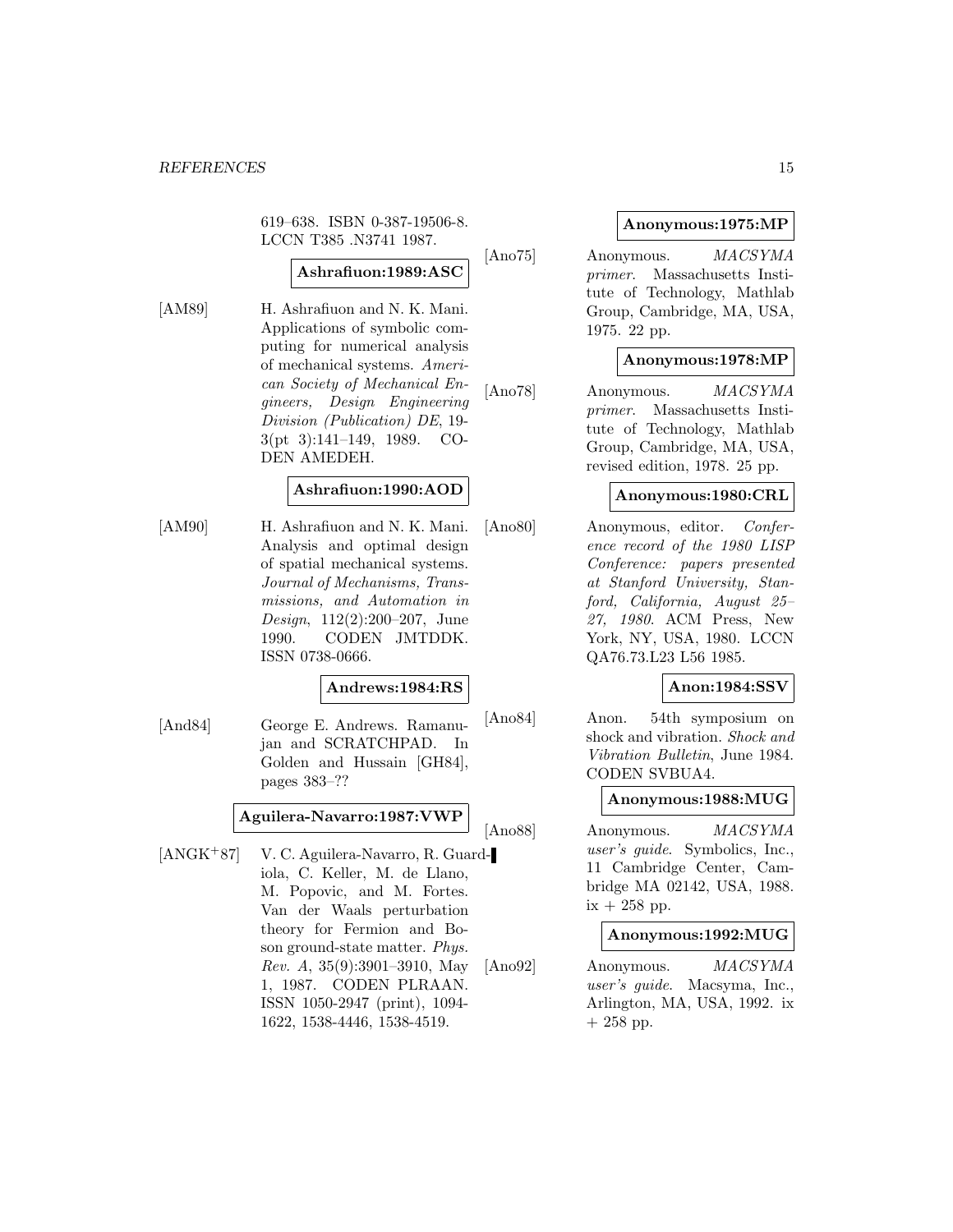# **Anonymous:1995:MKP**

[Ano95a] Anonymous. Mathematik komfortabel und preiswert: Macsyma 2.0 für Windows. (German) [Mathematics comfortable and inexpensive: Macsyma 2.0 for Windows]. Elektronik, 44(5):154–??, 1995. CODEN EKRKAR. ISSN 0013-5658.

# **Anonymous:1995:SF**

[Ano95b] Anonymous. Software forum. Design news, 50(8):134– ??, April 24, 1995. CODEN DIGNAO. ISSN 0011-9407.

#### **Anonymous:1997:M**

[Ano97] Anonymous. Macsyma. Jones and Bartlett, Boston, MA, USA, 1997. ISBN 0-7637-0379- 6 (container) 0-7637-0505-5 (booklet). LCCN QA76.95. CD-ROM and booklet.

#### **Abouzahra:1990:CAA**

[AP90] M. D. Abouzahra and R. Pavelle. Computer algebra applied to radiation from microstrip discontinuities. Journal of Symbolic Computation, 10(5):525– 528, November 1990. CO-DEN JSYCEH. ISSN 0747- 7171 (print), 1095-855X (electronic).

# **Ari:1989:ACC**

[Ari89] N. Ari. Application of computer code MACSYMA for electromagnetics. In Hamza [Ham89], pages 77–80. ISBN 0-88986-119-6. LCCN ????

# **Bajaj:1986:PGA**

[Baj86] Chanderjit Bajaj. Proving geometric algorithm nonsolvability: An application of factoring polynomials. Journal of Symbolic Computation, 2(1):99–102, March 1986. CO-DEN JSYCEH. ISSN 0747- 7171 (print), 1095-855X (electronic).

# **Bannister:1984:MLD**

[Ban84] Kenneth A. Bannister. MACSYMAaided large deformation analysis of a cylindrical shell under pure bending. In Golden and Hussain [GH84], pages 140–??

# **Barwise:1990:CM**

[Bar90] Jon Barwise. Computers and mathematics. Notices Amer. Math. Soc., 37(1):7–??, January 1, 1990. CODEN AMNOAN. ISSN 0002-9920 (print), 1088-9477 (electronic).

# **Bau:1988:SCI**

[Bau88] H. H. Bau. Symbolic computation — an introduction for the uninitiated. American Society of Mechanical Engineers, Heat Transfer Division, (Publication) HTD, 105:1–10, 1988. CODEN ASMHD8. ISSN 0272-5673.

# **Bessis:1985:CED**

[BBR85] N. Bessis, G. Bessis, and D. Roux. Closed-form expressions for the Dirac–Coulomb radial  $r^t$  integrals. Phys. Rev. A, 32:2044–2050, 1985. CO-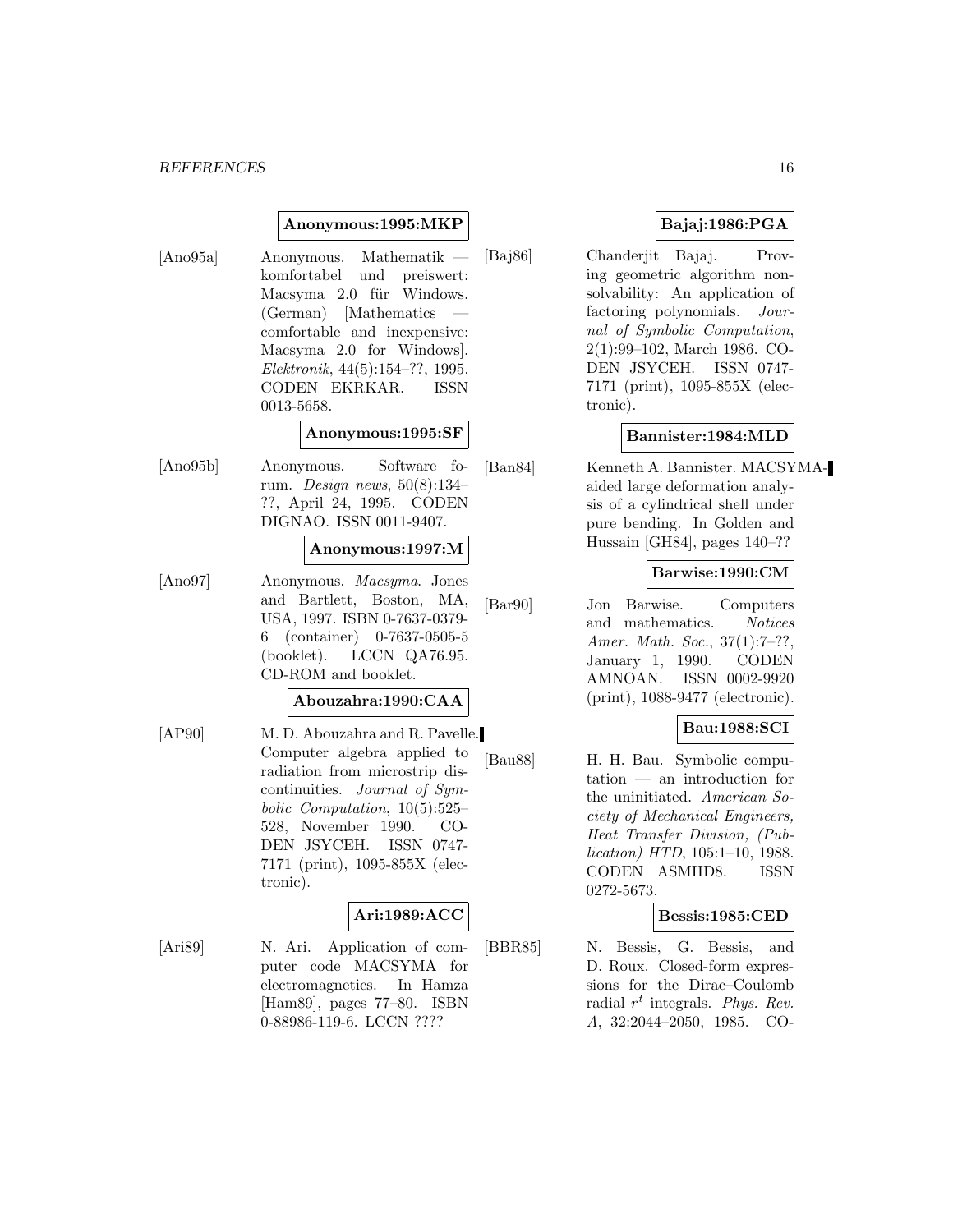DEN PLRAAN. ISSN 1050- 2947 (print), 1094-1622, 1538- 4446, 1538-4519.

**Benker:1998:ICS**

[Ben98] Hans Benker. Ingenieurmathematik mit Computeralgebra-Systemen: AXIOM, DE-RIVE, MACSYMA, MAPLE, MATHCAD, MATHEMAT-ICA, MATHLAP und Mu-PAD in der Anwendung. (German) [Engineering mathematics with computer algebra systems: AXIOM, DE-RIVE, MACSYMA, MAPLE, MATHCAD, MATHEMAT-ICA, MATHLAP and MuPAD in their use]. Friedrich Vieweg und Sohn, Braunschweig, Germany, 1998. ISBN 3-528- 05673-8. xiii + 439 pp. LCCN ????

# **Berman:1984:MPC**

[Ber84] Robert H. Berman. Measuring the performance of a computational physics environment. In Golden and Hussain [GH84], pages 244–??

# **Betts:1990:MPM**

[Bet90] Kellyn S. Betts. Math packages multiply. Mechanical Engineering-CIME, ??(??):??, August 1990.

# **Beyer:1979:LGT**

[Bey79] W. A. Beyer. Lie group theory for symbolic integration of first order ordinary differential equations. In Lewis [Lew79], pages 362–384.

# **Beyer:1984:SSP**

[Bey84] William A. Beyer. Solution of simultaneous polynomial equations by elimination in MAC-SYMA. In Golden and Hussain [GH84], pages 110–??

# **Barton:1972:RAM**

[BF72] D. Barton and J. P. Fitch. A review of algebraic manipulative programs and their application. The Computer Journal, 15(4):362–381, November 1972. CODEN CM-PJA6. ISSN 0010-4620 (print), 1460-2067 (electronic). URL http://www3.oup.co. uk/computer\_journal/hdb/ Volume\_15/Issue\_04/150362. sgm.abs.html.

# **Bozoki:1992:ASA**

[BFBZ92] Eva Bozoki, Aharon Friedman, and Ilan Ben-Zvi. ASAP a symbolic algebra package for accelerator design. In IEEE [IEE92a], pages 272–274. ISBN 0-7803-0135-8. LCCN QC786 .N301 1991. Five volumes. IEEE catalog no. 91CH3038-7.

# **Beyer:1992:VCT**

[BFHS92] W. A. Beyer, L. R. Fawcett, L. P. Harten, and B. K. Swartz. The volume common to two congruent circular cylinders. Journal of Symbolic Computation, 13(2):221–230, February 1992. CODEN JSYCEH. ISSN 0747-7171 (print), 1095-855X (electronic).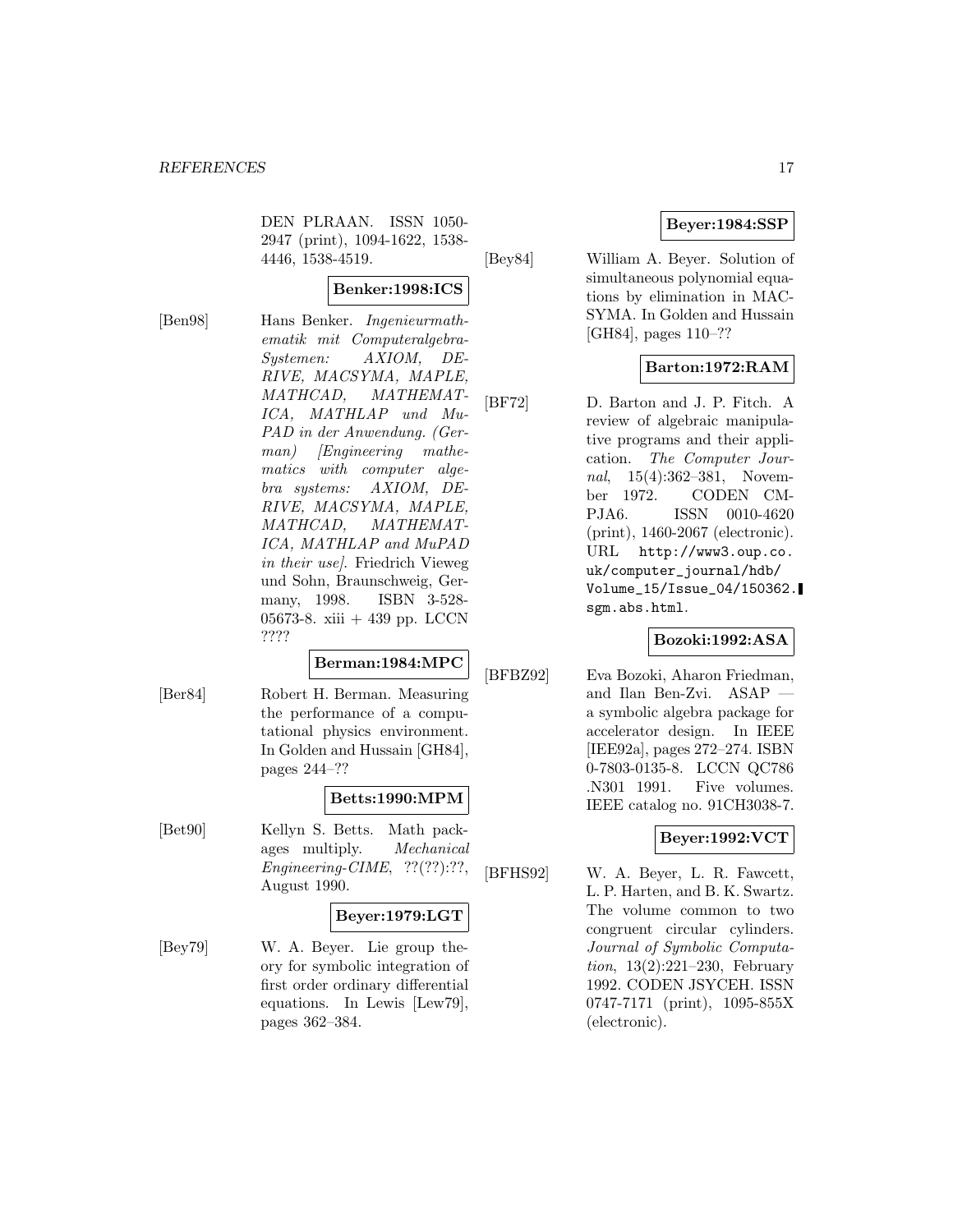# **Beyer:1987:VCT**

- 
- [BFMS87] W. A. Beyer, L. R. Fawcett, R. D. Mauldin, and B. K. Swartz. The volume common to two congruent circular cones whose axes intersect symmetrically. Journal of Symbolic Computation, 4(3): 381–390, December 1987. CO-DEN JSYCEH. ISSN 0747- 7171 (print), 1095-855X (electronic).

# **Bogen:1983:MRMa**

[BG83] Richard Bogen and Jeffrey Golden. MACSYMA reference manual. Massachusetts Institute of Technology, Mathlab Group, Cambridge, MA, USA, version 10, first printing edition, 1983. ?? pp.

# **Bogen:1977:MRM**

[BGGD77] Richard Bogen, Jeffrey Golden, Michael Genesereth, and Alexander Doohovskoy. MAC-SYMA reference manual: version nine. Massachusetts Institute of Technology, Cambridge, MA, USA, 1977.  $v +$  $308 + x$  pp.

# **Borst:1994:GRP**

[BGV94] W. N. Borst, V. V. Goldman, and J. A. Van Hulzen. GENTRAN 90: a REDUCE package for the generation of Fortran 90 code. In ACM [ACM94], pages 45– 51. ISBN 0-89791-638- 7. LCCN QA76.95.I59 1994. URL http://www.acm.org:

# 80/pubs/citations/proceedings/ issac/190347/p45-borst/.

#### **Beyer:1987:STA**

[BH87] W. A. Beyer and L. Heller. A Steiner tree associated with tree quarks. Journal of Symbolic Computation, 3(3): 283–289, June 1987. CO-DEN JSYCEH. ISSN 0747- 7171 (print), 1095-855X (electronic).

# **Braun:1995:MVS**

[BH95] Stefan Braun and Harald Häuser. Macsyma Version 2: systemnahe und praxisnahe Einführung mit Anwendungsbeispielen. (German) [Macsyma Version 2: Hands-on practical use: Introduction with sample applications). Addison-Wesley, Bonn, Germany, 1995. ISBN 3-89319-751-6. 439 pp. LCCN ????

# **Bau:1988:SCF**

[BHY88] Haim H. Bau, Thorwald Herbert, and M. M. Yovanovich, editors. Symbolic Computation in Fluid Mechanics and Heat Transfer, volume 105 of American Society of Mechanical Engineers, Heat Transfer Division, (Publication) HTD. American Society of Mechanical Engineers, 345 E. 47th St., New York, NY 10017, USA, 1988. CODEN ASMHD8. ISSN 0272-5673.

**Gilbert:2001:CSC**

[BIG01] Adi Ben-Israel and Robert P. Gilbert. Computer-supported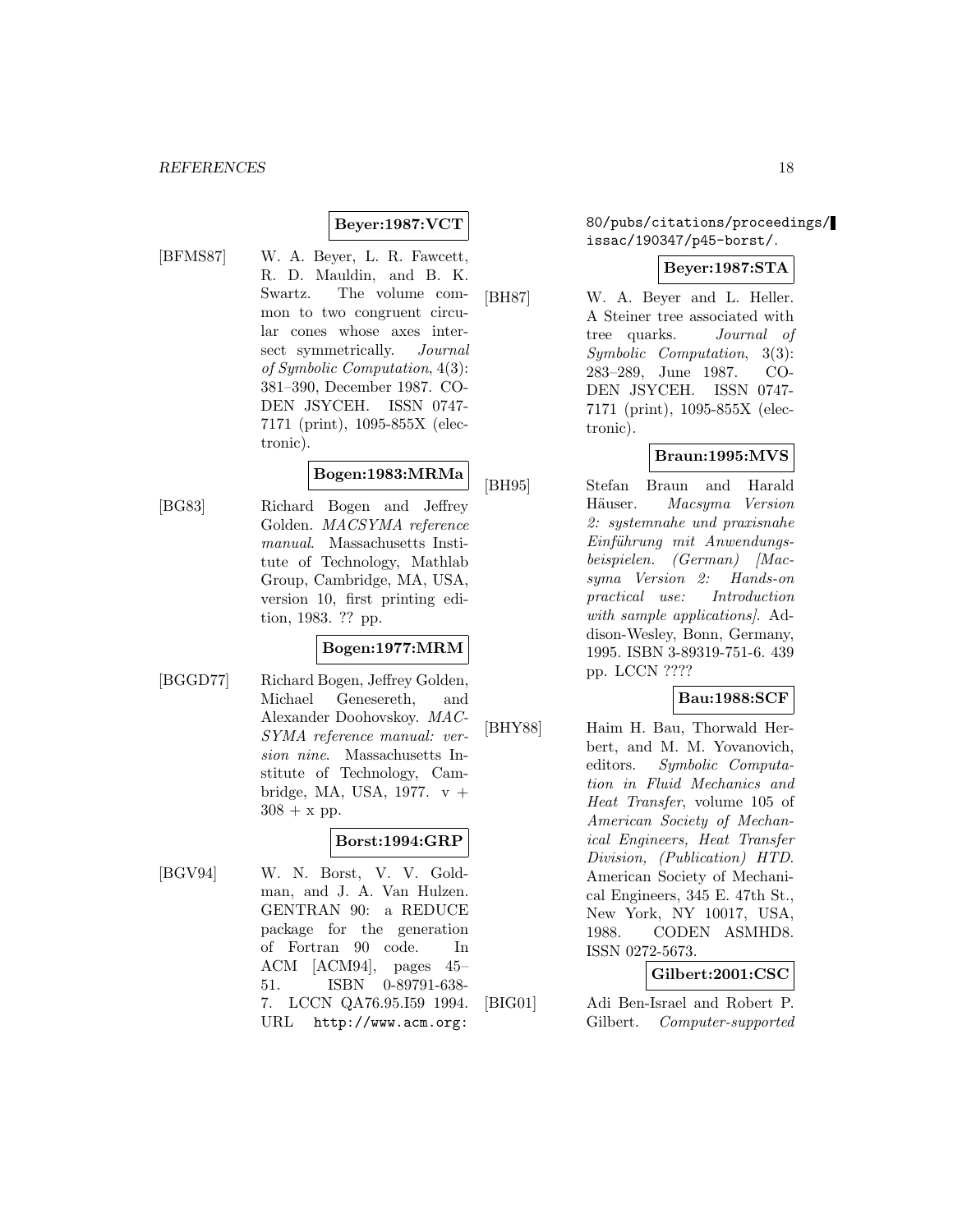calculus. Texts and monographs in symbolic computation. Springer-Verlag, Berlin, Germany / Heidelberg, Germany / London, UK / etc., 2001. ISBN 3-211-82924-5. ISSN 0943-853X.  $x + 609$  pp. LCCN QA303.5.D37 B46 2001.

# **Bers:1976:SCN**

[BKK76] A. (Abraham) Bers, John Laurence Kulp, and C. F. F. (Charles F. F.) Karney. Symbolic computation of nonlinear wave interactions on MAC-SYMA. Plasma research report PRR 76/17, Massachusetts Institute of Technology, Research Laboratory of Electronics, Cambridge, MA, USA, 1976. 26 pp.

# **Baras:1990:FEA**

[BMM90] John S. Baras, David C. MacEnany, and Robert L. Munach. Fast error-free algorithms for polynomial matrix computations. Proceedings of the IEEE Conference on Decision and Control, 2:941–946, 1990. CO-DEN PCDCDZ. ISSN 0191- 2216. IEEE catalog number 90CH2917-3.

# **Byrnes:1988:ACN**

[BMS88] Christopher I. Byrnes, Clyde F. Martin, and Richard E. Saeks, editors. Analysis and Control of Nonlinear Systems. North-Holland, Amsterdam, The Netherlands, 1988. ISBN 0-444-70496-5. LCCN Math QA402.3 .A541 1988. Selected

papers from the 8th International Symposium on the Mathematics of Networks and Systems, held in Phoenix, June 15–19, 1987.

# **Bogen:1983:MRMb**

[Bog83] Richard Bogen. MACSYMA Reference Manual, Version 10. Massachusetts Institute of Technology, Computer Science Lab., Cambridge, MA, USA, December 1983. 2nd Printing, Vol. I.

# **Bogen:1986:MRM**

[Bog86] Richard Bogen. MACSYMA reference manual. Symbolics, Inc., 11 Cambridge Center, Cambridge MA 02142, USA, version 12 edition, 1986. various pp.

# **Bhushan:1973:RUM**

[BR73] A. Bhushan and N. Ryan. RFC 578: Using MIT-Mathlab MACSYMA from MIT-DMS Muddle, October 29, 1973. URL ftp://ftp. internic.net/rfc/rfc578. txt; http://www.math.utah. edu/pub/rfc/rfc578.txt.

# **Bratcher:1989:UMS**

Kevin F. Bratcher. Utilization of the MACSYMA software for instructional programming. Thesis (m. eng.), Department of Mechanical Engineering, University of Louisville, Louisville, KY, USA, 1989. vii  $+ 154$  pp.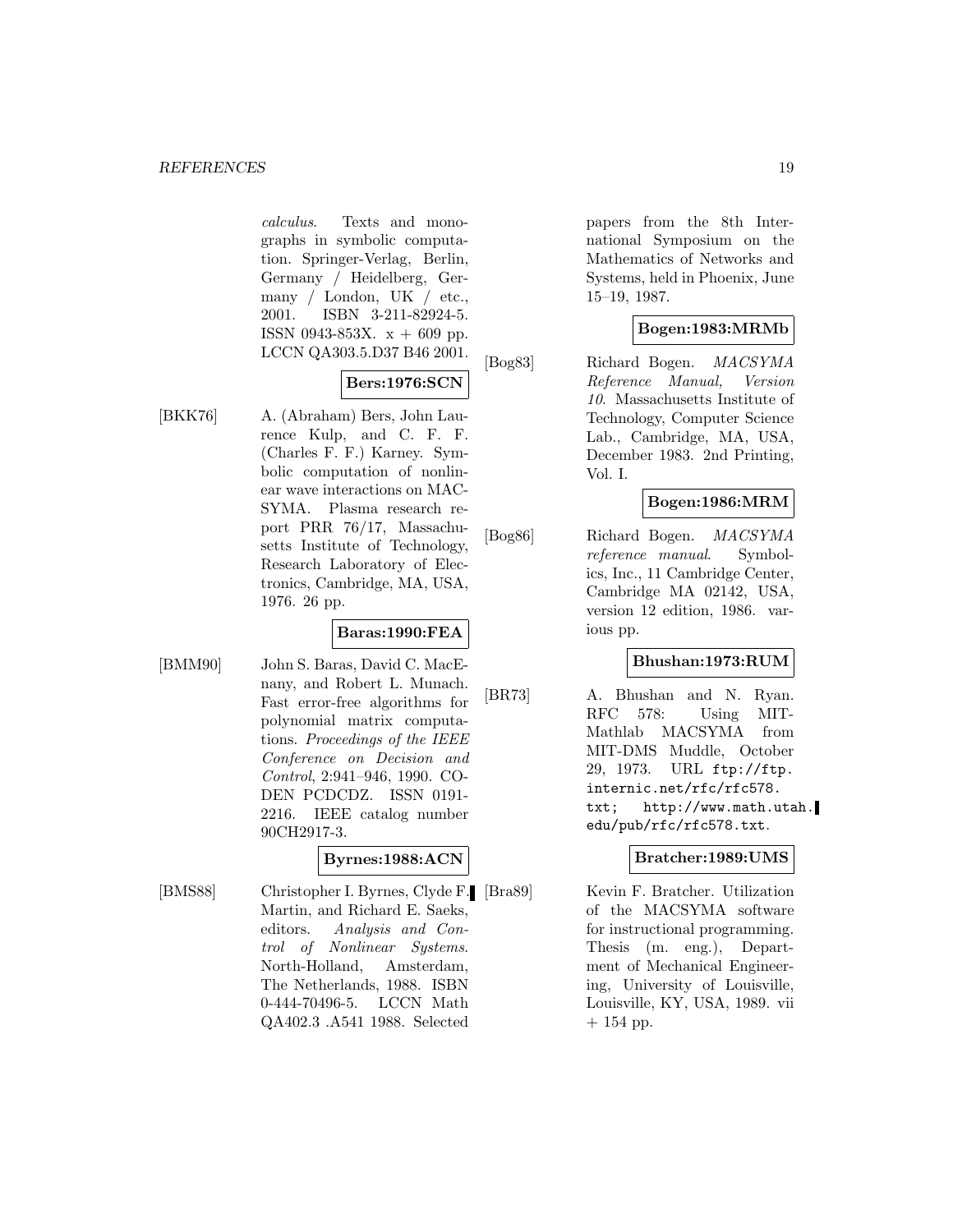#### *REFERENCES* 20

# **Brenner:1984:SLA**

[Bre84] Richard L. Brenner. Simplifying large algebraic expressions by computer. In Golden and Hussain [GH84], pages 50–??

# **Baker:1984:PCN**

[BS84] Johnnie W. Baker and Oberta Slotterberg. Providing a complex number environment for MACSYMA and VAXIMA. In Golden and Hussain [GH84], pages 39–??

# **Birk:1993:RSN**

[BSZ93] J. Birk, J. Schaffner, and M. Zeitz. Rule-based selection of nonlinear observer design methods. In Fliess [Fli93], pages 231–238. CO-DEN ISYSEK. ISBN 0-08- 041901-1. ISSN 0962-9505. LCCN TJ212.2 .N66 1993.

# **Buttarazzi:1988:ESA**

[BT88] Berta Buttarazzi and Antonio Tornambe. Expert system for the asymptotic estimators. In IEEE [IEE88c], pages 1153–1156. ISBN 7-80003-039- 3. LCCN TA 168 I19 1988. Two volumes.

# **Buchberger:1985:PEV**

[Buc85] Bruno Buchberger, editor. Proceedings of Eurocal '85, Vol. I, volume 203 of Lecture Notes in Computer Science. Springer-Verlag, Berlin, Germany / Heidelberg, Germany / London, UK / etc., 1985. ISBN 0-387-15983-5. LCCN QA155.7.E4 E85 1985.

# **Cahill:1990:HUM**

[Cah90] Kevin Cahill. How to use MACSYMA to write long FORTRAN codes for noncompact simulations of gauge theories. Computers in Physics, 4(2):159–165, March–April 1990. CODEN CPHYE2. ISSN 0894-1866 (print), 1558-4208 (electronic).

# **Calmet:1982:CAE**

[Cal82] Jacques Calmet, editor. Computer algebra: EUROCAM'82, European Computer Algebra Conference, Marseille, France, 5–7 April, 1982, volume 144 of Lecture Notes in Computer Science. Springer-Verlag, Berlin, Germany / Heidelberg, Germany / London, UK / etc., 1982. CODEN LNCSD9. ISBN 0-387-11607-9 (USA). ISSN 0302-9743 (print), 1611-3349 (electronic). LCCN QA267.A1 L43 no.144.

# **Carrette:1984:RUM**

[Car84] George J. Carrette. Results in unexpected MACSYMA implementation environments. In Golden and Hussain [GH84], pages 292–??

# **Caviness:1985:PEE**

[Cav85] Bob F. Caviness, editor. Proceedings: EUROCAL '85, European Conference on Computer Algebra, Linz, Austria, April 1–3, 1985. Volume 2. Research Contributions, volume 204 of Lecture Notes in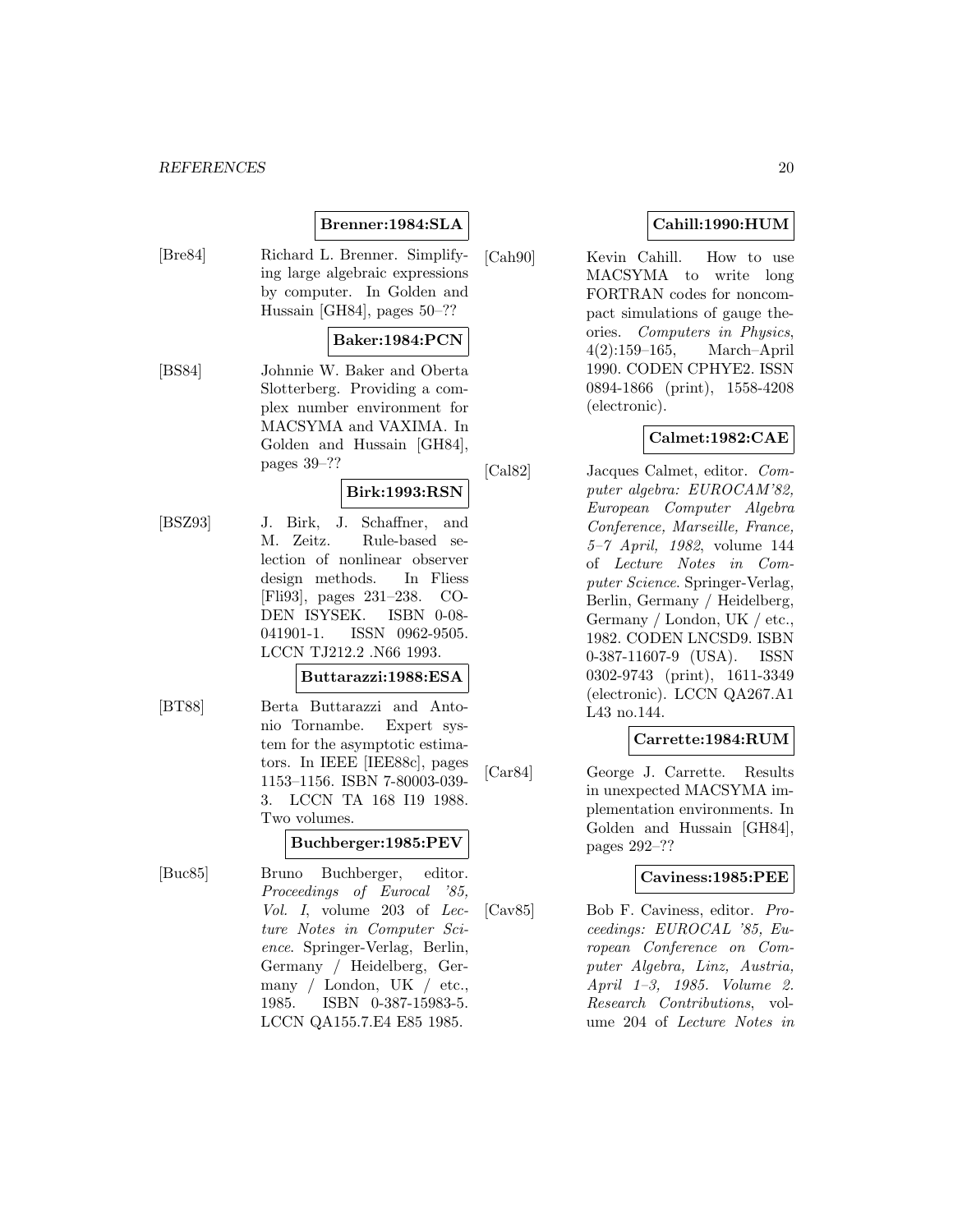Computer Science. Springer-Verlag, Berlin, Germany / Heidelberg, Germany / London, UK / etc., 1985. CODEN LNCSD9. ISBN 0-387-15984- 3. ISSN 0302-9743 (print), 1611-3349 (electronic). LCCN QA155.7.E4 E85 1985. URL http://link.springer-ny. com/link/service/series/ 0558/tocs/t0204.htm; http: //www.springerlink.com/openurl. asp?genre=issue&issn=0302- 9743&volume=204.

# **Connor:1984:UAS**

[CCF84] J. N. L. Connor, P. R. Curtis, and D. Farrelly. The uniform asymptotic swallowtail approximation: Practical methods for oscillating integrals with four coalescing saddle points. J. Phys. A, 17:283–310, 1984. CODEN JPHAC5. ISSN 0305- 4470 (print), 1361-6447 (electronic).

# **Claude:1982:AMN**

[CD82] Daniel Claude and Pierre Dufresne. Application of Macsyma to nonlinear systems decoupling. Lecture Notes in Computer Science, 144:294– 301, 1982. CODEN LNCSD9. ISBN 3-540-11607-9. ISSN 0302-9743 (print), 1611-3349 (electronic).

# **Cohn:1987:ASM**

[CD87] Harvey Cohn and Jesse Ira Deutsch. Application of symbolic manipulation to the Hecke transformations of modular forms in two variables, II.

Journal of Symbolic Computation, 4(1):35–40, August 1987. CODEN JSYCEH. ISSN 0747- 7171 (print), 1095-855X (electronic).

# **Cabral:2002:CCM**

[CD02] Hildeberto Cabral and Florin Diacu, editors. Classical and celestial mechanics: the Recife lectures. Princeton University Press, Princeton, NJ, USA, 2002. ISBN 0-691- 05022-8. xviii + 385 pp. LCCN QB362.M3.C52 2002. URL http://www.loc.gov/ catdir/description/prin022/ 2002072263.html.

# **Cabannes:1990:CUM**

[CDA90] Henri Cabannes and Jean-Paul Duruisseau-Alyod. Construction, using Macsyma, of exact solutions for some equations of discrete kinetic theory of gases. American Society of Mechanical Engineers, Pressure Vessels and Piping Division (Publication) PVP, 205:277–284, 1990. CODEN AMPPD5. ISSN 0277-027X.

# **Chow:1990:CNF**

[CDW90] Shui-Nee Chow, Byron Drachman, and Duo Wang. Computation of normal forms. Journal of Computational and Applied Mathematics, 29(2):129– 143, February 1990. CODEN JCAMDI. ISSN 0377-0427 (print), 1879-1778 (electronic).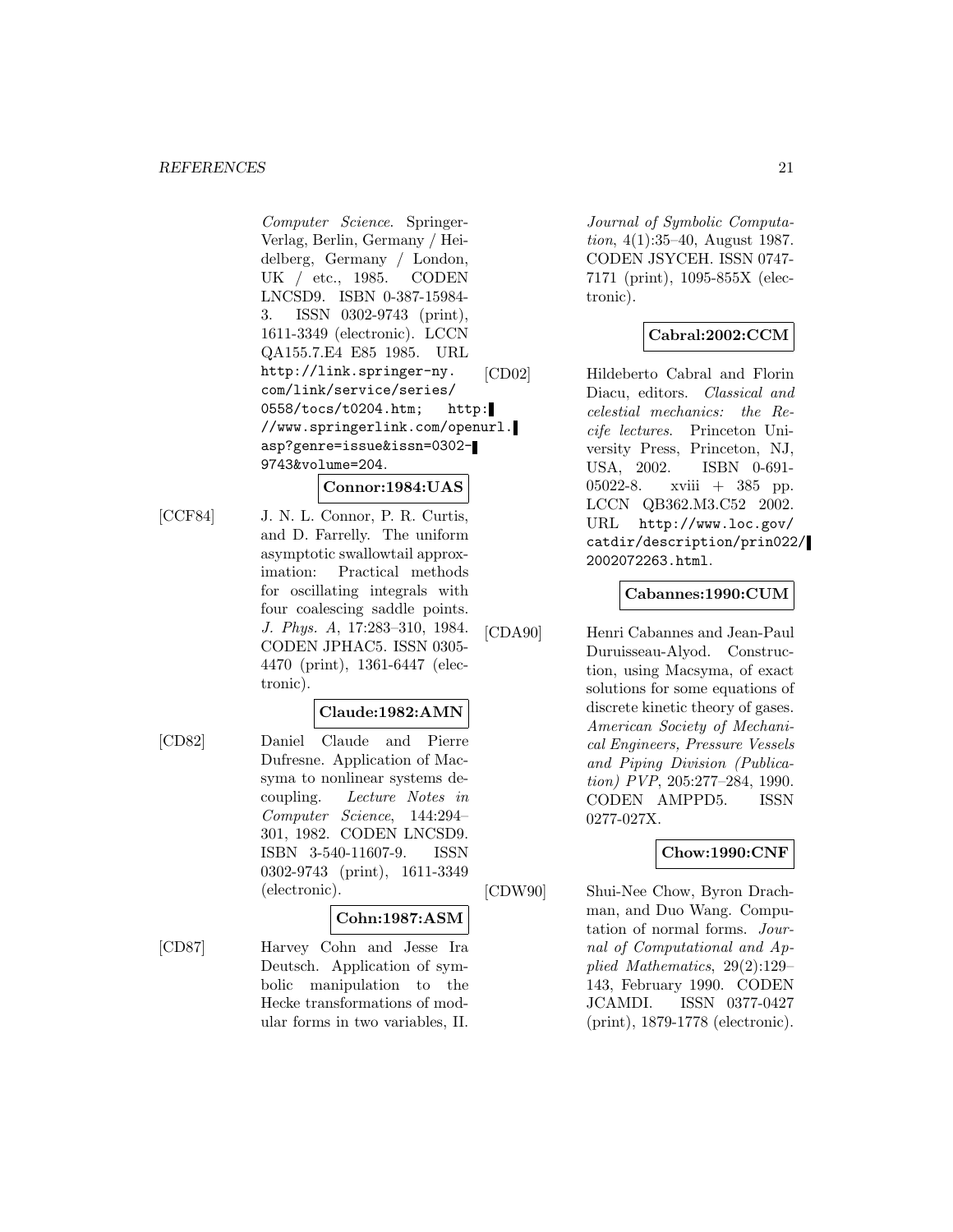# **Celis:1984:RCE**

[Cel84] Pedro Celis. Remark: Corrections and errors in John Ivie's some MACSYMA programs for solving recurrence relations. ACM Transactions on Mathematical Software, 10 (4):477–478, December 1984. CODEN ACMSCU. ISSN 0098-3500 (print), 1557-7295 (electronic). See [Ivi78].

# **Campbell:1980:SCL**

[CF80] J. A. Campbell and J. P. Fitch. Symbolic computing with and without LISP. In Anonymous  $[Ano80]$ , pages  $1-5$ . LCCN QA76.73.L23 L56 1985.

# **Char:1984:DPM**

 $[CFG+84]$  B. Char, G. Fee, K. O. Geddes, G. H. Gonnet, M. B. Monagen, and S. M. Watt. On the design and performance of the Maple system. In Golden and Hussain [GH84], pages 199–??

# **Chen:1990:IAM**

[CG90] G. Chen and I. Gil. Implementation of an algorithm in Macsyma. computing the formal solutions of differential systems in the neighborhood of regular singular point. In Watanabe and Nagata [WN90], pages 307–?? ISBN 0-89791-401-5 (ACM), 0- 201-54892-5 (Addison-Wesley). LCCN QA76.95 .I57 1990.

# **Char:1986:PSS**

[Cha86] Bruce W. Char, editor. Proceedings of the 1986 Sympo-

sium on Symbolic and Algebraic Computation: Symsac '86, July 21–23, 1986, Waterloo, Ontario. ACM Press, New York, NY, USA, 1986. ISBN 0-89791-199-7. LCCN QA155.7.E4 A281 1986.

# **Chaloner:1988:IUM**

[Cha88] Kathryn Chaloner. An illustration of using MAC-SYMA for optimal experimental design. In Wegman et al. [WGM88], pages 292– 297. URL http://www.dtic. mil/dtic/tr/fulltext/u2/ a208838.pdf.

# **Chan:1992:ASI**

[Cha92] T. F. Chan. Analysis of self-excited induction generators using symbolic programming. International Journal of Electrical Engineering Education, 29(4):329–338, October 1992. CODEN IJEEAF. ISSN 0020-7209.

# **Cheng:1988:PSH**

[Che88] K. J. Cheng. Perturbation solution to heat transfer in wedge-type flow using the computer algebra system MAC-SYMA. American Society of Mechanical Engineers, Heat Transfer Division, (Publication) HTD, 105:47–55, 1988. CODEN ASMHD8. ISSN 0272-5673.

# **Chedid-Helou:1991:MMW**

[CHH91] F. A. Chedid-Helou and J. H. Hemann. Mathematical modeling of wave propagation in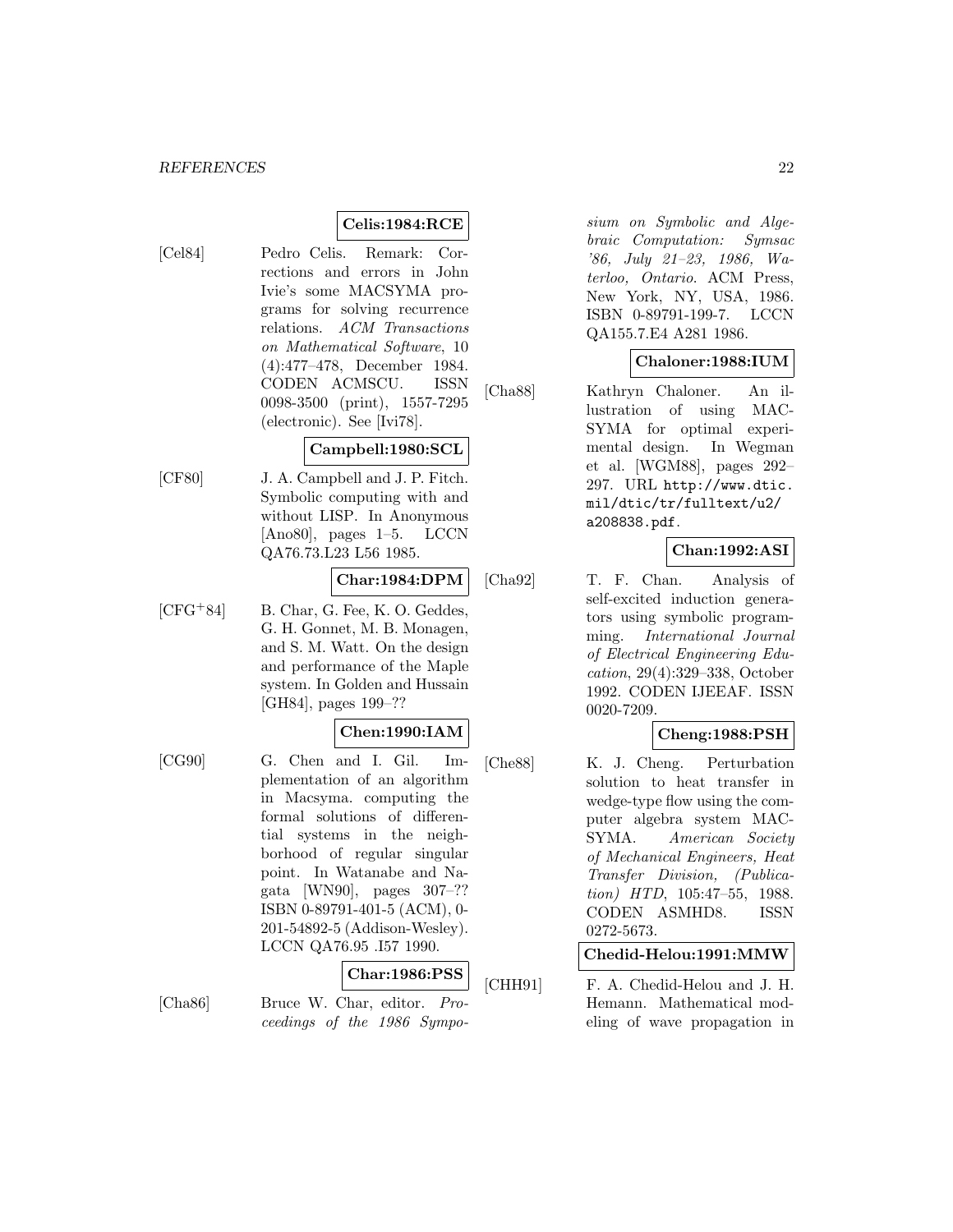anisotropic media. Materials Evaluation, 49(6):708–715, June 1991. CODEN MAE-VAD. ISSN 0025-5327.

# **Champagne:1991:CCL**

[CHW91] B. Champagne, W. Hereman, and P. Winternitz. The computer calculation of Lie point symmetries of large systems of differential equations. Computer Physics Communications, 66(2-3):319-340, September–October 1991. CO-DEN CPHCBZ. ISSN 0010- 4655 (print), 1879-2944 (electronic).

# **Clarkson:1989:MIL**

[Cla89a] M. Clarkson. MACSYMS's inverse Laplace transform. SIGSAM Bulletin, 23(1):33– 38, January 1989. CODEN SIGSBZ. ISSN 0163-5824 (print), 1557-9492 (electronic).

# **Clarkson:1989:ILT**

[Cla89b] M. E. Clarkson. An improved Laplace transform package for MACSYMA. SIGSAM Bulletin, 19(2):31–33, May 1989. CODEN SIGSBZ. ISSN 0163- 5824 (print), 1557-9492 (electronic).

# **Clarkson:1990:PES**

[Cla90] M. E. Clarkson. Praxis: An expert system for Macsyma. In Miola [Mio90], pages 264–265. CODEN LNCSD9. ISBN 3-540-52531-9 (Berlin), 0-387-52531-9 (New York).

ISSN 0302-9743 (print), 1611- 3349 (electronic). LCCN QA76.9.S88 I576 1990.

# **Cooperman:1984:ATM**

[Coo84] Gene Cooperman. An alternative top-level for MACSYMA. In Golden and Hussain [GH84], pages 356–??

# **Clarkson:1992:LTS**

[CP92] Michael E. Clarkson and Huw O. Pritchard. A Laplace transform solution of Schrödinger's equation using symbolic algebra. International Journal of Quantum Chemistry,  $41(6):829-$ 844, March 20, 1992. CO-DEN IJQCB2. ISSN 0020- 7608 (print), 1097-461X (electronic).

# **Coppola:1991:MPI**

[CR91] Vincent T. Coppola and Richard H. Rand. MAC-SYMA program to implement averaging using elliptic functions. In Meyer and Schmidt [MS91], page ?? ISBN 0-387- 97426-1, 3-540-97426-1. LCCN QA614.58 .I52 1989; QA297 .C638 1991.

# **CrespodaSilva:1989:ANR**

[Cre89] M. R. M. Crespo da Silva. Analysis of the non-planar response of a cantilever, with the aid of computerized symbolic manipulation. In Nelson, Jr. [Nel89], pages 61–70. ISBN 0-87262-698-9. LCCN TA641 .S891 1989.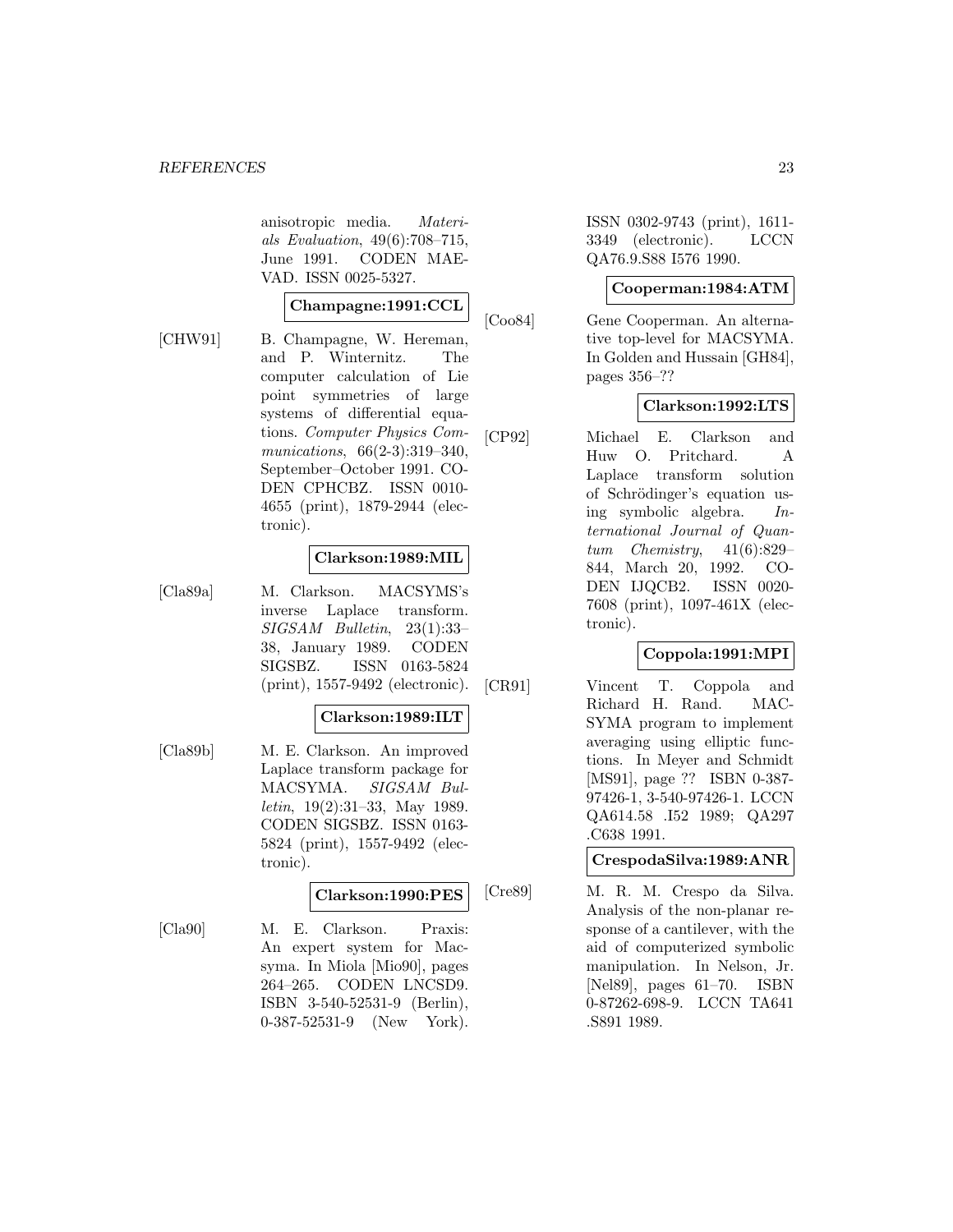#### **CrespodaSilva:1990:FAN**

[Cre90a] M. R. M. Crespo da Silva. Formulation and analysis of the nonlinear dynamics of a beam with the aid of symbolic computation. American Society of Mechanical Engineers, Pressure Vessels and Piping Division (Publication) PVP, 205:149–174, 1990. CO-DEN AMPPD5. ISSN 0277- 027X.

#### **CrespodaSilva:1990:USC**

[Cre90b] M. R. M. Crespo da Silva. On the use of symbolic computation for automating the analysis of problems in dynamics. In Kinzel et al. [KRB<sup>+</sup>90], pages 593–600. ISBN 0-7918-0515-8. LCCN TA 345 A86 1990a. Two volumes.

# **Campbell:1979:SCC**

[CS79] J. A. Campbell and P. Simon. Symbolic computing with compressable data structures. In Ng [Ng79], page ?? ISBN 0-387-09519-5. LCCN QA155.7.E4I57 1979.

# **Chancelier:1987:MLC**

[CS87] Jean-Philippe Chancelier and Agnes Sulem. MacroT<sub>EX</sub>: a LaTEX code generator in Macsyma. Rapports techniques 93, INRIA (Institut National de Recherche en Informatique et en Automatique), Le Chesnay, France, 1987.  $23 + iii$  pp.

### **Chancelier:1989:MGC**

[CS89] J. Ph. Chancelier and A. Sulem. MACROTEX : un générateur de code LAT<sub>E</sub>X implémenté<br>en MACSYMA. (French) en MACSYMA. [MACROT<sub>EX</sub>: a code generator implemented in MAC-SYMA]. Cahiers GUTenberg, 3:32–39, octobre 1989. ISSN 1140-9304.

# **Chien:1990:PCU**

[CS90] L. S. Chien and C. T. Sun. Parallel computation using boundary elements in solid mechanics. Collection of Technical Papers — AIAA/ASME/ASCE/AHS Structures, Structural Dynamics & Materials Conference, Pt 2:644–651, 1990. CODEN CP-SCDO. ISSN 0273-4508.

# **Chang:1990:ASM**

[CTZY90] T. Y. Chang, H. Q. Tan, D. Zheng, and M. W. Yuan. Application of symbolic method to hybrid/mixed finite elements and computer implementation. Computers and Structures, 35(4):293–299, 1990. CODEN CMSTCJ. ISSN 0045-7949 (print), 1879-2243 (electronic).

# **Cuthill:1984:EII**

[Cut84] Elizabeth Cuthill. Evaluating infinite integrals using MAC-SYMA. In Golden and Hussain [GH84], pages 291–??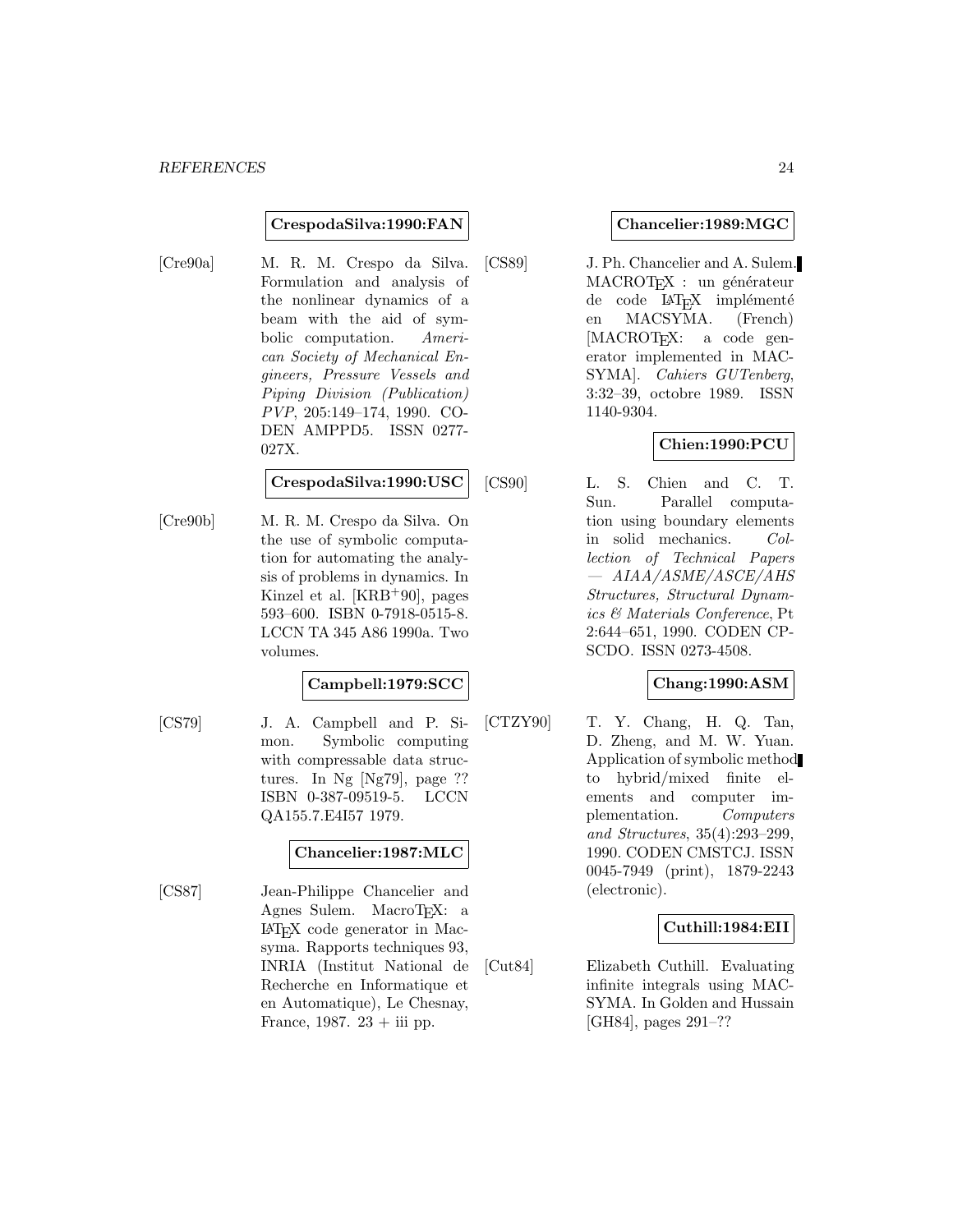# **Crow:1994:TSR**

[CVG94] John Crow, Mario Vassallo, and Gustaf Gripenberg. Three software reviews comprise this month's column. John Crow presents the second installment of his two-part comparative review of Maple and Macsyma. Mario Vassallo reports on his experiences with spreadsheets and mathematics. Gustaf Gripenberg takes a look at MAX. Notices Amer. Math. Soc., 41(4):299– 306, April 1994. CODEN AMNOAN. ISSN 0002-9920 (print), 1088-9477 (electronic).

### **DeLoatch:1985:MUA**

[DCC85] Sandra J. DeLoatch, Langley Research Center, and Norfork State College. MAC-SYMA usage at Langley. Central Scientific Computing Complex document Z-1; NASA contractor report NASA CR 172518, Norfolk State College, Norfolk, VA, USA, 1985. ?? pp.

# **Deken:1983:SCS**

[Dek83] Joseph Deken. Symbolic computing and statistics. In Heiner et al. [HSW83], pages 70–73. ISBN 0-387-90835-8. LCCN QA276.4 .C58 1982.

#### **DeLoatch:1987:MUA**

[DeL87] Sandra J. DeLoatch. MAC-SYMA usage at Langley. NASA contractor report NASA-CR 172518, NASA, Washington, DC, USA, 1987. ?? pp.

# **Delest:1991:EPU**

[Del91] M. Delest. Enumeration of polyominoes using Macsyma. Theoret. Comput. Sci., 79(1): 209–226, February 21, 1991. CODEN TCSCDI. ISSN 0304- 3975 (print), 1879-2294 (electronic).

# **Deutsch:1993:IAH**

[Deu93] Jesse Ira Deutsch. Identities arising from Hecke transformations of modular forms over  $\mathbf{Q}(\sqrt{2})$  and  $\mathbf{Q}(\sqrt{3})$ . Journal of Symbolic Computation, 15(3): 315–324 (or 315–323??), March 1993. CODEN JSYCEH. ISSN 0747-7171 (print), 1095-855X (electronic).

# **Devlin:1994:CMa**

[Dev94a] Keith Devlin. Computers and mathematics. Notices Amer. Math. Soc., 41(3):195– ??, March 1, 1994. CODEN AMNOAN. ISSN 0002-9920 (print), 1088-9477 (electronic).

# **Devlin:1994:CMb**

[Dev94b] Keith Devlin. Computers and mathematics. Notices Amer. Math. Soc., 41(4):299–??, April 1, 1994. CODEN AMNOAN. ISSN 0002-9920 (print), 1088- 9477 (electronic).

# **Devlin:1994:CMc**

[Dev94c] Keith Devlin. Computers and mathematics. Notices Amer. Math. Soc., 41(7):772– ??, September 1994. CODEN AMNOAN. ISSN 0002-9920 (print), 1088-9477 (electronic).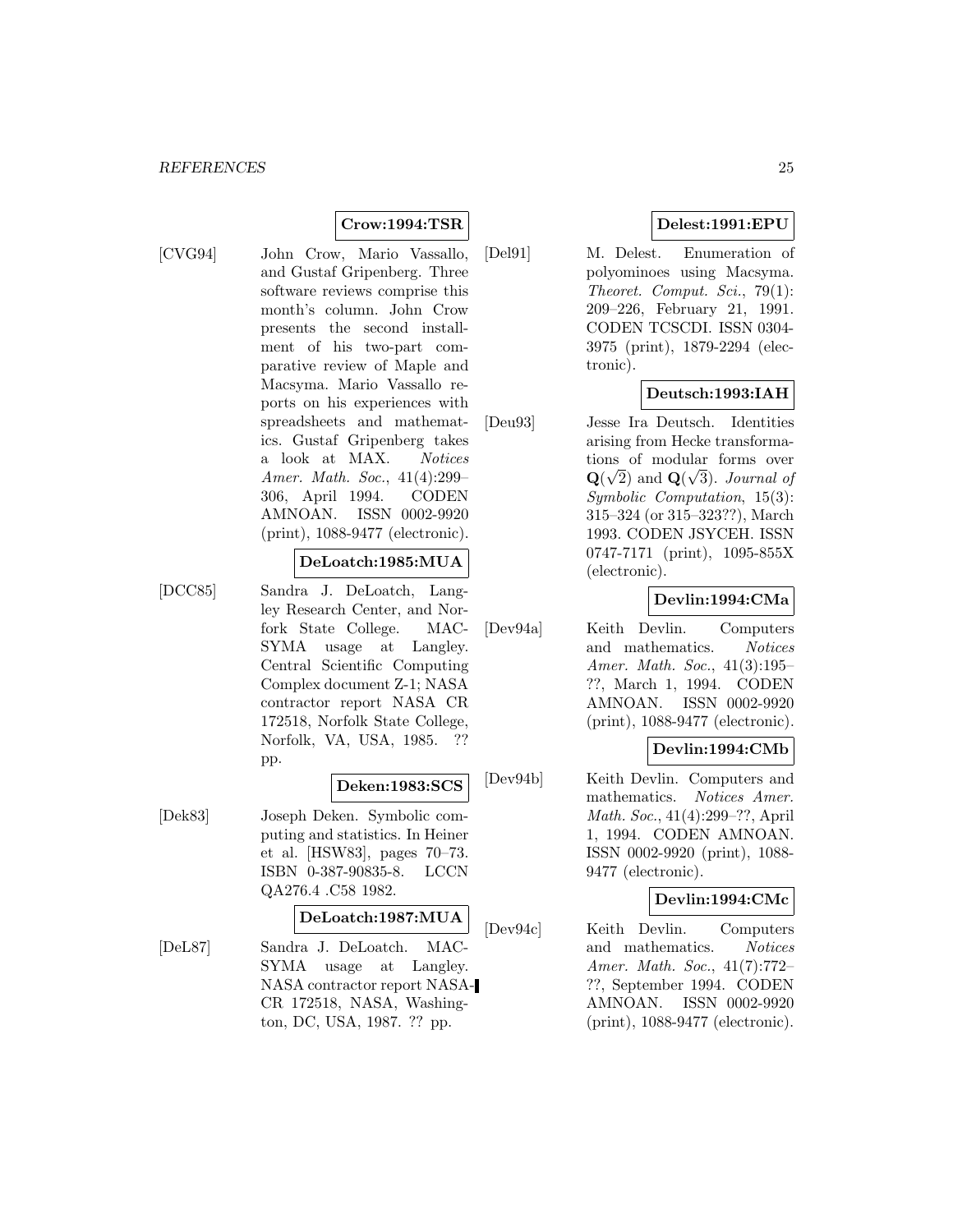# **Dick:2020:CCM**

[Dic20] Stephanie A. Dick. Coded conduct: making MAC-SYMA users and the automation of mathematics. BJHS Themes, 5::205–224, 2020. CODEN ???? ISSN 2058-850X (print), 2056-354X (electronic). URL https: //www.cambridge.org/core/ journals/bjhs-themes/article/ coded-conduct-making-macsymausers-and-the-automationof-mathematics/19936AF1E826C13BA410EFDB

#### **Dudley:1989:CAD**

[DJ89] M. L. Dudley and R. W. James. Computer-aided derivation of spherical harmonic spectral equations in astro-geophysics. Journal of Symbolic Computation, 8(4): 423–427, October 1989. CO-DEN JSYCEH. ISSN 0747- 7171 (print), 1095-855X (electronic).

# **Dhingra:1988:FMS**

[DM88] A. K. Dhingra and N. K. Mani. Finite and multiply separated kinematic synthesis of link and geared mechanisms. American Society of Mechanical Engineers, Design Engineering Division (Publication) DE, 15-1 (PT1):317–326, 1988. CODEN AMEDEH.

# **Dhingra:1993:FMS**

[DM93] A. K. Dhingra and N. K. Mani. Finitely and multiply separated synthesis of link and geared mechanisms using

symbolic computing. Journal of Mechanical Design, Transactions Of the ASME, 115 (3):560–567, September 1993. ISSN 0738-0666.

# **Draeger:2001:MPC**

[Dra01] Thomas Draeger. A Macsyma program for computing analytic Clebsch–Gordan coefficients of U(3)  $\supset$  SO(3). *Com*puter Physics Communications, 139(3):246–262, October 1, 2001. CODEN CPHCBZ.  $R^49860010-4655$  (print), 1879-

> 2944 (electronic). URL http://www.sciencedirect. com/science/article/pii/ S0010465501002053.

#### **Drinkard:1984:TPU**

[Dri84] R. Drew Drinkard, Jr. A tutorial on particular uses of MAC-SYMA. In Golden and Hussain [GH84], pages 186–??

#### **Drinkard:1981:MPC**

[DS81] R. Drew Drinkard and Nancy K. Sulinski. MACSYMA: a program for computer algebraic manipulation (Demonstrations and Analysis). Symbolics, Inc., 11 Cambridge Center, Cambridge MA 02142, USA, 1981. 96 pp.

# **Davenport:1987:CFS**

[DST87] James H. Davenport, Yvon Siret, and Évelyne Tournier. Calcul formel: systèmes et algorithmes de manipulations algébriques. (French) [Formal calculus: systems and algo-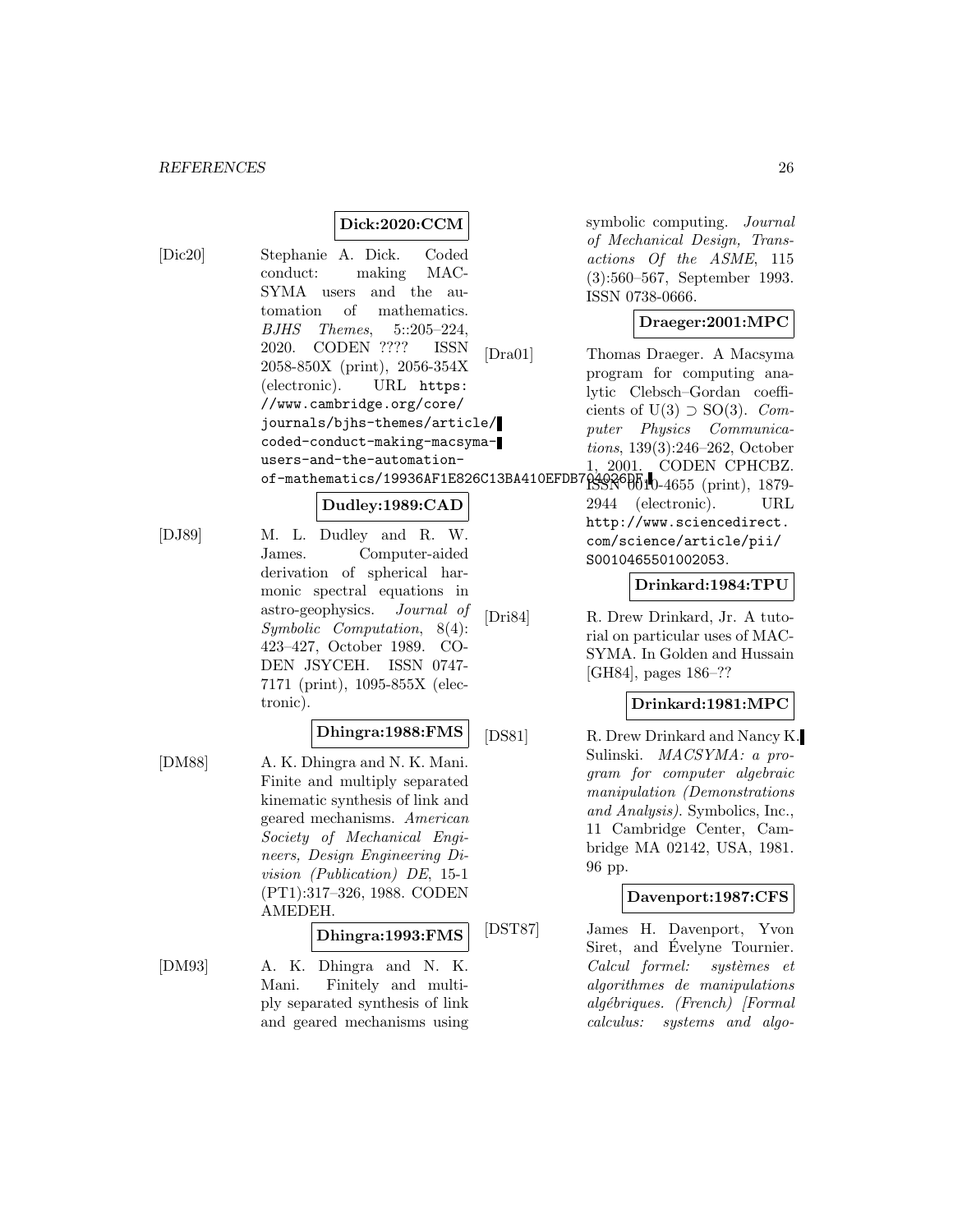rithms for algebraic manipulation. Études et recherches en informatique. Masson, Paris, France, 1987. ISBN 2-225- 80990-9. ISSN 0763-2770. 263 pp. LCCN ????

# **Davenport:1988:CA**

[DST88] James H. Davenport, Yvon Siret, and Evelyne Tournier. Computer Algebra: Systems and Algorithms for Algebraic Computation. Academic Press, New York, USA, 1988. ISBN 0-12-204230-1.  $xix + 267$  pp. LCCN QA155.7.E4 D38 1988. Translated from the French [DST87] by A. Davenport and J. H. Davenport.

### **Earnshaw:1988:TFC**

[Ear88] Rae A. Earnshaw, editor. Theoretical foundations of computer graphics and CAD: Proceedings of the NATO Advanced Study Institute held at  $Il$  Ciocco, Italy, July  $4-17$ , 1987, volume 40 of NATO ASI series. Series F, Computer and systems sciences. Springer-Verlag, Berlin, Germany / Heidelberg, Germany / London, UK / etc., 1988. ISBN 0-387- 19506-8. LCCN T385 .N3741 1987.

# **Einwohner:1989:MPG**

[EF89] T. H. Einwohner and R. J. Fateman. A MACSYMA package for the generation and manipulation of Chebyshev series. In ACM [ACM89], pages 180–185. ISBN 0-89791-325-6.

LCCN Math QA155.7.E4 I68 1989.

#### **Easwaran:1987:AMS**

[EM87] C. Easwaran and S. R. Majumdar. Application of Macsyma in solving the laminar flow of micropolar fluid in a meandering channel. Canadian Journal of Chemical Engineering, 65 (4):529–535, August 1987. CO-DEN CJCEA7. ISSN 0008- 4034.

# **Engelman:1976:AML**

[Eng76] C. Engelman. Algebraic manipulation languages. In Ralston and Meek [RM76], page ?? ISBN 0-88405-321-0. LCCN QA76.15 .E48. US\$60.00.

# **Engelman:1984:TTD**

[Eng84] Paul D. Engelman. Two to three dimensional mapping. In Golden and Hussain [GH84], pages 313–??

# **Eldeib:1988:SCCa**

[ET88a] H. K. Eldeib and S. Tsai. Symbolic computing in computeraided control system analysis and design. In IEEE, editor, Proceedings of the IEEE 1988 National Aerospace and Electronics Conference, NAE-CON 1988, 7–10 November 1988, Convention Center, Santa Clara, California, pages 488–491. IEEE Computer Society Press, 1109 Spring Street, Suite 300, Silver Spring, MD 20910, USA, 1988. ISBN 0- 8186-0869-2. LCCN TK7874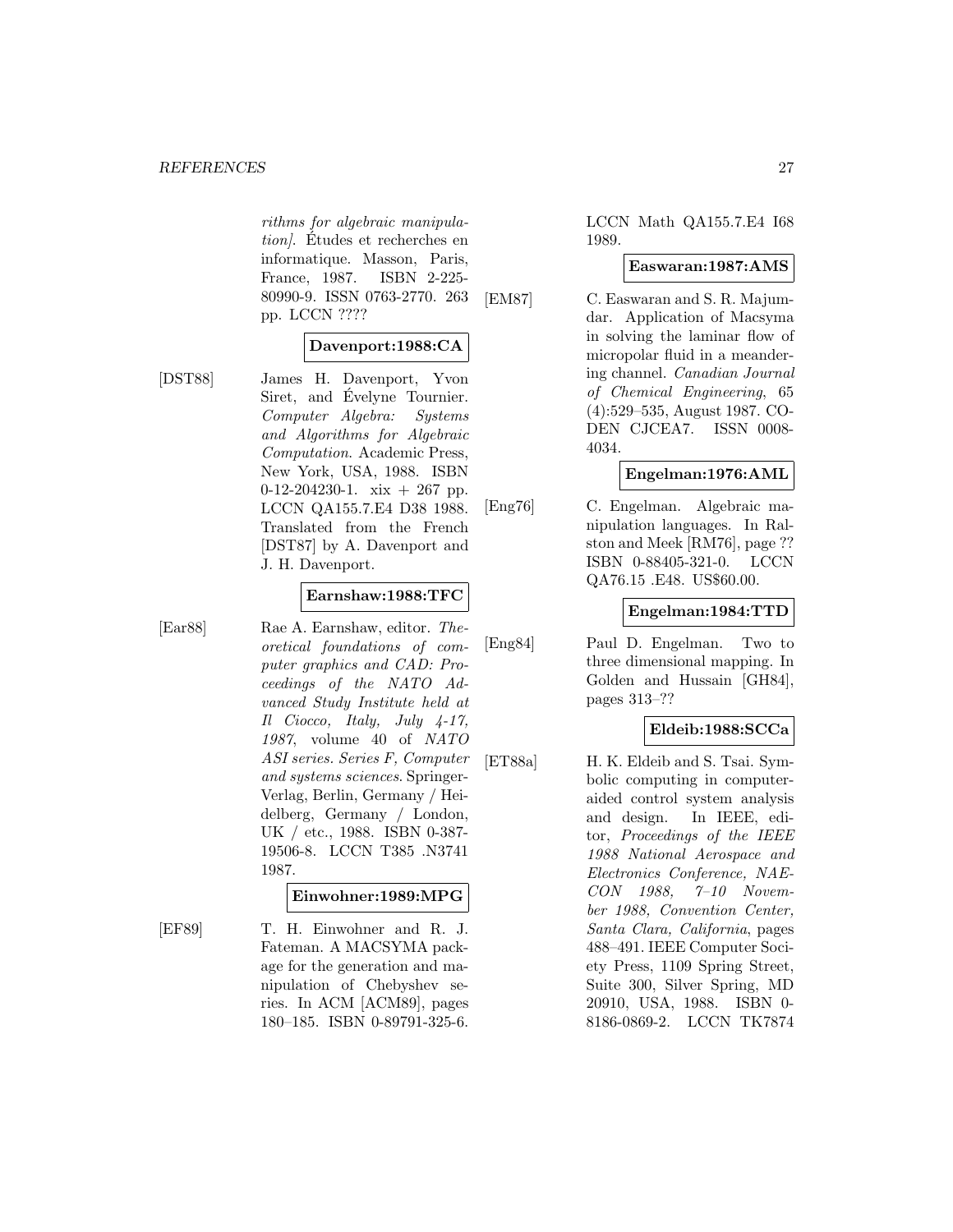.I3235 1988. IEEE catalog number 88CH2657-5.

### **Eldeib:1988:SCCb**

[ET88b] H. K. Eldeib and S. Tsai. Symbolic computing in computeraided control system analysis and design. In IEEE, editor, Proceedings of the IEEE 1988 National Aerospace and Electronics Conference, 1988. NAECON 1988, 23–27 May 1988, Dayton Convention Center, Dayton, OH, USA, volume 2, pages 428–433. IEEE Computer Society Press, 1109 Spring Street, Suite 300, Silver Spring, MD 20910, USA, 1988. ISBN ???? LCCN TL693 .I33 1988. US\$.

# **Eldeib:1989:ASM**

[ET89] H. K. Eldeib and S. Tsai. Applications of symbolic manipulation in control system analysis and design. In IEEE, editor, IEEE International Symposium on Intelligent Control, 1988. Proceedings, 24–26 August 1988, Arlington, Virginia, pages 269–274. IEEE Computer Society Press, 1109 Spring Street, Suite 300, Silver Spring, MD 20910, USA, 1989. ISBN 0-8186-2012-9. LCCN TJ212.2 .I2 1988.

#### **Fateman:1977:PMU**

 $[F^+77]$  R. J. Fateman et al., editors. Proceedings of the 1977 MAC-SYMA Users' Conference, held at Berkeley, California, July 27–29, 1977, number CP-2012

in NASA conference publication. NASA, Washington, DC, USA, July 1977. LCCN QA76.6 .M328 1977.

# **Fabunmi:1992:SPO**

[Fab92] James A. Fabunmi. System parameters of output feedback controlled flexible structures. Journal of Intelligent Material Systems and Structures, 3(2): 316–332, April 1992. CODEN JMSSER. ISSN 1045-389X.

# **Fabunmi:1993:FGS**

[Fab93] James A. Fabunmi. Feedback gain sensitivities of closed-loop modal parameters of controlled structures. Journal of Guidance, Control, and Dynam $ics, 16(5):892 - 898$ , September-October 1993. CODEN JG-CODS. ISSN 0731-5090.

# **Faraji:1989:HOT**

[Far89] S. Faraji. Higher order theories for thick layers of transversely isotropic material with loading symmetric about the middle plane. In Topping [Top89], pages 287–292. ISBN 0-948749-10-5. LCCN TA345.I564 1989.

# **Fateman:1971:ULS**

[Fat71] R. J. Fateman. The user-level semantic matching capabilities in MACSYMA. In Petrick [Pet71], pages 311–323. LCCN QA76.5 .S94 1971.

# **Fateman:1976:MAP**

[Fat76] R. J. Fateman. Macsyma arbitrary precision floating point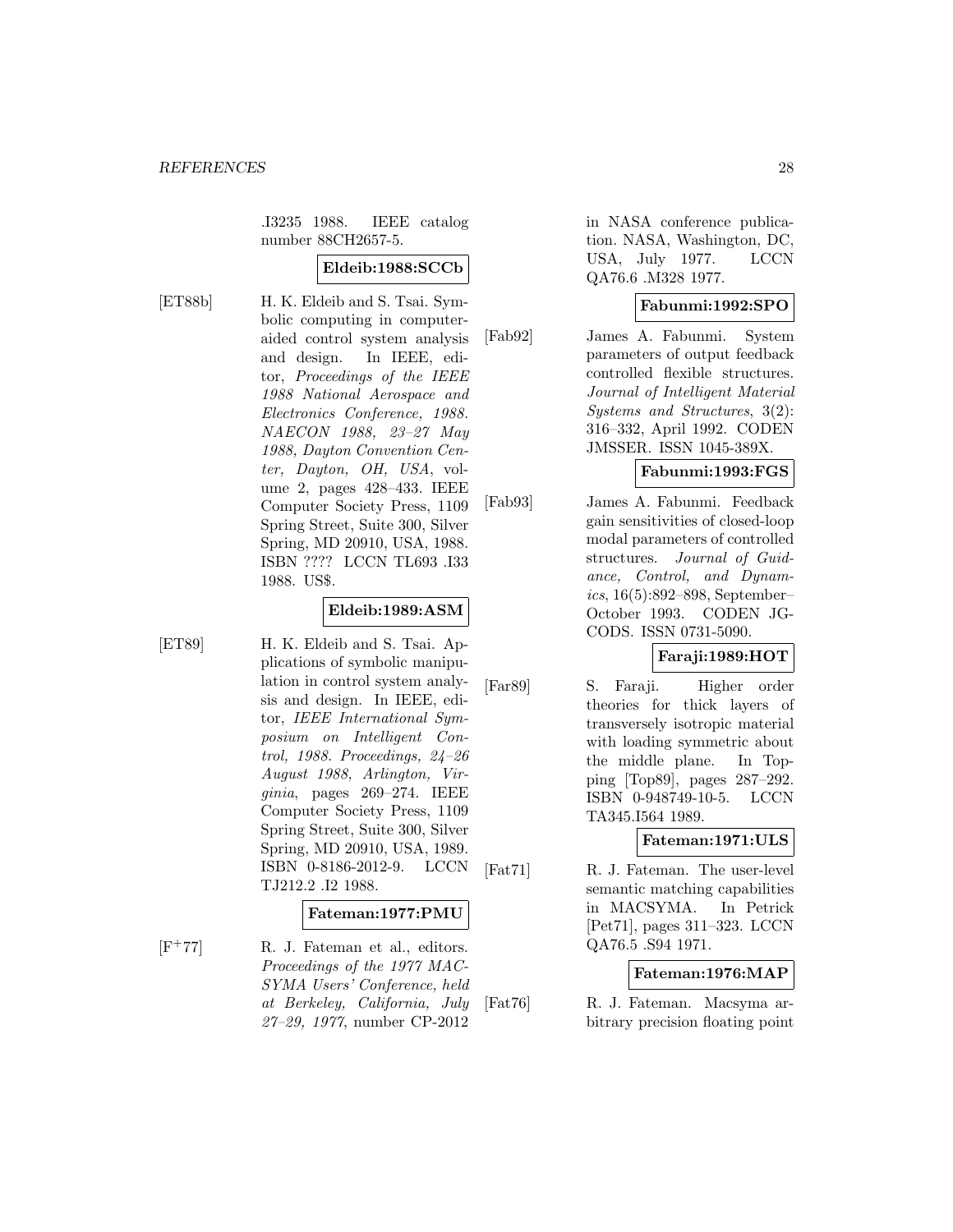arithmetic package — philosophy and an overview of its implementation. SIAM Review, 18(4):802, ???? 1976. CO-DEN SIREAD. ISSN 0036- 1445 (print), 1095-7200 (electronic).

# **Fateman:1981:CAN**

[Fat81] Richard J. Fateman. Computer algebra and numerical integration. In Wang [Wan81], pages 228–232. ISBN 0-89791-047- 8. LCCN QA155.7.E4 A28 1981. US\$23.00. ACM order no. 505810.

#### **Fateman:1982:AMR**

[Fat82a] Richard J. Fateman. Addendum to the MACSYMA reference manual for the VAX. Technical report, Computer Science Division, University of California, Berkeley, 1982.

### **Fateman:1982:MPV**

[Fat82b] Richard J. Fateman. MAC-SYMA primer for VAX/ UNIX. Computing Services, University of California, Berkeley, Berkeley, CA, USA, 1982. 32 pp.

### **Fateman:1987:TOM**

[Fat87] Richard J. Fateman. T<sub>F</sub>X output from MACSYMA-like systems. SIGSAM Bulletin, 21 (4):1–5, November 1987. CO-DEN SIGSBZ. ISSN 0163-5824 (print), 1557-9492 (electronic).

### **Fateman:1989:RM**

[Fat89] Richard J. Fateman. A review of Macsyma. IEEE Trans-

actions on Knowledge and Data Engineering, 1(1):133– 145, March 1989. CODEN IT-KEEH. ISSN 1041-4347.

# **Fateman:2015:PAS**

[Fat15] Richard Fateman. Partitioning of algebraic subexpressions in computer algebra systems: an alternative to matching with an application to symbolic integration. ACM Communications in Computer Algebra, 49 (2):38–47, June 2015. CODEN ???? ISSN 1932-2232 (print), 1932-2240 (electronic).

# **Favaro:1979:ISE**

[Fav79] John M. Favaro. An interactive symbolic executor based on MACSYMA. Master of science, plan ii., Department of Electrical Engineering and Computer Sciences, University of California, Berkeley, Berkeley, CA, USA, 1979.

# **Fell:1996:MRI**

[Fel96] Richard Noel Fell. Macsyma 2.1 rebounds with improved capabilities. Computers in Physics, 10(5):471–??, September 1996. CODEN CPHYE2. ISSN 0894-1866 (print), 1558- 4208 (electronic). URL https: //aip.scitation.org/doi/ 10.1063/1.4822475.

# **Fell:1998:MTC**

[Fel98] Richard N. Fell. Macsyma tutorial for calculus. Jones and Bartlett, Boston, MA, USA, 1998. ISBN 0-7637-0622-1. iv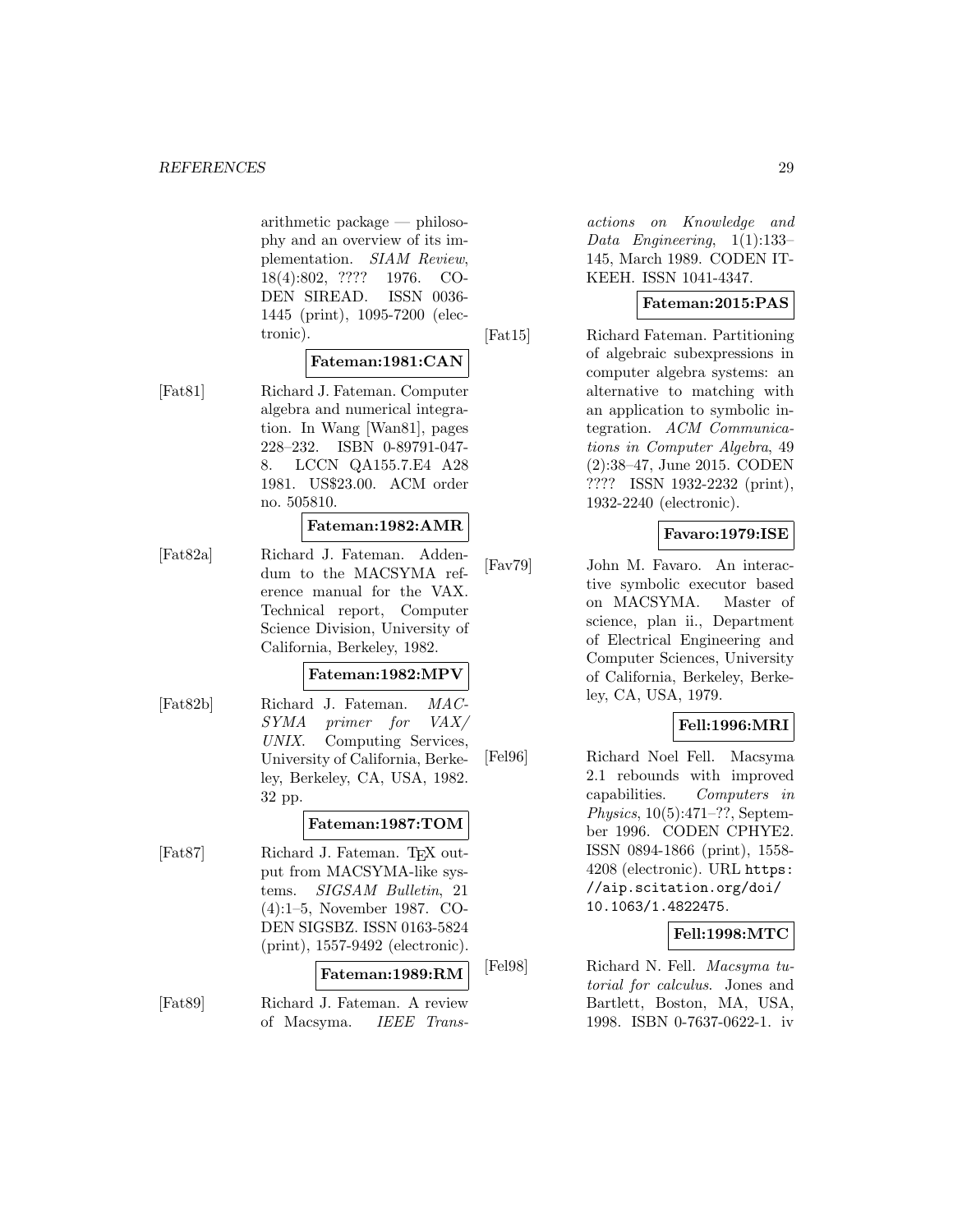+ 93 pp. LCCN QA303.5.C65 F45 1998.

# **Foderaro:1981:CVM**

[FF81] J. K. Foderaro and R. J. Fateman. Characterization of VAX Macsyma. In Wang [Wan81], pages 14–19. ISBN 0-89791- 047-8. LCCN QA155.7.E4 A28 1981. US\$23.00. ACM order no. 505810.

# **Fateman:1984:RAM**

[FFF<sup>+</sup>84] R. J. Fateman, J. Foderaro, G. Foster, R. McGeer, N. Soiffer, and C. J. Williamson. Research in algebraic manipulation at the University of California, Berkeley. In Golden and Hussain [GH84], pages 188–??

#### **Fateman:1980:AMM**

[FG80] Richard J. Fateman and Mathlab Group. Addendum to the Mathlab/MIT MACSYMA reference manual for VAX/UNIX "VAXIMA". Computing Services, University of California, Berkeley, Berkeley, CA, USA, 1980. 6 pp.

# **Han:1993:UFP**

[fHR93] Shi fang Han and K. G. Roesner. Unsteady flow of polymer fluid between coaxial cylinders. Journal of Hydrodynamics, 5 (2):52–62, February 1993. CO-DEN JOUHEI. ISSN 1001- 6058.

# **Fitch:1973:PRM**

[Fit73] John Fitch. Problems #3 and #4 in REDUCE and MAC-SYMA. SIGSAM Bulletin,

pages 10–11, 1973. CODEN SIGSBZ. ISSN 0163-5824 (print), 1557-9492 (electronic).

# **Fournier:1995:VMS**

[FKM95] Robert Fournier, Norbert Kajler, and Bernard Mourrain. Visualization of mathematical surfaces: the IZIC server approach. Journal of Symbolic  $Computation, 19(1/2/3):159-$ 174 (or 159–173??), January, February, March 1995. CO-DEN JSYCEH. ISSN 0747- 7171 (print), 1095-855X (electronic). Design and implementation of symbolic computation systems (Gmunden, 1993).

# **Fliess:1993:NCS**

[Fli93] M. Fliess, editor. Nonliner control systems design 1992: selected papers from the IFAC symposium, Bordeaux, France, 24–26 June 1992, volume 7 of IFAC symposia series. Pergamon Press, Oxford, UK, 1993. CODEN ISYSEK. ISBN 0- 08-041901-1. ISSN 0962-9505. LCCN TJ212.2 .N66 1993.

# **Foderaro:1978:TME**

[Fod78] John Keith Foderaro. Typesetting MACSYMA equations. Master of science, plan ii., Department of Electrical Engineering and Computer Sciences, University of California, Berkeley, Berkeley, CA, USA, 1978. ?? pp.

# **Foster:1991:PM**

[Fos91] Kenneth R. Foster. Prepackaged math. IEEE Spectrum,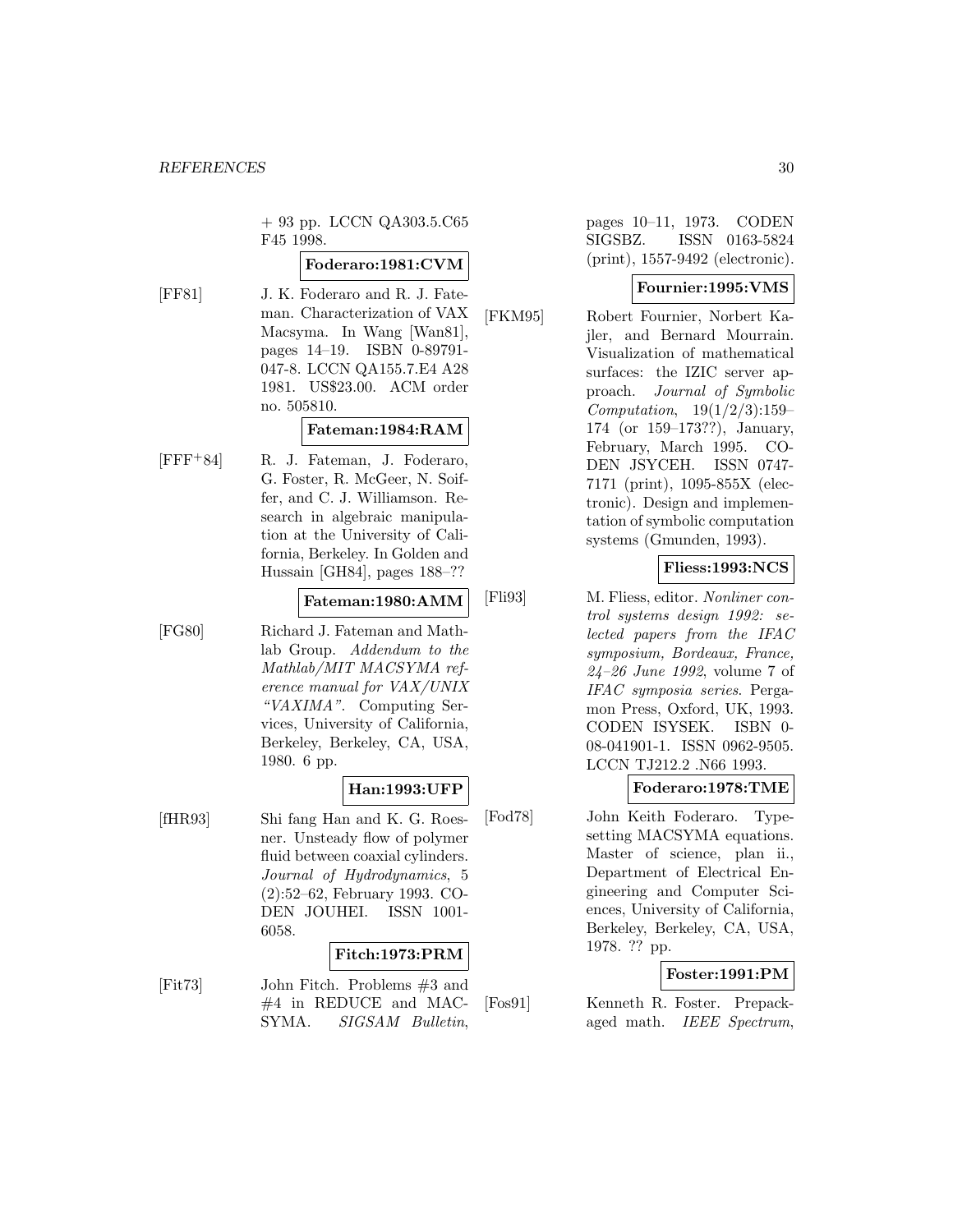28(11):44–50, November 1991. CODEN IEESAM. ISSN 0018- 9235 (print), 1939-9340 (electronic).

$$
\textbf{Fitz} \text{gerald:} 1995: \text{TEQ} | ^{\text{[C]}}
$$

[FP95] Sue Fitzgerald and Jerry Place. Teaching elementary queueing theory with a computer algebra system. SIGCSE Bulletin (ACM Special Interest Group on Computer Science Education),  $27(1):350-$ 354, March 1995. CO-DEN SIGSD3. ISBN 0- 89791-693-X. ISSN 0097-8418 (print), 2331-3927 (electronic). URL http://www.math.utah. edu/pub/mirrors/ftp.ira. uka.de/bibliography/Math/ maple-extract.bib; http: //www.math.utah.edu/pub/ mirrors/ftp.ira.uka.de/bibliography/ Misc/DBLP/1995.bib.

# **Frakes:1984:NSA**

[Fra84] Joseph P. Frakes. Numericanalytic solutions with the aid of MACSYMA of the Von Karman equations for a circular plate under a concentrated load. Thesis (m.s.a. math.), University of Virginia, Charlottesville, VA, USA, 1984. v  $+ 61 + 7$  pp.

# **Freedman:1981:IPP**

[Fre81] Daniel Freedman. An integrated plotting package for VAX/ Unix Macsyma. Master of science, plan ii., Department of Electrical Engineering and Computer Sciences, University

of California, Berkeley, Berkeley, CA, USA, 1981. ?? pp.

# **Gupta:1986:CEP**

[G. 86] G. Gupta and K. S. Ahluwalia and others, editor. Computers in engineering, 1986: proceedings of the 1986 ASME International Computers in Engineering Conference and Exhibition, July 20–24, 1986, Chicago, Illinois. American Society of Mechanical Engineers, 345 E. 47th St., New York, NY 10017, USA, 1986. LCCN TA345.A86 1986. Three volumes.

# **Gates:1984:DIA**

[Gat84] Barbara Louise Gates. The design and implementation of an automatic RATFOR code generator for VAXIMA. Thesis (m.s.), Kent State University, Kent, OH, USA, 1984. iv + 93 pp.

# **Gerbaud:1992:MAD**

[GBC92] L. Gerbaud, J. Bigeon, and G. Champenois. Modular approach to describe electromechanical systems. using Macsyma to generate global approach simulation software. PESC record, II(??):1189– 1196, 1992. CODEN PRICDT. ISSN 0275-9306.

# **MathlabGroup:1974:MRM**

[GBoT74] Mathlab Group, Richard Bogen, and Project Mac (Massachusetts Institute of Technology). MACSYMA reference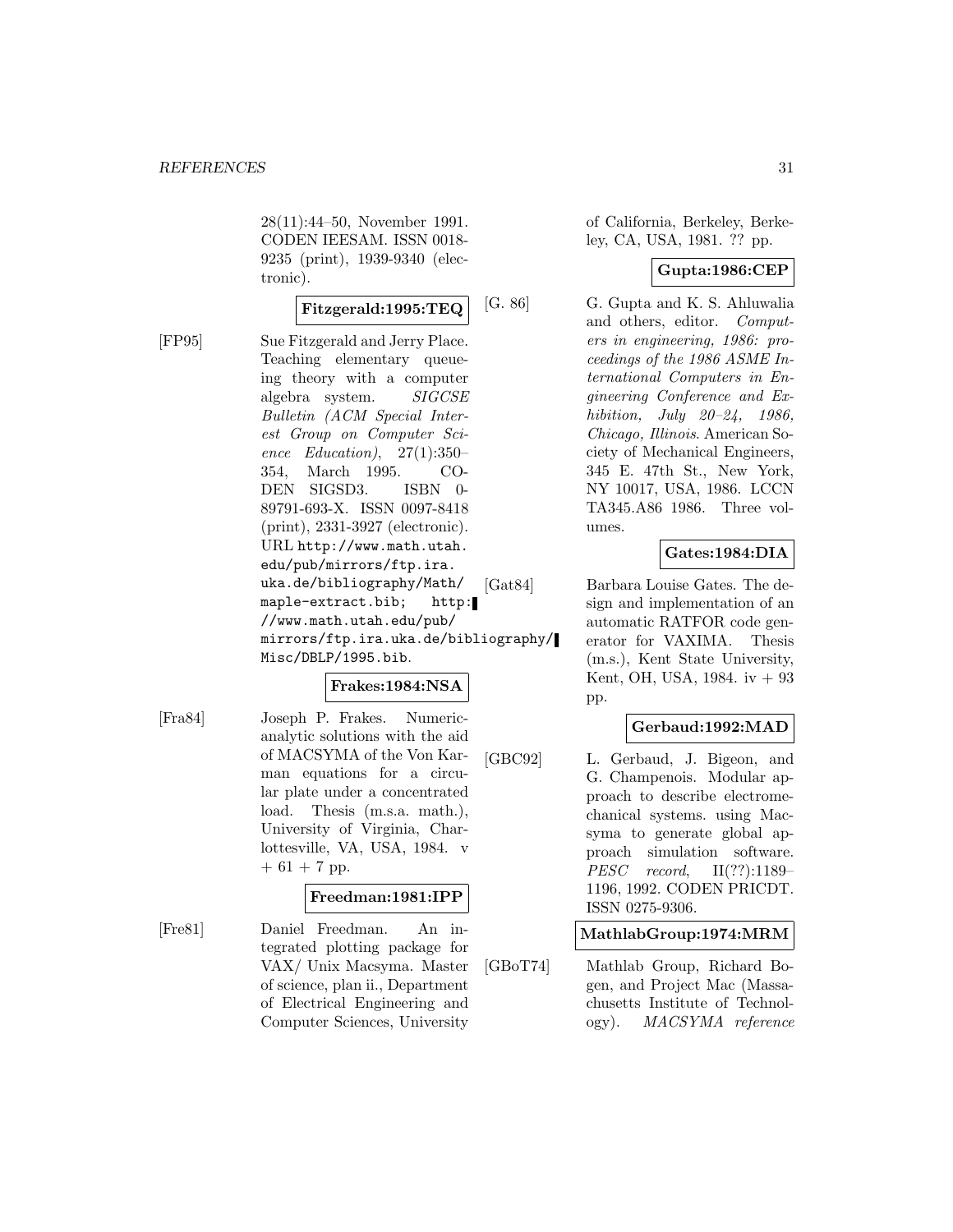manual. Massachusetts Institute of Technology, Project MAC, Cambridge, MA, USA, version 6 edition, 1974. various pp.

#### **Geddes:1992:ACA**

[GCL92] Keith O. Geddes, S. R. Czapor, and G. Labahn. Algorithms for Computer Algebra. Kluwer Academic Publishers Group, Norwell, MA, USA, and Dordrecht, The Netherlands, 1992. ISBN 0-7923-9259-0. xviii + 585 pp. LCCN QA155.7.E4 G43 1992.

#### **Graham:1993:AMR**

[GD93] Ronald E. Graham and Valerie J. DuFore. Arrow mode reboost analysis for space station freedom. In AACC [AAC93], pages 2485–2488. ISBN 0-7803-0861-1. LCCN TJ 212.2 A44 1993. IEEE catalog number 93CH3225-0.

#### **Goodwin:1994:ACW**

[GE94] G. C. Goodwin and R. J. Evans, editors. Automatic Control. World Congress 1993. Proceedings of the 12th Triennial World Congress of the International Federation of Automatic Control. Vol.2. Robust Control, Design and Software, Sydney, Australia, 18–23 July 1993. Pergamon Press, Oxford, UK, 1994. ISBN 0-08-042213- 6. LCCN TJ212.2 .I58 1993.

#### **Genesereth:1977:ACM**

[Gen77] Michael R. Genesereth. An automated consultant for MAC- SYMA. In ????, editor, Proceedings of the 5th International Joint Conference on Artificial Intelligence IJCAI-77, MIT, Cambridge, Mass., August, 1977, pages 789–?? ????, ????, 1977. ISBN ???? LCCN ????

# **Genesereth:1979:RPA**

[Gen79] M. R. Genesereth. The role of plans in automated consultation. In IJCAI79 [IJC79], pages 311–319. ISBN 0-934613-47- 8, 0-86576-058-6. LCCN Q334 .I57 1979. User consultant for MACSYMA.

# **Gentle:1983:CSS**

[Gen83] James E. Gentle, editor. Computer science and statistics: proceedings of the Fifteenth Symposium on the Interface, Houston, Texas, March 1983. North-Holland, Amsterdam, The Netherlands, 1983. ISBN 0-444-86688-4. LCCN QA276.4 .S95 1983.

# **MathlabGroup:1980:IMV**

[GF80] Mathlab Group and Richard J. Fateman. An introduction to MACSYMA for VAX/UNIX. Computing Services, University of California, Berkeley, Berkeley, CA, USA, 1980. 13 pp.

# **Gerbaud:1993:UMS**

[GFB<sup>+</sup>93] L. Gerbaud, F. Pazos Flores, A. Bolopion, Y. Baudon, and J.-P. Ferrieux. On the use of MACSYMA symbolic language to generate simulation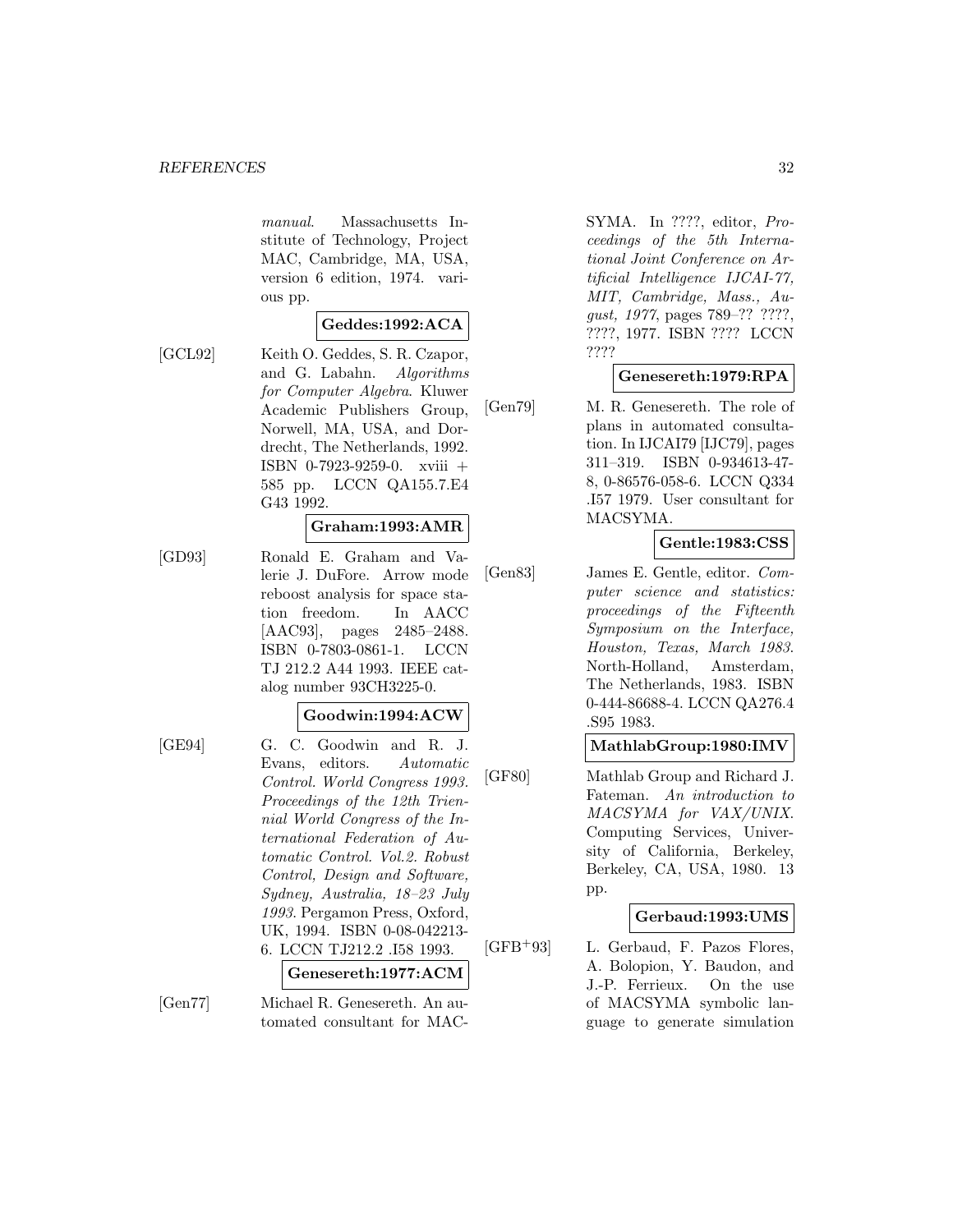softwares for the control of converter-machine drives. In IEE [IEE93], pages 396–401. CODEN IECPB4. ISBN 0- 85296-587-7. ISSN 0537-9989. LCCN TK7881.15 .I582 1993.

# **Golden:1984:PMU**

[GH84] V. Ellen Golden and M. A. Hussain, editors. Proceedings of the 1984 MACSYMA Users' Conference: Schenectady, New York, July 23–25, 1984. General Electric, Schenectady, NY, USA, 1984.

# **Golev:2010:AAS**

[GHR10] A. Golev, S. Hristova, and A. Rahnev. An algorithm for approximate solving of differential equations with "Maxima". Computers and Mathematics with Applications, 60(10):2771–2778, November 2010. CODEN CMAPDK. ISSN 0898-1221 (print), 1873- 7668 (electronic). URL http://www.sciencedirect. com/science/article/pii/ S0898122110007169.

# **Gilsinn:1995:CGA**

[Gil95] David E. Gilsinn. Constructing Galerkin's approximations of invariant tori using MAC-SYMA. Nonlinear Dynamics, 8(2):269–305, September 1995. CODEN NODYES. ISSN 0924-090X.

#### **Grant:1988:CRB**

[GJK88] P. W. Grant, C. P. Jobling, and Y. W. Ko. A comparison of rule-based and algebraic

approaches to the computeraided manipulation of linear dynamic system models. In International Conference on Control 88, 13–15 April 1988, number 285 in IEE conference publication, pages 87–92. IEEE Computer Society Press, 1109 Spring Street, Suite 300, Silver Spring, MD 20910, USA, 1988. ISBN 0-85296-360- 2. ISSN 0537-9989. LCCN TJ212.2 .I546 1988.

#### **Grabmeier:2003:CAH**

[GKW03] Johannes Grabmeier, Erich Kaltofen, and Volker Weispfenning, editors. Computer Algebra Handbook: Foundations, Applications, Systems. Springer-Verlag, Berlin, Germany / Heidelberg, Germany / London, UK / etc., 2003. ISBN 3-540-65466-6. xx + 637 pp. LCCN QA155.7.E4 C64954 2003. URL http:// www.springer.com/sgw/cda/ frontpage/0,11855,1-102- 22-1477871-0,00.html. Includes CD-ROM.

# **Golden:1982:IMD**

[GM82] V. Ellen Golden and Mathlab Group. Introductory MAC-SYMA documentation: a collection of papers: (a) An introduction to ITS for the Macsyma user, (b) ITS easy once ITS explained, and (c) Macsyma primer. Massachusetts Institute of Technology, Laboratory for Computer Science, Cambridge, MA, USA, revised edition, 1982. 118 pp.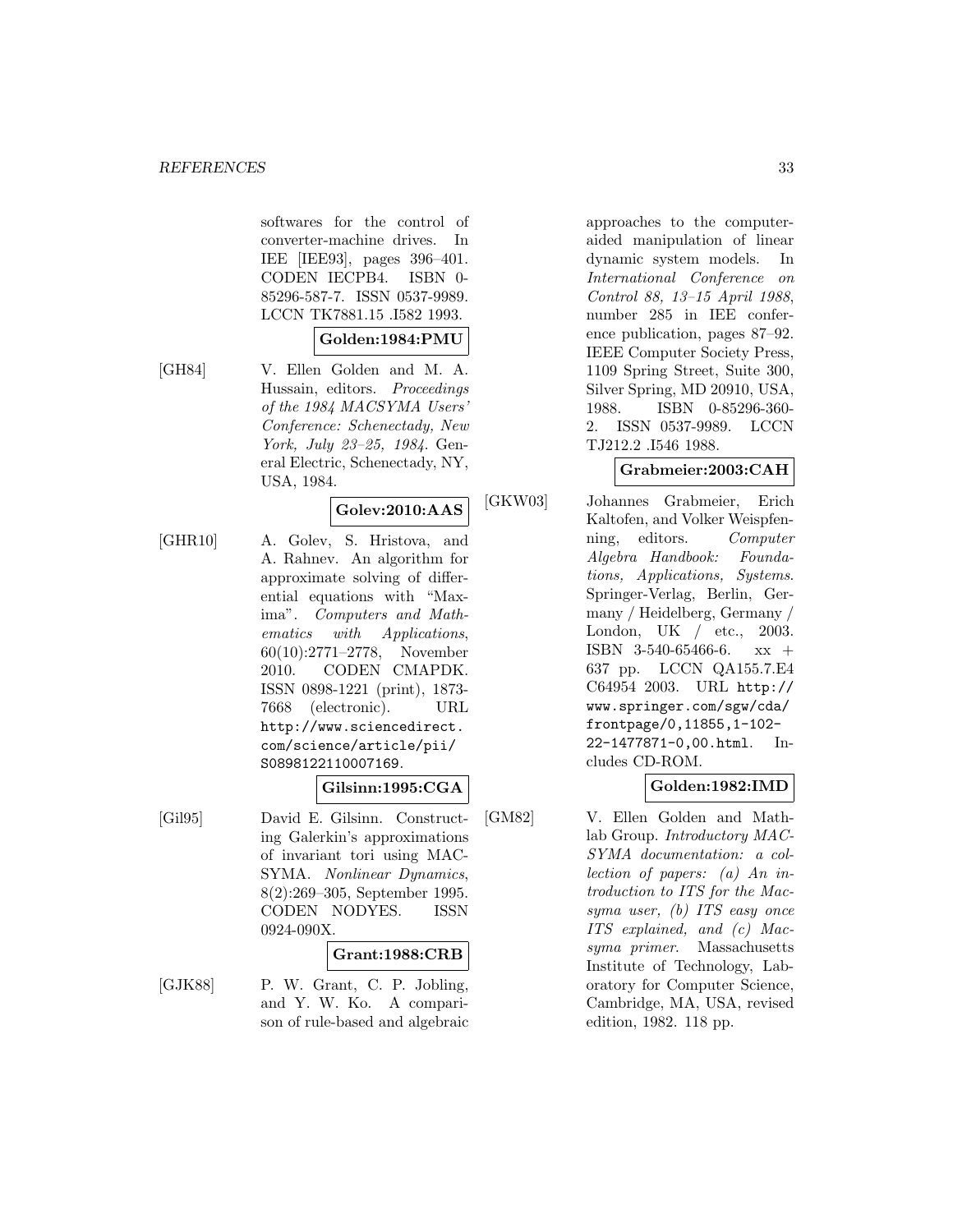# **Golden:1977:MDE**

[Gol77a] J. P. Golden. MACSYMA's differential equation solver. In Fateman et al.  $[F+77]$ , pages xi + 501. LCCN QA76.6 .M328 1977.

# **Golden:1977:IMU**

[Gol77b] V. Ellen Golden. An introduction to ITS for the MACSYMA user. Mathlab memo 3, Massachusetts Institute of Technology, Mathlab Group, Cambridge, MA, USA, 1977. iii + 61 pp.

### **Golden:1979:IMU**

[Gol79] V. Ellen Golden. An introduction to ITS for the MACSYMA user. Mathlab memo 3, Massachusetts Institute of Technology, Mathlab Group, Cambridge, MA, USA, 1979. iii + 60 pp.

# **Golden:1982:IMU**

[Gol82] V. Ellen Golden. An Introduction to ITS for the MACSYMA user. Massachusetts Institute of Technology, Laboratory for Computer Science, Cambridge, MA, USA, 1982. 118 pp.

#### **Golden:1984:CGH**

[Gol84] V. Ellen Golden. Computational geography — the habitats of the migratory Macsyma. In Golden and Hussain [GH84], pages 362–??

### **Golden:1985:DUF**

[Gol85] Jeffery P. Golden. Differentiation of unknown functions in MACSYMA. SIGSAM Bulletin, 19(2):19–24, May 1985. CODEN SIGSBZ. ISSN 0163- 5824 (print), 1557-9492 (electronic).

# **Golden:1986:OAM**

[Gol86] J. P. Golden. An operator algebra for Macsyma. In Char [Cha86], pages 244–246. ISBN 0-89791-199-7. LCCN QA155.7.E4 A281 1986.

# **Gong:1983:LMH**

[Gon83] Gail Gong. Letting Macsyma help. In Gentle [Gen83], pages 237–244. ISBN 0-444-86688-4. LCCN QA276.4 .S95 1983.

# **Gosper:1977:IHS**

[Gos77] R. W. Gosper. Indefinite hypergeometric sums in MAC-SYMA. In Fateman et al.  $[F^+77]$ , page ?? LCCN QA76.6 .M328 1977.

### **MathlabGroup:1983:MRM**

[GoTLfCS83] Mathlab Group, Massachusetts Institute of Technology. Laboratory for Computer, and Science. MACSYMA reference manual. Massachusetts Institute of Technology, Cambridge, MA, USA, version ten edition, 1983. ?? pp.

# **Grayson:1994:PFE**

[Gra94] L. P. Grayson, editor. Proceedings. Frontiers in Education. Twenty-Fourth Annual Conference. Educating Engineers for World Competition. IEEE Computer Society Press, 1109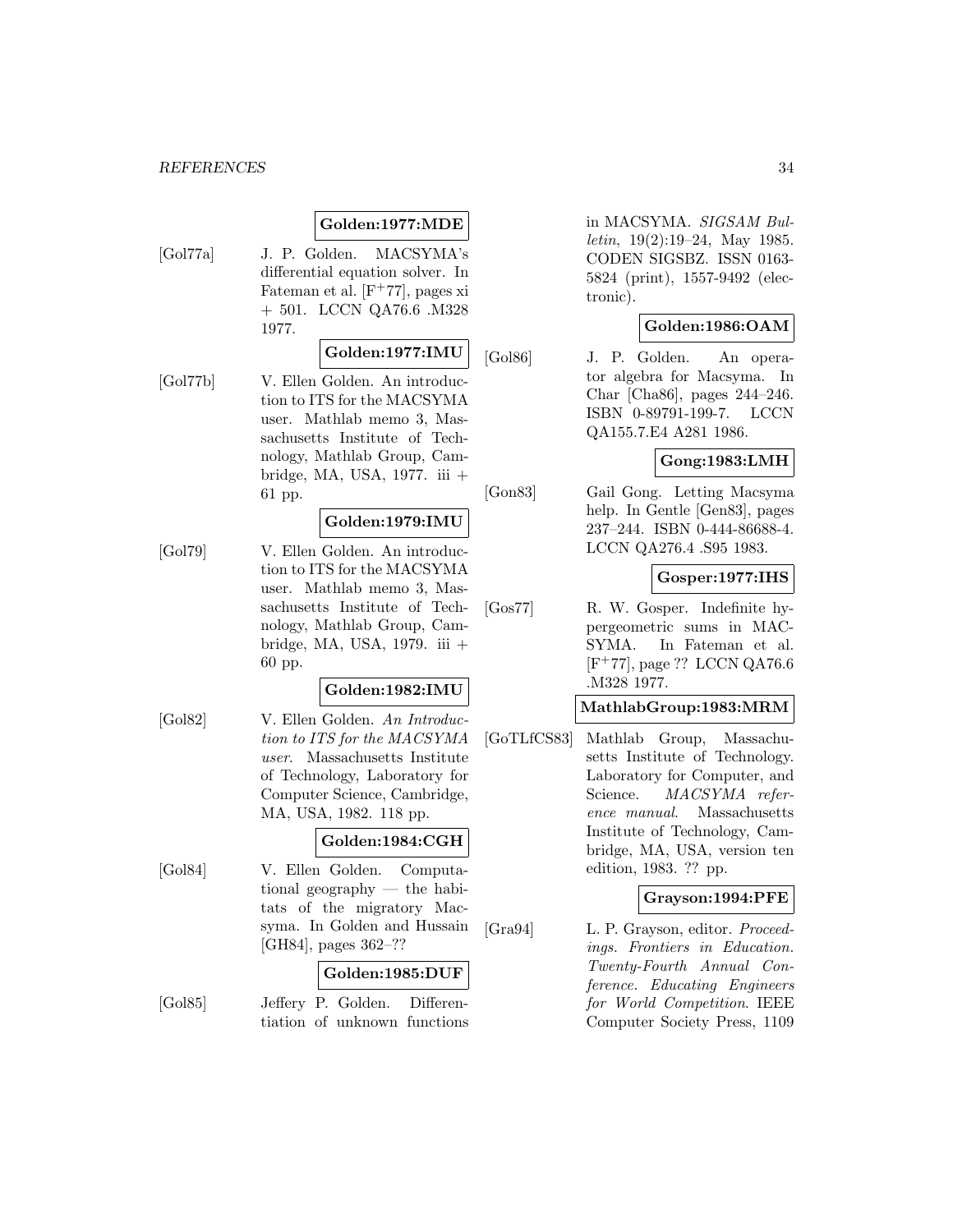Spring Street, Suite 300, Silver Spring, MD 20910, USA, 1994. ISBN 0-7803-2413-7. LCCN ???? IEEE catalog number 94CH35723.

# **Grabe:1996:APS**

[Grä96] Hans-Gert Gräbe. About the polynomial system solve facility of Axiom, Macsyma, Maple, Mathematica, MuPAD, and Reduce. Technical report 96-11, Institut für Informatik, Universität Leipzig, Leipzig, Germany, 1996. 28 pp.

# **MathlabGroup:1978:MP**

[Gro78] Mathlab Group. MACSYMA primer. Massachusetts Institute of Technology, Mathlab Group, Cambridge, MA, USA, 1978. 25 pp.

# **Guizani:1989:RM**

[Gui89] M. Guizani. A review of Macsyma. IEEE Transactions on Knowledge and Data Engineering, 1(1):133, March 1989. CO-DEN ITKEEH. ISSN 1041- 4347.

#### **Gates:1984:LRC**

[GW84] B. L. Gates and Paul S. Wang. A LISP-based RATFOR code generator. In Golden and Hussain [GH84], pages 319–??

# **Huang:1991:MDE**

 $[H^+91]$  T. C. Huang et al., editors. Machinery dynamics and element vibrations: presented at the 1991 ASME design technical conferences–13th

Biennial Conference on Mechanical Vibration and Noise, September 22–25, 1991, Miami, Florida, volume 36 of Design engineering. American Society of Mechanical Engineers, 345 E. 47th St., New York, NY 10017, USA, 1991. CODEN AMEDEH. ISBN 0-7918-0627- 8. LCCN TA355 .C66 1991b.

# **Hamza:1989:PII**

[Ham89] M. H. Hamza, editor. Proceedings of the IASTED International Symposium. Expert Systems Theory and Applications. Acta Press, Anaheim, CA, USA, 1989. ISBN 0-88986- 119-6. LCCN ????

# **Harten:1984:AMS**

[Har84] Leo Harten. Applications of MACSYMA in solving lineaar systems of differential equations. In Golden and Hussain [GH84], pages 122–??

# **Hardy:2005:IFS**

[Har05] G. H. (Godfrey Harold) Hardy. The integration of functions of a single variable. Dover, New York, NY, USA, 2005. ISBN 0-486-44607-7. ???? pp. LCCN QA311 .H2 2005. URL http://www.loc. gov/catdir/enhancements/ fy0625/2005049689-d.html.

# **Harten:1985:SLD**

[HC85] Leo P. Harten and George J. Carrette. Share Library in DOE-MACSYMA. ISA, Research Triangle Park, NC,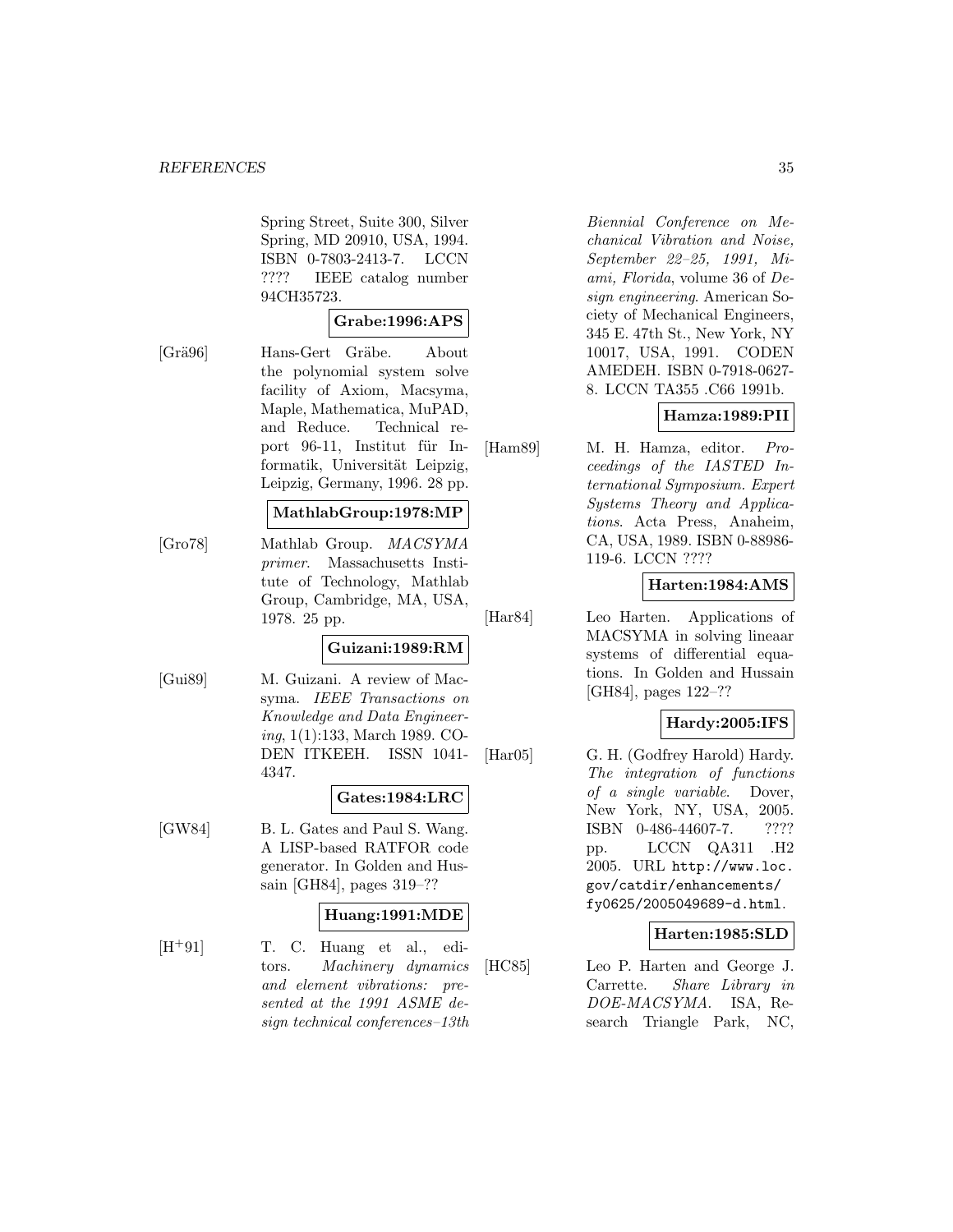USA, 1985. ISBN 0-87664-872- 3. 99–102 pp. LCCN ????

# **Hoffmann:1991:CFP**

[HCR91] Klaus A. Hoffmann, Ting-Lung Chiang, and Walter H. Rutledge. Computation of flowfields for projectiles in hypersonic chemically reacting flows. Journal of Spacecraft and Rockets, 28(1):23–30, January–February 1991. CO-DEN JSCRAG. ISSN 0022- 4650.

# **Heiberger:1987:CSS**

[Hei87] R. M. Heiberger, editor. Computer Science and Statistics: Proceedings of the 19th Symposium on the Interface. American Stat. Assoc, Alexandria, VA, USA, 1987.

# **Heller:1991:MS**

[Hel91] Barbara Heller. MACSYMA for statisticians. Wiley series in probability and mathematical statistics. Applied probability and statistics. John Wiley and Sons, New York, NY, USA; London, UK; Sydney, Australia, 1991. ISBN 0-471- 62590-6. xiv + 246 pp. LCCN QA276.4 .H45 1991.

# **Hermann:1983:GCP**

[Her83] R. Hermann. Geometric construction and properties of some families of solutions of nonlinear partial differential equations. J. Math. Phys., 24 (3):510–521, 1983. CODEN JMAPAQ. ISSN 0022-2488

(print), 1089-7658 (electronic), 1527-2427.

# **Herbert:1988:SCS**

[Her88] T. Herbert. Symbolic computations with spectral methods. American Society of Mechanical Engineers, Heat Transfer Division, (Publication) HTD, 105:25–31, 1988. CODEN ASMHD8. ISSN 0272-5673.

# **Hereman:1991:ESW**

[Her91] Willy Hereman. Exact solitary wave solutions of coupled nonlinear evolution equations using MACSYMA. Computer Physics Communications, 65 (1-3):143–150, April 1991. CO-DEN CPHCBZ. ISSN 0010- 4655 (print), 1879-2944 (electronic).

# **Hata:1994:TAS**

[HFO94] Toshiaki Hata, Masashi Furumaki, and Kazuhumi Ohenoki. Transient analysis of stress wave penetration in a plate subjected to a stress pulse (application of symbolic manipulation system to ray theory). Nippon Kikai Gakkai Ronbunshu, A Hen/Transactions of the Japan Society of Mechanical Engineers, Part A, 60(576): 1800–1806, August 1994. CO-DEN NKGADA. ISSN 0387- 5008.

# **Hansen:1989:APG**

[HJL89] P. Hansen, B. Jaumard, and S. H. Lu. Automated procedure for globally optimal design. Journal of Mechanisms,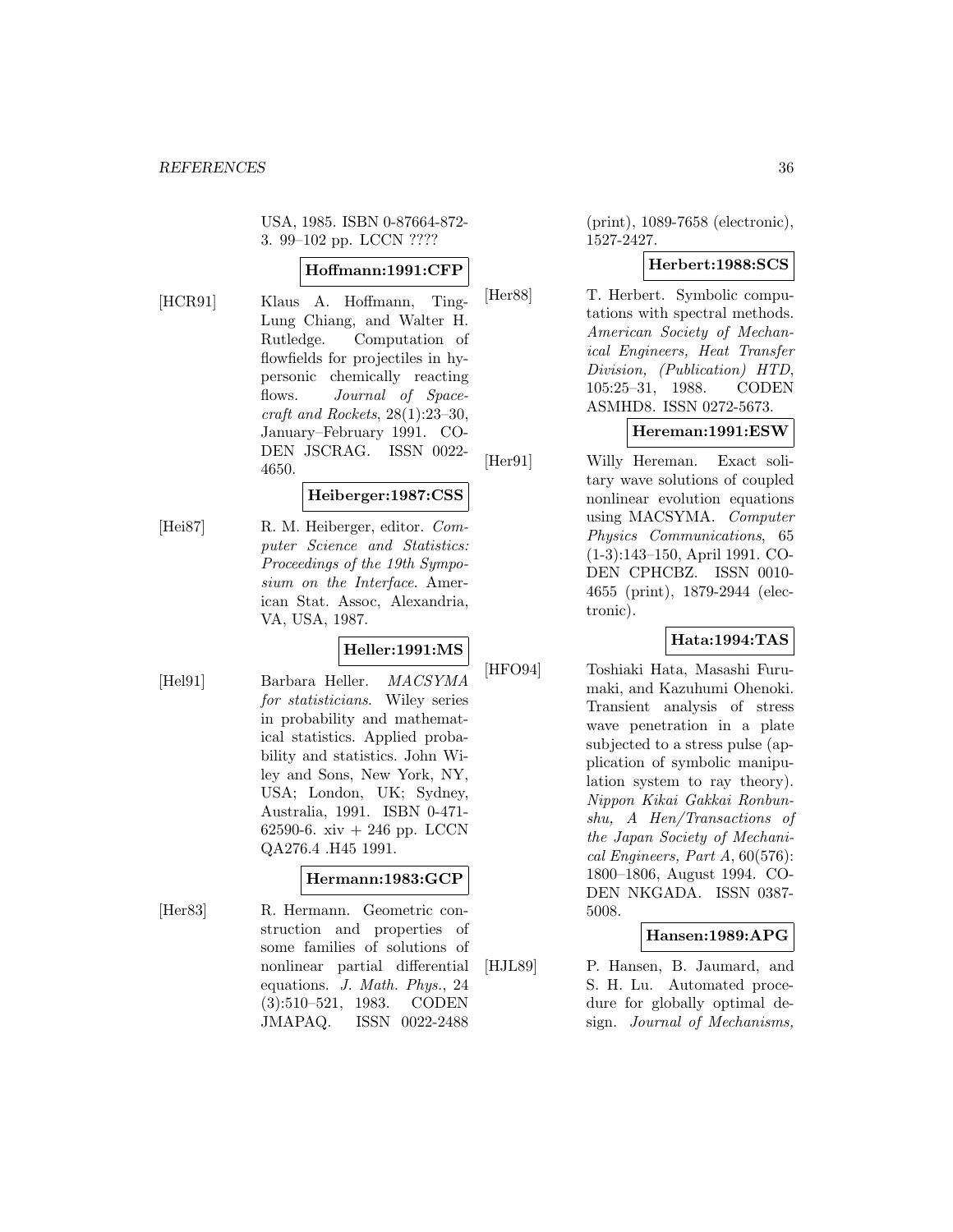Transmissions, and Automation in Design, 111(3):361– 367, September 1989. CODEN JMTDDK. ISSN 0738-0666.

#### **Hansen:1991:AAG**

[HJL91] Pierre Hansen, Brigitte Jaumard, and Shi-Hui Lu. Analytical approach to global optimization. Mathematical Programming, 52(2):227–254, August 1991. CODEN MHPGA4. ISSN 0025-5610.

# **Ho:1994:RAS**

[HLTH94] D. W. C. Ho, J. Lam, S. K. Tin, and C. Y. Han. Recent applications of symbolic computation in control system design. In Goodwin and Evans [GE94], pages 567–570. ISBN 0-08-042213-6. LCCN TJ212.2 .I58 1993.

# **Hussain:1983:AMC**

- 
- [HN83] M. A. Hussain and Ben Noble. Applications of MAC-SYMA to calculations in applied mathematics. Corporate Research and Development Report 83CRD054 (Technical information series), General Electric, Schenectady, NY, USA, 1983. 32 pp.

# **Hussain:1985:EFE**

[HN85] M. A. Hussain and B. Noble. Equivalent formulation of equations of motion for complex dynamical systems using computer algebra. Computers in Engineering, Proceedings of the International Computers in Engineering Conference and, 1:

483–489, 1985. CODEN CO-ENEF.

### **Hereman:1987:MCV**

[HNS87] W. Hereman, Y. Nagel, and J. Strikwerda. MACSYMA at CMS. Version 309.3. Report AD-A193 476; CMS-TSR-88-3, University of Wisconsin at Madison. Center for Mathematical Sciences, Madison, WI, USA, 1987. 22 pp.

# **Holmberg:1986:SMF**

[Hol86] Ulf Holmberg. Some MAC-SYMA functions for analysis of multivariable linear systems. Technical Report LUFTD2/(TFRT-7333)/1040/ (1986), Department of Automatic Control, Lund Institute of Technology, Lund, Sweden, 1986.

# **Holmes:1988:ASM**

[Hol88] M. H. Holmes. Application of symbolic manipulation in the study of soft tissues. American Society of Mechanical Engineers, Bioengineering Division (Publication) BED, 9:111– 122, 1988. CODEN ASMBEP.

# **Heiner:1983:CSS**

[HSW83] Karl W. Heiner, Richard S. Sacher, and John W. Wilkinson, editors. Computer Science and Statistics: proceedings of the 14th Symposium on the Interface. Springer-Verlag, Berlin, Germany / Heidelberg, Germany / London, UK / etc., 1983. ISBN 0-387-90835-8. xi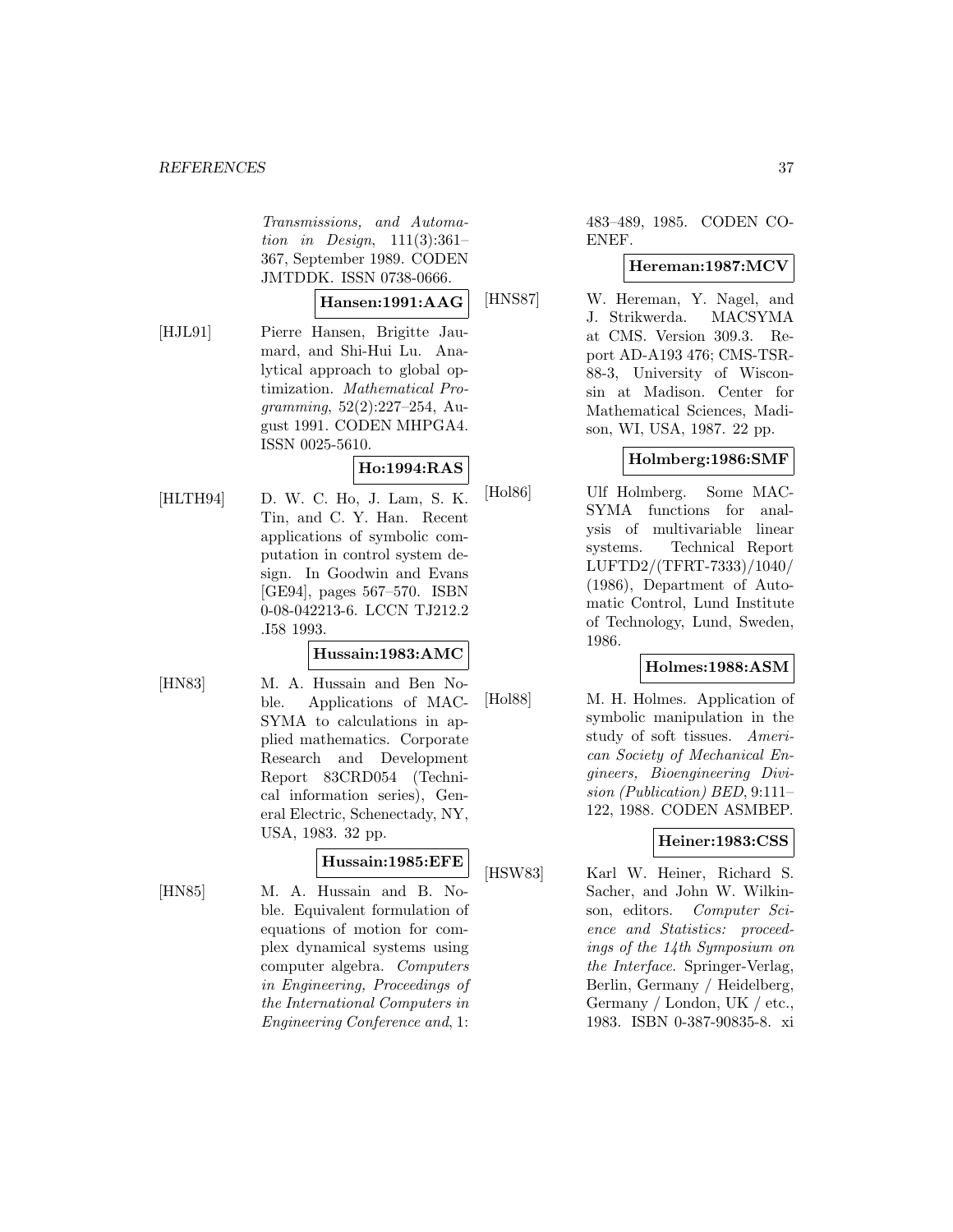+ 313 pp. LCCN QA276.4 .C58 1982.

### **Helton:1994:CSE**

[HSW94] J. W. Helton, M. Stankus, and J. Wavrik. Computer simplification of engineering systems formulas. In IEEE, editor, Proceedings of the 33rd IEEE Conference on Decision and Control, 14–16 December 1994, volume 2, pages 1893– 1898. IEEE Computer Society Press, 1109 Spring Street, Suite 300, Silver Spring, MD 20910, USA, 1994. ISBN 0- 7803-1968-0. LCCN TJ217 .I11c 1994. IEEE catalog number 94CH3460-3.

### **Helton:1998:CSF**

[HSW98] J. W. Helton, M. Stankus, and J. J. Wavrik. Computer simplification of formulas in linear systems theory. IEEE Transactions on Automatic Control, 43 (3):302–314, March 1998. CO-DEN IETAA9. ISSN 0018- 9286.

### **Hollis:1984:HBM**

[HT84] P. Hollis and D. L. Taylor. Hopf bifurcation in multidegree-of-freedom systems using MACSYMA. In Golden and Hussain [GH84], pages 169–??

#### **Hereman:1990:SWS**

[HT90a] W. Hereman and M. Takaoka. Solitary wave solutions of nonlinear evolution and wave equations using a direct method and MACSYMA.

J. Phys. A, 23(21):4805–??, November 7, 1990. CODEN JPHAC5. ISSN 0305-4470 (print), 1361-6447 (electronic).

# **Hollis:1990:ACA**

[HT90b] P. Hollis and D. L. Taylor. Applications of computer algebra in journal bearing analysis. In Kinzel et al. [KRB<sup>+</sup>90], pages 601–606. ISBN 0-7918-0515-8. LCCN TA 345 A86 1990a. Two volumes.

### **Hereman:1987:MPP**

[HV87] W. Hereman and E. Van Den Bulck. MACSYMA program for the Painlevé test of nonlinear ordinary and partial differential equations. Report AD-A194 293; CMS-TSR-88- 21, University of Wisconsin at Madison. Center for Mathematical Sciences, Madison, WI, USA, 1987. 16 pp.

# **Hulshof:1983:R**

[HvH<sup>+</sup>83] B. Hulshof, A. van Hulzen, et al. REDUCE, 1983. CO-DEN SIGSBZ. ISSN 0163-5824 (print), 1557-9492 (electronic).

# **Harper:1991:GCA**

[HWH91] David Harper, Chris Wooff, and David Hodgkinson. A Guide to Computer Algebra Systems. John Wiley and Sons, New York, NY, USA; London, UK; Sydney, Australia, 1991. ISBN 0-471-92910-7. xii + 148 pp. LCCN QA155.7.E4 H37 1991. US\$31.85.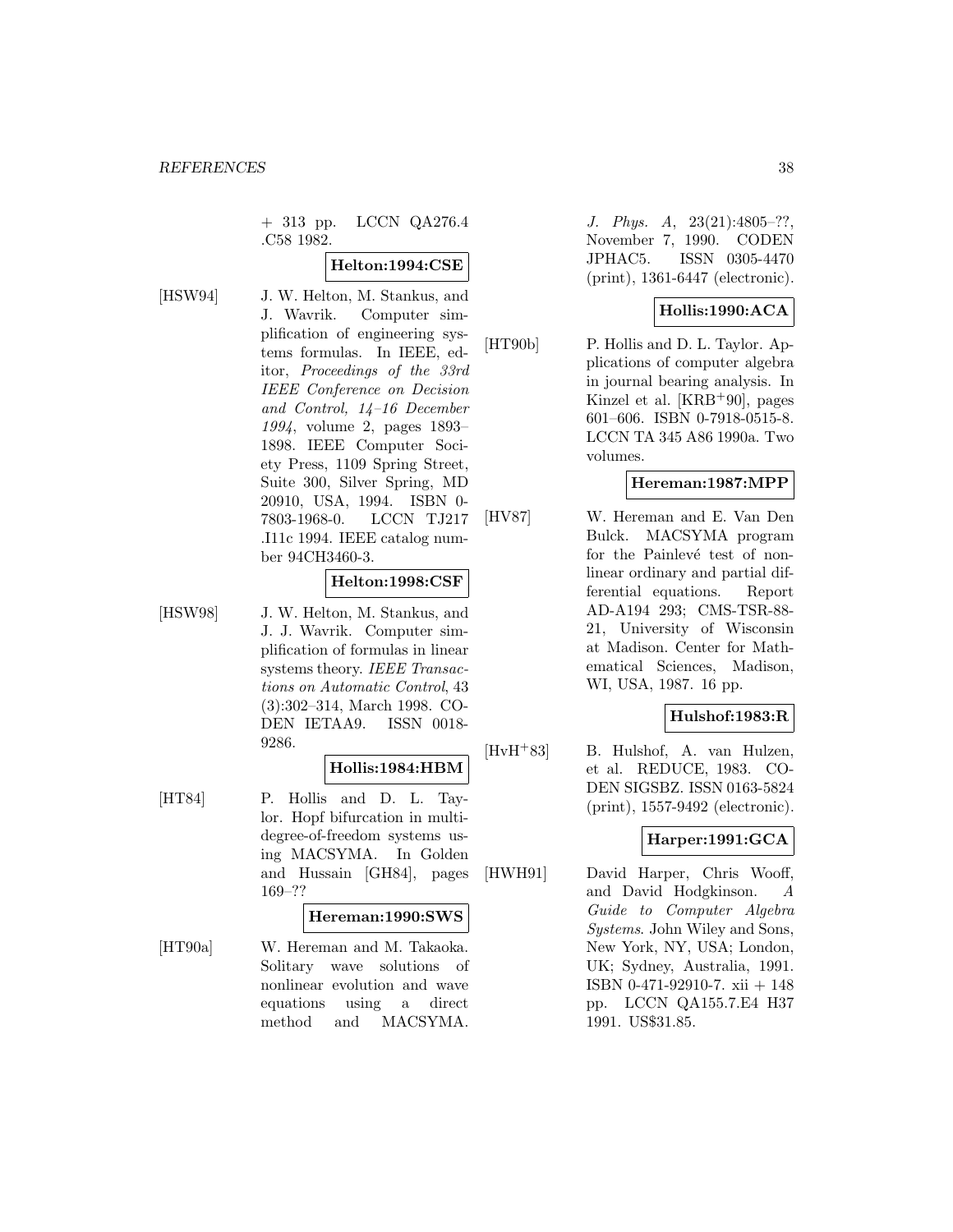# **IEEE:1986:PII**

[IEE86] IEEE, editor. Proceedings / 1986 IEEE International Conference on Robotics and Automation, April 7–10, 1986, the San Francisco Hilton and Tower, San Francisco, California. IEEE Computer Society Press, 1109 Spring Street, Suite 300, Silver Spring, MD 20910, USA, 1986. ISBN 0- 8186-0695-9. LCCN TJ210.3 .I44 1986. Three volumes. IEEE Computer Society order number 695.

#### **IEEE:1988:PIIb**

[IEE88a] IEEE, editor. Proceedings / 1988 IEEE International Conference on Robotics and Automation, April 24–29, 1988, Franklin Plaza Hotel, Philadelphia, Pennsylvania. IEEE Computer Society Press, 1109 Spring Street, Suite 300, Silver Spring, MD 20910, USA, 1988. ISBN 0-8186-0852-8. LCCN TJ 210.3 I44 1988. Three volumes.

### **IEEE:1988:PFC**

[IEE88b] IEEE, editor. Proceedings / the Fourth Conference on Artificial Intelligence Applications. Sheraton Harbor Island Hotel, San Diego, California, March 14–18, 1988. IEEE Computer Society Press, 1109 Spring Street, Suite 300, Silver Spring, MD 20910, USA, 1988. ISBN 0-8186-0837-4. LCCN Q 334 C66 1988. IEEE catalog number 88CH2552-8.

# **IEEE:1988:PIIa**

[IEE88c] IEEE, editor. Proceedings of the 1988 IEEE International Conference on Systems, Man and Cybernetics, August 8–12, 1988, Beijing and Shenyang, China. Beijing, China. IEEE Computer Society Press, 1109 Spring Street, Suite 300, Silver Spring, MD 20910, USA, 1988. ISBN 7-80003-039-3. LCCN TA 168 I19 1988. Two volumes.

### **IEEE:1991:IIJ**

[IEE91] IEEE, editor. 1991 IEEE International Joint Conference on Neural Networks: the Westin Stamford and Westin Plaza, 18–21 November 1991, Singapore. IEEE Computer Society Press, 1109 Spring Street, Suite 300, Silver Spring, MD 20910, USA, 1991. ISBN 0- 7803-0227-3. LCCN QA76.87 .I4 1991. Three volumes. IEEE catalog number 91CH3065-0.

# **IEEE:1992:CRI**

[IEE92a] IEEE, editor. Conference record of the 1991 IEEE Particle Accelerator Conference: accelerator science and technology, May 6–9, 1991, San Francisco, California. IEEE Computer Society Press, 1109 Spring Street, Suite 300, Silver Spring, MD 20910, USA, 1992. ISBN 0-7803-0135-8. LCCN QC786 .N301 1991. Five volumes. IEEE catalog no. 91CH3038-7.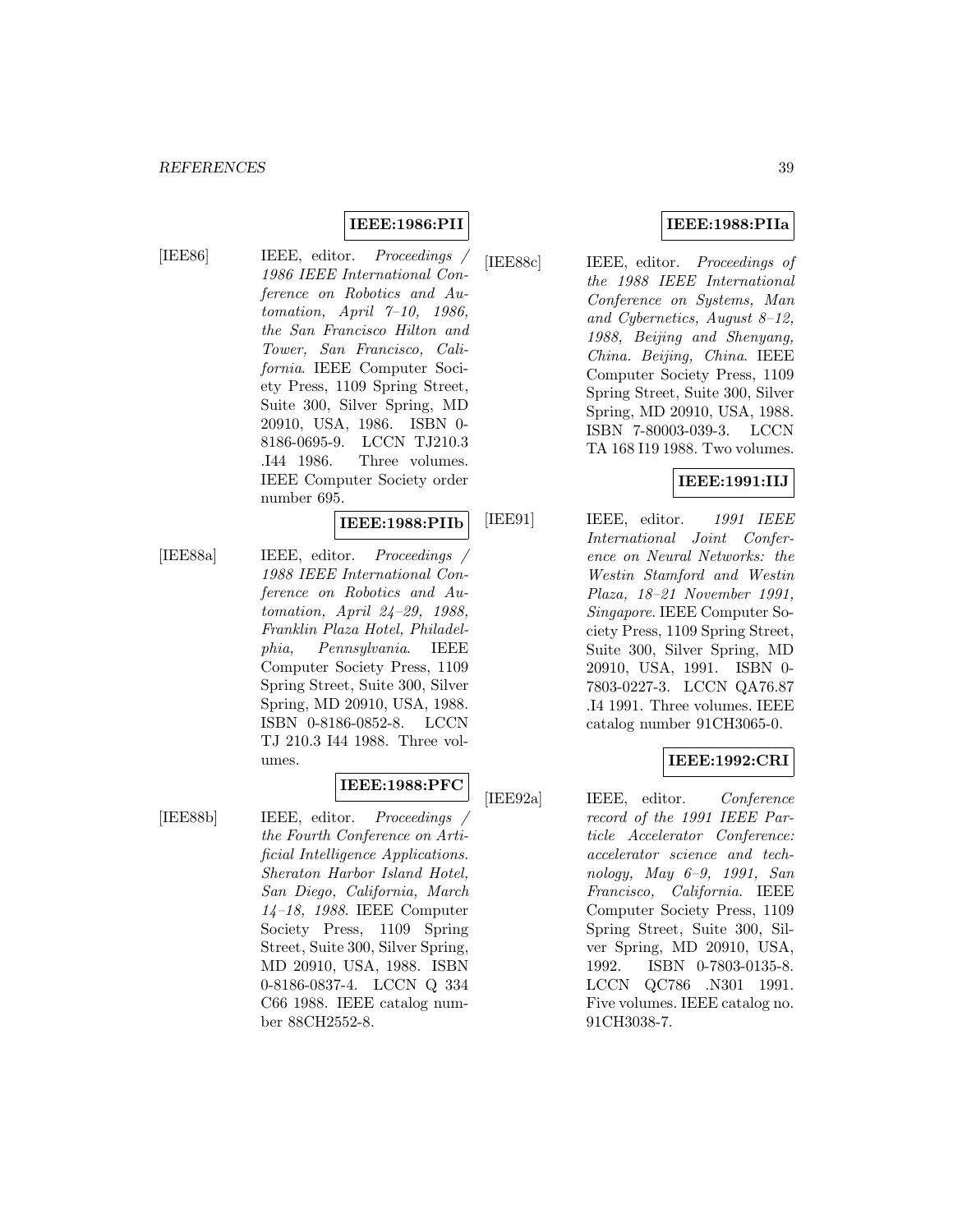# **IEEE:1992:PFI**

[IEE92b] IEEE, editor. Proceedings, Fourth International Conference on Software Engineering and Knowledge Engineering: SEKE 92, June 15– 20, 1992, Europa Palace Hotel, Capri, Italy. IEEE Computer Society Press, 1109 Spring Street, Suite 300, Silver Spring, MD 20910, USA, 1992. ISBN 0-8186-2830-8. LCCN QA76.758.I56 1992. IEEE Catalog number 92THO438-2.

### **IEE:1993:FEC**

[IEE93] IEE, editor. Fifth European Conference on Power Electronics and Applications: 13– 16 September 1993: venue, Brighton Conference Centre, UK, volume Eight volumes. IEE, London, UK, 1993. CO-DEN IECPB4. ISBN 0-85296- 587-7. ISSN 0537-9989. LCCN TK7881.15 .I582 1993.

# **IJCAI:1979:IPS**

[IJC79] IJCAI-79: Proceedings of the Sixth International Joint Conference on Artificial Intelligence (Tokyo, August 20–23, 1979). Joho Shori Gakkia, Tokyo, Japan, 1979. ISBN 0-934613-47-8, 0-86576-058-6. LCCN Q334 .I57 1979. Two volumes.

# **Ibrahim:1988:SMI**

[IL88] R. A. Ibrahim and W. Li. Structural modal interaction with combination internal resonance under wide-band random excitation. Journal of Sound and Vibration, 123(3): 473–495, June 1988. CODEN JSVIAG. ISSN 0022-460X.

### **Ionescu:1987:ESC**

[ILT87] D. Ionescu, P. Lethebinh, and I. Trif. Expert system for computer process control design. In Meystel and Luh [ML87], pages 185–193. ISBN 0-8186- 0761-0. LCCN TJ 212.2 I2 1987. IEEE Service Cent. Piscataway, NJ, USA.

# **Ivie:1977:SMP**

[Ivi77] John Ivie. Some MAC-SYMA programs for solving recurrence relations: research project. Master of science, plan ii, Department of Electrical Engineering and Computer Sciences, University of California, Berkeley, Berkeley, CA, USA, 1977. 24 pp.

### **Ivie:1978:SMP**

[Ivi78] John Ivie. Some Macsyma programs for solving recurrence relations. ACM Transactions on Mathematical Software, 4 (1):24–33, March 1978. CO-DEN ACMSCU. ISSN 0098- 3500 (print), 1557-7295 (electronic). See also [Cel84].

# **Jenks:1974:PER**

[Jen74] R. D. Jenks, editor. Proceedings of Eurosam '74, Royal Institute of Technology, Stockholm, Sweden, August 1–2, 1974. ACM Press, New York, NY, USA, 1974. Published in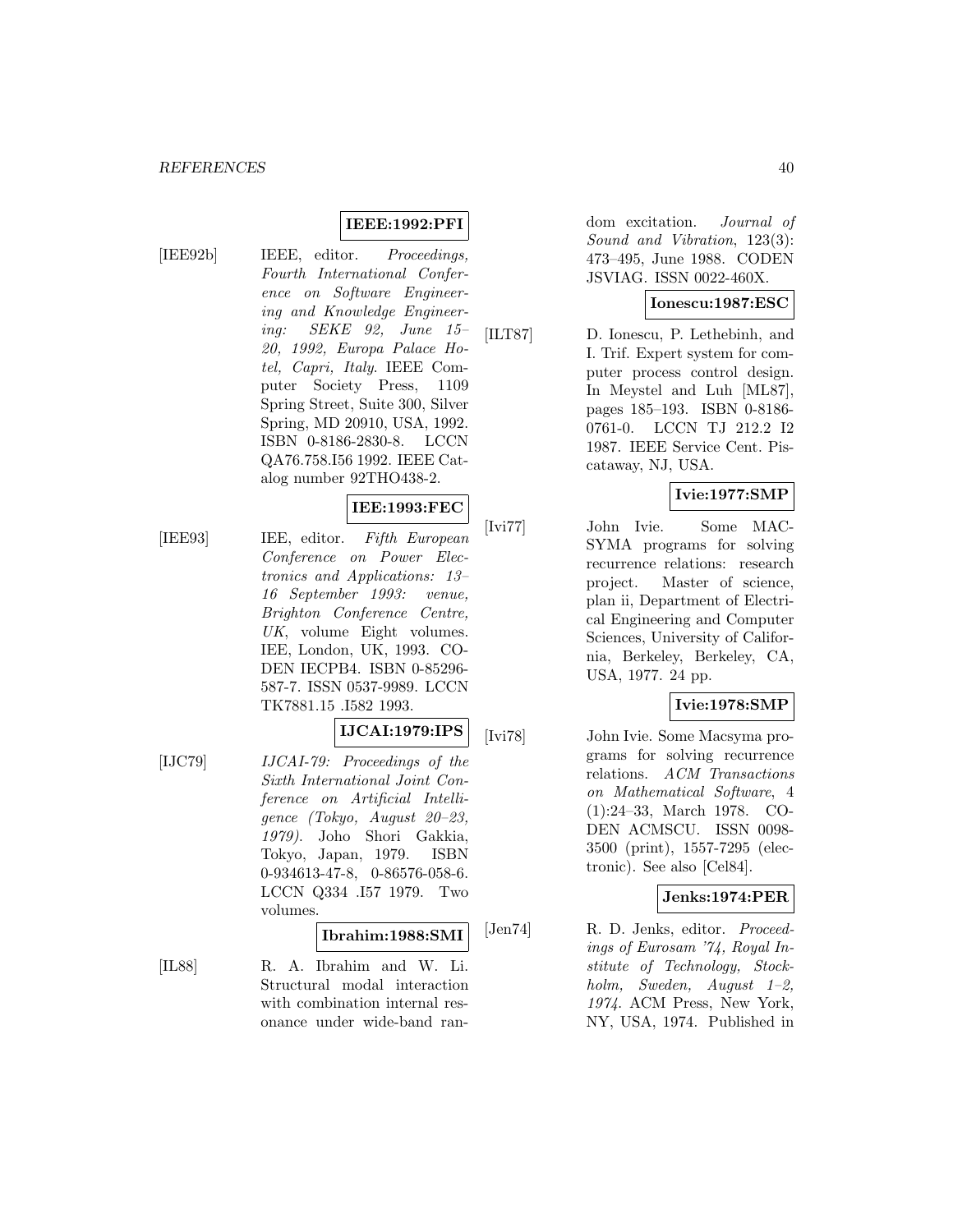ACM SIGSAM Bulletin, volume 8, number 3.

# **Jenks:1984:NSL**

[Jen84] Richard D. Jenks. The new SCRATCHPAD language and system for computer algebra. In Golden and Hussain [GH84], pages 409–??

### **Jerosolimski:1994:NMF**

[JL94] M. Jerosolimski and L. Levacher. New method for fast calculation of Jacobian matrices: Automatic differentiation for power system simulation. IEEE Transactions on Power Systems, 9(2):700–706, May 1994. CODEN ITPSEG. ISSN 0885-8950 (print), 1558- 0679 (electronic).

**Ju:1985:CSF**

[JM85] M. S. Ju and J. M. Mansour. Comparative studies of formulating the dynamics of rigidbody systems using Macsyma  $-$  a case study. Developments in Mechanics, 13:185– 186, 1985. CODEN DEMEAX. ISSN 0419-0262.

### **Ju:1987:ASS**

[JM87] Ming-Shaung Ju and Joseph M. Mansour. Application of simulation sensitivity analysis to functional neuromuscular stimulation of gait. AMD (Symposia Series) (American Society of Mechanical Engineers, Applied Mechanics Division), 84:327–330, 1987. CO-DEN AMDVAS. ISSN 0160- 8835.

### **Ju:1988:SDL**

[JM88] Ming-Shaung Ju and J. M. Mansour. Simulation of the double limb support phase of human gait. Journal of Biomechanical Engineering, Transactions of the ASME, 110(3): 223–229, August 1988. CO-DEN JBENDY. ISSN 0148- 0731.

# **Jacky:1987:DIA**

[JS87] J. Jacky and D. Schuler, editors. Directions and Implications of Advanced Computing. Comput. Professionals Social Responsibility, Palo Alto, CA, USA, 1987.

# **Keady:1991:GRM**

[Kea91] G. Keady. GENTRANs from REDUCE and from MAC-SYMA. Technical report, University of Waikato, Mathematics Department, Waikato, New Zealand, September 1991.

# **Kutzler:1990:SF**

[KLW90] Bernhard Kutzler, Franz Lichtenberger, and Franz Winkler. Softwaresysteme zur Formelmanipulation: praktisches Arbeiten mit den Computer-Algebra-Systemen REDUCE, MACSYMA, und DERIVE. (German) [Software systems for formula manipulation: practical work with the computer algebra systems RE-DUCE¡ MACSYMA, and DE-RIVE]. Expert-Verlag, Ehningen bei Boeblingen, Germany,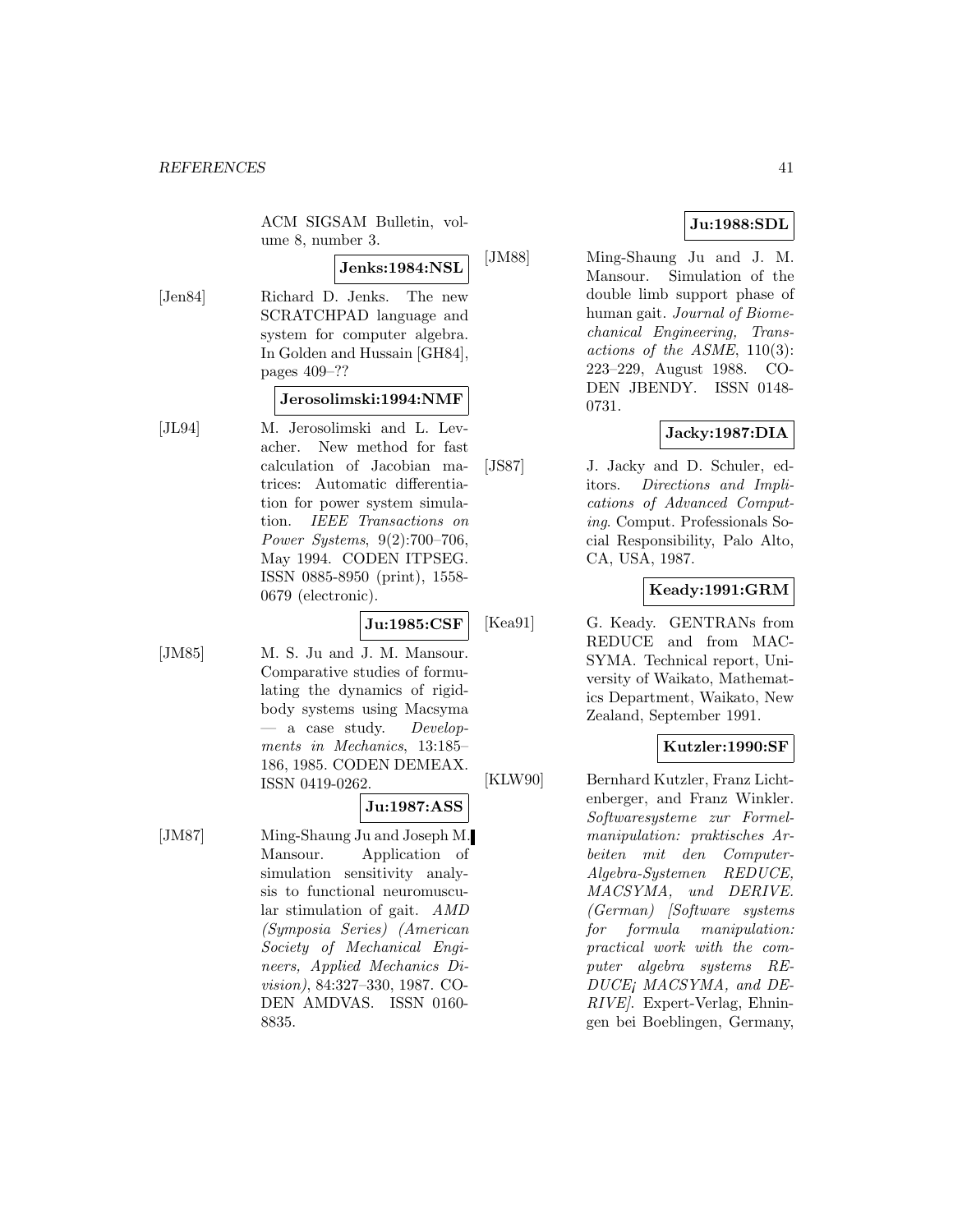1990. ISBN 3-8169-0445-9. 118 pp.

# **Koepf:1992:PSC**

[Koe92] Wolfram Koepf. Power series in computer algebra. Journal of Symbolic Computation, 13(6):581–604 (or 581–603??), June 1992. CODEN JSYCEH. ISSN 0747-7171 (print), 1095- 855X (electronic).

# **Koepf:1993:EAC**

[Koe93] Wolfram Koepf. Examples for the algorithmic calculation of formal Puisieux, Laurent and power series. SIGSAM Bulletin,  $27(1):20-32$ , January 1993. CODEN SIGSBZ. ISSN 0163-5824 (print), 1557-9492 (electronic).

# **Kulp:1977:RTT**

[KoTRLoE77] John Laurence Kulp, Massachusetts Institute of Technology. Research Laboratory of, and Electronics. Ray trajectories in a torus — an application of MACSYMA to complex numerical computation. Plasma research report PRR 77/9, Massachusetts Institute of Technology, Research Laboratory of Electronics, Cambridge, MA, USA, 1977. 7 + [2] pp.

### **Kowalik:1986:KBP**

[Kow86] Janusz S. Kowalik. Knowledge based problem solving. Prentice-Hall, Englewood Cliffs, NJ 07632, USA, 1986. ISBN 0-13-

### 516576-8. xxv + 336 pp. LCCN QA76.76.E95 K561 1986.

# **Kinzel:1990:CEP**

[KRB<sup>+</sup>90] G. L. Kinzel, S. M. Rohde, D. W. Bennett, et al., editors. Computers in engineering, 1990: proceedings of the 1990 ASME International Computers in Engineering Conference and Exposition, August 5–9, Boston, Massachusetts. American Society of Mechanical Engineers, 345 E. 47th St., New York, NY 10017, USA, 1990. ISBN 0-7918-0515- 8. LCCN TA 345 A86 1990a. Two volumes.

# **Kaw:1992:CIM**

[KSB92] A. K. Kaw, A. S. Sclvarathinaru, and G. H. Besterfield. Comparison of interphase models for a crack in fiber reinforced composite. Theoretical and Applied Fracture Mechanics, 17(2):133–147, July 1992. CODEN TAFME4. ISSN 0167- 8442.

# **Kutzler:1988:MFM**

[Kut88] B. Kutzler. muMATH-algebra facilities on microcomputers. Mini Micro Magazine, 4(9):40– 43, September 1988. CODEN MMMAEA. ISSN 0179-0382.

# **Kwok:1991:AMS**

[Kwo91] Yue-Kuen Kwok. Application of MACSYMA to solutions of ordinary differential equations. International journal of mathematical education in science and technology, 22(6):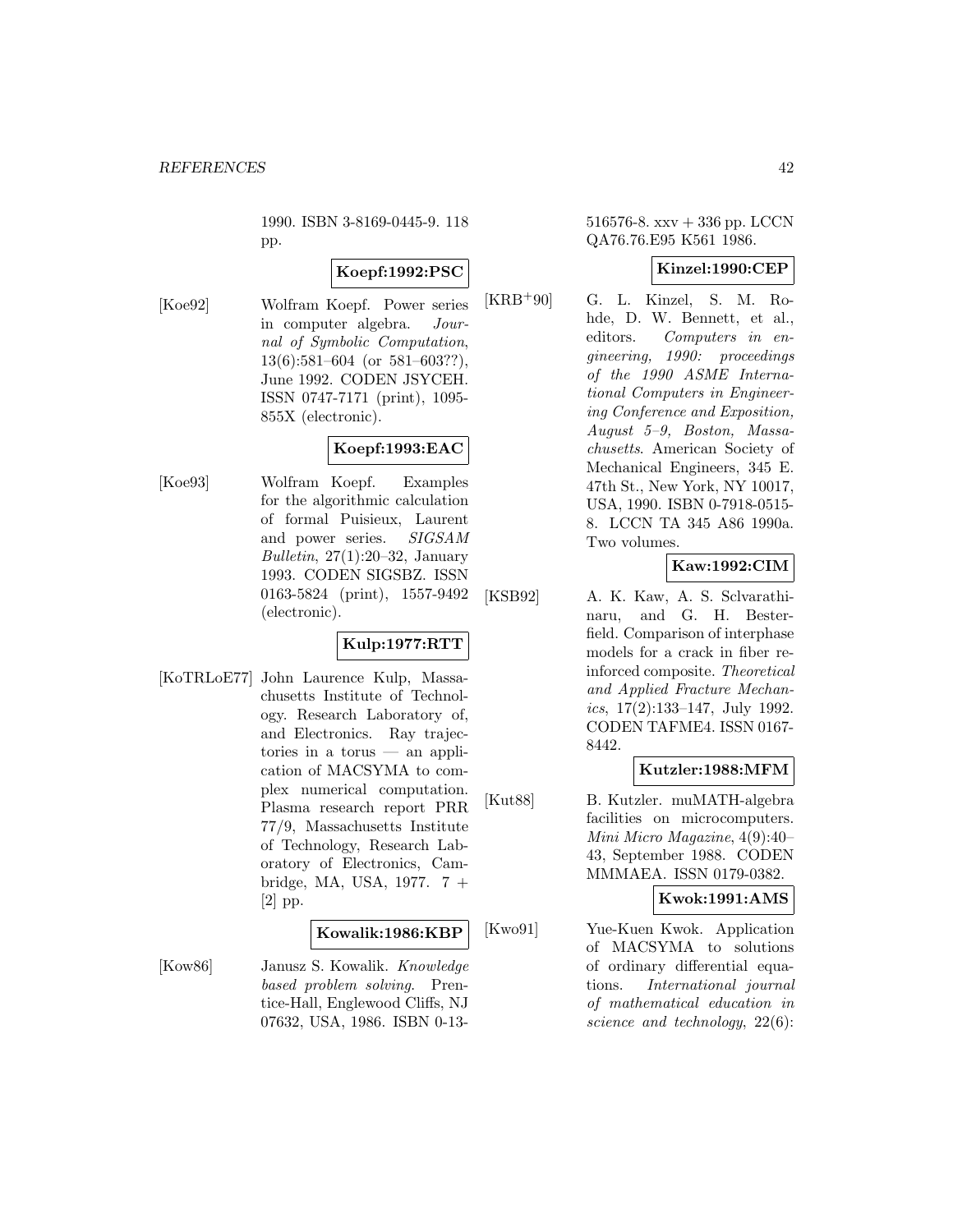877–??, November 1991. CO-DEN IJMEBM. ISSN 0020- 739X (print), 1464-5211 (electronic).

### **Kutzler:1992:MEP**

[KWW92] B. (Bernhard) Kutzler, Bernhard Wall, and Franz Winkler. Mathematische Expertensysteme: Praktisches Arbeiten mit den Computer Algebra-System MACSYMA, Mathematica und DERIVE. (German) [Mathematical Expert Systems: Practical Work with the Computer Algebra Systems MACSYMA, Mathematica, and DERIVE]. Number 430 in Kontakt und Studium. Expert-Verlag, Ehningen bei Boeblingen, Germany, 1992. ISBN 3-8169-0908-6. 119 pp. LCCN ????

# **Lanam:1980:PGE**

[Lan80] Douglas H. Lanam. A package for generating and executing Fortran programs with Macsyma. Master of science, plan ii., Department of Electrical Engineering and Computer Sciences, University of California, Berkeley, Berkeley, CA, USA, 1980. various pp.

# **Landau:1987:RUE**

[Lan87] S. Landau. The responsible use of 'expert' systems. In Jacky and Schuler [JS87], pages 167– 181.

# **Lance:1988:SCI**

[Lan88] R. H. Lance. Symbolic computation and the instruction

of engineering undergraduates. American Society of Mechanical Engineers, Heat Transfer Division, (Publication) HTD, 105:21–24, 1988. CODEN ASMHD8. ISSN 0272-5673.

# **Lance:1989:CAU**

[Lan89] Richard H. Lance. Computer algebra and undergraduate engineering teaching. Frontiers in Education Conference, pages 180–186, 1989. CO-DEN PFECDR. ISSN 0190- 5848. IEEE catalog number 89CH2737-5.

# **Lewis:1975:IMU**

[Lew75] Ellen Lewis. An introduction to ITS for the MACSYMA user. Massachusetts Institute of Technology, Mathlab Group, Cambridge, MA, USA, 1975. ii  $+38$  pp.

### **Lewis:1976:IIM**

[Lew76a] E. Lewis. An introduction to ITS for the MACSYMA user. Mathlab Memo 3, Massachusetts Institute of Technology, A. I. Lab., Cambridge, MA, USA, April 1976.

# **Lewis:1976:IMU**

[Lew76b] Ellen Lewis. An introduction to ITS for the MACSYMA user. Mathlab memo 3, Massachusetts Institute of Technology, Mathlab Group, Cambridge, MA, USA, 1976. 49 pp.

# **Lewis:1978:IMU**

[Lew78] Ellen Lewis. An introduction to ITS for the MACSYMA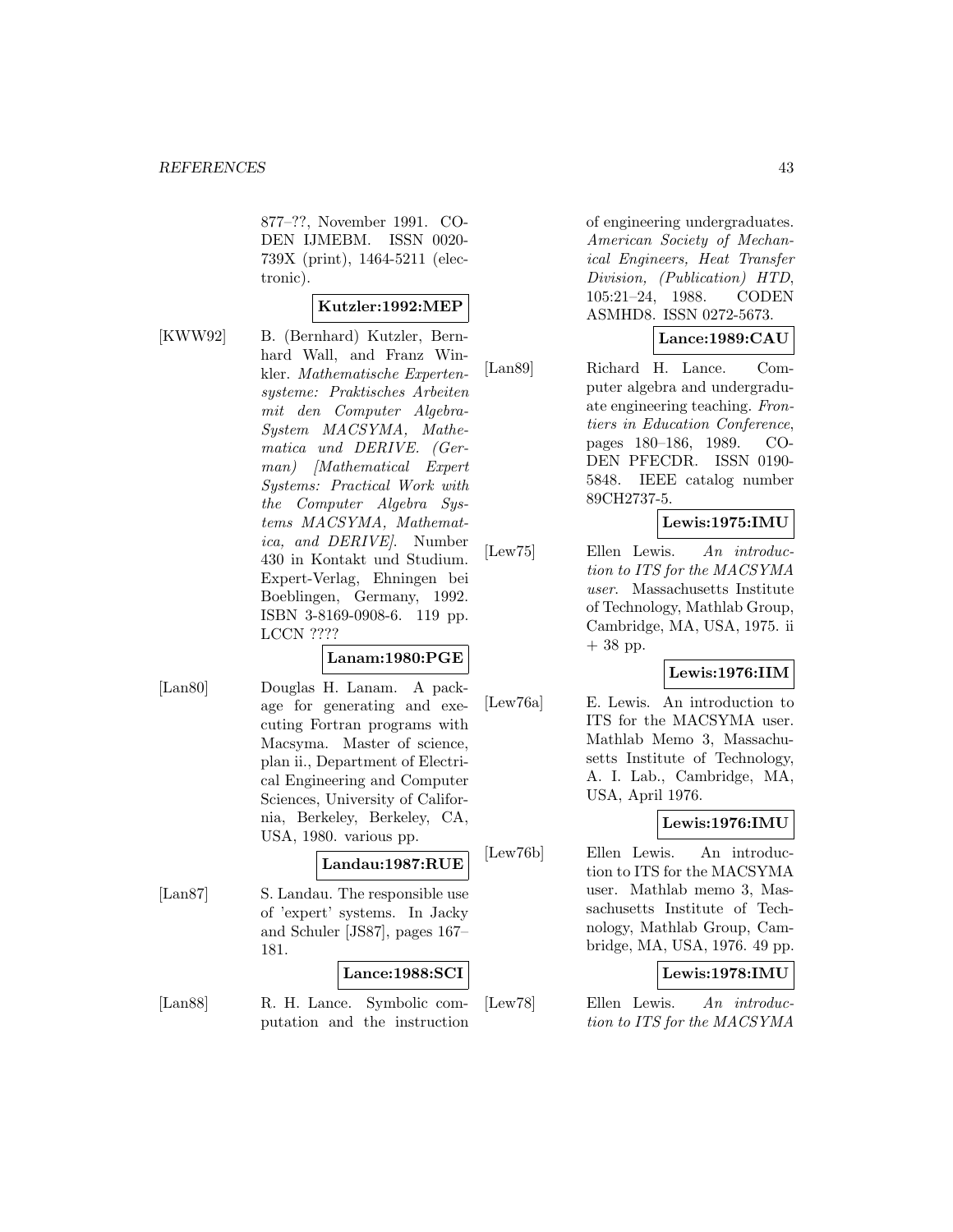user. Massachusetts Institute of Technology, Mathlab Group, Cambridge, MA, USA, revised edition, 1978. 64 pp.

# **Lewis:1979:PMU**

[Lew79] V. Ellen Lewis, editor. Proceedings of the 1979 MACSYMA Users Conference: [held in] Washington, DC, USA, June 20–22, 1979. Massachusetts Institute of Technology, Laboratory for Computer Science, Cambridge, MA, USA, 1979.

# **Ladin:1987:PKD**

[LF87] Zvi Ladin and Woodie Flowers. Propagation of kinematic disturbances in gait models. IEEE/Engineering in Medicine and Biology Society Annual Conference, pages 469– 470, 1987. CODEN IMBPDN. IEEE Service Cent. Piscataway, NJ, USA.

### **LeGland:1986:SNE**

[LG86] Francois LeGland and Antoine Gondel. Systematic numerical experiments in nonlinear filtering with automatic Fortran code generation. Proceedings of the IEEE Conference on Decision and Control Including The Symposium on Adaptive Pro, pages 638–642, 1986. CO-DEN PCDCDZ. ISSN 0191- 2216. IEEE Service Cent. Piscataway, NJ, USA.

# **Leu:1984:ASD**

[LH84] M. C. Leu and N. Hemati. Automated symbolic derivation of dynamic equations of motion for robotic manipulators. In Stelson and Sweet [SS84], pages 193–206. ISBN ???? LCCN TS191.8 .A471 1984.

# **Leu:1986:ASD**

[LH86] M. C. Leu and N. Hemati. Automated symbolic derivation of dynamic equations of motion for robotic manipulators. Journal of Dynamic Systems, Measurement, and Control, 108(3): 172–179, September 1986. CO-DEN JDSMAA. ISSN 0022- 0434.

# **Liang:1992:TSC**

[LHC92] Robert Y. Liang, Jialou Hu, and Fred Choy. Theoretical study of crack-induced eigenfrequency changes on beam structures. Journal of Engineering Mechanics, 118(2): 384–394, February 1992. CO-DEN JENMDT. ISSN 0733- 9399.

# **Littleboy:1976:IPM**

[Lit76] David Joseph Littleboy. An interactive primer for MAC-SYMA. Thesis (b.s.), Massachusetts Institute of Technology, Dept. of Electrical Engineering, 1976. 39 pp.

### **Litwin:1990:IMA**

[LMR90] Witold Litwin, Leo Mark, and Nick Roussopoulos. Interoperability of multiple autonomous databases. ACM Computing Surveys, 22(3):267–293, September 1990. CODEN CMSVAN. ISSN 0360-0300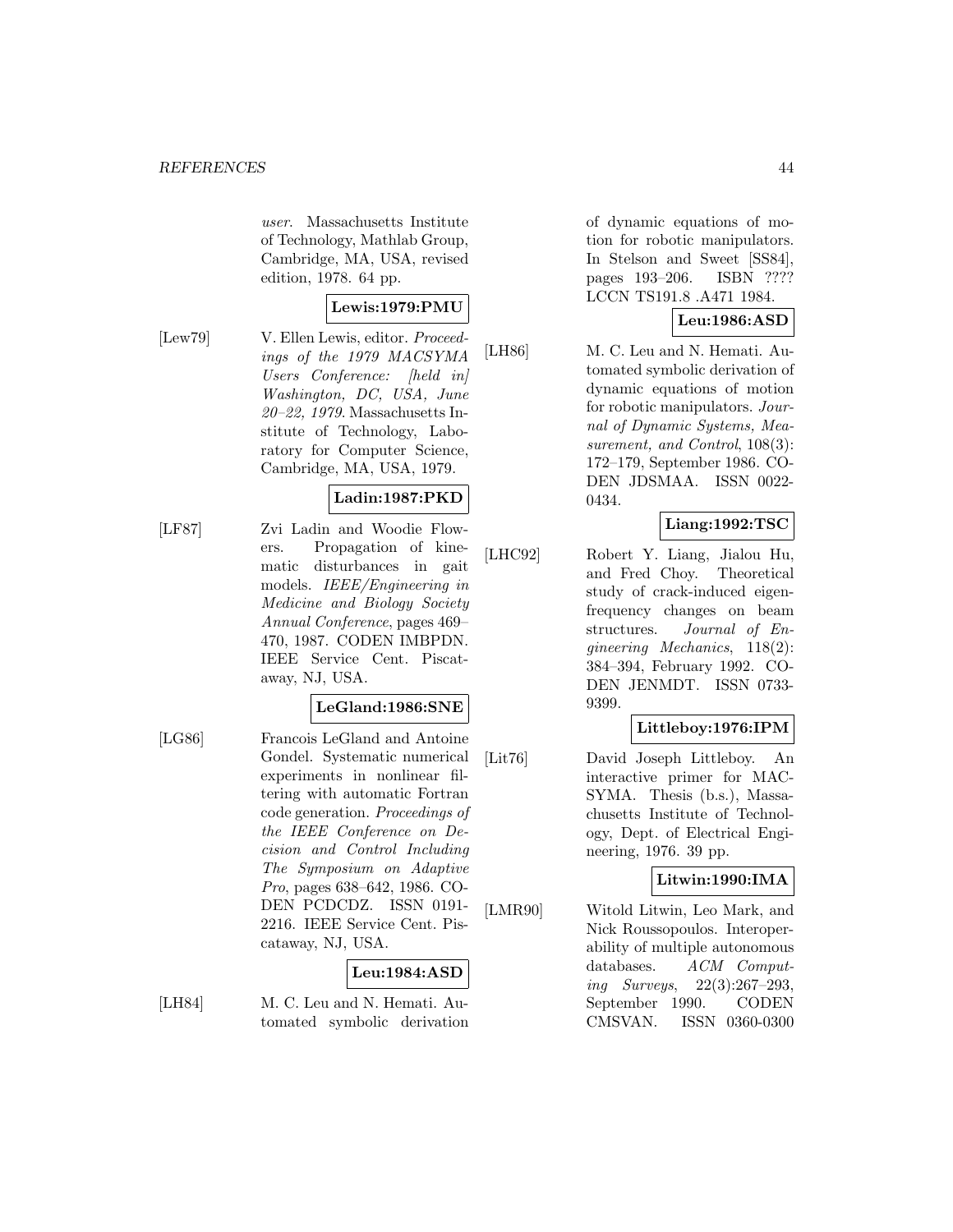(print), 1557-7341 (electronic). Also published in/as: University of Maryland, Systems Research Center, TR-89-12 and CS TR-2188, March 1989.

# **Lo:1985:AMS**

[Lo85] Lilian L. Lo. Asymptotic matching by the symbolic manipulator MACSYMA. Journal of Computational Physics, 61(1):38–50, October 1985. CODEN JCTPAH. ISSN 0021-9991 (print), 1090-2716 (electronic). URL http: //www.sciencedirect.com/ science/article/pii/0021999185900592.

# **Li:2008:MOS**

[LR08] Jinhu Li and Jeffrey S. Racine. Maxima: An open source computer algebra system. Journal of Applied Econometrics, 23(4):515–523, June 2008. CO-DEN JAECET. ISSN 0883- 7252 (print), 1099-1255 (electronic).

# **Lu:1996:SCD**

[LS96] X. Y. Lu and S. K. Spurgeon. Symbolic computation for dynamic sliding mode controller design. In IEE, editor, IEE Colloquium on Symbolic Computation for Control (Digest No: 1996/078), 2 April 1996, pages  $4/1-4/5$ . IEE, London, UK, 1996. ISBN ???? LCCN ????

#### **Lueken:1977:UIF**

[Lue77] E. Lueken. Überlegungen zur Implementierung eines Formel-

manipulationssystemes. (German) [Considerations for the implementation of formula manipulation systems]. Master's thesis, Technische Universität Braunschweig (??), Braunschweig, Germany, 1977.

# **Lund:1986:UME**

[Lun86] Michael Lund. Using MAC-SYMA to evaluate likelihood functions. Technical report 7317, Institutionen för reglerteknik, Lunds tekniska högskola, Lund, Sweden, 1986.  $4+3$  pp.

# **Macala:1983:SCP**

[Mac83] Glenn A. Macala. Symbod: a computer program for the automatic generation of symbolic equations of motion for systems of hinge-connected rigid bodies. AIAA Paper, 1983. CODEN AAPRAQ. ISSN 0146-3705.

# **Harten:1984:MAN**

[MAC84] L. P. Harten, editor. MAC-SYMA Applications Newsletter,  $1(1)$ , July 1984. Paradigm Associates, Inc., 29 Putman Ave, Suite 6, Cambridge, MA 02139, USA.

### **Macsyma:1988:MMR**

[Mac88] Macsyma, Inc. Macsyma mathematics reference manual. Macsyma, Inc., Arlington, MA, USA, version 13 edition, 1988. ???? pp.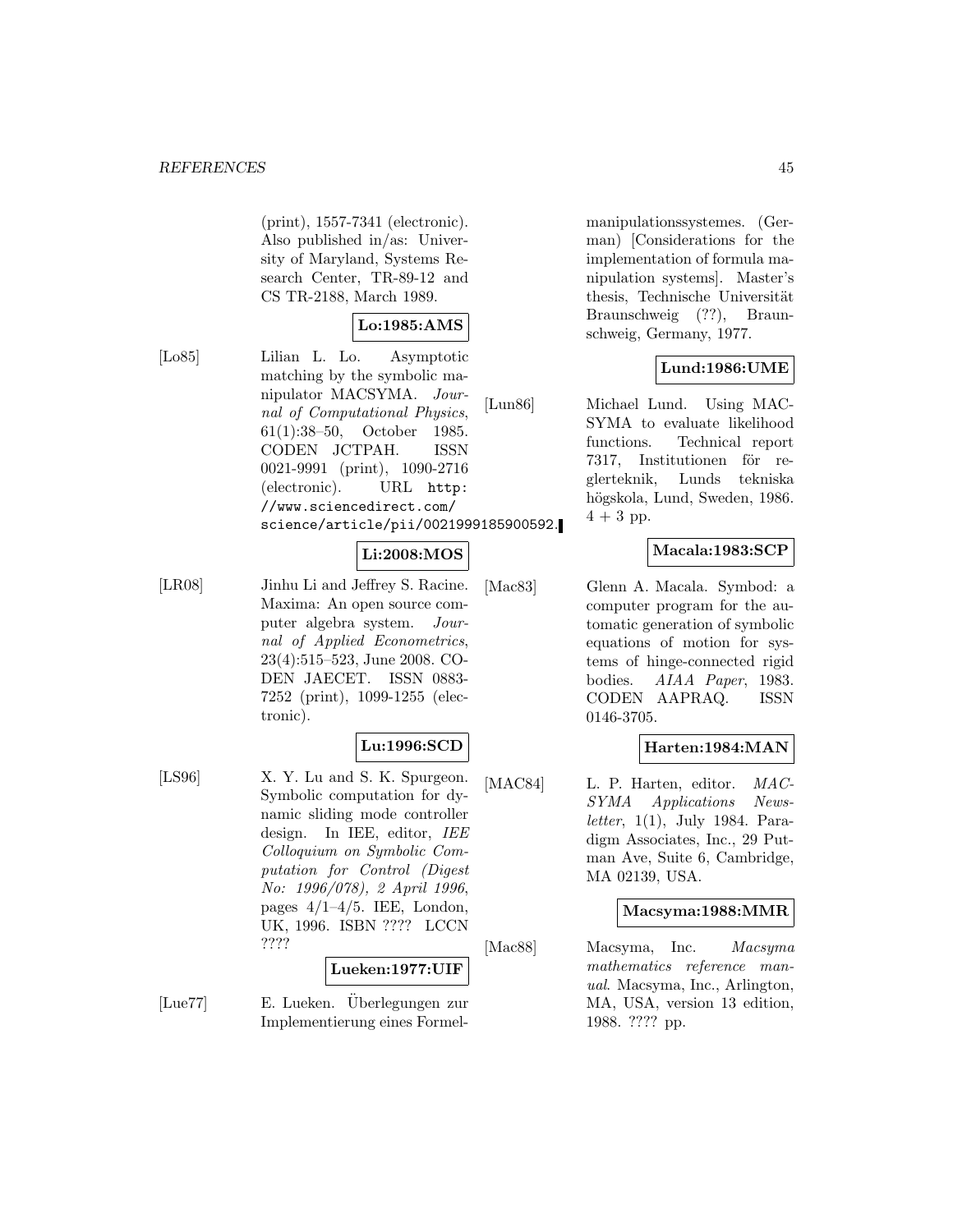#### *REFERENCES* 46

### **Macsyma:1993:MMR**

[Mac93a] Macsyma, Inc. Macsyma mathematics reference manual. Macsyma, Inc., Arlington, MA, USA, version 14 edition, 1993. 323 pp. **Macsyma:1993:MSR** [Mac93b] Macsyma, Inc. Macsyma system reference manual. Macsyma, Inc., Arlington, MA, USA, version 14 edition, 1993. viii  $+$  198 pp. **Macsyma:1994:M** [Mac94] Macsyma, Inc. Macsyma, 1994. 8 computer disks. **Macsyma:1995:MGU** [Mac95a] Macsyma, Inc. Macsyma graphics and user interface reference manual. Macsyma, Inc., Arlington, MA, USA, fifteenth edition, 1995. vi  $+$  119 pp. **Macsyma:1995:MMS** [Mac95b] Macsyma, Inc. Macsyma mathematics and system reference manual. Macsyma, Inc., Arlington, MA, USA, fifteenth edition, 1995. xviii  $+498$  pp. **Macsyma:1995:MUG** [Mac95c] Macsyma, Inc. Macsyma user's guide. Macsyma, Inc., Arlington, MA, USA, second edition, 1995.  $x + 294$  pp. **Macsyma:1997:IM** [Mac97a] Macsyma, Inc. Introduction to Macsyma. Jones and Bartlett, Boston, MA, USA, 1997. ISBN

 $0-7637-0505-5$ . vi + 74 pp. LCCN QA76.95 .I63 1997.

#### **Macsyma:1997:MNM**

[Mac97b] Macsyma, Inc. Macsyma: with the new Math Tips natural language query, you can ask for help in your own words!; Version 2.2. Macsyma, Inc., Arlington, MA, USA, 1997. ???? pp.

# **Macsyma:1998:MMW**

[Mac98] Macsyma Inc. *Macsyma [Medi*enkombination]: for Windows 3.1, 95, & NT: with the new Math Tips natural language query, you can ask for help in your own word!: version 2.3. Springer-Verlag, Berlin, Germany / Heidelberg, Germany / London, UK / etc., 1998. ISBN 1-891006-01-0, 3- 540-14703-9. LCCN ???? CD-ROM.

### **Maeder:1987:SBP**

[Mae87] R. E. Maeder. Solving boundary-value problems with perturbations. SIGSAM Bul*letin*,  $21(3):16-18$ , August 1987. CODEN SIGSBZ. ISSN 0163-5824 (print), 1557-9492 (electronic).

### **Magnan:1989:MPM**

[Mag89] J. F. Magnan. A MACSYMA program for the multiple bifurcation analysis of doublediffusive convection. Journal of Symbolic Computation, 7(2):189–198 (or 189– 197??), February 1989. CO-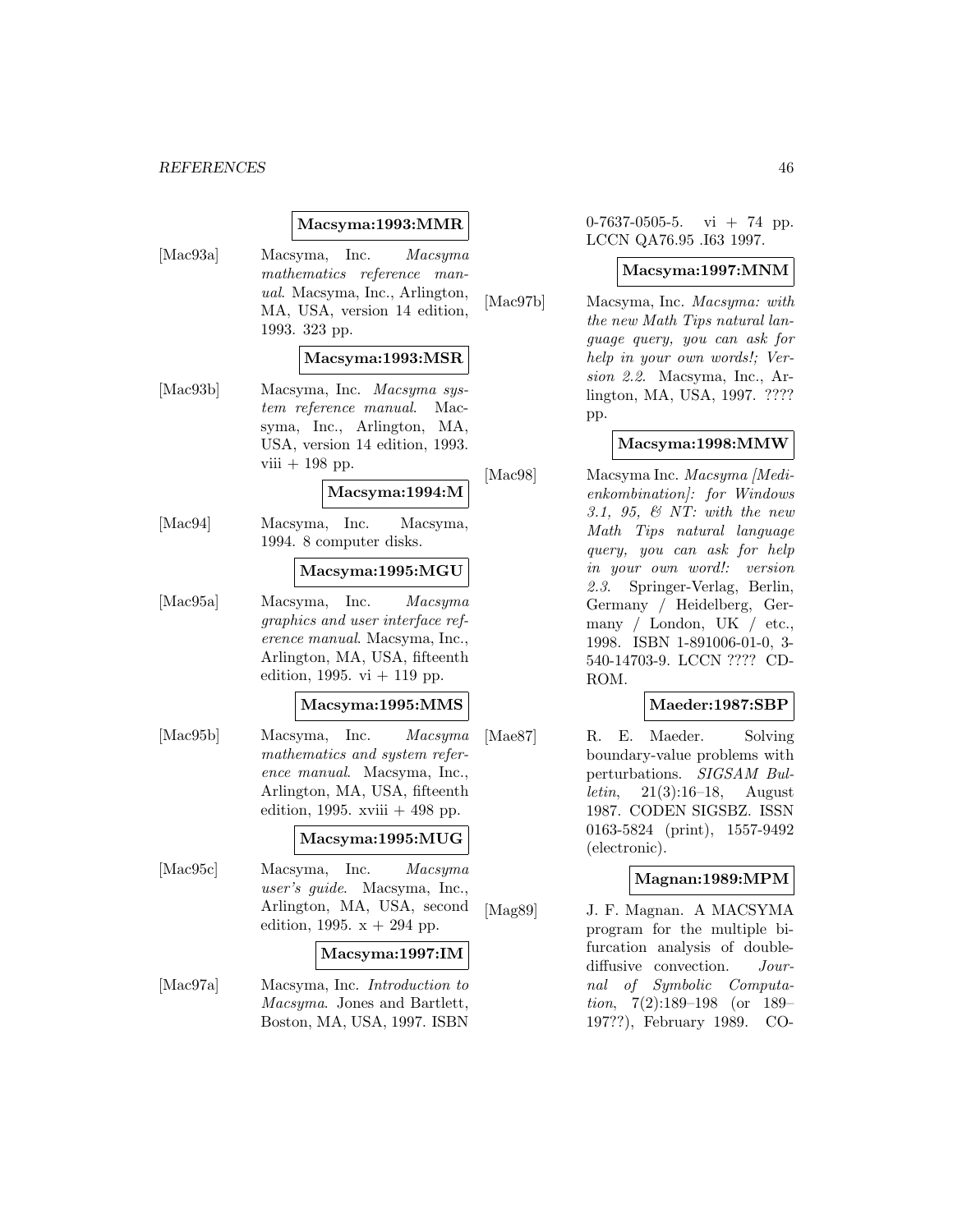DEN JSYCEH. ISSN 0747- 7171 (print), 1095-855X (electronic).

**Man:1993:CCF**

[Man93] Yiu-Kwong Man. Computing closed form solutions of first order ODEs using the Prelle–Singer procedure. Journal of Symbolic Computation, 16(5):423–444 (or 423– 443??), November 1993. CO-DEN JSYCEH. ISSN 0747- 7171 (print), 1095-855X (electronic).

# **Martin:1967:SMLa**

[Mar67a] William Arthur Martin. Symbolic Mathematical Laboratory. Ph.D. thesis, Department of Electrical Engineering, Massachusetts Institute of Technology, Cambridge, MA, USA, 1967. 336 pp.

# **Martin:1967:SMLb**

[Mar67b] William Arthur Martin. Symbolic mathematical laboratory. Technical Report MAC-TR-36, Project MAC, MIT, Cambridge, MA, USA, 1967. 336 pp.

# **Martin:1971:CIO**

[Mar71a] W. A. Martin. Computer input/output of mathematical expressions. In Petrick [Pet71], pages 78–79. LCCN QA76.5 .S94 1971.

### **Martin:1971:DEA**

[Mar71b] W. A. Martin. Determining the equivalence of algebraic expressions by hash coding. In

Petrick [Pet71], pages 305–310. LCCN QA76.5 .S94 1971.

#### **Maartensson:1986:ATC**

[Mår86] Bengt Mårtensson. Automatic TEX code generation from Macsyma and CTRL-C. Technical report 7334, Institutionen för reglerteknik, Lunds tekniska högskola, Lund, Sweden, 1986.  $7 + 5$  pp.

# **Marbeau:1987:TSK**

[Mar87] Jocelyne Helene Marrannes Marbeau. Towards symbolic Kriging with the help of MAC-SYMA. Thesis (m.a.), University of Denver, Denver, CO, USA, 1987. 79 + [76] pp.

### **MathlabGroup:1971:MP**

[Mat71] Mathlab Group. The MAC-SYMA papers 1970. Massachusetts Institute of Technology, Mathlab Group, Cambridge, MA, USA, 1971. 94 pp.

# **MathlabGroup:1974:MPI**

[Mat74] Mathlab Group. *MACSYMA* primer: introductory section. Cambridge, MA, USA, 1974. 64 pp.

### **Group:1975:MP**

[Mat75] Mathlab Group. MACSYMA primer. Report, Massachusetts Institute of Technology, A. I. Lab., Cambridge, MA, USA, October 1975.

### **Group:1977:MRM**

[Mat77] Mathlab Group. MACSYMA Reference Manual, Version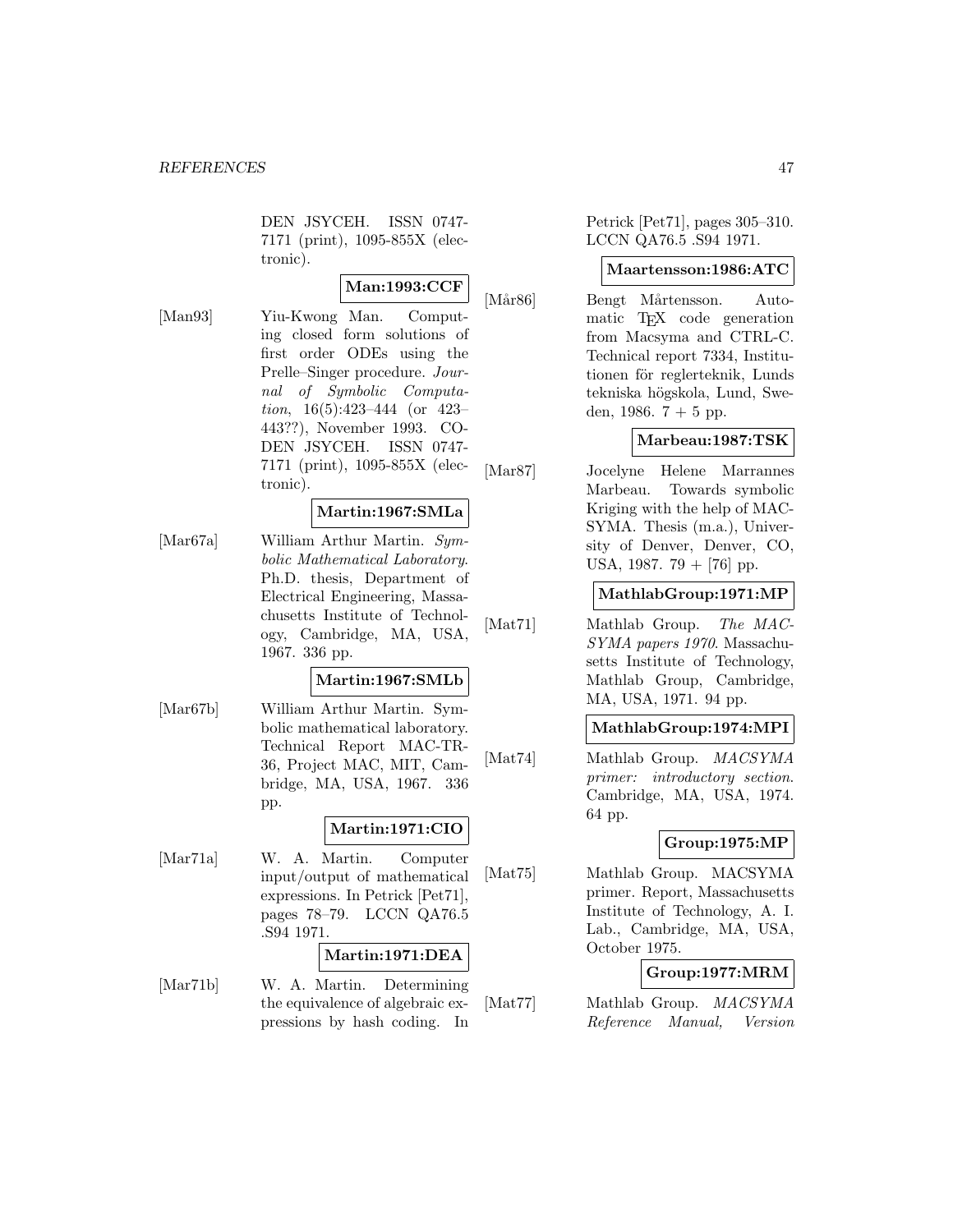9. Massachusetts Institute of Technology, Computer Science Lab., Cambridge, MA, USA, December 1977.

#### **MathlabGroup:1980:AMM**

[Mat80] Mathlab Group. Addendum to the Mathlab/MIT MACSYMA reference manual for VAX/ UNIX version and VAX/VMS version. Computing Services, University of California, Berkeley, Berkeley, CA, USA, 1980.  $5 + [3]$  pp.

# **Mathlab:1983:MRMa**

[MAT83a] MATHLAB Group. MAC-SYMA Reference Manual. Massachusetts Institute of Technology, Computer Science Lab., Cambridge, MA, USA, tenth edition, January 1983.

# **Group:1983:MRM**

[Mat83b] Mathlab Group. *MACSYMA* Reference Manual, Version Ten. Massachusetts Institute of Technology, Computer Science Lab., Cambridge, MA, USA, 1983.

#### **Mathews:1989:USM**

[Mat89a] J. Mathews. Using a symbol manipulation program in statics to compute centroids and moments.  $CoED$ ,  $9(1):52-55$ , January–March 1989. CODEN CWLJDP. ISSN 0736-8607.

# **Mathews:1989:UCA**

[Mat89b] J. H. Mathews. Using a computer algebra system to teach second order differential

equations.  $CoED$ ,  $9(4):7-10$ , October–December 1989. CO-DEN CWLJDP. ISSN 0736- 8607.

#### **MathlabGroup:1975:MRM**

[MB75] Mathlab Group and Richard A. Bogen. MACSYMA reference manual. Massachusetts Institute of Technology, Project MAC, Cambridge, MA, USA, version eight edition, 1975. iii  $+ 199 + i x$  pp.

#### **Macfarlane:1988:ASD**

[MD88] Jane Macfarlane and Max Donath. Automated symbolic derivation of state equations for dynamic systems. In IEEE [IEE88b], pages 215–222. ISBN 0-8186-0837-4. LCCN Q 334 C66 1988. IEEE catalog number 88CH2552-8.

### **Mehta:1986:KBS**

[Meh86] Unmeel Mehta. Knowledge based systems for computational aerodynamics and fluid dynamics. In Knowledge based problem solving [Kow86], pages 183–212. ISBN 0-13-516576- 8. LCCN QA76.76.E95 K561 1986.

### **Mejia:1984:SAS**

[Mej84] Raymond Mejia. Some applications of symbolic manipulation in biomathematics. In Golden and Hussain [GH84], pages 35– ??

### **Martin:1971:MS**

[MF71] W. A. Martin and R. J. Fateman. The MACSYMA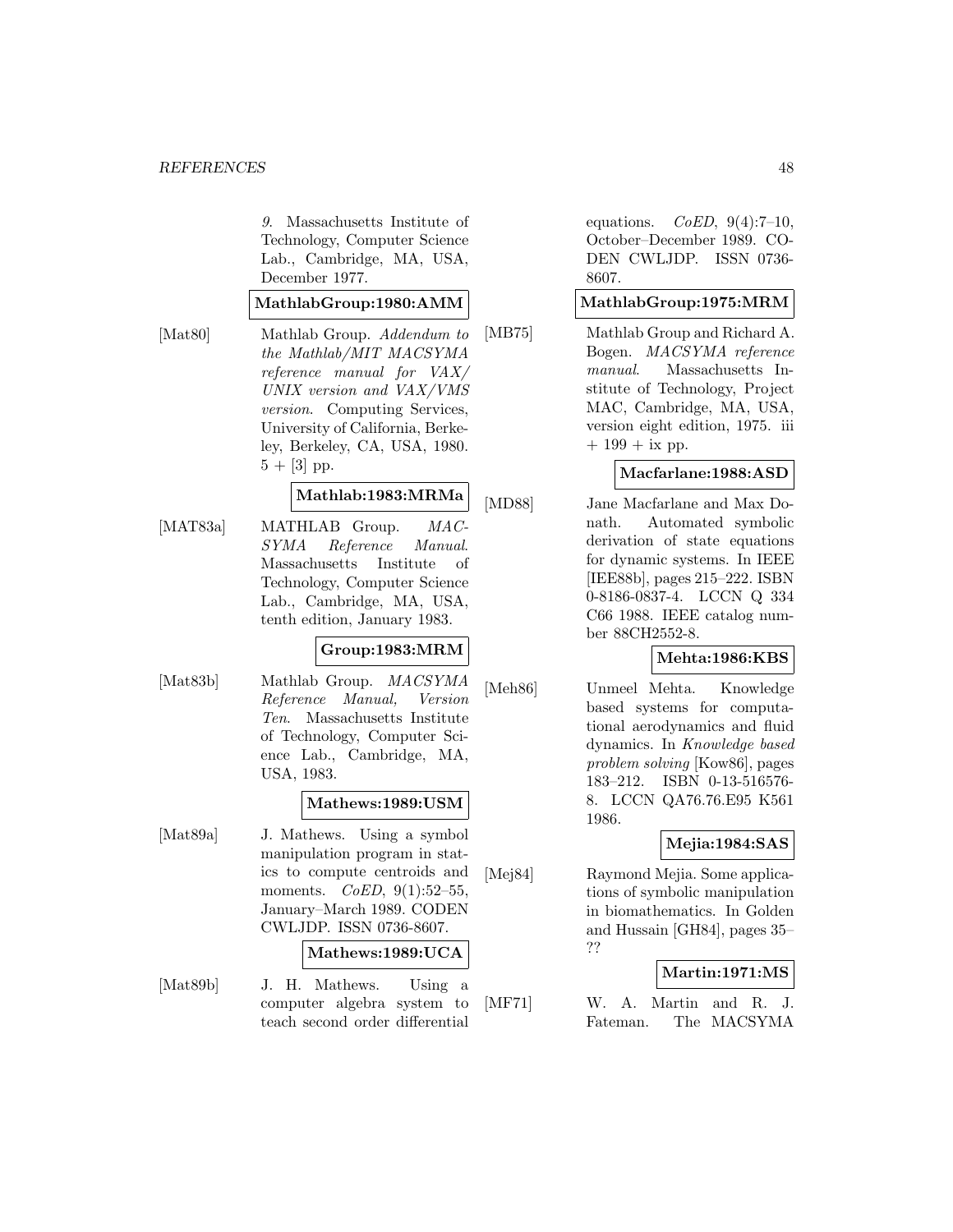system. In Petrick [Pet71], pages 59–75. LCCN QA76.5 .S94 1971. URL http:/ /www.cs.utah.edu/~wilson/ compilers/old/papers/p59 martin.pdf.

#### **Moller-Holst:1983:ITM**

[MH83] Johan Møller-Holst. Introduksjon til MACSYMA. Kjeller: Forsvarets forskningsinstitut, ???, Norway, 1983. 117 pp.

### **Mignotte:1987:IAF**

[Mig87] Maurice Mignotte. Inequalities about factors of integer polynomials. SIGSAM Bulletin, 21 (4):24, November 1987. CO-DEN SIGSBZ. ISSN 0163-5824 (print), 1557-9492 (electronic).

# **Mills:1993:SPS**

[Mil93] H. S. D. Mills. Symbolically precise solutions to a homogeneous second order matrix ordinary differential equation with Macsyma. Journal of Symbolic Computation, 15(1): 91–98, January 1993. CO-DEN JSYCEH. ISSN 0747- 7171 (print), 1095-855X (electronic).

# **Miola:1990:DIS**

[Mio90] A. Miola, editor. Design and implementation of symbolic computation systems: International Symposium DISCO '90, Capri, Italy, April 10– 12, 1990: proceedings, volume 429 of Lecture Notes in Computer Science. Springer-Verlag, Berlin, Germany / Heidelberg, Germany / London, UK / etc., 1990. CODEN LNCSD9. ISBN 3-540-52531- 9 (Berlin), 0-387-52531-9 (New York). ISSN 0302-9743 (print), 1611-3349 (electronic). LCCN QA76.9.S88 I576 1990.

# **Meystel:1987:PII**

[ML87] A. Meystel and J. Y. S. Luh, editors. Proceedings / IEEE International Symposium on Intelligent Control 1987, 19– 20 January 1987, Philadelphia, Pennsylvania. IEEE Computer Society Press, 1109 Spring Street, Suite 300, Silver Spring, MD 20910, USA, 1987. ISBN 0-8186-0761-0. LCCN TJ 212.2 I2 1987.

# **Martin:1970:MM**

[MM70] W. A. Martin and J. Moses. Mathlab (MACSYMA). MAC Programming Report V, Massachusetts Institute of Technology, A. I. Lab., Cambridge, MA, USA, July 1969 to December 1970 1970.

### **Monagan:1992:HIT**

[Mon92] Michael B. Monagan. A heuristic irreducibility test for univariate polynomials. Journal of Symbolic Computation, 13(1): 47–58 (or 47–57??), January 1992. CODEN JSYCEH. ISSN 0747-7171 (print), 1095-855X (electronic).

### **Moses:1966:SSP**

[Mos66a] Joel Moses. Solutions of systems of polynomial equations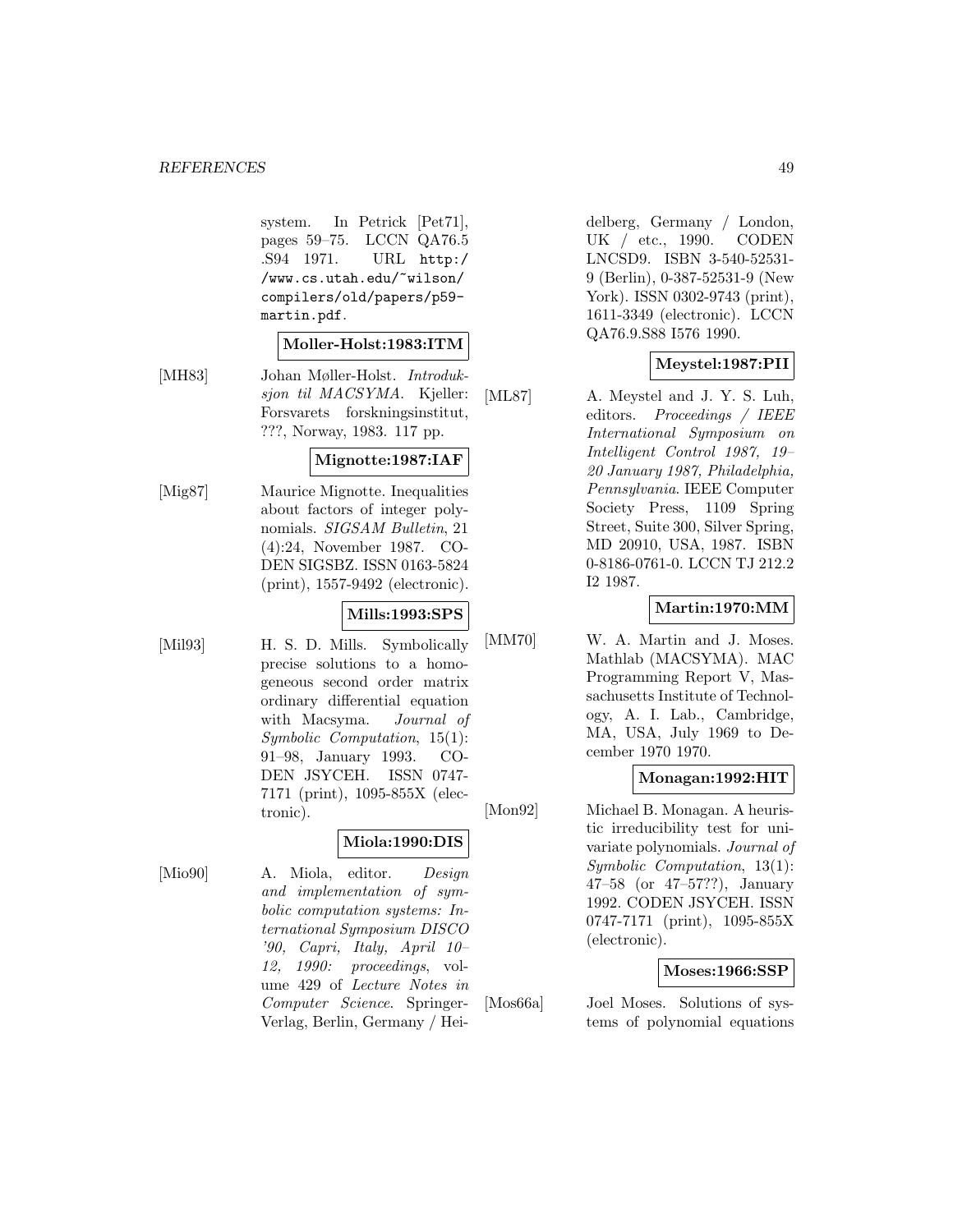#### **REFERENCES** 50

by elimination. Communications of the ACM,  $9(8):634-$ 637, August 1966. CODEN CACMA2. ISSN 0001-0782 (print), 1557-7317 (electronic).

#### **Moses:1966:SIIa**

[Mos66b] Joel Moses. Symbolic integration. Memorandum MAC-M-310, Project MAC, MIT, Cambridge, MA, USA, 1966. 17 pp. Also AI memo 97.

#### **Moses:1966:SII**

[Mos66c] Joel Moses. Symbolic integration II. Memorandum MAC-M-372, Project MAC, MIT, Cambridge, MA, USA, 1966. 17 pp. Also AI memo 97A.

### **Moses:1967:SIa**

[Mos67a] J. Moses. Symbolic Integration. Ph.D. thesis, Department of Mathematics, Massachusetts Institute of Technology, 1967. i  $+267$  pp.

#### **Moses:1967:SIb**

[Mos67b] J. Moses. Symbolic integration. Technical Report MAC-TR-47, Project MAC, MIT, Cambridge, MA, USA, 1967. 267 pp.

#### **Moses:1969:ICS**

[Mos69] Joel Moses. The integration of a class of special functions with the Risch algorithm. SIGSAM Bulletin, ??(13):14–27, December 1969. CODEN SIGSBZ. ISSN 0163-5824 (print), 1557- 9492 (electronic).

### **Moses:1971:ASGa**

[Mos71a] J. Moses. Algebraic simplification: a guide for the perplexed. In Petrick [Pet71], pages 282– 304. LCCN QA76.5 .S94 1971.

### **Moses:1971:SISa**

[Mos71b] J. Moses. Symbolic integration: the stormy decade. In Petrick [Pet71], pages 427–440. LCCN QA76.5 .S94 1971.

#### **Moses:1971:ASGb**

[Mos71c] Joel Moses. Algebraic simplification: a guide for the perplexed. Communications of the ACM, 14(8):527–537, August 1971. CODEN CACMA2. ISSN 0001-0782 (print), 1557- 7317 (electronic).

### **Moses:1971:SISb**

[Mos71d] Joel Moses. Symbolic integration: The stormy decade. Communications of the ACM, 14(8):548–560, August 1971. CODEN CACMA2. ISSN 0001-0782 (print), 1557-7317 (electronic).

### **Moses:1972:TGT**

[Mos72] Joel Moses. Toward a general theory of special functions. Communications of the ACM, 15(7):550–554, July 1972. CO-DEN CACMA2. ISSN 0001- 0782 (print), 1557-7317 (electronic). Twenty-fifth anniversary of the Association for Computing Machinery.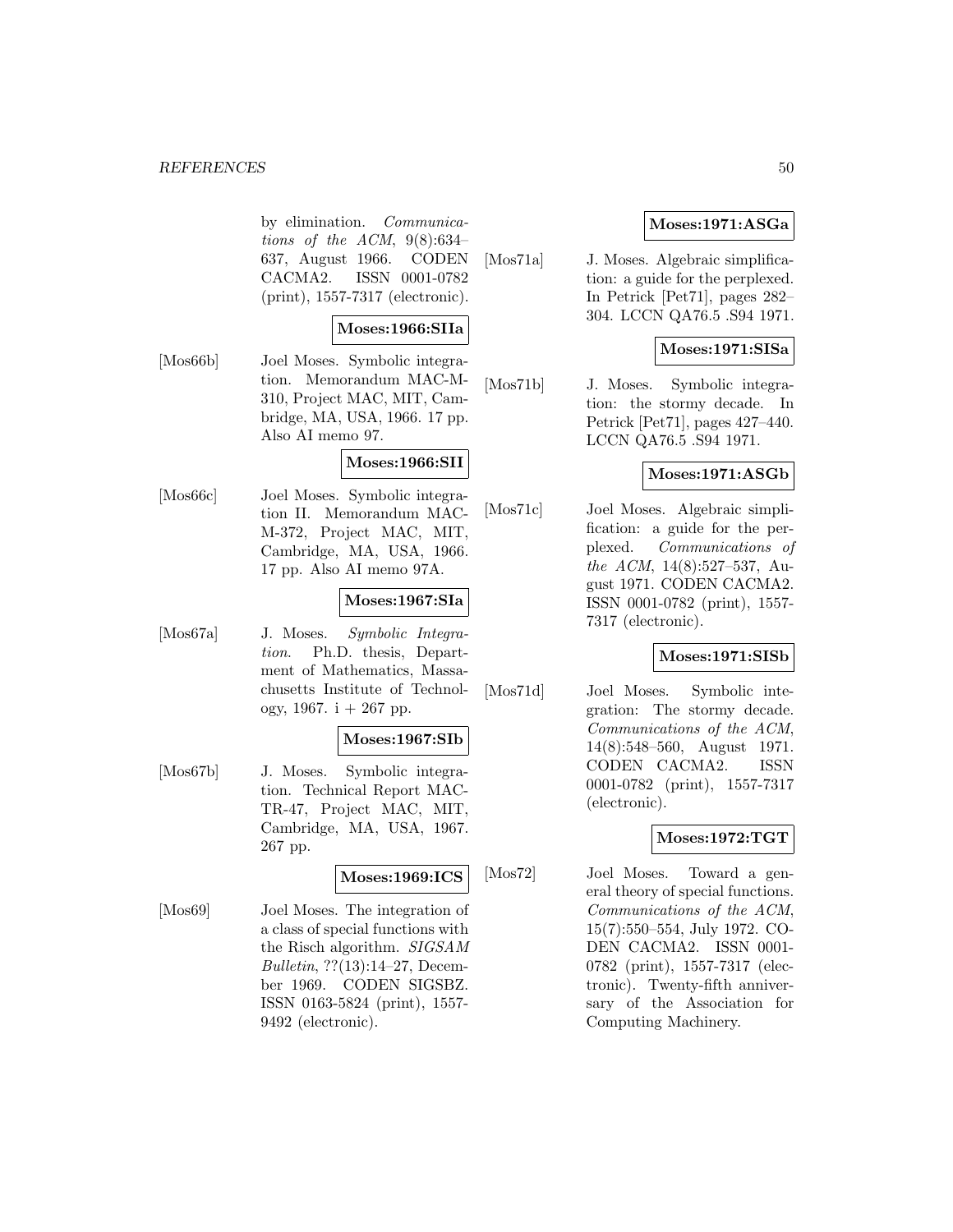# **Moses:1974:MFY**

- 
- [Mos74] Joel Moses. MACSYMA the fifth year. In Richart D. Jenks, editor, Proceedings of EUROSAM '74, Royal Institute of Technology, Stockholm, Sweden, August 1–2, 1974, volume 8(3) of SIGSAM Bulletin, page ?? ACM Press, New York, NY, USA, 1974. LCCN QA155.7.E4 S53 v.8 no.3.

### **Moses:1975:MP**

[Mos75] J. Moses. A MACSYMA primer. Mathlab Memo 2, Massachusetts Institute of Technology, Computer Science Lab., 1975.

#### **Moses:2007:ML**

[Mos07] Joel Moses. My life. Memoir, MIT, Cambridge, MA, USA, 2007. 368 pp. URL http:// esd.mit.edu/Faculty\_Pages/ moses/moses\_memoirs.pdf..

#### **Moses:2012:MPH**

[Mos12] Joel Moses. Macsyma: a personal history. Journal of Symbolic Computation, 47(2):123–130, February 2012. CODEN JSYCEH. ISSN 0747-7171 (print), 1095- 855X (electronic). URL http://www.sciencedirect. com/science/article/pii/ S0747717110001483.

# **Month:1985:SRBa**

[MR85a] L. A. Month and R. H. Rand. Stability of a rigid body with an oscillating particle: an application of Macsyma. Ameri-

can Society of Mechanical Engineers (Paper), 1985. CODEN ASMSA4. ISSN 0402-1215.

# **Month:1985:SRBb**

[MR85b] L. A. Month and R. H. Rand. Stability of a rigid body with an oscillating particle: an application of Macsyma. Journal of Applied Mechanics, Transactions ASME, 52(3):686–692, September 1985. CODEN JAMCAV. ISSN 0021-8936.

### **Meyer:1991:CAP**

[MS91] Kenneth R. (Kenneth Ray) Meyer and Dieter S. Schmidt, editors. Computer aided proofs in analysis, volume 28 of The IMA volumes in mathematics and its applications. Springer-Verlag, Berlin, Germany / Heidelberg, Germany / London, UK / etc., 1991. ISBN 0-387- 97426-1, 3-540-97426-1. LCCN QA614.58 .I52 1989; QA297 .C638 1991.

### **Manor:1990:SCS**

[MSI90] Rafi Manor, Beni Shalom, and Adrian Ioinovici. Simulation of cyclically switching systems using the generalized alternor definition. International Journal of Systems Science, 21(7): 1281–1287, July 1990. CODEN IJSYA9. ISSN 0020-7721.

**Mitic:1994:PLC**

[MT94] P. Mitic and P. G. Thomas. Pitfalls and limitations of computer algebra. Computers and Education, 22(4):355–361, May 1994. CODEN COMEDR.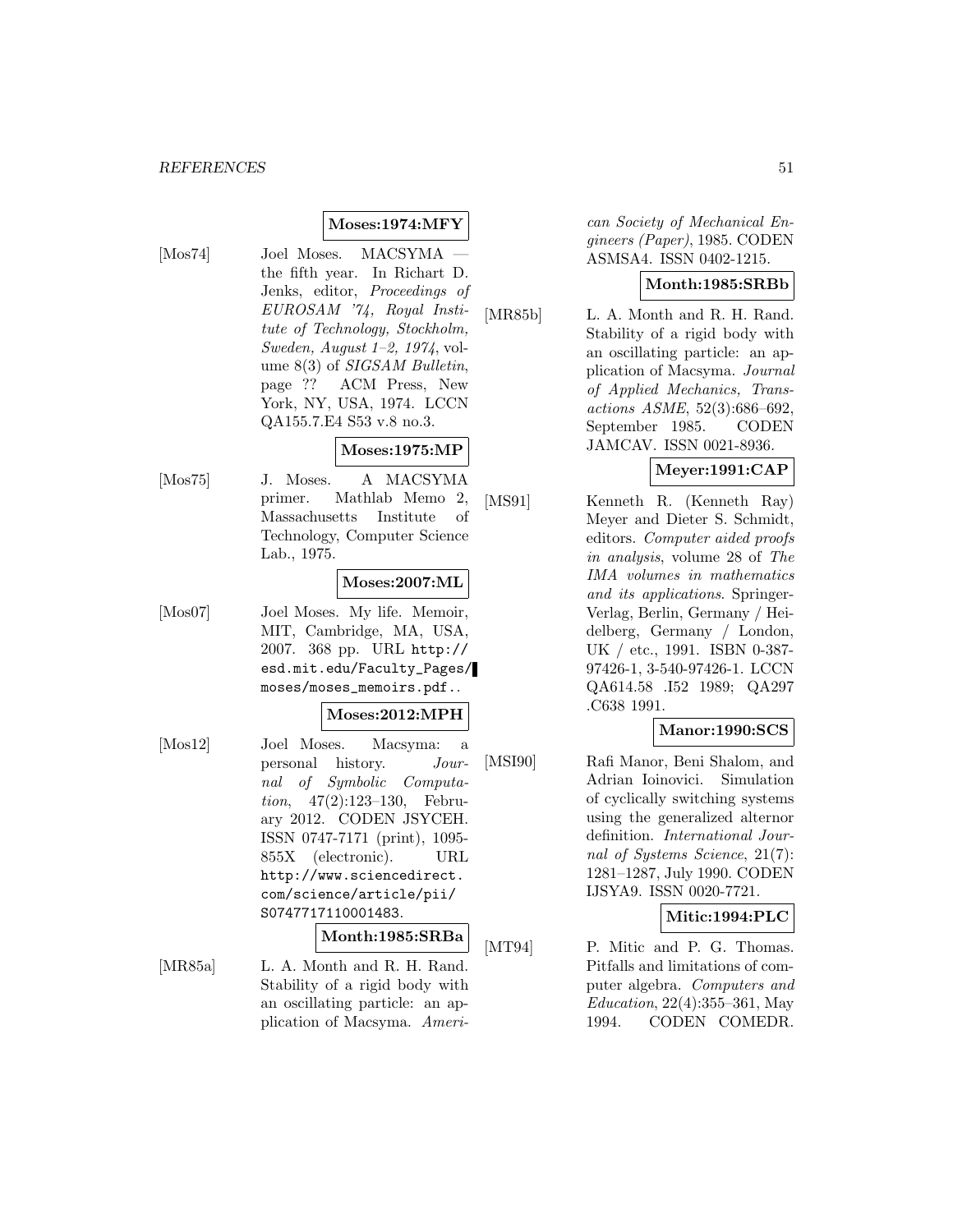ISSN 0360-1315 (print), 1873- 782X (electronic).

# **Murzin:1985:SPR**

[Mur85] F. A. Murzin. Syntactic properties of the REFAL language. International J. Computer Mathematics, 17:123– 139, 1985. CODEN IJCMAT. ISSN 0020-7160.

# **Moses:1973:EGA**

[MY73] Joel Moses and David Y. Y. Yun. The EZ GCD algorithm. In Erwin E. Perlin and Thomas J. McConnell, Jr., editors, ACM '73: Proceedings of the ACM annual conference, pages 159–166. ACM Press, New York, NY, USA, 1973. LCCN QA76.A848.

# **Noor:1979:CSM**

[NA79] A. K. Noor and C. M. Andersen. Computerized symbolic manipulation in structural mechanics — progress and potential. Computers and Structures, 10:95–118, 1979. CO-DEN CMSTCJ. ISSN 0045- 7949 (print), 1879-2243 (electronic).

# **Ng:1979:GJC**

[NC79] E. Ng and Bruce W. Char. Gradient and Jacobian computation for numerical applications. In Lewis [Lew79], pages 604–621.

### **Neirynck:1980:PFE**

[Nei80] Anne D. Neirynck. Partial fraction expansion routines for Vaxima. Master of science, plan ii., Department of Electrical Engineering and Computer Sciences, University of California, Berkeley, Berkeley, CA, USA, 1980. 39 pp.

# **Nelson:1989:CUS**

[Nel89] James K. Nelson, Jr., editor. Computer utilization in structural engineering: proceedings of the sessions related to computer utilization at Structures Congress '89: San Francisco Hilton, San Francisco, CA, May 1–5, 1989. American Society of Civil Engineers, New York, NY, USA, 1989. ISBN 0-87262-698-9. LCCN TA641 .S891 1989.

# **Ng:1979:SAC**

[Ng79] Edward W. Ng, editor. Symbolic and algebraic computation: EUROSAM '79, an International Symposium on Symbolic and Algebraic Manipulation, Marseille, France, June 1979, volume 72 of Lecture Notes in Computer Science. Springer-Verlag, Berlin, Germany / Heidelberg, Germany / London, UK / etc., 1979. ISBN 0-387-09519-5. LCCN QA155.7.E4I57 1979.

### **Nielsen:1990:UCA**

[NMM90] Glen C. Nielsen, Mark O. McLinden, and Graham Morrison. Use of computer algebra to locate critical loci in fluid mixtures. Journal of Symbolic Computation, 10(5):499– 508, November 1990. CO-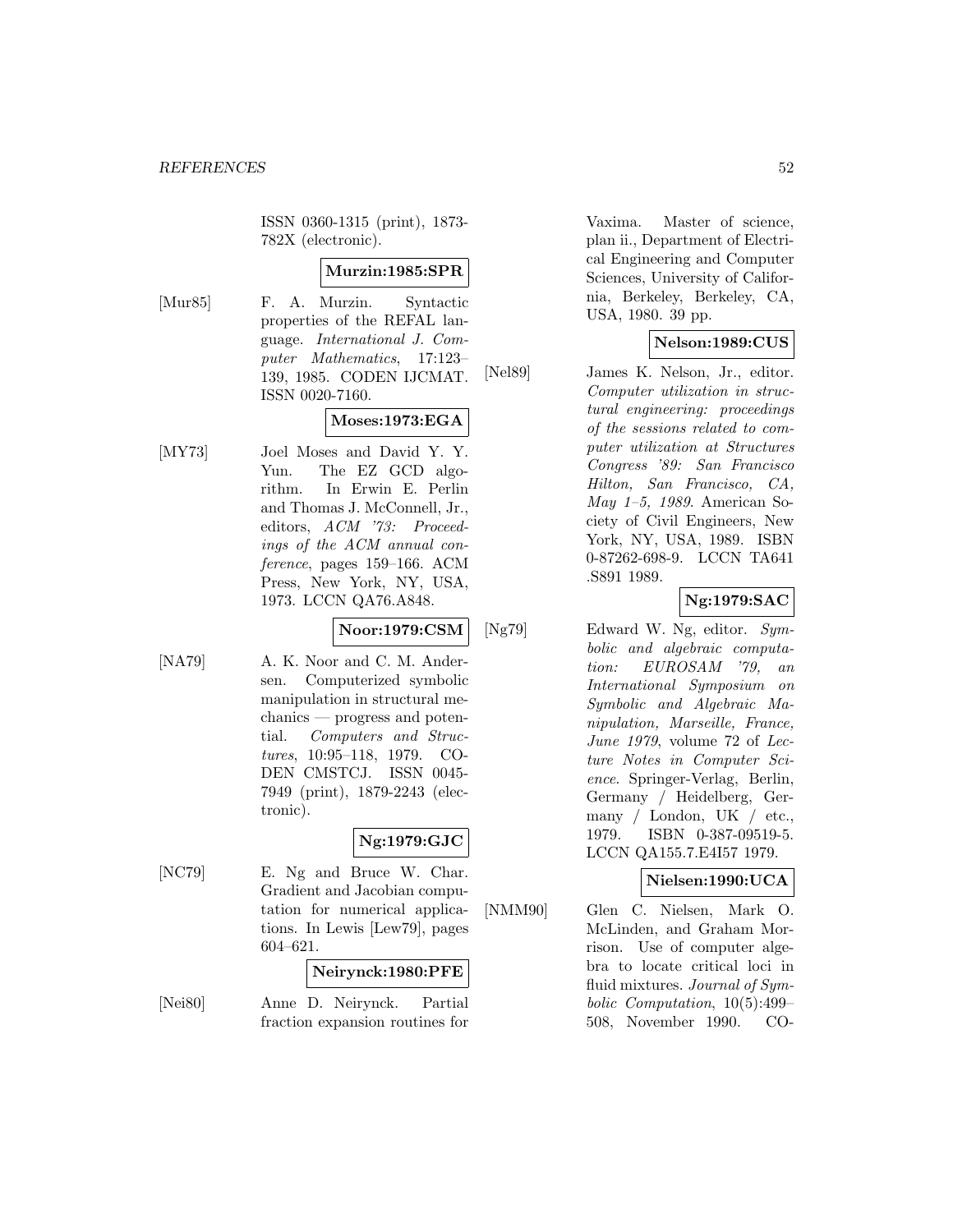DEN JSYCEH. ISSN 0747- 7171 (print), 1095-855X (electronic).

# **Nayfeh:1991:NRT**

[NNM91] J. F. Nayfeh, A. H. Nayfeh, and D. T. Mook. Nonlinear response of thick laminated composite plates. In Huang et al.  $[H+91]$ , pages 321–?? CODEN AMEDEH. ISBN 0-7918-0627- 8. LCCN TA355 .C66 1991b.

# **Norvig:1991:PAI**

[Nor91] Peter Norvig. Paradigms of artificial intelligence programming: case studies in Common LISP. Morgan Kaufmann Publishers, Los Altos, CA 94022, USA, 1991. ISBN 1-55860-191- 0. xxviii  $+$  946 pp. LCCN QA76.6.N687 1992.

# **Nicosia:1986:DMF**

[NTT86] S. Nicosia, P. Tomei, and A. Tornambe. Dynamic modelling of flexible robot manipulators. In IEEE [IEE86], pages 365–372. ISBN 0-8186- 0695-9. LCCN TJ210.3 .I44 1986. IEEE Service Cent. Piscataway, NJ, USA.

### **Nicosia:1990:DMF**

[NTT90] S. Nicosia, P. Tomei, and A. Tornambe. Discrete-time modeling of flexible robots. Proceedings of the IEEE Conference on Decision and Control, 2:539–544, 1990. CO-DEN PCDCDZ. ISSN 0191- 2216. IEEE catalog number 90CH2917-3.

# **Norman:1983:CVR**

[NW83] Arthur C. Norman and Paul S. Wang. A comparison of the Vaxima and REDUCE factorization packages. SIGSAM Bulletin, 17(1):28–30, February 1983. CODEN SIGSBZ. ISSN 0163-5824 (print), 1557- 9492 (electronic).

# **Oberaigner:1989:USC**

[OA89] E. Oberaigner and K. Aziz. Use of symbolic computation in petroleum engineering. Society of Petroleum Engineers of AIME, (Paper) SPE, 1989. CODEN SEAPAZ.

# **Oberaigner:1991:USC**

[OA91] Eduard Oberaigner and Khalid Aziz. Use of symbolic computation in petroleum engineering. Journal of Petroleum Science  $\mathcal B$  Engineering, 5(3): 237–246, April 1991. CODEN JPSEE6. ISSN 0920-4105.

# **Olson:1992:OAM**

[Ols92] Andrew M. Olson. Objectoriented analysis model of an iconic interface to Macsyma. In IEEE [IEE92b], pages 253–260. ISBN 0-8186-2830-8. LCCN QA76.758.I56 1992. IEEE Catalog number 92THO438-2.

# **Orkwis:1992:NMS**

[OM92] Paul D. Orkwis and D. Scott McRae. Newton's method solver for high-speed viscous separated flowfields. American Institute of Aeronautics and Astronautics Journal, 30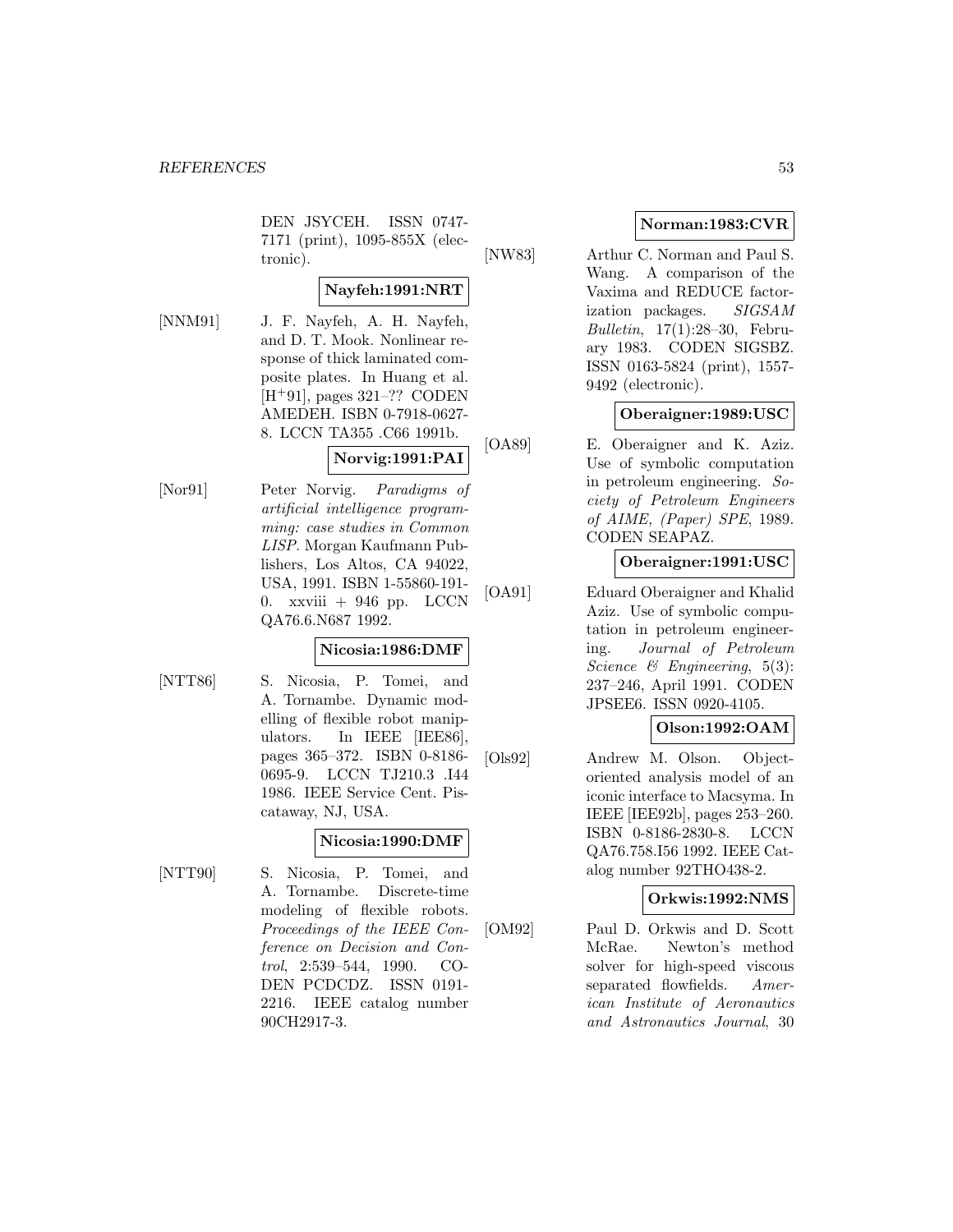(1):78–85, January 1992. CO-DEN AIAJAH. ISSN 0001- 1452.

# **Oussous:1991:CMM**

[Ous91a] N. E. Oussous. Computation, on Macsyma, of the minimal differential representation of noncommutative polynomials. Theoret. Comput. Sci., 79(1): 195–207, February 21, 1991. CODEN TCSCDI. ISSN 0304- 3975 (print), 1879-2294 (electronic).

# **Oussous:1991:MCL**

[Ous91b] N. E. Oussous. Macsyma computation of local minimal realization of dynamical systems of which generating power series are finite. Journal of Symbolic Computation, 12(1): 115–126, July 1991. CO-DEN JSYCEH. ISSN 0747- 7171 (print), 1095-855X (electronic).

### **Padget:1985:CDL**

[Pad85] J. A. Padget. Current development in LISP. In Caviness [Cav85], page ?? CODEN LNCSD9. ISBN 0-387-15984- 3. ISSN 0302-9743 (print), 1611-3349 (electronic). LCCN QA155.7.E4 E85 1985. URL http://link.springer-ny. com/link/service/series/ 0558/tocs/t0204.htm; http: //www.springerlink.com/openurl. asp?genre=issue&issn=0302- 9743&volume=204.

# **Painter:1992:MES**

[Pai92] J. F. Painter. The matrix editor for symbolic Jacobians in ALPAL. In Wang [Wan92], pages 312–319. ISBN 0-89791- 489-9 (soft cover), 0-89791- 490-2 (hard cover). LCCN QA76.95.I59 1992. ACM order number: 505920.

### **Paradigm:1984:MAN**

[Par84] MACSYMA applications newsletter, 1984. ISSN 8756-3762. Paradigm Associates, Inc., 29 Putman Ave, Suite 6, Cambridge, MA 02139, USA.

# **Paradigm:1986:MAN**

[Par86] MACSYMA Applications Newsletter, 1986. Paradigm Associates, Inc., 29 Putman Ave, Suite 6, Cambridge, MA 02139, USA.

# **Pavelle:1985:MCAb**

[Pav85a] R. Pavelle. Macsyma capabilities and applications to problems in engineering and the sciences. In Buchberger [Buc85], pages 19–32. ISBN 0-387-15983-5. LCCN QA155.7.E4 E85 1985.

# **Pavelle:1985:MCAa**

[Pav85b] Richard Pavelle. MACSYMA: capabilities and applications to problems in engineering and the sciences. Symbolics, Inc., 11 Cambridge Center, Cambridge MA 02142, USA, 1985. 60 pp.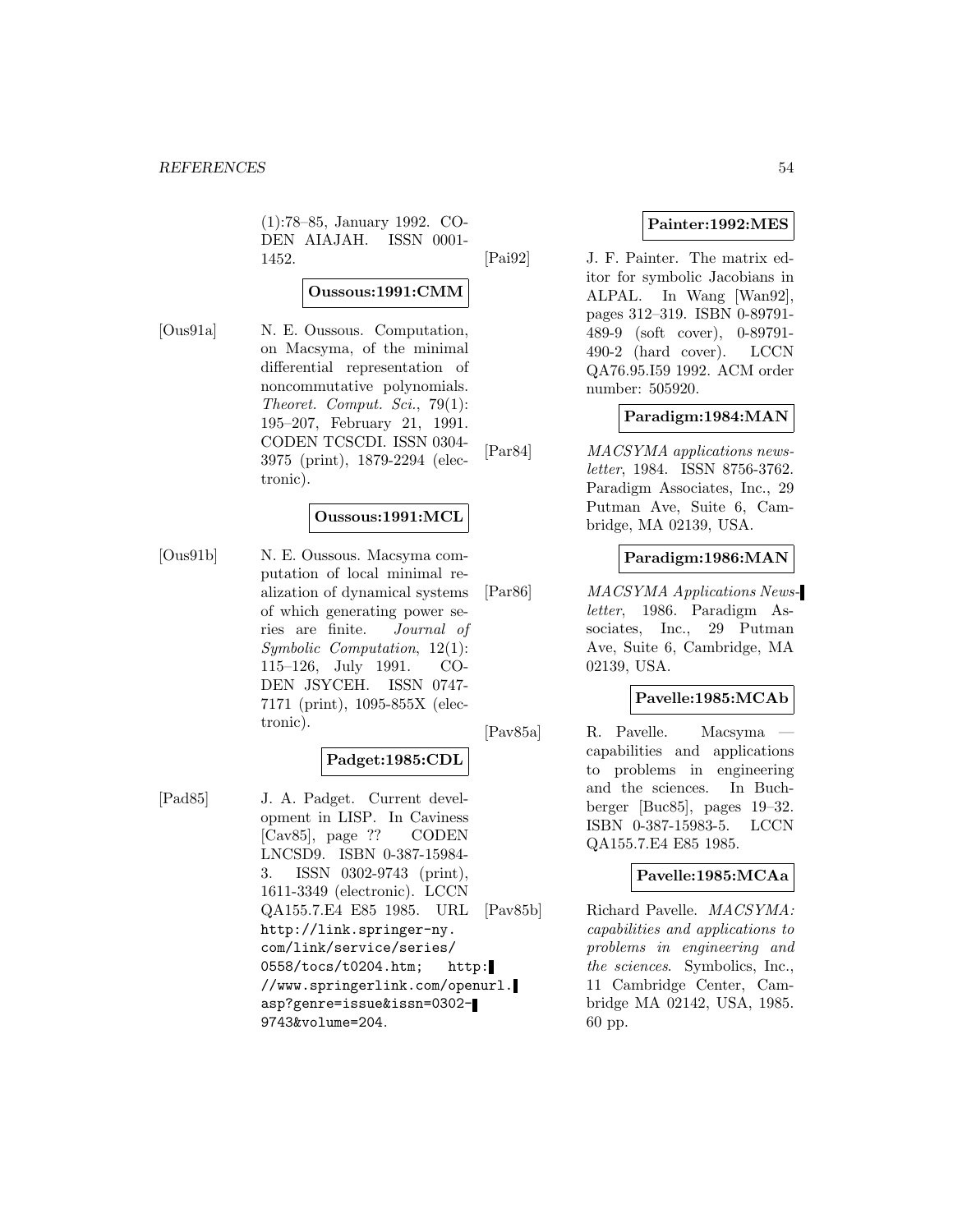# **Pavelle:1985:PPC**

[Pav85c] Richard Pavelle. The power of present computer algebra systems: MACSYMA on a LISP-Machine. In Caviness [Cav85], page ?? CODEN LNCSD9. ISBN 0-387-15984- 3. ISSN 0302-9743 (print), 1611-3349 (electronic). LCCN QA155.7.E4 E85 1985. URL http://link.springer-ny. com/link/service/series/ 0558/tocs/t0204.htm; http: //www.springerlink.com/openurl. asp?genre=issue&issn=0302- 9743&volume=204.

**Pavelle:1986:CAC**

[Pav86] Richard Pavelle. Computer algebra: Capabilities and applications to problems in engineering and the sciences. In Pierce and Hohne [PH86], pages 100–110. CODEN AC-SMC8. ISBN 0-8412-0966-

**Pepper:1991:CTN**

9. ISSN 0097-6156. LCCN QD39.3.E46 A781 1986.

[PEK91] D. W. Pepper, Ashley F. Emery, and Matthew B. Kelleher, editors. Computational techniques and numerical heat transfer on PCs and workstations: presented at the Winter Annual Meeting of the American Society of Mechanical Engineers, Atlanta, Georgia, December 1–6, 1991, volume 185 of Heat Transfer Division. American Society of Mechanical Engineers, 345 E. 47th St., New York, NY 10017,

USA, 1991. CODEN ASADD4. ISBN 0-7918-0842-4. ISSN 0733-4230. LCCN TJ260 .C6227 1991.

# **Petrick:1971:PER**

[Pet71] S. R. Petrick, editor. Proceedings of the Second ACM Symposium on Symbolic and Algebraic Manipulation, Los Angeles, California, March 23– 25, 1971 (SYMSAM 71). ACM Press, New York, NY, USA, 1971. LCCN QA76.5 .S94 1971.

# **Petti:1988:RSM**

[Pet88] R. Petti. Role of symbolic mathematics software in mathematical modeling. American Society of Mechanical Engineers, Heat Transfer Division,  $(Publication) HTD, 105:13-20,$ 1988. CODEN ASMHD8. ISSN 0272-5673.

# **Place:1995:UCA**

[PF95] Jerry Place and Sue Fitzgerald. Using a computer algebra system (Maple) to teach elementary queueing theory. Computer Applications in Engineering Education, 3(1):65– 73, 1995. CODEN CAPEED. ISSN 1061-3773.

### **Pierce:1986:AIA**

[PH86] Thomas H. Pierce and Bruce A. Hohne, editors. Artificial intelligence applications in chemistry, volume 306 of ACS symposium series. American Chemical Society, Washington,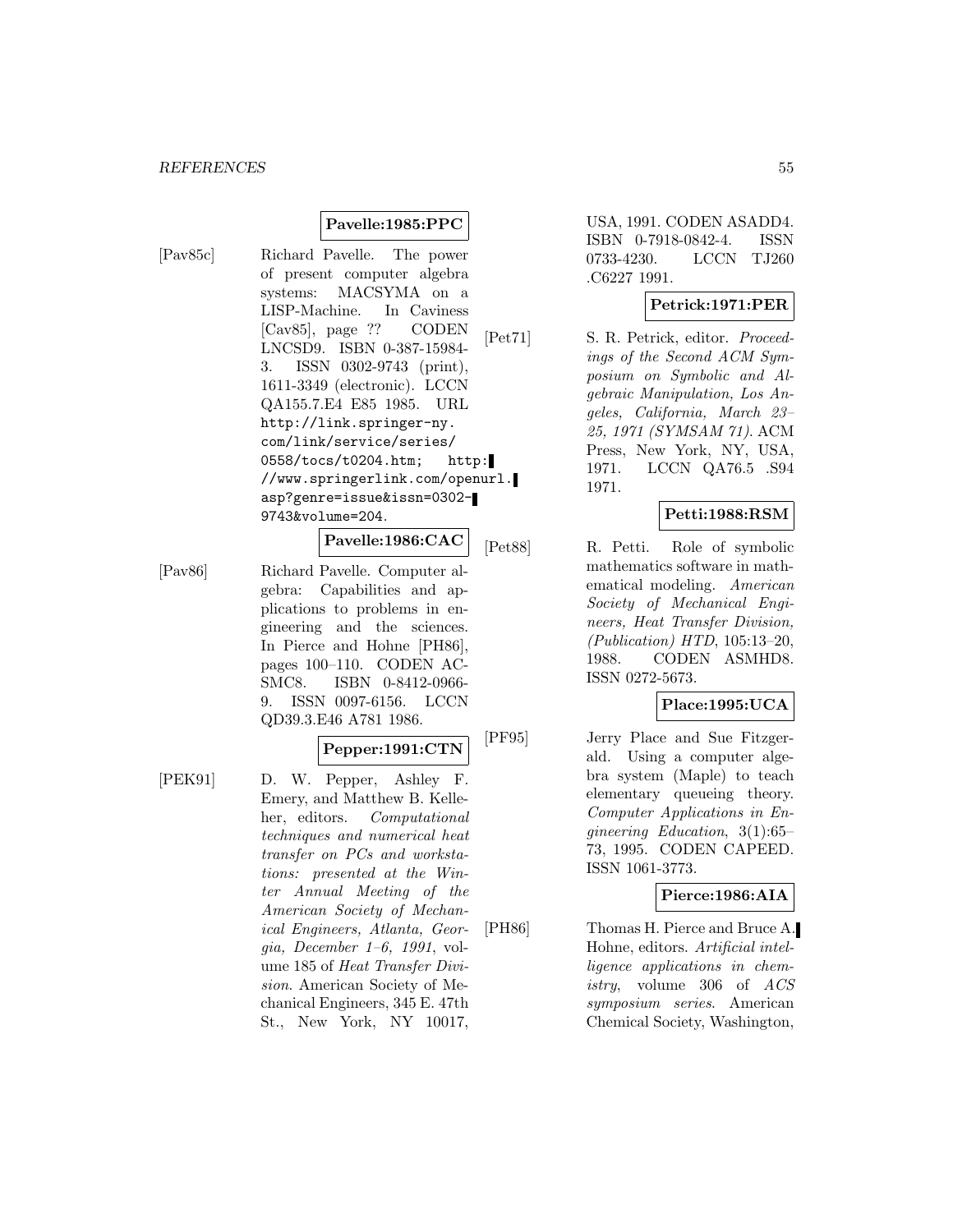DC, USA, 1986. CODEN AC-SMC8. ISBN 0-8412-0966- 9. ISSN 0097-6156. LCCN QD39.3.E46 A781 1986.

# **Perlis:1964:EAM**

[PI64] A. J. Perlis and Renato Iturriaga. An extension to AL-GOL for manipulating formulae. Communications of the ACM, 7(2):127–130, February 1964. CODEN CACMA2. ISSN 0001-0782 (print), 1557- 7317 (electronic).

# **Pitman:1979:FLT**

[Pit79] K. M. Pitman. A FORTRAN −→ LISP translator. In Lewis [Lew79], page ??

# **Phelps:1988:CON**

[PK88] A. R. Phelps and A. J. Krener. Computation of observer normal form using Macsyma. In Byrnes et al. [BMS88], pages 475–482. ISBN 0-444-70496- 5. LCCN Math QA402.3 .A541 1988. Selected papers from the 8th International Symposium on the Mathematics of Networks and Systems, held in Phoenix, June 15–19, 1987.

### **Punjabi:1987:SSP**

[PL87] Alkesh Punjabi and Maria Lam. Solutions of some problems in applied mathematics using MACSYMA. NASA contractor report NASA-CR 180299, NASA, Washington, DC, USA, 1987. ?? pp.

# **Powell:1984:ATF**

[Pow84] Carl Robert Powell. An automatic testing facility for Vaxima. Thesis (m.s.), Kent State University, Kent, OH, USA, 1984. iv  $+53$  pp.

# **ProjectMac:1974:MRM**

[Pro74] Project Mac (Massachusetts Institute of Technology). Mathlab Group. MACSYMA reference manual: version seven. Massachusetts Institute of Technology, Cambridge, MA, USA, 1974. iii  $+ 150 + [6]$  pp.

# **Perlis:1960:SMT**

[PT60] Alan J. Perlis and Charles Thornton. Symbol manipulation by threaded lists. Communications of the ACM, 3(4): 195–204, April 1960. CODEN CACMA2. ISSN 0001-0782 (print), 1557-7317 (electronic).

### **Purtilo:1985:PES**

[Pur85] James Purtilo. Polylith: An environment to support management of tool interfaces. In ACM SIGPLAN 85 [ACM85], pages 12–18. ISBN 0-89791- 165-2. LCCN QA76.7 .S54 v.20:7. US\$21.00. Published in ACM SIGPLAN notices, volume 20, number 7.

# **Pavelle:1985:M**

[PW85a] Richard Pavelle and Paul S. Wang. MACSYMA from  $F$  to G. Journal of Symbolic Computation, 1(1):69–100, March 1985. CODEN JSYCEH. ISSN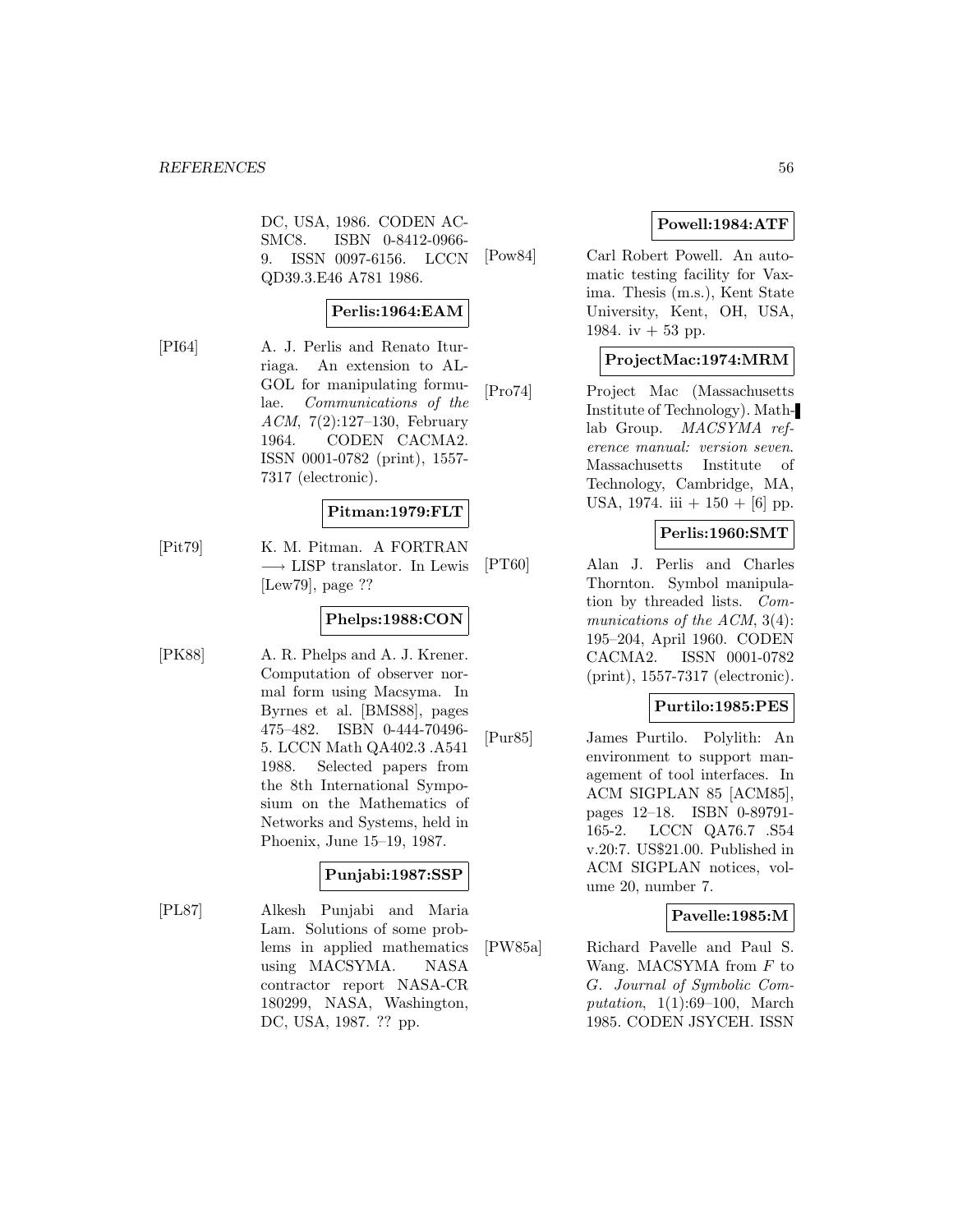0747-7171 (print), 1095-855X (electronic).

# **Pavelle:1985:MFGa**

[PW85b] Richard Pavelle and Paul S. Wang. MACSYMA from F to G. Journal of Symbolic Computation, 1(1):69–100, March 1985. CODEN JSYCEH. ISSN 0747-7171 (print), 1095-855X (electronic).

# **Pavelle:1985:MFGb**

[PW85c] Richard Pavelle and Paul S. Wang. MACSYMA from F to G. Academic Press, New York, USA, 1985. 69–100 pp.

# **Rand:1987:PMB**

[RA87] Richard H. Rand and Dieter Armbruster. Perturbation methods, bifurcation theory, and computer algebra. Number 65 in Applied mathematical sciences. Springer-Verlag, Berlin, Germany / Heidelberg, Germany / London, UK / etc., 1987. ISBN 0-387-96589-0. ix + 243 pp. LCCN QA1 .A647. US\$29.80.

#### **Rajaram:1987:ESD**

[Raj87] N. S. Rajaram. Expert systems development: Current problems, future needs. InTech, 34 (4):25–26, April 1987. CODEN INTCDD. ISSN 0192-303X.

### **Rempfer:1988:ALD**

[RAKK88] Dietmar Rempfer, Monika Auweter-Kurtz, and Hans J. Käppeler. Aufstellung und

Lösung der Dispersionsgleichung zur Untersuchung von Instabilitäten in MPD-Triebwerken mit Hilfe eines MACSYMA-FORTRANHybrid-Codes. (German) [List and solution of dispersion equations for the investigation of instabilities in MPD-engines with the help of MACSYMA-FORTRAN hybrid codes]. Report 88-S18, Institut für Raumfahrtsysteme, Universität Stuttgart, Stuttgart, Germany, 1988. ii  $+ 100$  pp.

# **Rand:1984:CAA**

[Ran84] R. H. (Richard H.) Rand. Computer algebra in applied mathematics: an introduction to MACSYMA. Number 94 in Research notes in mathematics. Pitman Publishing Ltd., London, UK, 1984. ISBN 0- 273-08632-4 (paperback). 181 pp. LCCN QA155.7.E4 R36 1984. US\$20.00.

### **Rand:1987:CAA**

[Ran87] R. H. Rand. Computer algebra applications using MAC-SYMA. In Heiberger [Hei87], pages 231–236.

### **Rand:1988:USC**

[Ran88] R. H. Rand. Use of symbolic computation in perturbation analysis. American Society of Mechanical Engineers, Heat Transfer Division, (Publication) HTD, 105:41–45, 1988. CODEN ASMHD8. ISSN 0272-5673.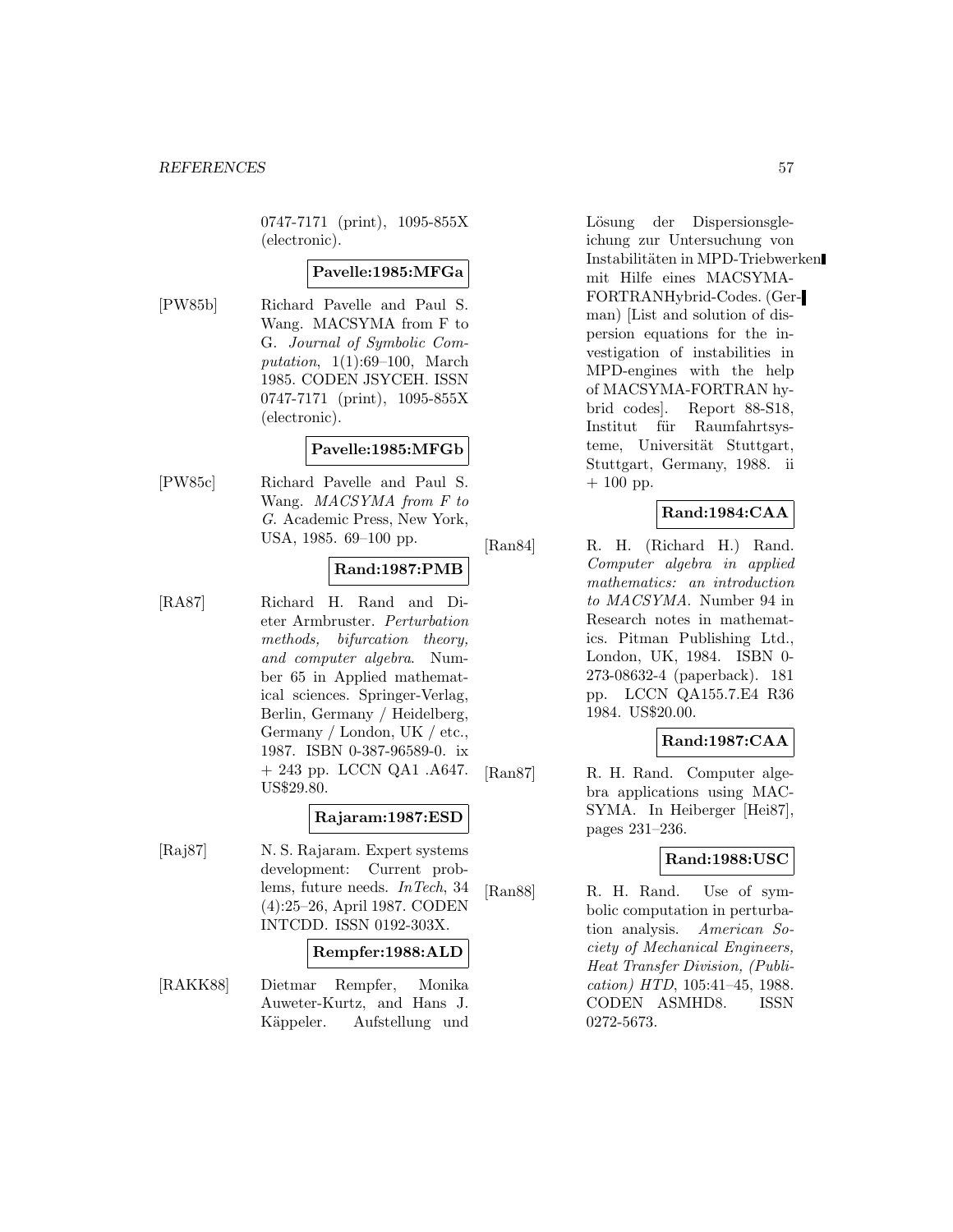# **Rand:1994:TND**

[Ran94] Richard H. Rand. Topics in nonlinear dynamics with computer algebra, volume 1 of Computation in education. Gordon and Breach Science, Langhorne, UK; Newark, NJ, USA, 1994. ISBN 2-88449- 113-9 (hardcopy), 2-88449-114- 7 (paperback).  $vi + 229$  pp. LCCN QC133 .R36 1994.

### **Rayes:1988:ECE**

[Ray88] Mohamed Omar Rayes. Enhancement of the complex environment of MACSYMA. Thesis (m.a.), Dept. of Mathematical Sciences, Kent State University, Kent, OH, USA, 1988. vi  $+81$  pp.

# **Reid:1991:RSD**

[RB91] G. J. Reid and A. Boulton. Reduction of systems of differential equations to standard form and their integration using directed graphs. In Watt [Wat91], pages 308–312. ISBN 0-89791-437-6. LCCN QA 76.95 I59 1991.

### **Redfern:1998:MOL**

[RCF98] Darren Redfern, Edgar Chandler, and Richard N. Fell. Macsyma ODE lab book. Jones and Bartlett, Boston, MA, USA, 1998. ISBN 0-7637-0532-2. vii + 147 pp. LCCN QA371.35 .R44 1998.

### **Rehak:1987:RVM**

[RDBE87] M. L. Rehak, F. L. Dimaggio, H. Benaroya, and I. Elishakoff.

Random vibrations with Macsyma. Computer Methods in Applied Mechanics and Engineering, 61(1):61–70, March 1987. CODEN CMMECC. ISSN 0374-2830.

# **Reiman:1981:CCL**

[Rei81] Allan Reiman. Computeraided closure of the Lie algebra associated with a nonlinear partial differential equation. Computers and Mathematics with Applications, 7(5): 387–393, ???? 1981. CODEN CMAPDK. ISSN 0898-1221 (print), 1873-7668 (electronic).

# **Rishel:1986:ASS**

[RH86] Raymond Rishel and Lawrence Harris. Algorithm for a solution of a stochastic adaptive linear quadratic optimal control problem. IEEE Transactions on Automatic Control, AC-31(12):1165–1170, December 1986. CODEN IETAA9. ISSN 0018-9286.

### **Richardson:1968:SUP**

[Ric68] Daniel Richardson. Some undecidable problems involving elementary functions of a real variable. Journal of Symbolic Logic, 33(4):511–520, December 1968. CODEN JSYLA6. ISSN 0022-4812 (print), 1943-5886 (electronic). URL http://www.jstor.org/ stable/2271358.

# **Risch:1969:PIF**

[Ris69] Robert H. Risch. The problem of integration in finite terms.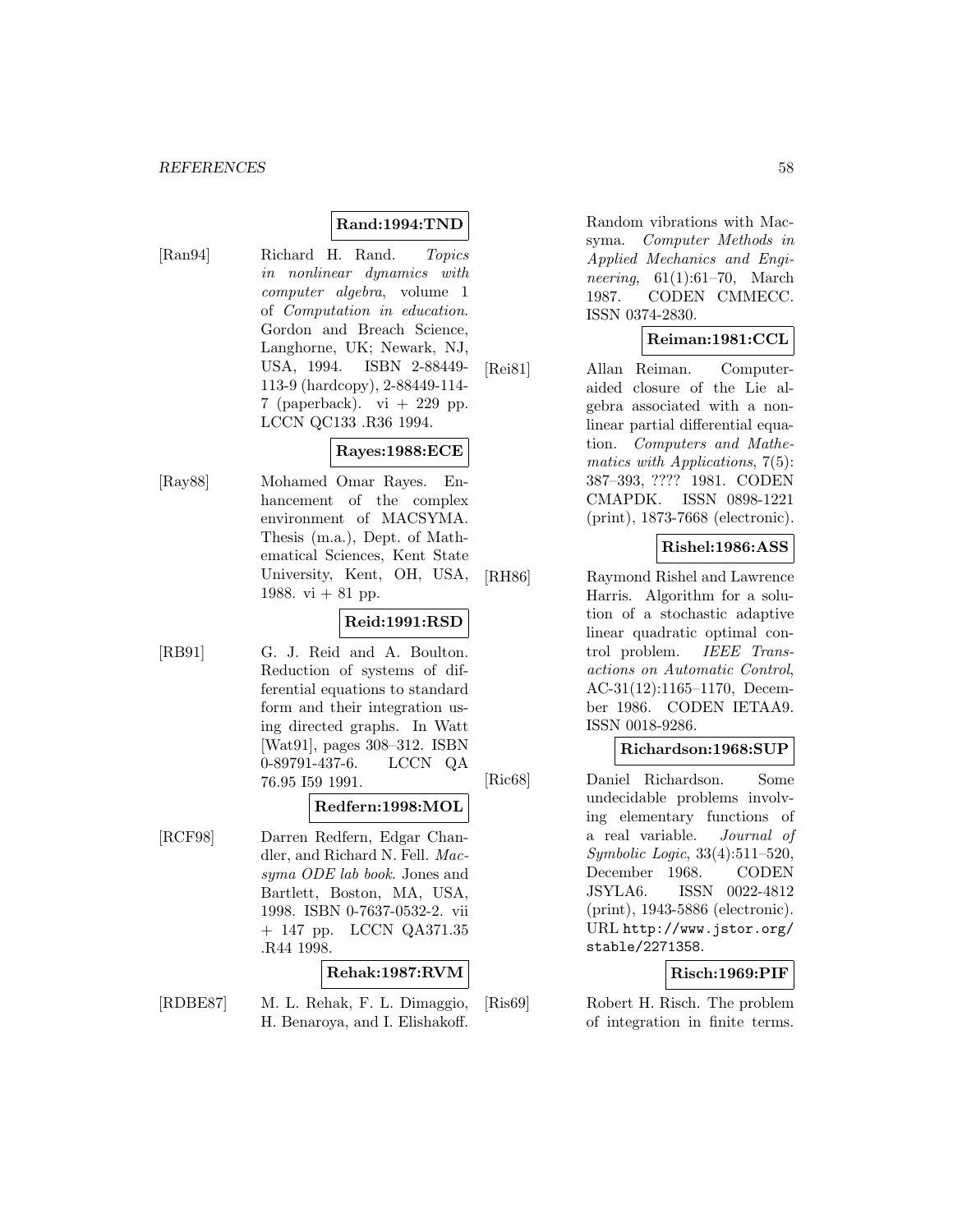Transactions of the American Mathematical Society, 139: 167–189, May 1969. CODEN TAMTAM. ISSN 0002-9947 (print), 1088-6850 (electronic). URL http://www.jstor.org/ stable/1995313.

# **Risch:1970:SPI**

[Ris70] Robert H. Risch. The solution of the problem of integration in finite terms. Bulletin of the American Mathematical Society, 76(??):605– 608, ???? 1970. CO-DEN BAMOAD. ISSN 0002- 9904 (print), 1936-881X (electronic). URL http://www. ams.org/journals/bull/1970- 76-03/S0002-9904-1970-12454- 5/S0002-9904-1970-12454- 5.pdf.

**Ritt:1948:IFT**

[Rit48] J. F. Ritt. Integration in Finite Terms: Liouville's theory of elementary methods. Columbia University Press, New York, NY, USA, 1948. vii + 100 pp. LCCN QA308 .R5 1948.

# **Rand:1987:DDE**

[RK87] R. H. Rand and W. L. Keith. Determinacy of degenerate equilibria with linear part  $x' =$ y and  $y' = 0$  using Macsyma. Applied Mathematics and Computation, 21(1):1– 20, January 1987. CODEN AMHCBQ. ISSN 0096-3003 (print), 1873-5649 (electronic).

# **Ralston:1976:ECSa**

[RM76] Anthony Ralston and Chester L. Meek, editors. Encyclopedia of computer science. Petrocelli/Charter, New York, NY, USA, 1976. ISBN 0-88405-321- 0. xxviii  $+$  1523 pp. LCCN QA76.15 .E48. US\$60.00.

# **Roesner:1995:VSP**

[Roe95] K. G. Roesner. Verified solutions for parameters of an exact solution for non-Newtonian liquids using computer algebra. Zeitschrift für Angewandte Mathematik und Mechanik, 75(suppl. 2):S435– 438, 1995. CODEN ZAM-MAX. ISSN 0044-2267 (print), 1521-4001 (electronic).

# **Rosenfeld:1974:IPP**

[Ros74] Jack L. Rosenfeld, editor. Information processing, 1974; Proceedings of IFIP Congress 74, Stockholm, Sweden, August 5–10, 1974. North-Holland, Amsterdam, The Netherlands, 1974. ISBN 0-444- 10689-8. LCCN QA 76 I615.

### **Rosencrans:1985:CHO**

[Ros85] S. I. Rosencrans. Computation of higher-order fluid symmetries using MACSYMA. Computer Physics Communications, 38(3):347–356, December 1985. CODEN CPHCBZ. ISSN 0010-4655 (print), 1879- 2944 (electronic). URL http://www.sciencedirect. com/science/article/pii/ 001046558590102X.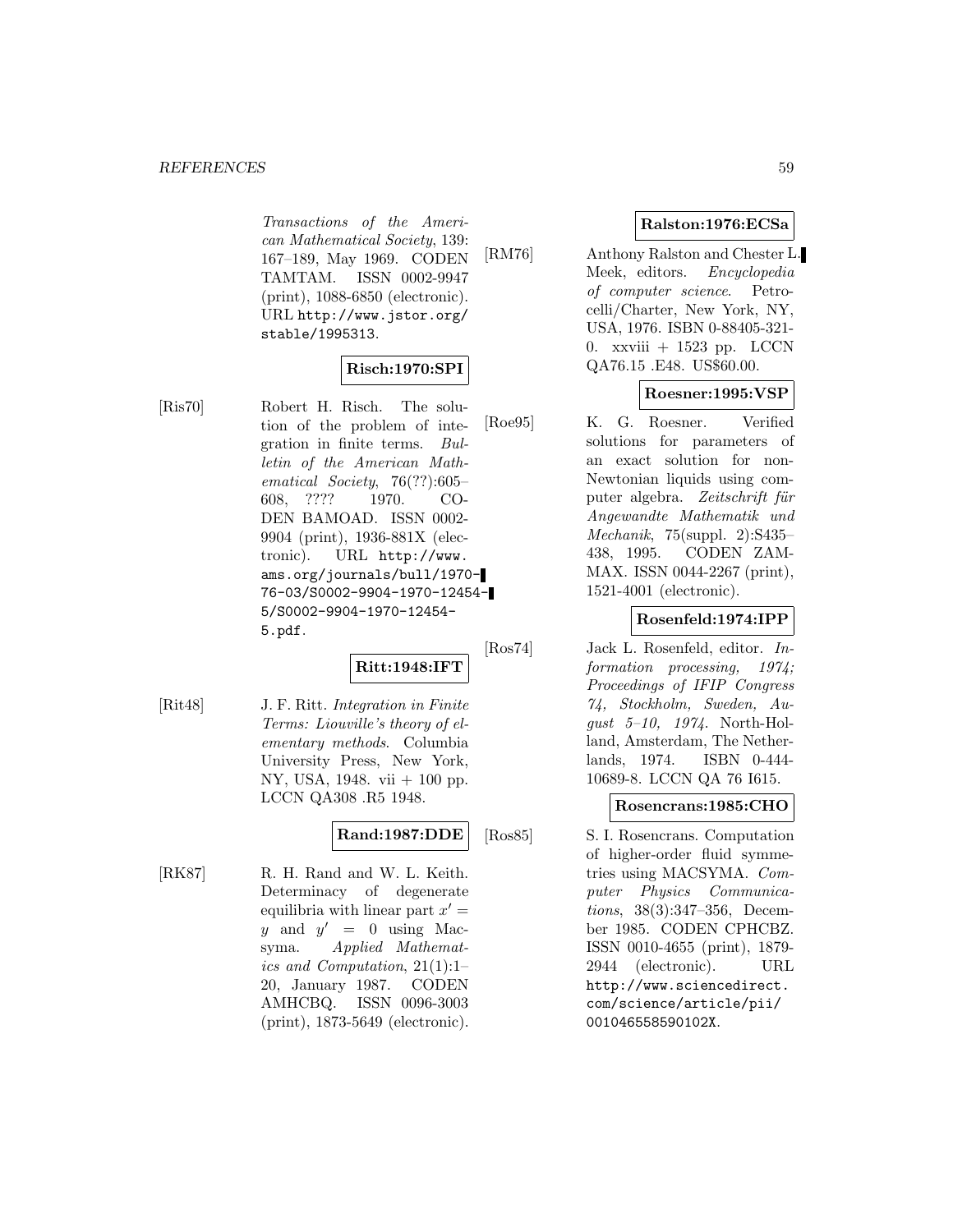### **Roache:1985:NAG**

[RS85] Patrick J. Roache and Stanly Steinberg. New approach to grid generation using a variational formulation. AIAA Paper, pages 360–370, 1985. CO-DEN AAPRAQ. ISSN 0146- 3705.

#### **Rowney:1989:FFM**

[RS89] K. T. Rowney and R. D. Silverman. Finite field manipulations in Macsyma. SIGSAM Bulletin,  $23(1):39-48$ , January 1989. CODEN SIGSBZ. ISSN 0163-5824 (print), 1557-9492 (electronic).

### **Rand:1986:OMP**

[RW86] D. W. Rand and P. Winternitz. Odepainleve — a Macsyma package for Painlevé analysis of ordinary differential equations. Computer Physics Communications, 33(12):359– 383, December 1986. CO-DEN CPHCBZ. ISSN 0010- 4655 (print), 1879-2944 (electronic).

#### **Sammet:1973:RPL**

[Sam73] Jean E. Sammet. Roster of programming languages for 1973. ACM Computing Reviews, 15 (4):147–??, April 1973.

#### **Sammet:1974:RPL**

[Sam74] J. E. Sammet. Roster of programming languages for 1973. ACM SIGPLAN Notices, 9 (11):18–31, November 1974. CODEN SINODQ. ISSN

0362-1340 (print), 1523-2867 (print), 1558-1160 (electronic).

### **Sammet:1978:RPL**

[Sam78] Jean E. Sammet. Roster of programming languages for 1976– 77. ACM SIGPLAN Notices, 13(11):56–85, November 1978. CODEN SINODQ. ISSN 0362-1340 (print), 1523-2867 (print), 1558-1160 (electronic).

#### **Sasaki:1986:SAE**

[Sas86] Tateaki Sasaki. Simplification of algebraic expression by multiterm rewriting rules. In Char [Cha86], pages 115– 120. ISBN 0-89791-199-7. LCCN QA155.7.E4 A281 1986. URL http://www.acm.org: 80/pubs/citations/proceedings/ issac/32439/p115-sasaki/.

# **Schou:1989:RAM**

[SB89] Wayne C. Schou and Kevin A. Broughan. The Risch algorithms of MACSYMA and SENAC. SIGSAM Bulletin, 23(3):19–22, July 1989. CO-DEN SIGSBZ. ISSN 0163-5824 (print), 1557-9492 (electronic).

# **Saleeb:1987:EQE**

[SC87] A. F. Saleeb and T. Y. Chang. Efficient quadrilateral element for plate bending analysis. International Journal for Numerical Methods in Engineering, 24(6):1123–1155, June 1987. CODEN IJNMBH. ISSN 0029-5981.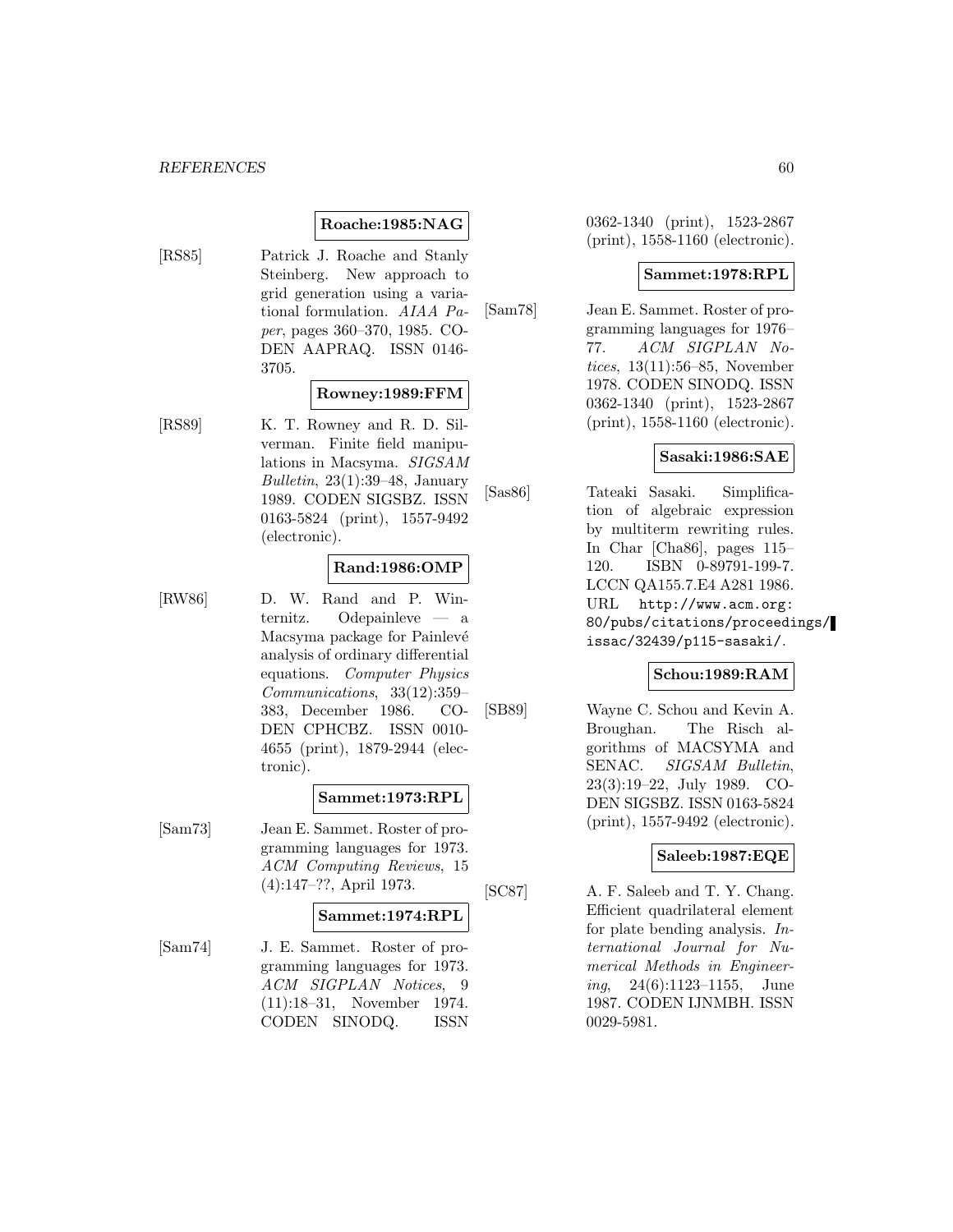# **Su:1990:CEF**

[SC90] Zhengwei Su and Philip Coppens. Closed-form expressions for Fourier–Bessel transform of Slater-type functions. Journal of Applied Crystallography, 23 (1):71–73, February 1990. CO-DEN JACGAR. ISSN 0021- 8898.

### **Gilbert:1988:IAS**

[SCG88] R. Shtokhamer, B. F. Caviness, and R. P. Gilbert. An introduction to applied symbolic computation using MAC-SYMA, 1988.

#### **Schwarz:1984:AC**

[Sch84] F. Schwarz. Algebra mit dem Computer. GMD-SPIEGEL, 2: 4–6, 1984.

# **Seda:1988:SAT**

[SDF88] S. J. Seda, M. G. R. Degrauwe, and W. Fichtner. A symbolic analysis tool for analog circuit design automation. In Digest of technical papers / IEEE International Conference on Computer-Aided Design, ICCAD-88, a conference for the EE CAD professional, November 7–10, 1988, Convention Center, Santa Clara, California, pages 488–491. IEEE Computer Society Press, 1109 Spring Street, Suite 300, Silver Spring, MD 20910, USA, 1988. ISBN 0-8186-0869-2. LCCN TK7874 .I3235 1988. Computer Society order number 869. IEEE catalog number 88CH2657-5.

### **Schenck:1984:AMB**

[SH84] J. F. Schenck and M. A. Hussain. Application of MAC-SYMA to a boundary value problem arising in nuclear magnetic resonance imaging. In Golden and Hussain [GH84], pages 38–??

# **Steeb:2010:QMU**

[SH10] Willi-Hans Steeb and Yorick Hardy. Quantum mechanics using computer algebra: including sample programs in  $C++$ , Symbolic $C++$ , Maxima, Maple, and Mathematica. World Scientific Publishing Co. Pte. Ltd., P. O. Box 128, Farrer Road, Singapore 9128, second edition, 2010. ISBN 981- 4307-16-5 (hardcover).  $x + 234$ pp. LCCN QC174.17.D37 S74 2010.

# **Siret:1970:CAC**

[Sir70] Yvon Siret. Contribution au calcul formel sur ordinateur. (Frencg) [Contribution to formal calculus on a computer]. Thése ès Sciences appliquées, Université de Grenoble, Grenoble, France, 1970.

### **Sreenath:1986:DTM**

[SK86] N. Sreenath and P. S. Krishnaprasad. Dynaman: a tool for manipulator design and analysis. In IEEE [IEE86], pages 836–842. ISBN 0-8186-0695- 9. LCCN TJ210.3 .I44 1986. IEEE Service Cent. Piscataway, NJ, USA.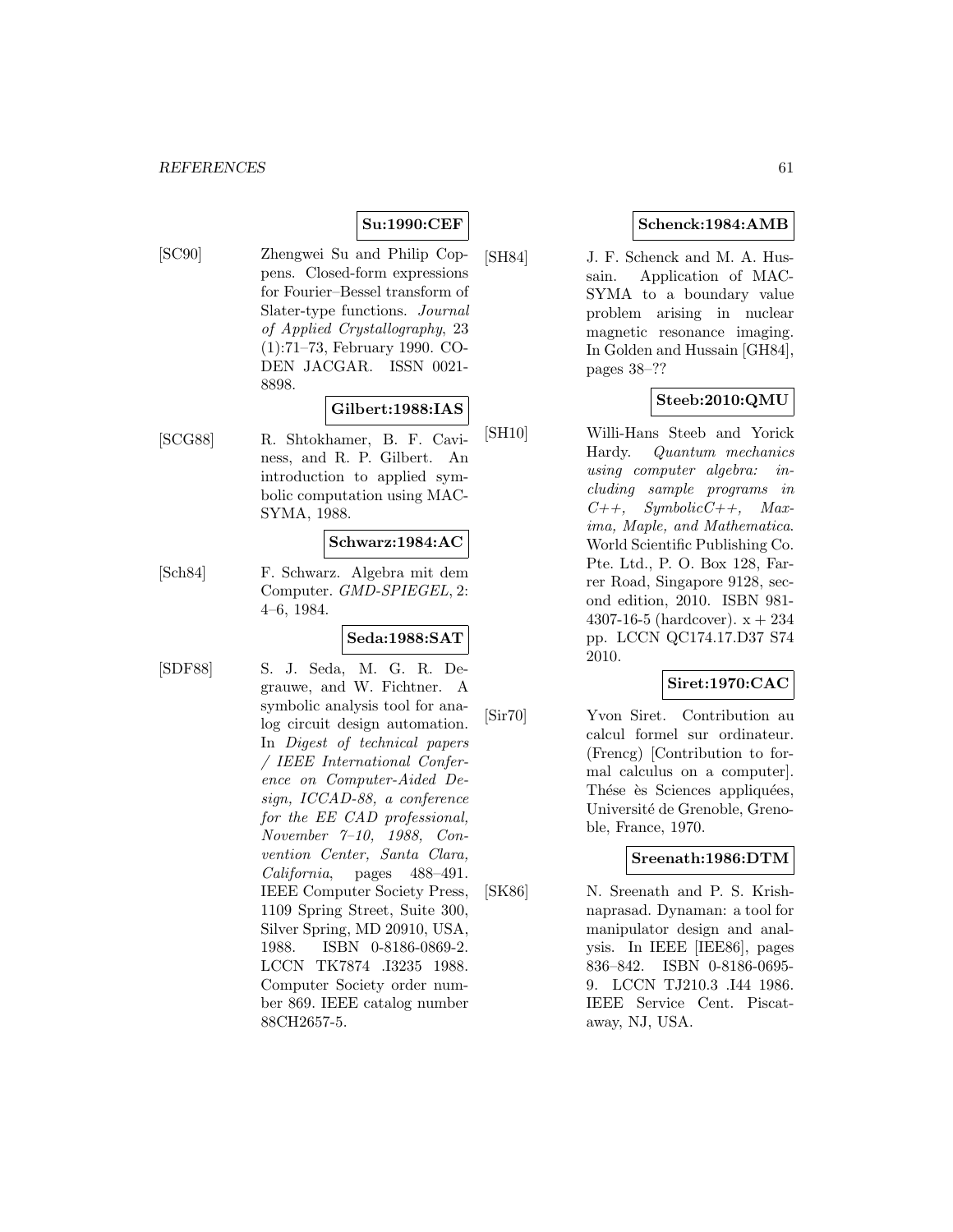# **Skinner:1993:MAE**

[Ski93] L. A. Skinner. Matched asymptotic expansions of integrals. IMA Journal of Applied Mathematics (Institute of Mathematics & Its Applications), 50 (1):77–90, 1993. CODEN IJAMDM. ISSN 0272-4960 (print), 1464-3634 (electronic).

# **Slagle:1961:HPS**

[Sla61] James Robert Slagle. A heuristic program that solves symbolic integration problems in freshman calculus: symbolic automatic integrator (SAINT). Ph.D. dissertation, MIT, Cambridge, MA., 1961.

### **Sloane:1986:MFM**

[Slo86] N. J. A. Sloane. My friend MACSYMA. Notices Amer. Math. Soc., 33(1):40–43, January 1986. CODEN AM-NOAN. ISSN 0002-9920 (print), 1088-9477 (electronic).

### **Symbolics:1984:MRM**

[SM84] Symbolics, Inc. and Mathlab Group. MACSYMA reference manual. Symbolics, Inc., 11 Cambridge Center, Cambridge MA 02142, USA, version ten edition, 1984. Two volumes.

# **Symbolics:1985:VUM**

[SM85] Symbolics, Inc. and Mathlab Group. VAX UNIX MAC-SYMA reference manual. Symbolics, Inc., 11 Cambridge Center, Cambridge MA 02142, USA, version 11 edition, 1985.

vii + 479 pp. Document number SMI0501030.011, corresponding to MACSYMA release 309.1.

# **Smith:1993:CEV**

[SP93] R. A. Smith and A. N. Palazotto. Comparison of eight variations of a higher-order theory for cylindrical shells. American Institute of Aeronautics and Astronautics Journal, 31(6):1125–1132, June 1993. CODEN AIAJAH. ISSN 0001-1452.

### **Spirkovska:1986:MMU**

[Spi86] Lilly Spirkovska. MUFIE, Macsyma's User-Friendly Interactive Executive: research project. Master of sciences, plan ii, Department of Electrical Engineering and Computer Sciences, University of California, Berkeley, Berkeley, CA, USA, 1986. various pp.

## **Steinberg:1984:UVW**

[SR84] Stanley Steinberg and P. Roache. Using VAXIMA to write Fortran code. In Golden and Hussain [GH84], pages 1–??

#### **Steinberg:1986:UMW**

[SR86] Stanly Steinberg and Patrick J. Roache. Using Macsyma to write FORTRAN subroutines. Journal of Symbolic Computation, 2(2):213–216, June 1986. CODEN JSYCEH. ISSN 0747- 7171 (print), 1095-855X (electronic).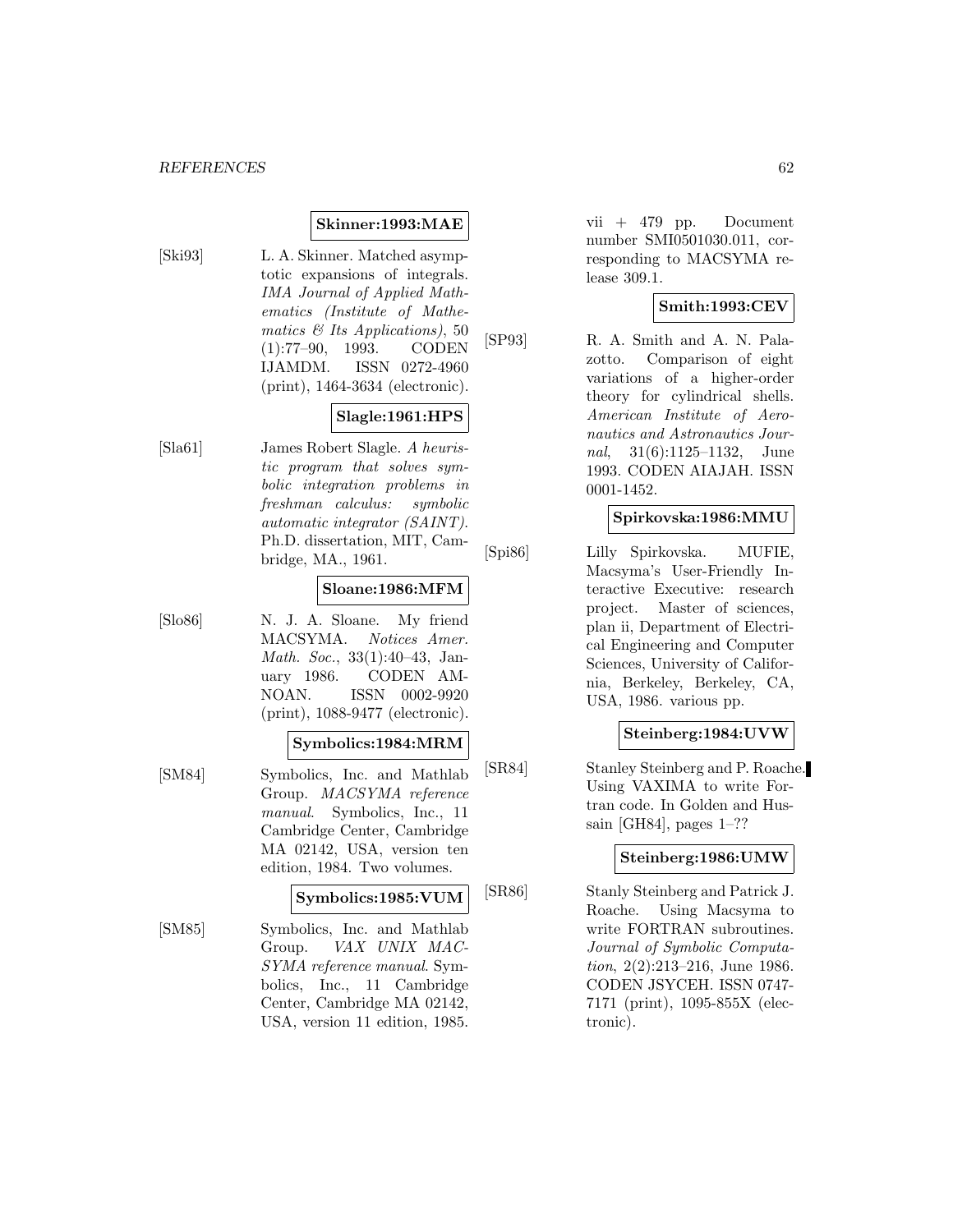### **Steinberg:1988:AGF**

[SR88] S. Steinberg and P. Roache. Automatic generation of finite difference code. American Society of Mechanical Engineers, Heat Transfer Division, (Publication) HTD, 105:81–86, 1988. CODEN ASMHD8. ISSN 0272-5673.

### **Steinberg:1990:UMW**

[SR90] Stanly Steinberg and Patrick J. Roache. Using MACSYMA to write finite-volume based PDE solvers. American Society of Mechanical Engineers, Pressure Vessels and Piping Division (Publication) PVP, 205:81–96, 1990. CODEN AMPPD5. ISSN 0277-027X.

### **Sreenath:1992:HCE**

**Stock:1973:BPL**

[Sre92] N. Sreenath. Hybrid computation environment for multibody simulation. Mathematics and Computers in Simulation, 34(2):121–140, August 1992. CODEN MCSIDR. ISSN 0378-4754 (print), 1872-7166 (electronic).

[SS73] Marylene Stock and Karl F. Stock. Bibliography of programming languages: Books, user manuals and articles from PLANKALKUL to PL/I. In ????, editor, ????, pages 349– ?? Verlag Dokumentation, Pullach/Munchen, Germany, 1973. ISBN ???? LCCN ????

# **Stelson:1984:SCA**

[SS84] K. A. Stelson and L. M. Sweet, editors. Sensors and controls for automated manufacturing and robotics: presented at the Winter Annual Meeting of the American Society of Mechanical Engineers, New Orleans, Louisiana, December 9– 14, 1984. American Society of Mechanical Engineers, 345 E. 47th St., New York, NY 10017, USA, 1984. ISBN ???? LCCN TS191.8 .A471 1984.

# **Stanat:1984:FLM**

[Sta84] Donald F. Stanat. A functional language machine and its programming. In Golden and Hussain [GH84], pages 371–??

### **Stoutemyer:1984:WPR**

[Sto84] David R. Stoutemyer. Which polynomial representation is best? In Golden and Hussain [GH84], pages 221–??

### **Strubbe:1974:MSC**

[Str74] H. Strubbe. Manual for SCHOONSCHIP a CDC 6000/7000 program for symbolic evaluation of algebraic expressions. Computer Physics Communications,  $8(1):1-30$ , August 1974. CODEN CPHCBZ. ISSN 0010-4655 (print), 1879- 2944 (electronic). URL http://www.sciencedirect. com/science/article/pii/ 0010465574900812.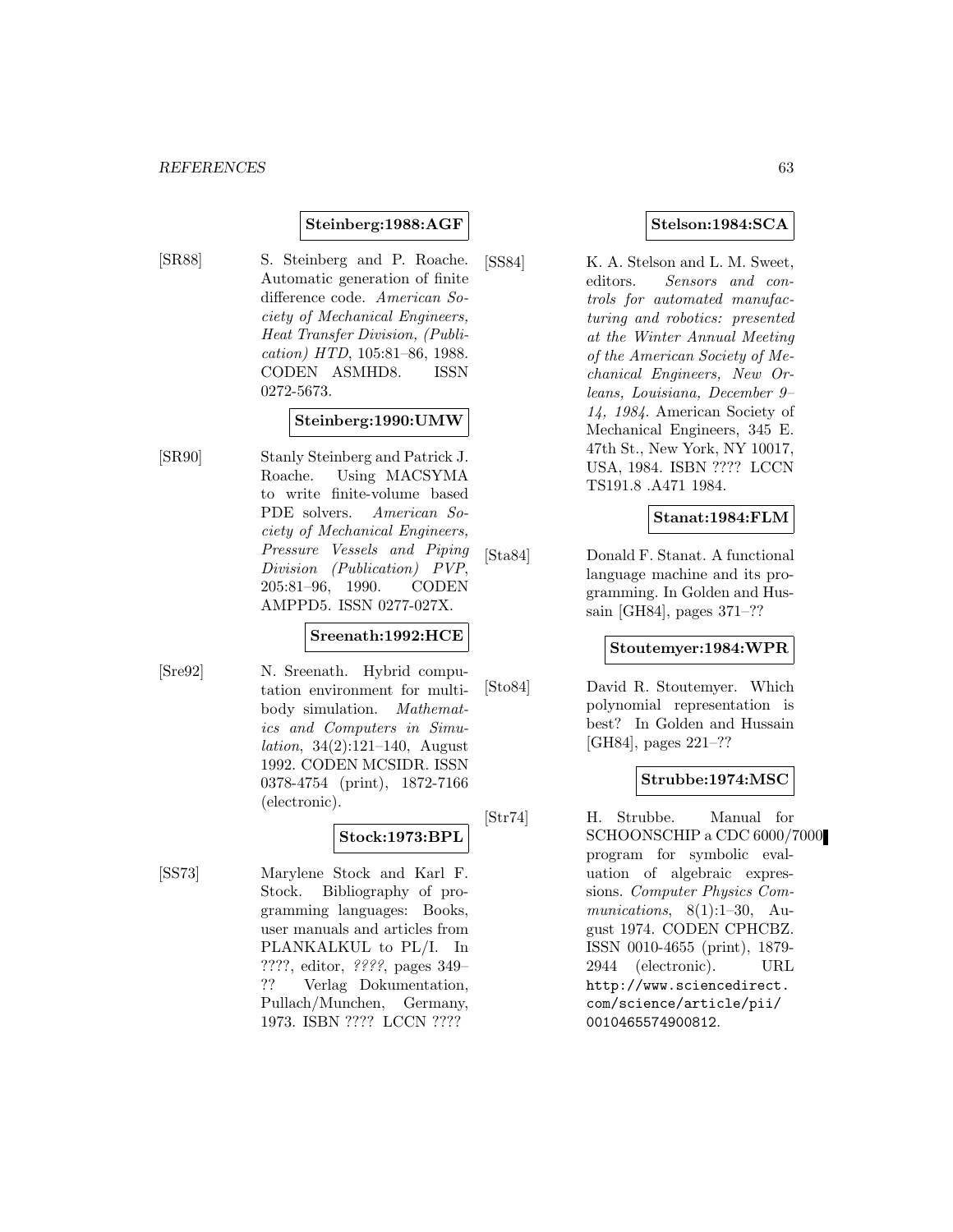#### *REFERENCES* 64

# **Strauss:1985:JFJ**

[Str85] Nicholas Strauss. Jordan form of  $(i + j, j)$  over  $Z_p$ . Working Paper 275, Massachusetts Institute of Technology, Computer Science Lab., Cambridge, MA, USA, July 1985.

### **Strassberg:1990:TDP**

[Str90] Dan Strassberg. Taking the drudgery out of problem solving: mathematical software packages. EDN, March 15, 1990.

#### **Suarez:1984:CAA**

[Sua84] M. L. Suarez. Computer algebra applied to Kalman filtering. In Golden and Hussain [GH84], pages 188–??

# **Symbolics:1984:MN**

[Sym84] MACSYMA newsletter, 1984. Symbolics, Inc., 11 Cambridge Center, Cambridge MA 02142, USA.

#### **Symbolics:1985:IM**

[Sym85a] Symbolics, Inc. An Introduction to MACSYMA. Symbolics, Inc., 11 Cambridge Center, Cambridge MA 02142, USA, 1985. 18 pp.

#### **Symbolics:1985:IUM**

[Sym85b] Symbolics, Inc. An introduction to UNIX MACSYMA. Symbolics, Inc., 11 Cambridge Center, Cambridge MA 02142, USA, version 3.0 edition, 1985. 26 pp.

### **Symbolics:1986:MN**

[Sym86a] Symbolics, Inc. MACSYMA Newsletter, 1986.

## **Symbolics:1986:IMS**

[Sym86b] Symbolics, Inc., Computer Aided Mathematics Group. An Introduction to MACSYMA for Symbolics computers. Symbolics, Inc., 11 Cambridge Center, Cambridge MA 02142, USA, version 4.0 edition, 1986.  $36 + [4]$  pp.

### **Symbolics:1987:MUG**

[Sym87a] Symbolics, Inc., Burlington, MA, USA. Macsyma User's Guide, 1987.

### **Symbolics:1987:BPR**

[Sym87b] Symbolics, Inc., Computer Aided Mathematics Group. Bibliography of publications referencing MACSYMA. Symbolics, Inc., 11 Cambridge Center, Cambridge MA 02142, USA, 1987. iv  $+96$  pp.

#### **Symbolics:1988:MUG**

[Sym88a] Symbolics, Inc., Burlington, MA, USA. Macsyma User's Guide, 1988.

#### **Symbolics:1988:MRM**

[Sym88b] Symbolics, Inc., Computer Aided Mathematics Group. MACSYMA reference manual. Symbolics, Inc., Burlington, MA, USA, version 13 edition, 1988. various pp.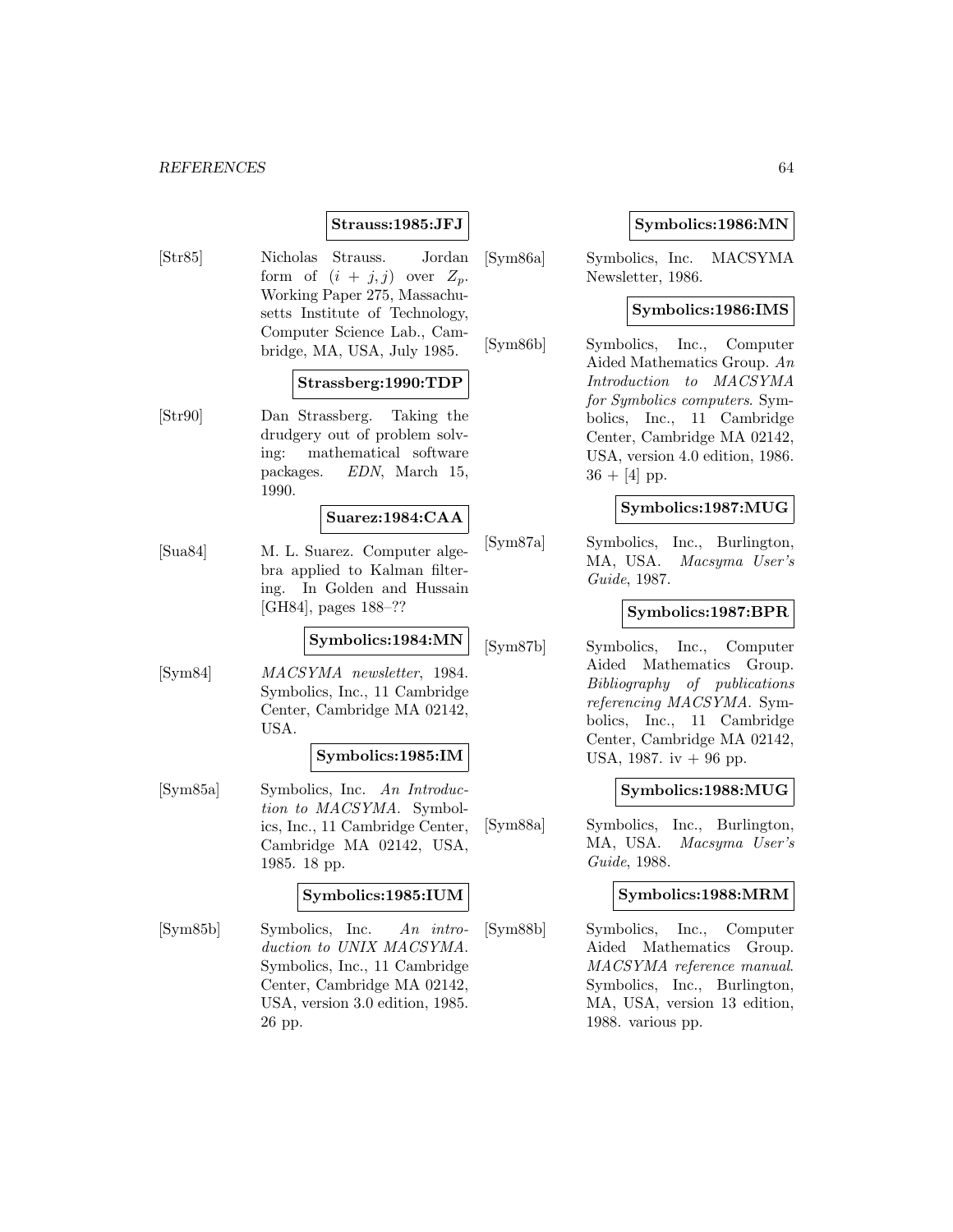# **Tan:1990:OTS**

- 
- [TD90] H. Q. Tan and X. Dong. Optimization techniques for symbolic equation solver in engineering applications. In Watanabe and Nagata [WN90], pages 305–?? ISBN 0-89791- 401-5 (ACM), 0-201-54892- 5 (Addison-Wesley). LCCN QA76.95 .I57 1990.

# **Tan:1988:SDC**

[TDA88] H. Q. Tan, X. Dong, and S. M. Arnold. Symbolic derivation of constitutive equations. American Society of Mechanical Engineers, Heat Transfer Division, (Publication) HTD, 105:103–109, 1988. CODEN ASMHD8. ISSN 0272-5673.

# **Thejll:1990:UMS**

[TG90] P. Thejll and R. P. Gilbert. The use of MACSYMA for solving elliptic boundary value problems. Zeitschrift für Angewandte Mathematik und Mechanik, 70(11):479–??, 1990. CODEN ZAMMAX. ISSN 0044-2267 (print), 1521-4001 (electronic).

### **Toyama:1990:SAR**

[TH90] S. Toyama and S. Hatae. SYM-TOM: an algebraic robotic manipulator modelling program. In IEEE, editor, IEEE International Workshop on Intelligent Robots and Systems '90. 'Towards a New Frontier of Applications', Proceedings. IROS '90, July 3-6, 1990, Tsuchiura-shi, Ibaraki, Japan,

volume 1, pages 197–204. IEEE Computer Society Press, 1109 Spring Street, Suite 300, Silver Spring, MD 20910, USA, 1990. ISBN ???? LCCN TJ210.3 .I34 1990.

# **Tomovic:1994:CAS**

[TH94] M. M. Tomovic and V. S. Hillman. Computer algebra systems enhance teaching engineering technology courses. In Grayson [Gra94], pages 161– 164. ISBN 0-7803-2413-7. LCCN ???? IEEE catalog number 94CH35723.

# **Thas:1989:CRMa**

[Tha89a] C. Thas. A collection of RE-DUCE and MACSYMA programs about college geometry. part 1. Technical Report 5, State University of Gent, Gent, Belgium, September 1989.

# **Thas:1989:CRMb**

[Tha89b] C. Thas. A collection of RE-DUCE and MACSYMA programs about college geometry. part 2. Technical Report 5, State University of Gent, Gent, Belgium, September 1989.

### **Mathlab:1983:MRMb**

[The83a] The Mathlab Group, Lab. for Computer Science, MIT. MACSYMA Reference Manual, Version 10, Volume I. Symbolics, Inc., Burlington, MA, USA, second printing edition, December 1983.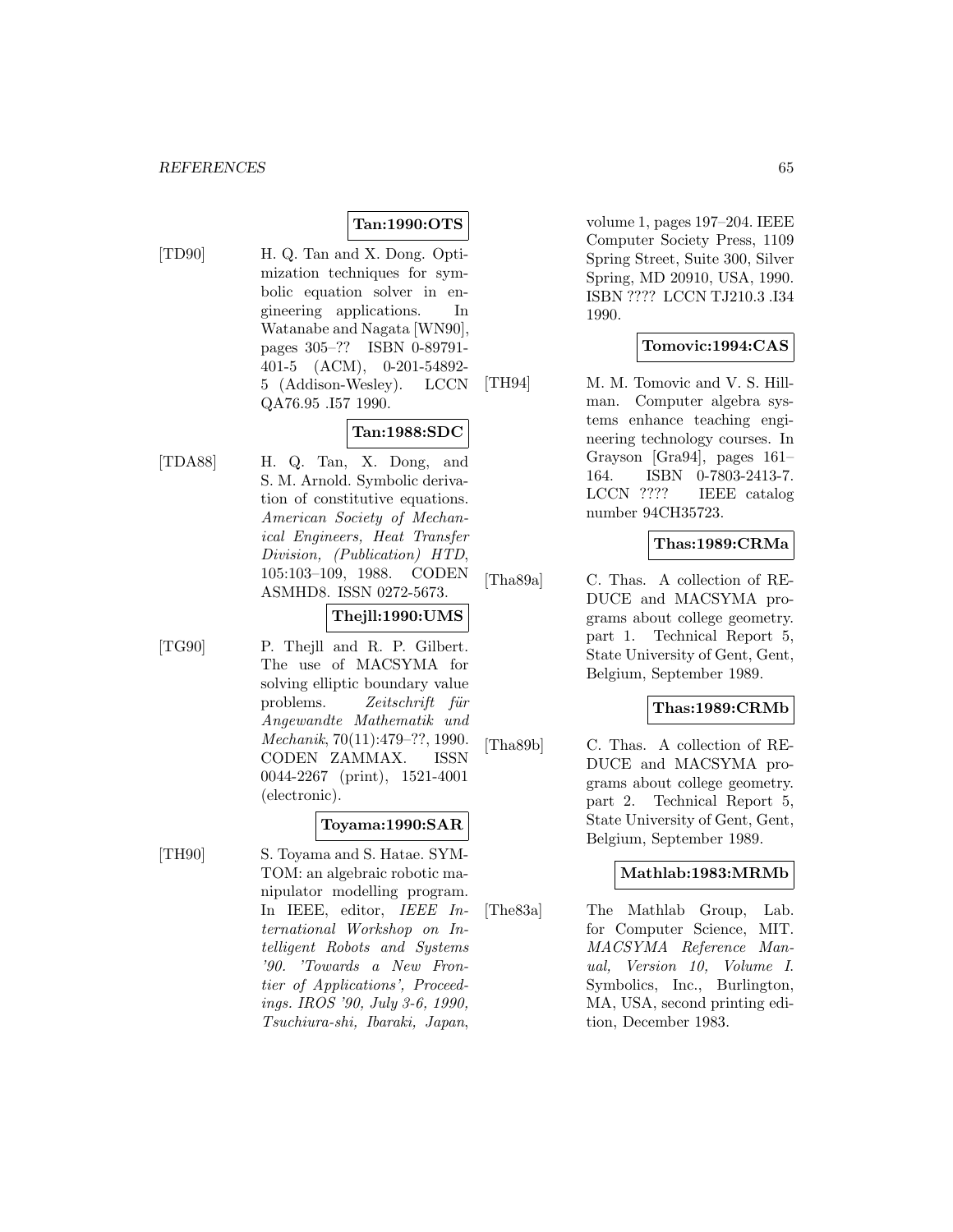### **Mathlab:1983:MRMc**

[The83b] The Mathlab Group, Lab. for Computer Science, MIT. MACSYMA Reference Manual, Version 10, Volume II. Symbolics, Inc., Burlington, MA, USA, second printing edition, December 1983.

#### **Tombal:1985:MCD**

[TM85] Ph. Tombal and A. Moussiaux. MACSYMA computation of the Dirac–Bergmann algorithm for Hamiltonian systems with constraints. Journal of Symbolic Computation, 1(4):419–421, December 1985. CODEN JSYCEH. ISSN 0747- 7171 (print), 1095-855X (electronic).

### **Tombal:1989:APG**

[TM89] Ph. Tombal and A. Moussiaux. Algebraic programming of geometrical calculus and Clifford algebra. Journal of Symbolic Computation, 7(1):85–92 (or 85–91??), January 1989. CODEN JSYCEH. ISSN 0747- 7171 (print), 1095-855X (electronic).

### **Tokhi:1999:ICS**

[TMH99] M. O. Tokhi, Z. Mohamed, and A. W. I. Hashim. IEE colloquium on symbolic computation for control (ref. no. 1999/088), 17 June 1999. In IEE, editor, Application of symbolic manipulation to the analysis of dynamic characteristics of a flexible robot manipulator, pages  $7/1-7/5$ . IEE,

London, UK, 1999. ISBN ???? LCCN ????

# **Tobey:1971:SMC**

[Tob71] R. G. Tobey. Symbolic mathematical computation — introduction and overview. In Petrick [Pet71], page ?? LCCN QA76.5 .S94 1971.

# **Topping:1989:CCP**

[Top89] B. H. V. Topping, editor. Civil-Comp 89: proceedings of the Fourth International Conference on Civil and Structural Engineering Computing: Sep 19–21 1989: London, England. Civil-Comp Limited, Edinburgh, Scotland, 1989. ISBN 0-948749-10-5. LCCN TA345.I564 1989.

# **Trager:1984:IAF**

[Tra84] B. M. Trager. Integration of algebraic functions. Ph.D. dissertation, EECS Department, MIT, Cambridge, MA, 1984.

### **Targett:1992:SCF**

[TRC92] Matthew J. Targett, William B. Retallick, and Stuart W. Churchill. Solutions in closed form for a double-spiral heat exchanger. Industrial and engineering chemistry research, 31 (3):658–669, March 1992. CO-DEN IECRED. ISSN 0888- 5885.

### **Turetken:2000:CSC**

[TS00] B. Turetken and S. Eren San. Comparison of symbolic computation techniques for problems in electromagnetics. In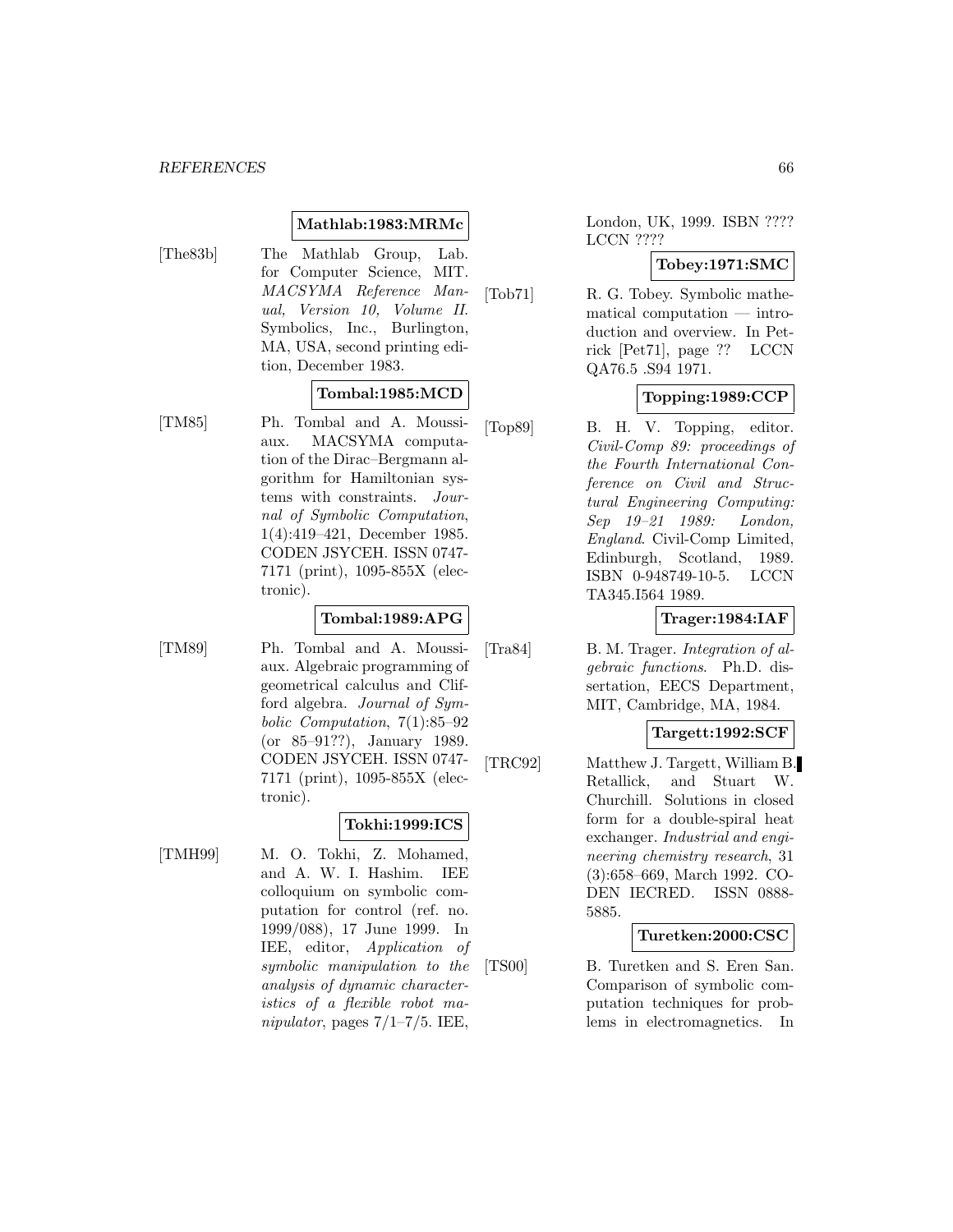#### *REFERENCES* 67

IEEE, editor, International Conference on Mathematical Methods in Electromagnetic Theory, 2000. MMET 2000, 12–15 September 2000, volume 1, pages 172–174. IEEE Computer Society Press, 1109 Spring Street, Suite 300, Silver Spring, MD 20910, USA, 2000. ISBN 0-7803-6347-7. LCCN QC760 .I65 2000. IEEE catalog number 00EX413.

# **Tomei:1988:AMR**

[TT88] Patrizio Tomei and Antonio Tornambe. Approximate modeling of robots having elastic links. IEEE Transactions on Systems, Man, and Cybernetics, 18(5):831–840, September– October 1988. CODEN ISY-MAW. ISSN 0018-9472, 1083- 4427.

# **TeBeest:1991:NCW**

- 
- [TTDD91] Kevin G. TeBeest, Steven A. Trogdon, Jeffrey R. Dahl, and Rod W. Douglass. Natural convection within spherical annuli by symbolic algebra on workstations. In Pepper et al. [PEK91], pages 101–106. CODEN ASADD4. ISBN 0- 7918-0842-4. ISSN 0733-4230. LCCN TJ260 .C6227 1991.

# **Tunstel:1989:MMK**

[TV89] E. Tunstel and N. Vira. Mechanization of manipulator kinematic equations via MAC-SYMA. Computers in Engineering, Proceedings of the International Computers in Engineering Conference and Exhibit, pages 649–655, 1989. CODEN COENEF.

# **Tzes:1988:SMP**

[TYL88] Anthony P. Tzes, Stephen Yurkovich, and F. Dieter Langer. Symbolic manipulation package for modeling of rigid or flexible manipulators. In IEEE [IEE88a], pages 1526–1531. ISBN 0-8186-0852- 8. LCCN TJ 210.3 I44 1988. IEEE Service Cent. Piscataway, NJ, USA.

# **Tzes:1989:MSE**

[TYL89] Anthony P. Tzes, Stephen Yurkovich, and F. Dieter Langer. Method for solution of the Euler–Bernoulli beam equation in flexible-link robotic systems. In *Proceedings of* the IEEE International Conference on Systems Engineering August 24-26 1989 Dayton, Ohio (Aug 24–26 1989: Fairborn, OH, USA), pages 557–560. IEEE Computer Society Press, 1109 Spring Street, Suite 300, Silver Spring, MD 20910, USA, 1989. IEEE catalog number 89CH2767-2.

# **Unal:1988:ACO**

[Una88] A. Unal. An algebraic criterion for the onset of chaos in nonlinear dynamical systems. In IEEE, editor, IEEE International Symposium on Circuits and Systems, Helsinki University of Technology, Espoo, Finland, June 7-9, 1988, volume 1, pages 19–22. IEEE Computer Society Press, 1109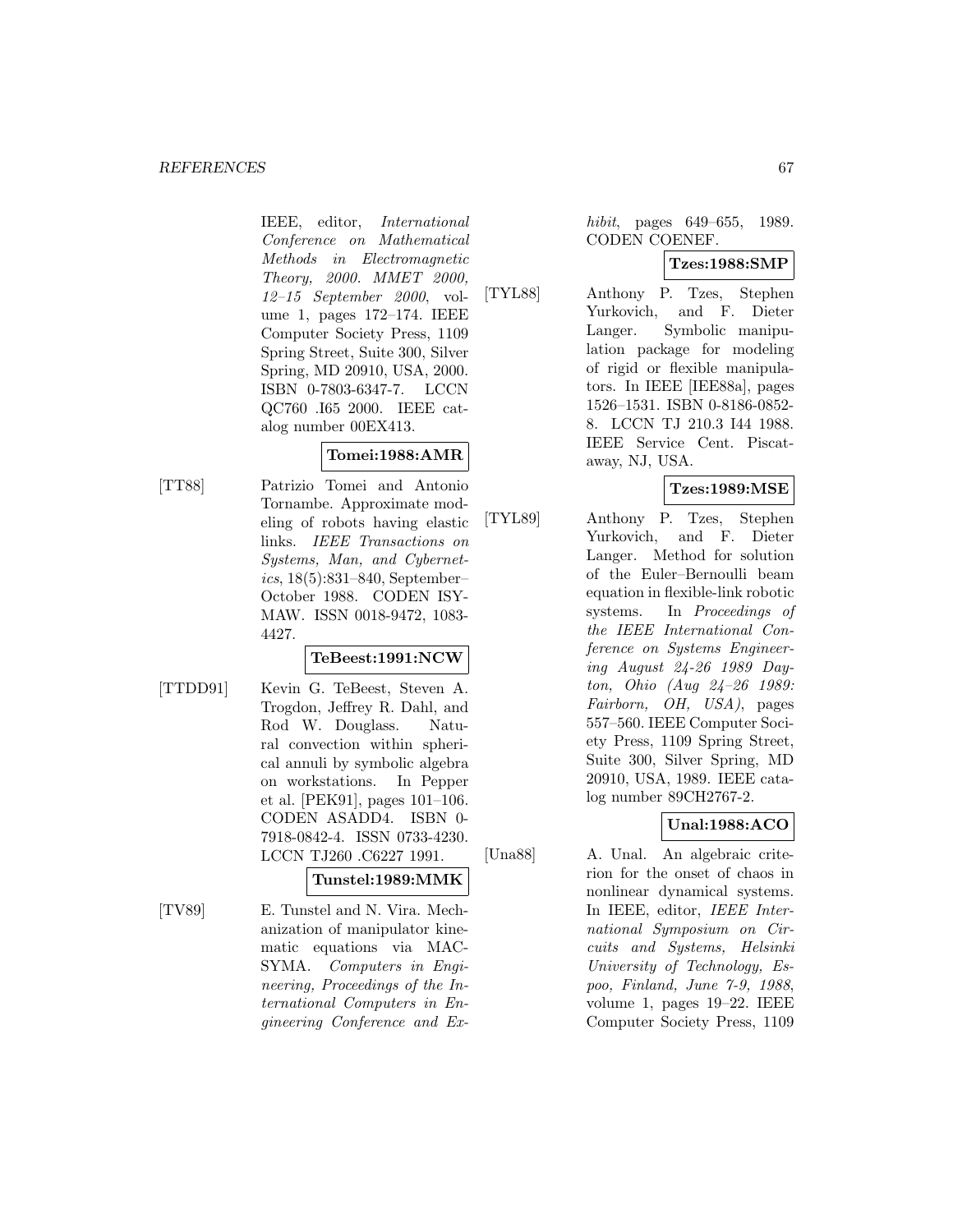Spring Street, Suite 300, Silver Spring, MD 20910, USA, 1988. ISBN 951-721-239-9. LCCN TK7801 .I245 1988.

#### **vanHulzen:1982:CAS**

[van82] J. A. van Hulzen. Computer algebra systems viewed by a notorious user. Lecture Notes in Computer Science, 144:166– 180, 1982. CODEN LNCSD9. ISBN 3-540-11607-9. ISSN 0302-9743 (print), 1611-3349 (electronic).

### **Vira:1990:ASC**

[VGT90] N. Vira, T. Gill, and E. Tunstel. Application of symbolic computation in robot pose error modeling. Journal of Symbolic Computation, 10(5):509– 524 (or 509–523??), November 1990. CODEN JSYCEH. ISSN 0747-7171 (print), 1095-855X (electronic).

# **Vira:1992:USC**

[VT92] N. Vira and E. Tunstel. Use of symbolic computation in robotics education. IEEE Transactions on Education, 35 (1):18–30, February 1992. CO-DEN IEEDAB. ISSN 0018- 9359.

# **Wang:1971:ACL**

[Wan71a] P. S. Wang. Automatic computation of limits. In Petrick [Pet71], pages 458–464. LCCN QA76.5 .S94 1971.

# **Wang:1971:EDIa**

[Wan71b] Paul S.-H. Wang. Evaluation of definite integrals by sym-

bolic manipulation. Ph.D. thesis, Department of Mathematics, Massachusetts Institute of Technology, Cambridge, MA, USA, 1971. 185 pp.

# **Wang:1971:EDIb**

[Wan71c] Paul S.-H. Wang. Evaluation of definite integrals by symbolic manipulation. Report MAC-TR-92, Project MAC, MIT, Cambridge, MA, USA, 1971.

# **Wang:1974:SED**

[Wan74] Paul S. Wang. Symbolic evaluation of definite integrals by residue theory in Macsyma. In Rosenfeld [Ros74], pages 823–827. ISBN 0-444-10689-8. LCCN QA 76 I615.

# **Wang:1979:PAC**

[Wan79] P. Wang. Parallel p-adic construction in the univariate polynomial factoring algorithm. In Lewis [Lew79], pages 310–317.

### **Wang:1981:SPA**

[Wan81] Paul S. Wang, editor. SYM-SAC '81: proceedings of the 1981 ACM Symposium on Symbolic and Algebraic Computation, Snowbird, Utah, August 5–7, 1981. ACM Press, New York, NY, USA, 1981. ISBN 0-89791-047-8. LCCN QA155.7.E4 A28 1981. US\$23.00. ACM order no. 505810.

# **Wang:1982:HAV**

[Wan82] Paul S. Wang. Hacijan's algorithm in Vaxima: Improve-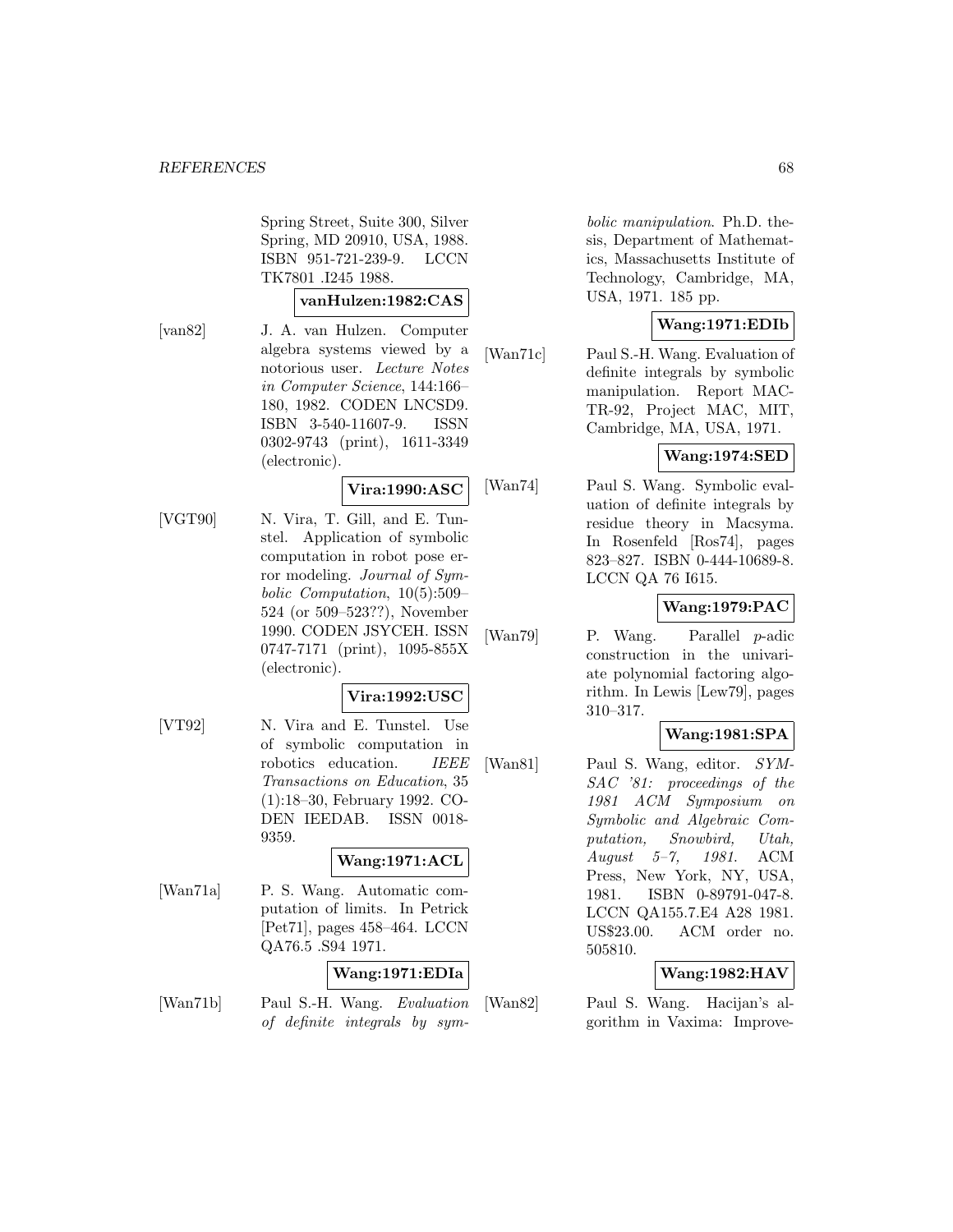#### *REFERENCES* 69

ments and difficulties. Lecture Notes in Computer Science, 144:135–143, 1982. CODEN LNCSD9. ISBN 3-540-11607-9. ISSN 0302-9743 (print), 1611- 3349 (electronic).

# **Wang:1984:MFE**

[Wan84] Paul S. Wang. MACSYMAaided finite element analysis. In Golden and Hussain [GH84], pages 23–??

# **Wang:1985:CSN**

[Wan85] Paul S. Wang. Combining symbolic and numerical computational techniques on modern workstations. Proceedings of the Hawaii International Conference on System Science, pages 248–??, 1985. CODEN PHISD7. ISSN 0073- 1129.

#### **Wang:1991:TMI**

[Wan91] D. Wang. A toolkit for manipulating indefinite summations with application to neural networks. In Watt [Wat91], pages 462–463. ISBN 0-89791-437-6. LCCN QA 76.95 I59 1991.

# **Wang:1992:PII**

[Wan92] Paul S. Wang, editor. Proceedings of ISSAC '92. International Symposium on Symbolic and Algebraic Computation. ACM Press, New York, NY, USA, 1992. ISBN 0-89791- 489-9 (soft cover), 0-89791- 490-2 (hard cover). LCCN QA76.95.I59 1992. ACM order number: 505920.

# **Wang:1994:DII**

[Wan94] Dong Ming Wang. Differentiation and integration of indefinite summations with respect to indexed variables some rules and applications. Journal of Symbolic Computation, 18(3):249–264 (or 249– 263??), September 1994. CO-DEN JSYCEH. ISSN 0747- 7171 (print), 1095-855X (electronic).

# **Ward:1990:SMC**

[War90] Thomas L. Ward. Symbolic mathematical computation in engineering economy. CoED (Journal) (Computers in Education Division of ASEE), 10(1):14–18, January–March 1990. CODEN CWLJDP. ISSN 0736-8607.

### **Watt:1991:PIS**

[Wat91] Stephen M. Watt, editor. Proceedings of the 1991 International Symposium on Symbolic and Algebraic Computation. ISSAC '91, July 15–17, 1991, Bonn, Germany. ACM Press, New York, NY, USA, 1991. ISBN 0-89791-437-6. LCCN QA 76.95 I59 1991.

### **Wayner:1990:MMP**

[Way90] Peter Wayner. Mainframe math on a PC: Macsyma, the grande dame of computer algebra, is finally available for PCs. BYTE Magazine, 15(1): 207–208, 210, January 1990. CODEN BYTEDJ. ISSN 0360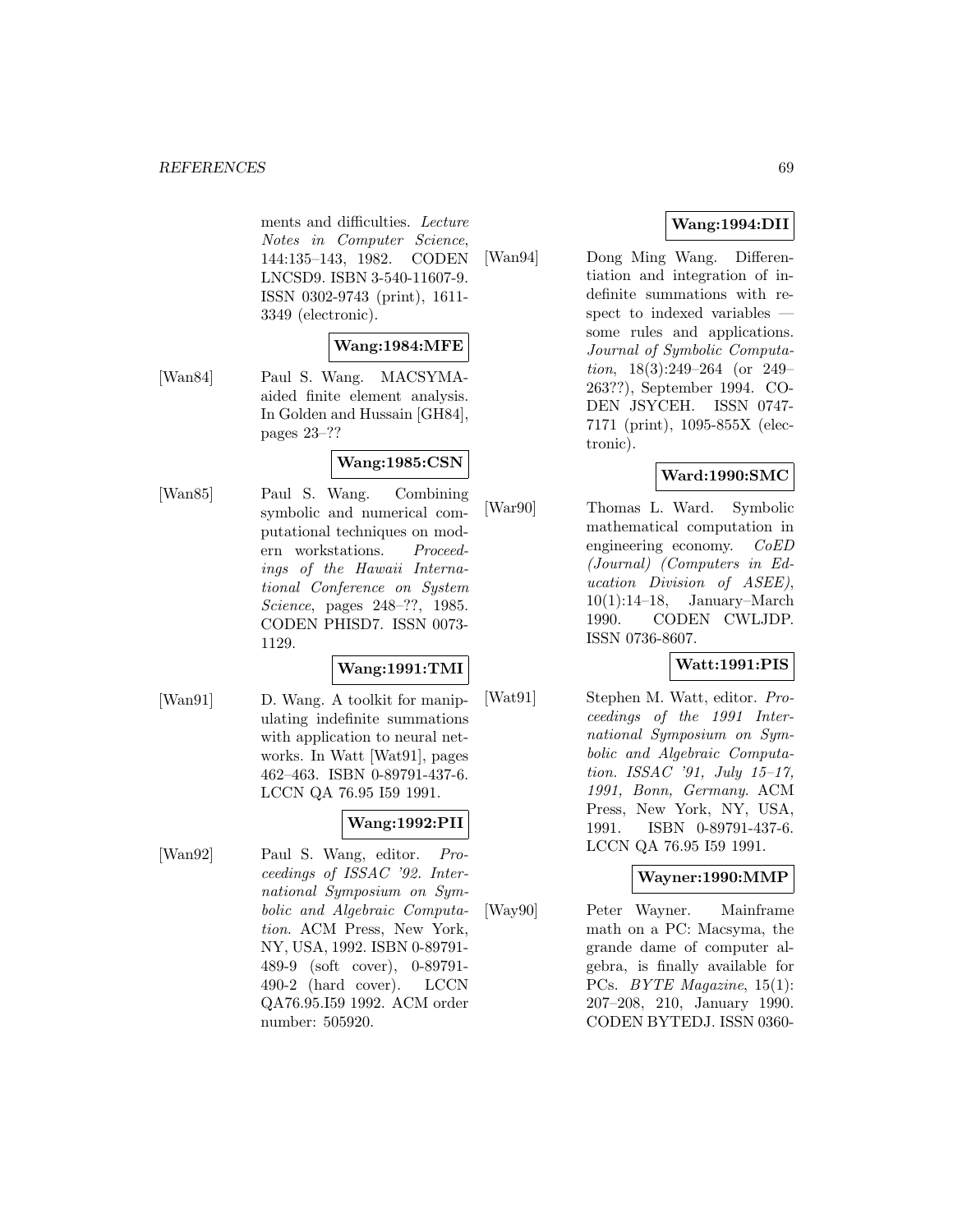5280 (print), 1082-7838 (electronic).

# **Wells:1972:RTD**

[Wel72] Mark B. Wells. A review of two-dimensional programming languages. ACM SIGPLAN Notices, 7(10):1–10, October 1972. CODEN SINODQ. ISSN 0362-1340 (print), 1523-2867 (print), 1558-1160 (electronic).

# **Wester:1999:CAS**

[Wes99] Michael J. Wester, editor. Computer algebra systems: a practical guide. John Wiley and Sons, New York, NY, USA; London, UK; Sydney, Australia, 1999. ISBN 0- 471-98353-5. xvi + 436 pp. LCCN QA155.7.E4 W48 1999. URL http://www.loc.gov/ catdir/description/wiley033/ 99021149.html; http:// www.loc.gov/catdir/toc/onix03/ 99021149.html.

#### **Wegman:1988:CSS**

[WGM88] Edward J. Wegman, Donald T. Gantz, and John J. Miller, editors. Computing Science and Statistics Proceedings of the 20th Symposium on the Interface Fairfax, Virginia, April 1988. American Statistical Association, Alexandria, VA, USA, 1988. URL http://www.dtic. mil/dtic/tr/fulltext/u2/ a208838.pdf.

# **Wilcox:1984:ASS**

[WH84a] Ralph Wilcox and Leo Harten. Analytical solutions to some

linear systems of differential equation. In Golden and Hussain [GH84], pages 138–??

# **Wilcox:1984:MGC**

[WH84b] Ralph M. Wilcox and Leo P. Harten. MACSYMA-generated closed-form solutions to some matrix Riccati equations. Applied Mathematics and Computation, 14(2):149–166, February 1984. CODEN AMHCBQ. ISSN 0096-3003 (print), 1873- 5649 (electronic). URL http://www.sciencedirect. com/science/article/pii/ 0096300384900353.

# **White:1977:LDI**

[Whi77a] J. L. White. LISP: Data is program, a tutorial in LISP. In Fateman et al.  $[F^+77]$ , page ?? LCCN QA76.6 .M328 1977.

# **White:1977:LPI**

[Whi77b] J. L. White. LISP: Program is data, a historical perspective on MACLISP. In Fateman et al.  $[F^+77]$ , page ?? LCCN QA76.6 .M328 1977.

### **Watowich:1986:SAO**

[WKB86] S. J. Watowich, J. L. Krause, and R. S. Berry. Stability analysis of an optimally controlled light-driven engine. Journal of Symbolic Computation, 2(1): 103–108, March 1986. CO-DEN JSYCEH. ISSN 0747- 7171 (print), 1095-855X (electronic).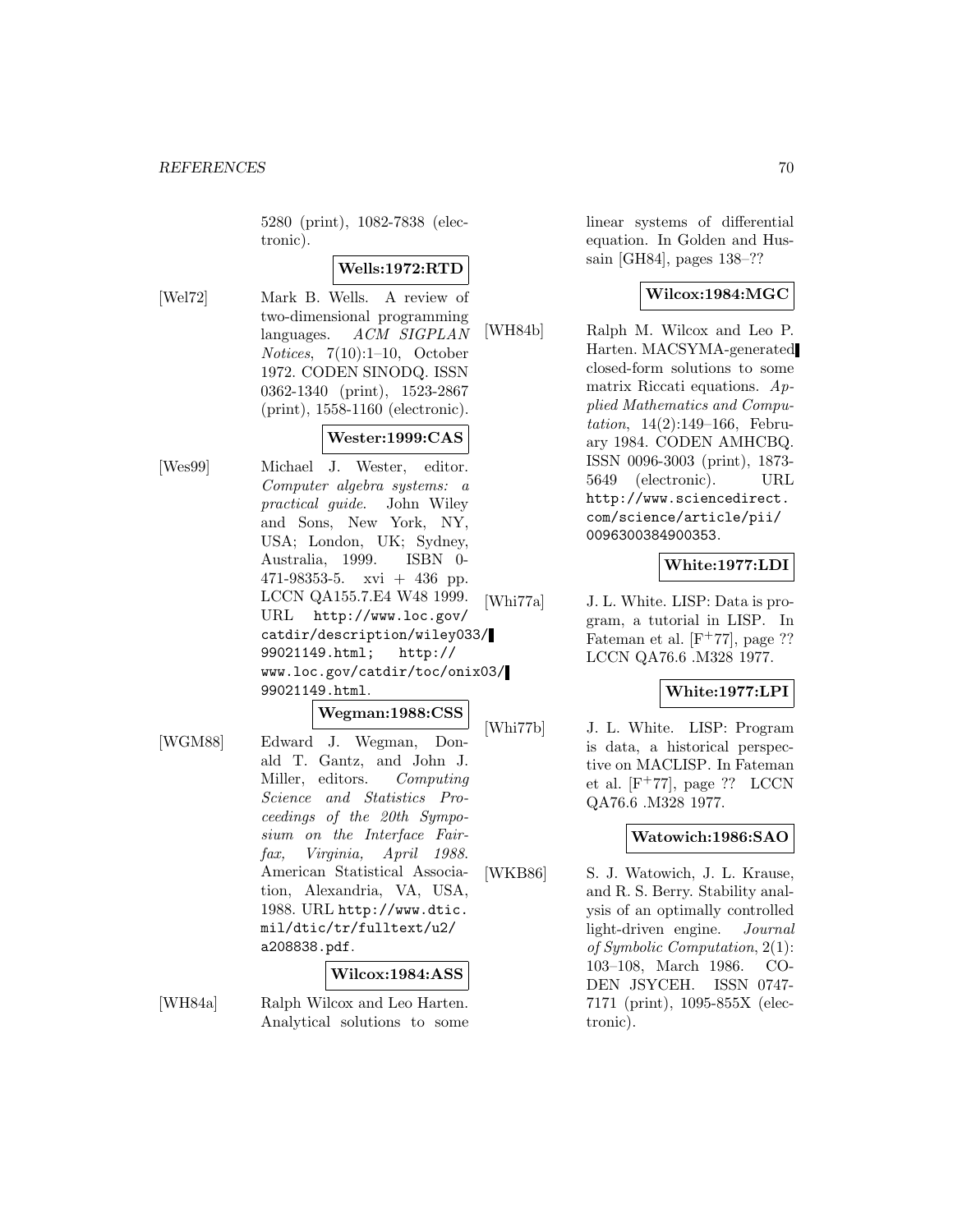# **Watanabe:1990:IPI**

[WN90] Shunro Watanabe and Morio Nagata, editors. ISSAC '90: proceedings of the International Symposium on Symbolic and Algebraic Computation: August 20–24, 1990, Tokyo, Japan. ACM Press and Addison-Wesley, New York, NY, USA and Reading, MA, USA, 1990. ISBN 0-89791- 401-5 (ACM), 0-201-54892- 5 (Addison-Wesley). LCCN QA76.95 .I57 1990.

#### **Wolfram:1979:MTF**

[Wol79] Steve Wolfram. MACSYMA tools for Feynman diagram calculations. In Lewis [Lew79], page ??

# **Wolfram:1984:FYS**

[Wol84] Steve Wolfram. Five years of SMP. In Golden and Hussain [GH84], pages 220–??

### **Wolfram:1985:SMC**

[Wol85] Stephen Wolfram. Symbolic mathematical computation. Communications of the ACM, 28(4):390–394, 1985. CODEN CACMA2. ISSN 0001-0782 (print), 1557-7317 (electronic).

### **Wood:1984:OSP**

[Woo84] David L. Wood. An overdetermined system of partial differential equations. In Golden and Hussain [GH84], pages 121–??

### **Wang:1975:FMP**

[WR75] Paul S. Wang and Linda Preiss Rothschild. Factoring multivariate polynomials over the integers. Mathematics of Computation, 29(131):935– 950, July 1975. CODEN MCMPAF. ISSN 0025-5718 (print), 1088-6842 (electronic).

# **Wester:1983:EMC**

[WS83] Michael Wester and Stanly Steinberg. An extension to MACSYMA's concept of functional differentiation. SIGSAM Bulletin, 17(3/4):25–30, August/November 1983. CO-DEN SIGSBZ. ISSN 0163-5824 (print), 1557-9492 (electronic).

### **Wester:1984:SSD**

[WS84] Michael Wester and Stanly Steinberg. A survey of symbolic differentiation implementations. In Golden and Hussain [GH84], pages 330–??

# **Weggel:1988:NAF**

[WS88] C. F. Weggel and D. P. Schwartz. New analytical formulas for calculating magnetic field. IEEE Transactions on Magnetics,  $24(2 \text{ (part 2)})$ : 1544–1547, March 1988. CO-DEN IEMGAQ. ISSN 0018- 9464.

### **Wang:1991:CAIa**

[WS91a] D. Wang and B. Schurmann. Computer aided investigations of artificial neural systems. In IEEE, editor, International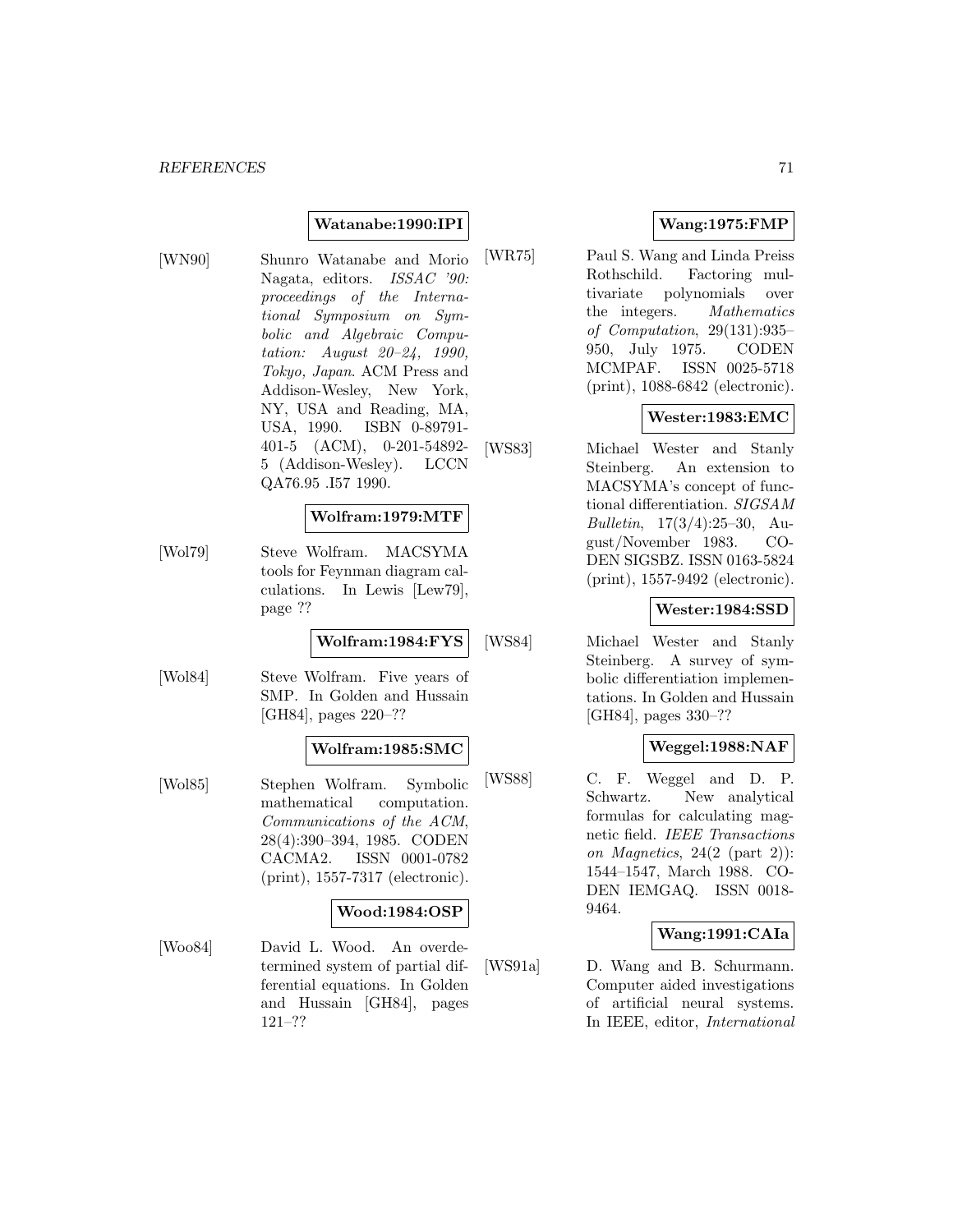#### *REFERENCES* 72

Joint Conference on Neural Networks, 1991., IJCNN-91- Seattle, 8–14 July 1991, volume 2, page 981. IEEE Computer Society Press, 1109 Spring Street, Suite 300, Silver Spring, MD 20910, USA, 1991. ISBN 0-7803-0164-1. LCCN QA76.87 .I57 1991.

# **Wang:1991:CAIb**

[WS91b] Dongming Wang and Bernd Schurmann. Computer aided investigations of artificial neural systems. In IEEE [IEE91], pages 2325–2330. ISBN 0- 7803-0227-3. LCCN QA76.87 .I4 1991. Three volumes. IEEE catalog number 91CH3065-0.

# **Wang:1992:CAA**

[WS92] D. Wang and B. Schurmann. Computer aided analysis and derivation for artificial neural systems. IEEE Transactions on Software Engineering, 18 (8):728–735, August 1992. CO-DEN IESEDJ. ISSN 0098-5589 (print), 1939-3520 (electronic).

### **Yagla:1984:SCF**

[Yag84] J. J. Yagla. Stability criteria for finite difference equations. In Golden and Hussain [GH84], pages 294–??

### **Yamartino:1991:ACA**

[YP91] Robert J. Yamartino and Richard Pavelle. An application of computer algebra to a problem in stratified fluid flow. Journal of Symbolic Computation, 12(6):669–672, December

1991. CODEN JSYCEH. ISSN 0747-7171 (print), 1095-855X (electronic).

# **Syu:1988:AMF**

[yS88] Chiung yu Syu. An application of MACSYMA in fluid mechanics. Thesis (m.s.m.e.), University of Massachusetts at Amherst, Amherst, MA, USA, 1988. vi  $+ 69$  pp.

# **Young:1985:IPP**

[YW85] Douglas A. Young and Paul S. Wang. An improved plotting package for Vaxima. In Buchberger [Buc85], page 431. ISBN 0-387-15983-5. LCCN QA155.7.E4 E85 1985.

# **Young:1987:GGU**

[YW87] D. A. Young and P. S. Wang. GI/S: a graphical user interface for symbolic computation systems. Journal of Symbolic Computation, 4(3):365– 380, December 1987. CO-DEN JSYCEH. ISSN 0747- 7171 (print), 1095-855X (electronic).

# **Zippel:1979:PAS**

[Zip79] R. E. Zippel. Probabilistic algorithms for sparse polynomials. In Edward W. Ng, editor, EUROSAM 79, Colloque International sur les Méthodes de Calcul Symbolique et Algébrique, volume 72 of Lecture Notes in Computer Science, pages 216–226. Springer-Verlag, Berlin, Ger-